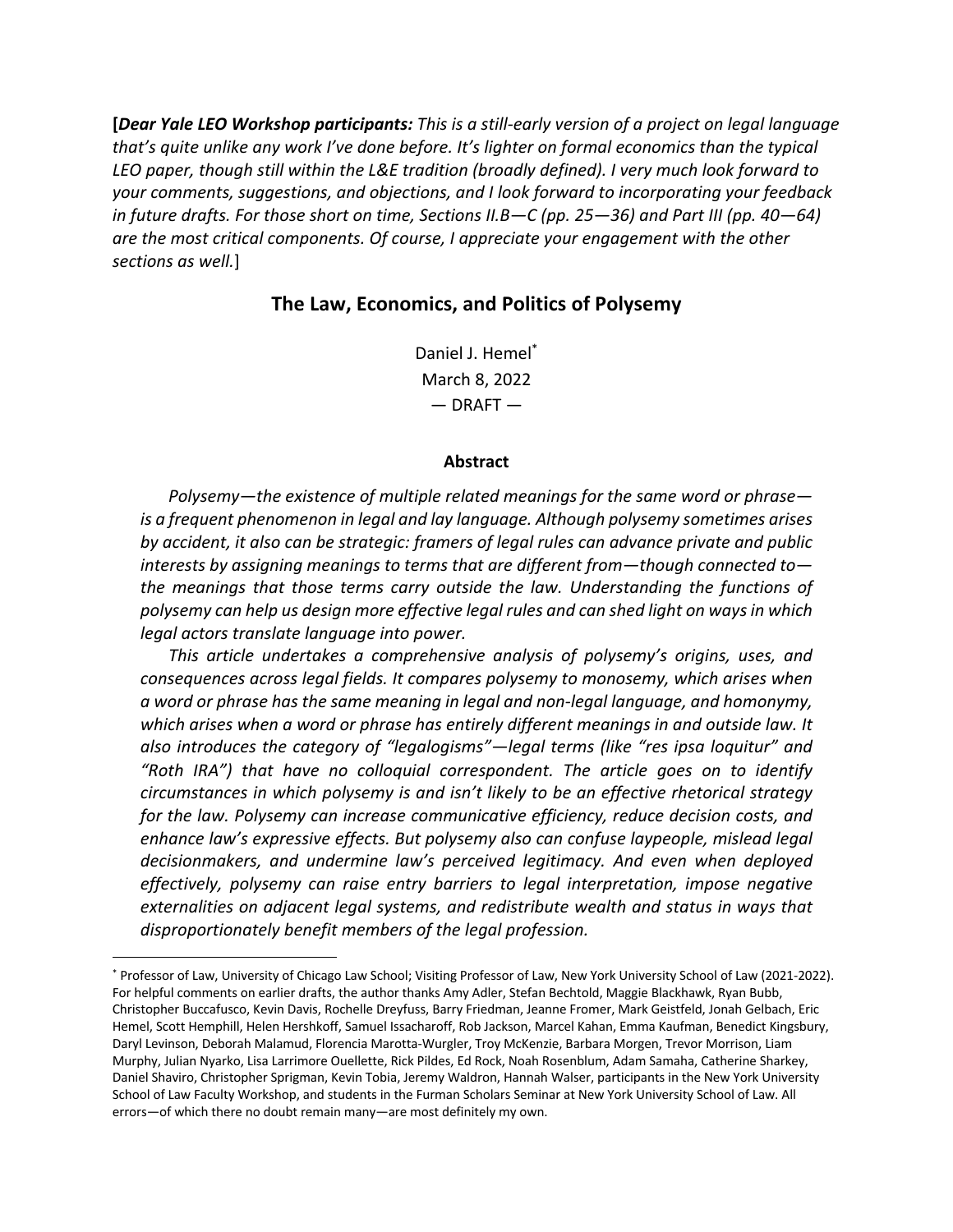#### **Introduction**

Polysemy—the existence of multiple related meanings for the same word or phrase—is a common phenomenon in the law. Virtually all lawyers and law students have encountered polysemy, even if some are unfamiliar with the technical linguistic term. For instance, "duty" in negligence is generally understood to mean something different from—though still related to— "duty" in morality and ethics.<sup>1</sup> Likewise, "tangible object" in 18 U.S.C. § 1519 carries a legal meaning different from (specifically, a subset of) its colloquial meaning: "A fish is no doubt an object that is tangible," according to a plurality of the Supreme Court in *Yates v. United States*, but a fish is not a tangible object for purposes of § 1519.<sup>2</sup> The word "take" in the Endangered Species Act, according to the Court in *Babbitt v. Sweet Home Chapter of Communities for a Great Oregon*, includes "significant habitat modification or degradation" that "kills or injures wildlife" a definition of "take" that appears in no English language dictionary.<sup>3</sup> And the Supreme Court held in *Shaare Tefila Congregation v. Cobb* that Jews are a "race" under the Civil Rights Act of 1866 even though "Jews today are not thought to be members of a separate race."<sup>4</sup> Other examples abound.

The relationship between legal and nonlegal language is the subject of a rich literature in philosophy dating back to Bentham,<sup>5</sup> but the economic and political aspects of polysemy remain understudied. The explosion of economically informed scholarship on the design of legal rules in the late 20th century considered the choice between property rules and liability rules, $6$  between public and private enforcement of legal rules,<sup>7</sup> and between "rules" and standards, $8$  among numerous other topics, but the law-and-economics literature has had relatively little to say about the specific words and phrases that legal institutions use to frame their rules. When is polysemy a feature of the law, and when is it a bug? Who is enriched—materially or socially—by polysemy, and who bears its costs? We still lack a general framework for evaluating polysemy's welfare effects, distributive consequences, and political ramifications.

This article takes a first step toward developing such a framework. In some respects, instances of polysemy are like Tolstoy's unhappy families: each one is polysemous in its own way. But the many manifestations of polysemy fall into a few general categories that share several common features. Identifying and exploring these common features can shed light on the ways

<sup>&</sup>lt;sup>1</sup> See, e.g., Pulka v. Edelman, 358 N.E.2d 1019, 1022 (N.Y. 1976) (distinguishing "moral duty" from "legal duty").  $2$  574 U.S. 528, 532 (2015) (plurality opinion).

<sup>3</sup> 515 U.S. 687, 708 (1995).

<sup>4</sup> 481 U.S. 615, 617 (1987).

<sup>&</sup>lt;sup>5</sup> See Jeremy Bentham, Of Laws in General (H.L.A. Hart ed., 1970) (1782).

 $6$  See Guido Calabresi & A. Douglas Melamed, Property Rules, Liability Rules, and Inalienability: One View of the Cathedral, 85 Harv. L. Rev. 1089 (1972).

<sup>&</sup>lt;sup>7</sup> See William M. Landes & Richard A. Posner, The Private Enforcement of Law, 4 J. Legal Stud. 1 (1975).

<sup>8</sup> Louis Kaplow, Rules Versus Standards: An Economic Analysis, 42 Duke L.J. 557 (1992).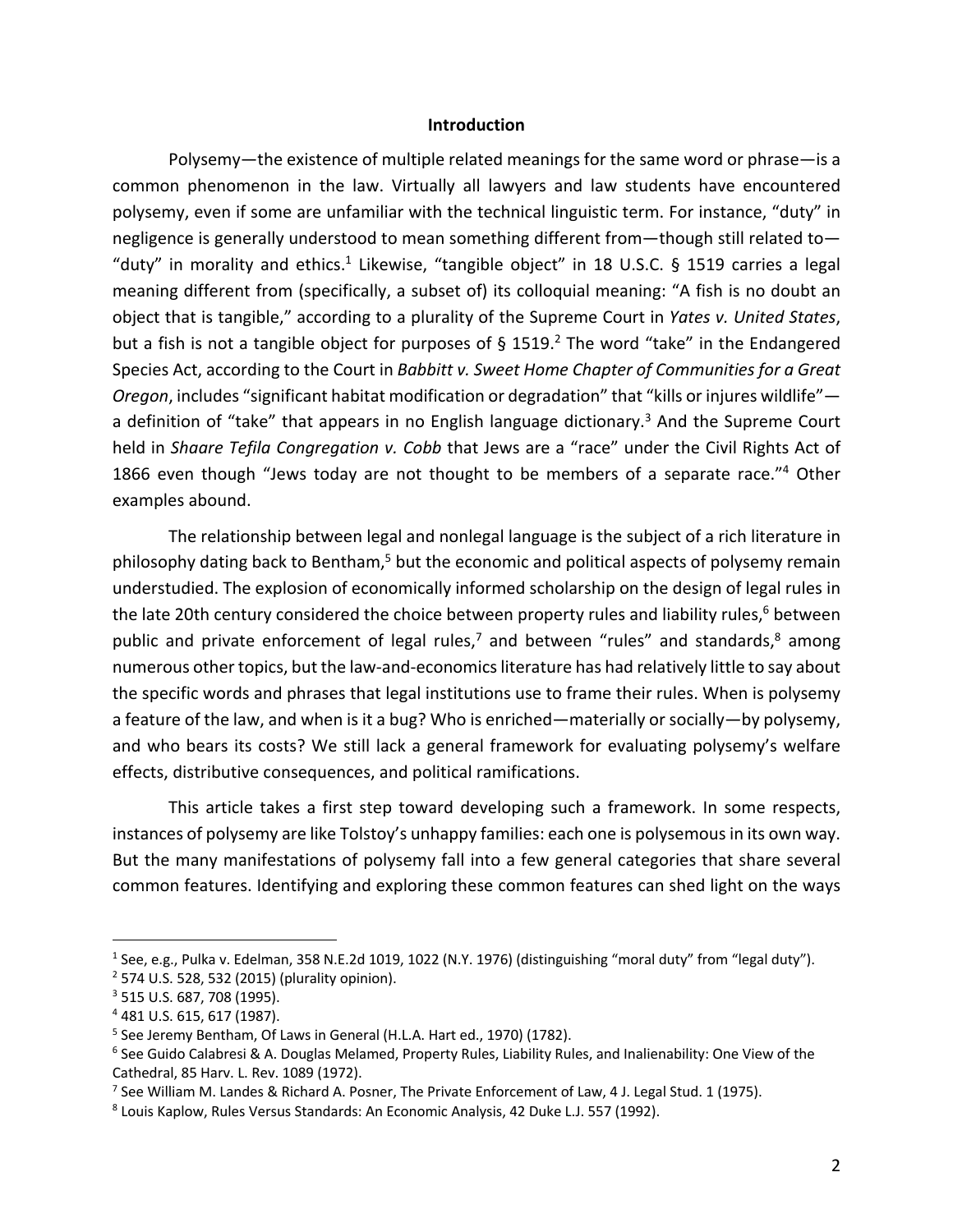in which legal language shapes the law's contents, mediates law's consequences, and distributes power among legal actors and institutions.

The analysis begins with a motivating example: "duty" in tort law. The key takeaway from the discussion is a recognition of duty's duality. To understand the law of negligence, one must understand—as courts often repeat—that "moral duty" is not the same as "legal duty." As the New York Court of Appeals put it in *Pulka v. Edelman*: "The former is defined by the limits of conscience; the latter by the limits of law."<sup>9</sup> But to understand tort law as it operates in society, one must also understand that the law's label for the first element of negligence *is* "duty," a word that in ordinary English connotes moral obligation and responsibility. The polysemy of duty—the fact that the word has different but still related meanings inside and outside tort law—helps to explain the economic and political outcomes that tort law generates as well as some of the most significant challenges that tort law encounters.

Generalizing from the "duty" example, the article places polysemy on a spectrum of semantic relatedness. By "semantic relatedness," I refer to the congruence (or lack thereof) between a term's legal and nonlegal meanings. On one side lies monosemy, which arises when a word or phrase has the same meaning in legal and nonlegal language. On the other side lies homonymy, which arises when a word or phrase has entirely different meanings in legal and nonlegal language. Polysemy lies in the middle. What is distinctive about polysemy is not only the divergence between a term's legal and nonlegal meaning, but the fact that this divergence is not complete. In addition to monosemy, polysemy, and homonymy, there is a fourth possibility lying off the spectrum, which we might call "legalogism": the creation of a law-specific word or phrase with no nonlegal analog. For example, in tax law, an individual retirement plan that accepts nondeductible contributions and makes tax-free distributions is called a "Roth IRA,"10 a term that never leads to confusion with its colloquial correspondent because there is no meaning to the term except for its legal meaning.

The article next charts the various ways in which polysemy might arise. The opening paragraph illustrates four polysemic paths. Polysemy can emerge through the evolution of the common law—for example, the gap between tort-law "duty" and moral duty. Polysemy also can reflect a judicial gloss on a statutory word or phrase, as with "tangible object" in *Yates*. Alternatively, legislators can generate polysemy themselves by giving a nonstandard definition to a statutory term. For example, Congress defined "take" in the Endangered Species Act to mean "to harass, *harm*, pursue, hunt, shoot, wound, kill, trap, capture, or collect" a species. <sup>11</sup> The *Sweet Home* Court—in construing "take" to include habitat modification—simply took Congress at its word. Finally, a term can start out as monosemous but metamorphose into polysemy as the

<sup>9</sup> Pulka, 358 N.E.2d at 786.

<sup>10</sup> I.R.C. § 408A.

 $11$  16 U.S.C. § 1352(19) (emphasis added).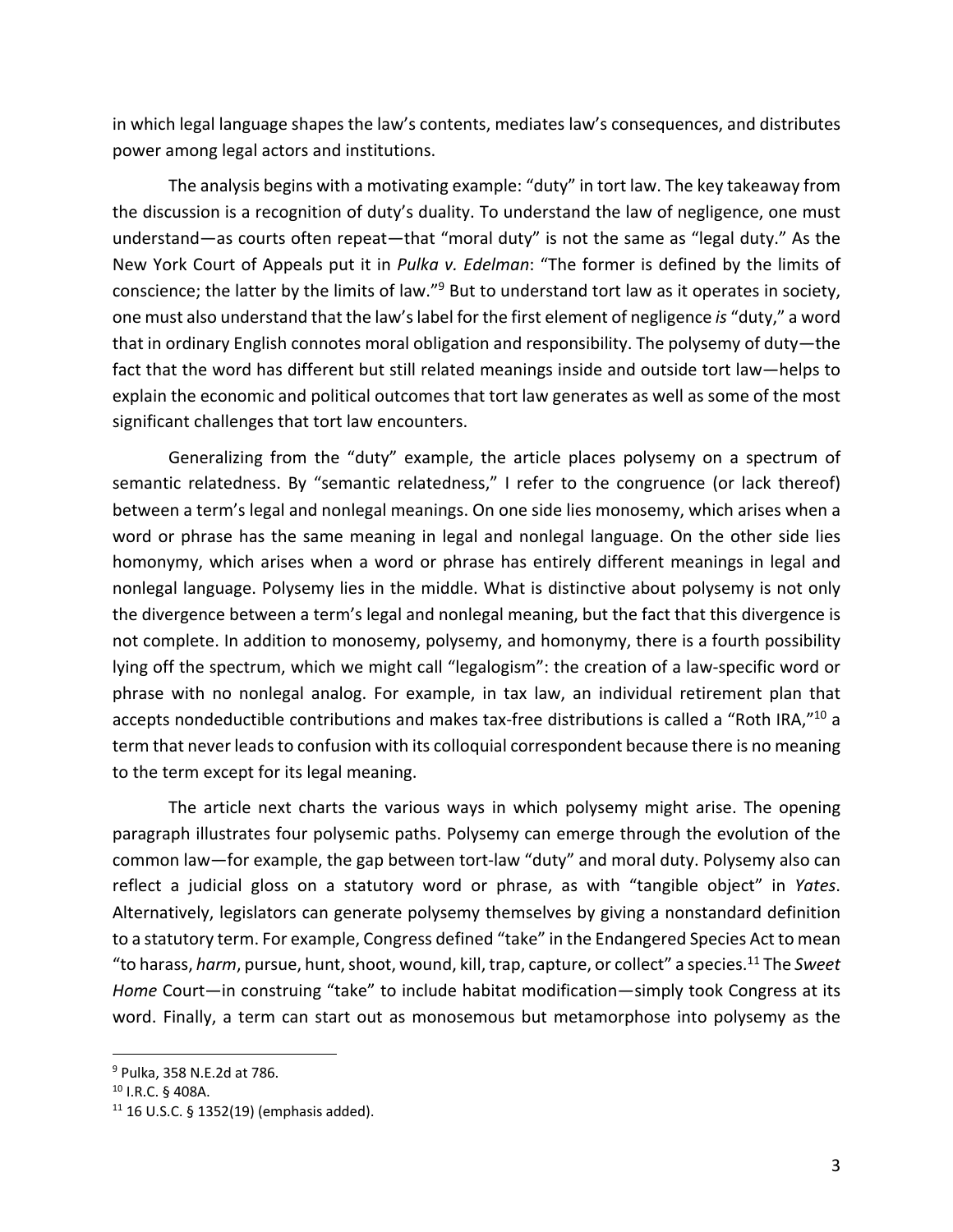nonlegal meaning of the term evolves. According to the Court, Jews were considered to be a "distinct race" circa  $1866$ <sup>12</sup> it is only because of our changing conception of race (and the changing position of Jews in American society13) that the description of Jews as a race in *Shaare Tefila* appears polysemous.

The heart of the article is an evaluation of polysemy's benefits and costs. Thinking about polysemy in relation to monosemy, homonymy, and legalogism helps to put these benefits and costs into sharper focus. Polysemy allows the law to capture the best features of monosemy specifically, its communicative, decisional, and expressive economy—while simultaneously achieving the adaptability of homonymy and legalogism. To understand the functional aspects of polysemy, we must consider the alternatives on both sides.

Start with monosemy. The use of ordinary language in the law can increase communicative efficiency: it can make legal concepts easier to convey, both to other lawyers and (especially) to laypeople. Monosemy also serves to reduce decision costs: judges and other interpreters need not master a new vocabulary every time they encounter or re-encounter another area of law, and they can rely on their intuitions about the nonlegal meaning of a term as a heuristic to resolve edge cases. And monosemy can enhance law's expressive power specifically, its ability to shape behavior and beliefs through means other than legal sanctions.<sup>14</sup>

But monosemy also comes with downsides. Sometimes, legislators and judges may want legal standards to be more nuanced than succinct ordinary language can accommodate. For example, a court may conclude—for potentially valid policy reasons—that a municipal police department ought not be liable to a crime victim for failing to protect her from an assailant, even though police have a *duty* in the colloquial sense to protect citizens from harm.15 Or for valid policy reasons, a court may conclude that a motorist ought *to* be liable for an accident arising from a "compliance error"—a momentary lapse that could befall even the most conscientious driver<sup>16</sup>—even though "duty" (arguably) implies "ought," "ought" (arguably) implies "can," and no one but a superhuman can avoid compliance errors entirely. In other words, courts in dutyto-protect cases may want legal duty to be narrower than moral duty, while courts in complianceerror cases may want legal duty to sweep more broadly than moral duty. In both of those

<sup>12</sup> Shaare Tefila Congregation, 481 U.S. at 618.

<sup>&</sup>lt;sup>13</sup> See generally Karen Brodkin, How Jews Became White Folks and What That Says About Race in America (1998) (tracing the history of Jewish racial self-identification and classification in the United States).

<sup>&</sup>lt;sup>14</sup> "Expressive" is itself a polyseme. See Richard H. McAdams, The Expressive Powers of Law: Theories and Limits 13 (2015). Consistent with McAdams, I am using "expressive" to refer the way in which law changes beliefs and behavior through channels other than (though potentially parallel to) deterrence. As McAdams notes, this positive view of law's expressive powers is distinguishable from—though not incompatible with—normative theories that "evaluate law by whether it expresses appropriate equal respect for individuals." See id. at 15 (citing Elizabeth S. Anderson & Richard H. Pildes, Expressive Theories of Law: A General Restatement, 148 U. Pa. L. Rev. 1503 (2000)). <sup>15</sup> Riss v. City of New York, 240 N.E.2d 860, 861 (N.Y. 1968).

<sup>&</sup>lt;sup>16</sup> See Mark F. Grady, Res Ipsa Loquitur and Compliance Errors, 142 U. Pa. L. Rev. 887, 903 (1994).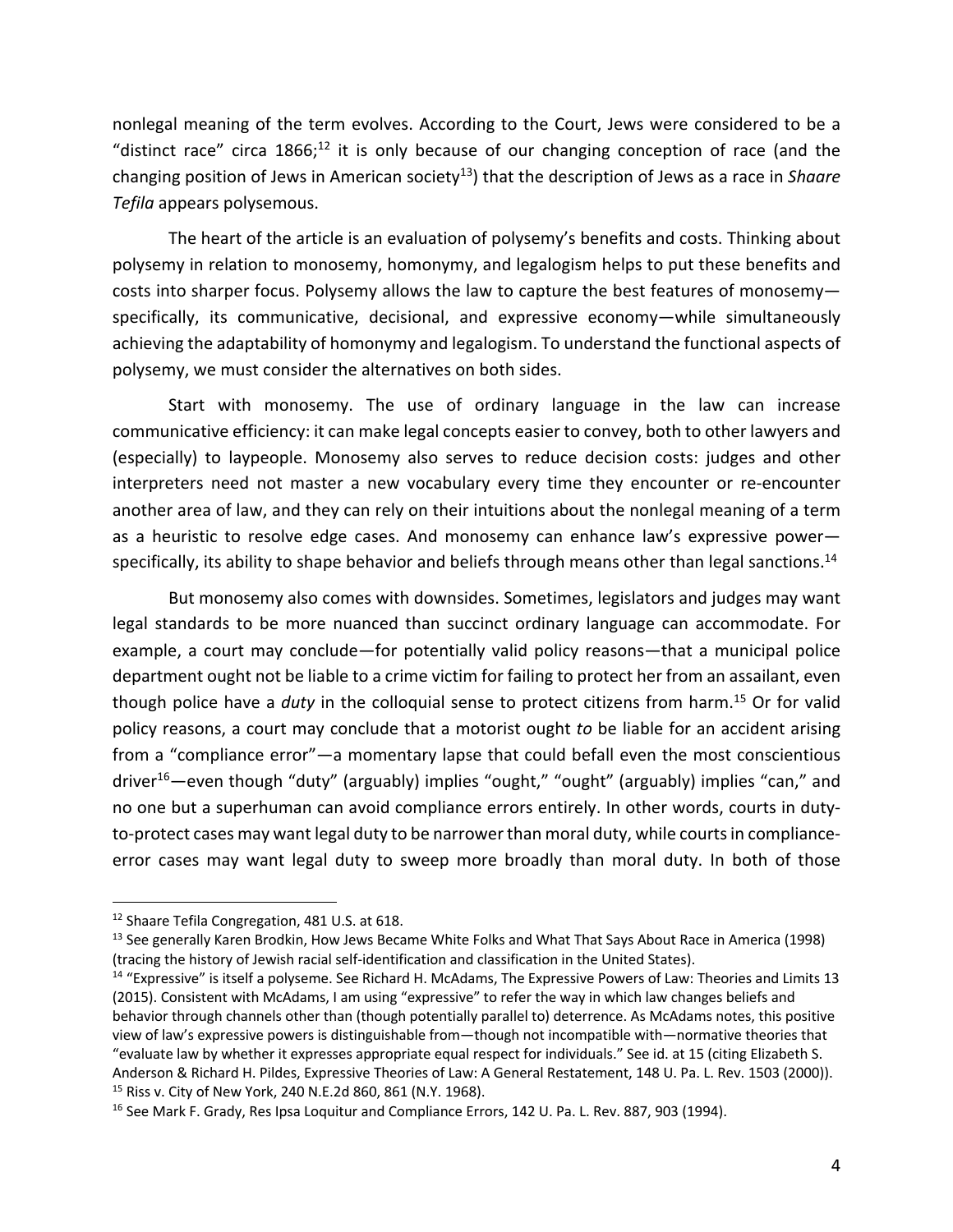instances, maintaining monosemy would mean accepting outcomes that are potentially undesirable from a policy perspective.

One alternative in those circumstances is to replace monosemy with homonymy. For example, instead of the four elements of negligence being duty, breach, causation, and damages, a court unconstrained by precedent could change the four elements of negligence to be *doodad*, breach, causation, and damages. Lawyers and law students presumably would come to understand that doodad in negligence law does not refer to "an ornamental attachment or decoration,"17 just as they now understand that "consideration" in contract law does not refer to "careful thought" or "sympathetic regard."<sup>18</sup> But if duty were replaced with doodad, the law of negligence would lose some of its communicative efficiency, and the term "doodad" would provide little guidance to judges and other interpreters in difficult cases. Moreover, a court's conclusion that a particular defendant had a "doodad" to a particular plaintiff would lack the expressive power of duty determinations under current law. The shift from duty to doodad, or from monosemy to homonymy, would give negligence law more leeway to respond to challenges like duty-to-protect and compliance-error cases, but at a nontrivial cost.

Polysemy frequently represents a compromise between monosemy and homonymy. As long as legal meaning does not stray too far from nonlegal meaning, the benefits of monosemy potentially can be preserved, at least in part. Meanwhile, liberating a legal term from its nonlegal meaning may allow courts to achieve more agreeable results in cases where monosemy would have produced problematic policy outcomes. But polysemy entails a delicate balancing act. As interpreters bend a term's legal meaning farther from its colloquial meaning in order to achieve desirable results in individual cases, they place increasing strain on the term's ability to convey and encode information. Polysemy potentially leaves legal terms in the linguistic equivalent of the "uncanny valley"—a region on the spectrum between similarity and difference in which objects and concepts are particularly difficult to apprehend because of their not-quitesameness.<sup>19</sup>

The movement from monosemy to polysemy can cause not only confusion but revulsion. Consider again the example of "duty" in negligence law. When New York City argued that its police had no legal "duty" to protect a subway rider from a stabbing attack in 2011, the City correctly stated New York tort law, but it also potentially undermined public faith in law

<sup>&</sup>lt;sup>17</sup> Merriam-Webster's Collegiate Dictionary 372 (11th ed. 2004).

 $18$  Id. at 266.

 $19$  The uncanny valley hypothesis as applied to humanlike robots first appeared in a 1970 Japanese-language essay by Masahiro Mori. For an English-language translation, see The Uncanny Valley: The Original Essay by Masahiro Mori, IEEE Spectrum (June 12, 2012), https://spectrum.ieee.org/the-uncanny-valley.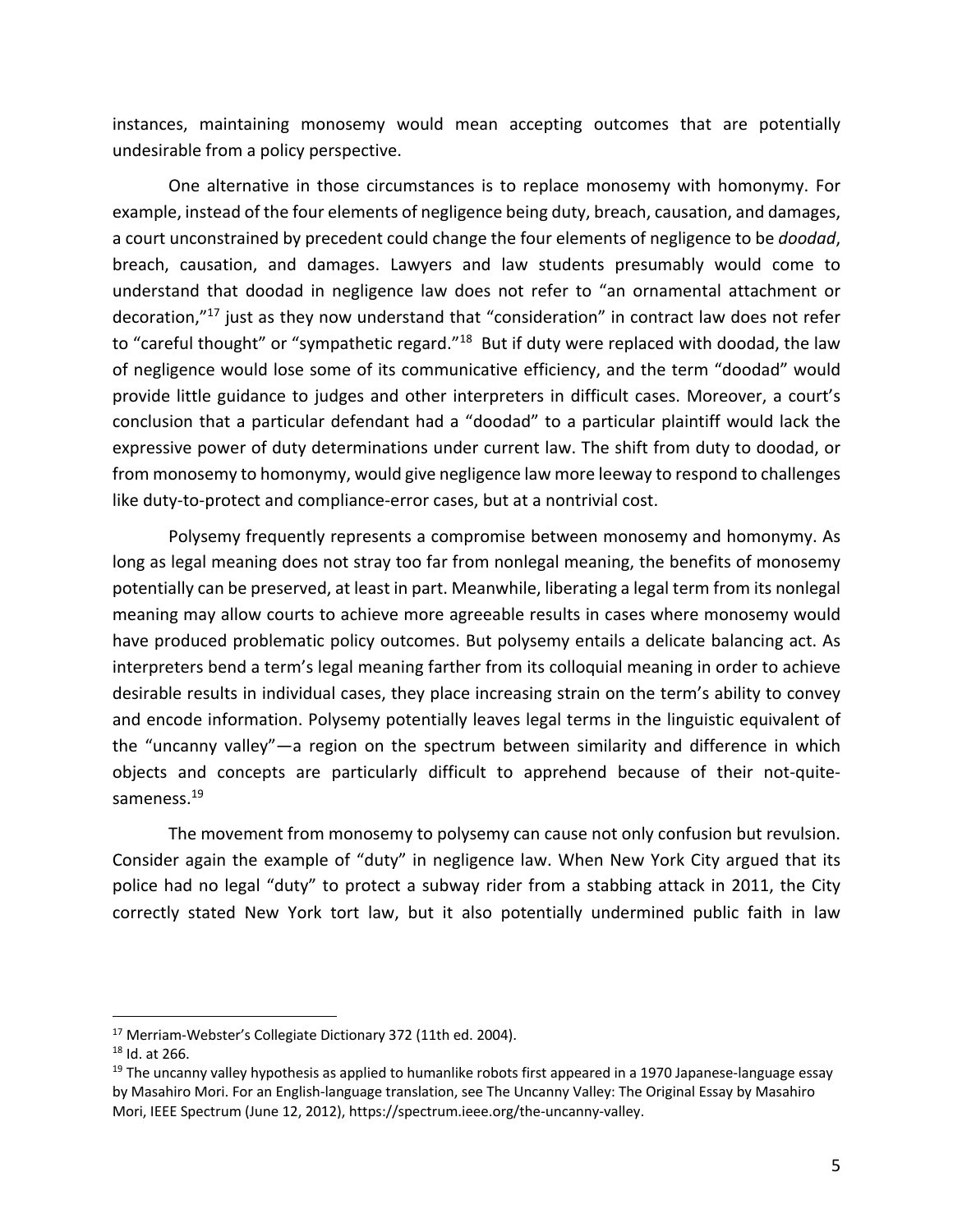enforcement institutions.<sup>20</sup> As one 58-year-old man said to a public radio reporter afterwards, "Why do they have the police in New York then if they ain't got no duty to protect us?"<sup>21</sup> One doubts whether the case would have elicited the same reaction if the first element of negligence had been a homonym and the City had argued merely that the police had no "doodad" under the circumstances.

As with the choice between rules and standards, the choice among monosemy, polysemy, homonymy, and legalogism reflects a complex tradeoff among competing values. Reflecting on polysemy and its alternatives can point us toward general areas in which polysemy is especially useful. These instances of "productive polysemy" come in at least four flavors.

The first, exemplified by "duty" and "cause" in negligence, consists of legal rules for which a crisp statement in ordinary English conveys important information to laypeople but breaks down in a relatively small number of hard cases. We might call this category "approximate polysemy": the word or phrase is "good enough" to describe the relevant legal concept even though it smooths over some of the law's texture. Approximate polysemy is especially likely to arise when a single legal rule governs a wide range of social and economic interactions, which makes communicative efficiency a particular virtue but reduces the probability that the succinct rule will suffice in all of its diverse applications.

A second type of productive polysemy involves the use of metaphor. Sometimes, the metaphor serves as convenient shorthand—for example, "ripeness" to describe an issue's readiness for adjudication. Sometimes, it expresses lawmakers' attitude toward a particular item or activity—for example, Congress's use of the term "golden parachute" in the Internal Revenue Code to condemn excessive payments to executives after a corporation is acquired.<sup>22</sup> In other cases, the metaphor is not only mnemonic or expressive but also decision-guiding: it supplies a prototype to guide future adjudicators in the face of factual and/or normative uncertainty.

Consider one of the most familiar passages in American law: "Congress shall make no law . . . abridging the freedom of speech."<sup>23</sup> Arguably, the Free Speech Clause announces neither a "rule" nor a "standard" in the rules-standards sense but a prototype of the activities that the promulgator seeks to protect or proscribe (e.g., verbal expression). The law directs subsequent adjudicators to reason by analogy from the prototype, determining whether activities that lie outside of the term's literal meaning share normatively relevant features with the prototype such

<sup>&</sup>lt;sup>20</sup> See, e.g., Kathianne Boniello, City Says Cops Had No Duty To Protect Subway Hero Who Subdued Killer, N.Y. Post (Jan. 27, 2013), https://nypost.com/2013/01/27/city-says-cops-had-no-duty-to-protect-subway-hero-whosubdued-killer.<br><sup>21</sup> No Special Duty, WNYC: Radiolab (Oct. 2, 2020), https://www.wnycstudios.org/podcasts/radiolab/articles/no-

special-duty.

<sup>&</sup>lt;sup>22</sup> See Deficit Reduction Act of 1984, Pub. L. No. 98-369, § 67, 98 Stat. 585-86 (codified as amended at I.R.C. §§ 280G, 4999); see infra notes 219-222 and accompanying text.

<sup>&</sup>lt;sup>23</sup> U.S. Const. amend. I.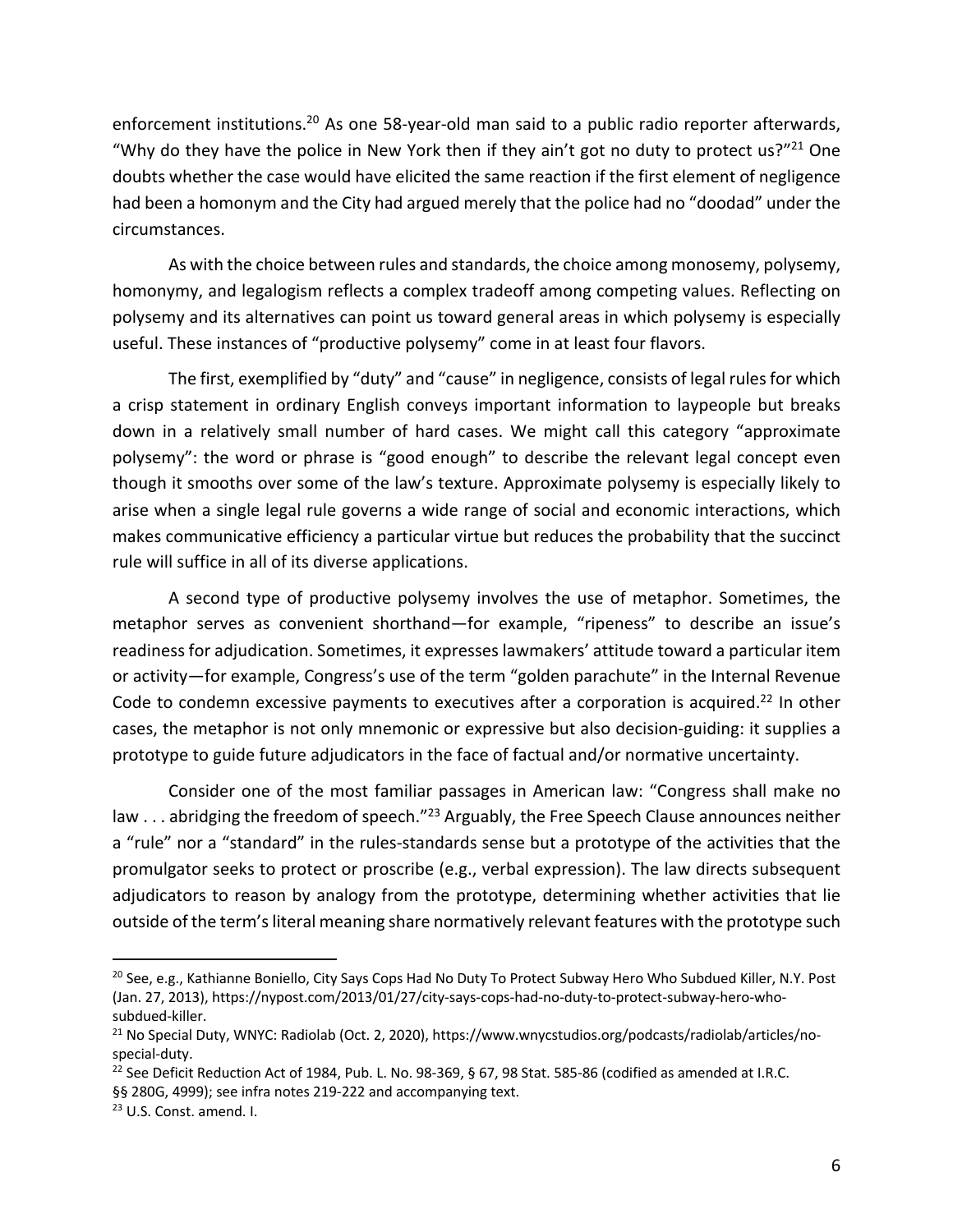that they merit the same protection or proscription. The results can be profoundly polysemous for example, the word "speech" may be extended to the wearing of a black armband or the burning of an American flag—but the decisional pattern follows a familiar common-law path. Prototype polysemy is especially effective as a mechanism for reducing decision costs when the promulgator has strong intuitions about the appropriate treatment of the prototype but cannot yet identify the basis for that intuition with sufficient precision to articulate a "standard."

A third flavor of polysemy involves explicit redefinition. The promulgator defines a term (e.g., "take") to include an activity that lies outside the nonlegal meaning of that term (e.g., significant habitat modification) in order to emphasize normatively relevant similarities (i.e., degrading an animal's habitat is *like* capturing or killing it). Or in the reverse direction, a promulgator defines a term to exclude items that normally *would* fall within the nonlegal meaning of that term in order to express a judgment about those items (e.g., the recent move by the Biden administration to define "hospital" under the Medicare and Medicaid Acts so as to exclude hospitals whose staff members are not fully vaccinated against Covid-19<sup>24</sup>). These may seem like strange ways to write laws on first glance, though on further reflection we will recognize then as familiar rhetorical strategies. Redefinitional polysemy is potentially attractive when promulgators seek to use law as a medium through which to influence beliefs and attitudes.

A fourth type of polysemy arises when framers of legal rules seek to convey different meanings to different audiences—what Meir Dan-Cohen calls "selective transmission."25 Selective transmission takes advantage of "acoustic separation" between two audiences. Total acoustic separation is difficult to maintain in a monolingual environment because the two audiences—laypeople and legal decisionmakers—can and do communicate with each other regularly. But as we shall see, selective transmission may be a more effective strategy in plurilingual environments, where the use of a polysemous term in one language opens up translation opportunities that can result in subtly different meanings of the same text across languages.

Polysemy can be a powerful tool for good. But polysemy also can generate significant social costs. The prevalence of polysemy makes it harder for laypeople to interpret the law confidently on their own. And of particular concern in the context of U.S. federalism, uses of polysemy by one sovereign (e.g., a U.S. state) can impose negative "interpretive externalities" upon other states or upon federal law. The failure of lawmakers and judges to internalize these interpretive externalities can lead to excessive utilization of polysemy. Polysemy may be productive, but it is also likely to be overproduced.

<sup>24</sup> 86 Fed. Reg. 61555 (2021).

<sup>&</sup>lt;sup>25</sup> Meir Dan-Cohen, Decision Rules and Conduct Rules: On Acoustic Separation in Criminal Law, 97 Harv. L. Rev. 625 (1984).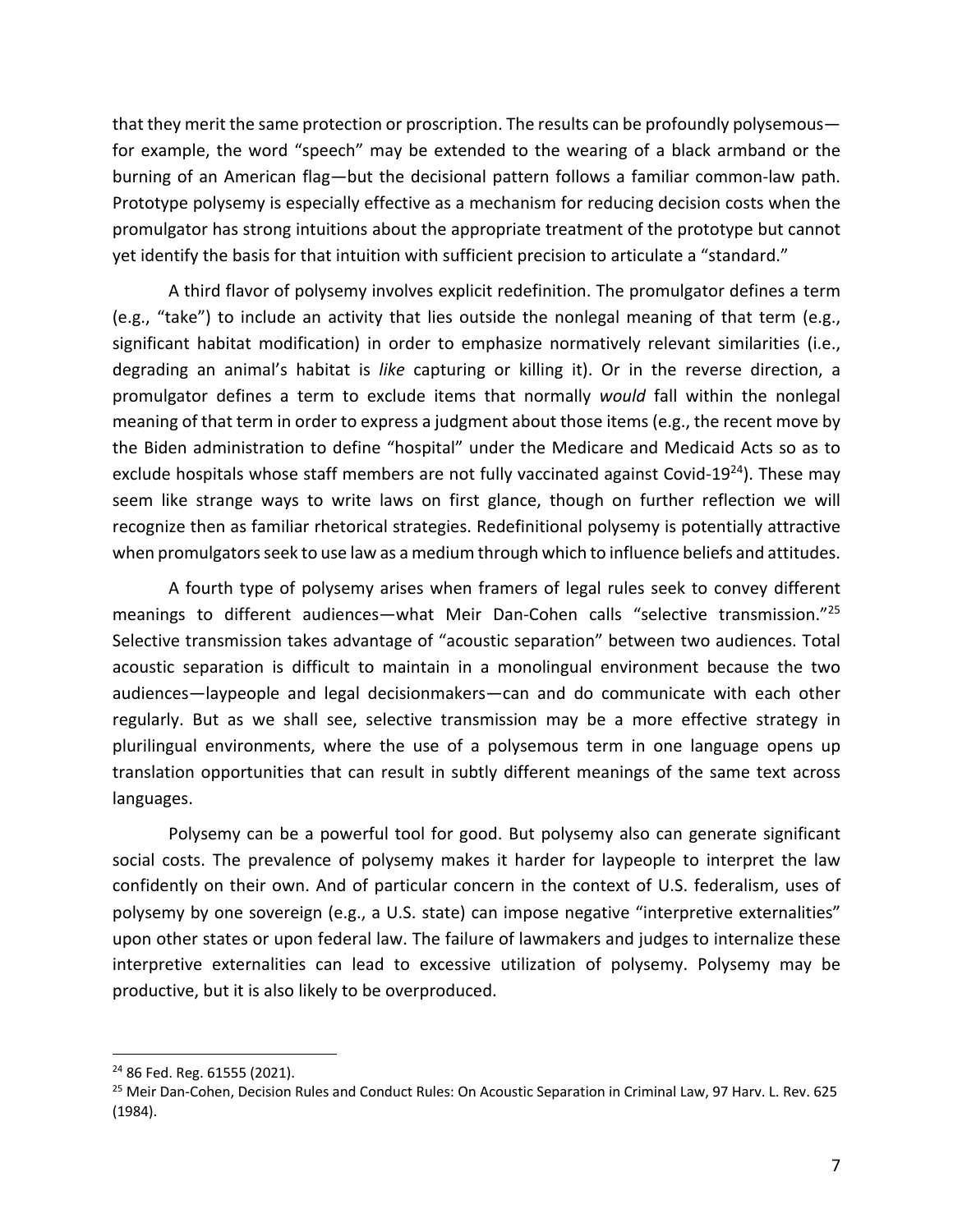The article ends by examining the effect of polysemy on the distribution of wealth and status across legal actors and institutions. One effect of polysemy is to empower judges in constitutional and statutory cases to avoid results that they consider to be undesirable, even when those results follow straightforwardly from the ordinary meaning of the relevant text. Yet courts must rely on polysemy for this purpose only because, within the constraints of American legal culture, courts cannot amend constitutional and statutory text themselves. If not for that constraint, the Supreme Court in *Yates* could have said: "The statute makes it a felony to destroy a 'tangible object' with the intent to obstruct a federal investigation, but we think 'tangible object' is too broad, so we will amend the statute to limit the prohibition to a 'tangible object used to record or preserve information.'" Or it could have replaced tangible object with a homonym or legalogism—say, "schmangible schmobject"—so as to eliminate dissonance between different legal and nonlegal meanings of the same term. Courts in some other countries have asserted the power to "read in" words, phrases, and even entire paragraphs to statutory text. The absence of a "reading in" power in the United States constrains courts' choice set.

Yet the linguistic constraint on courts' choice set also can be a source of social influence and social status. It not only allows but compels judges and justices to deal in terms with deep nonlegal resonance. The stakes of legal debates over words like "duty," "race," or—as we shall see—"person" reflect not only the doctrinal consequences of those decisions but also the cultural and ethical significance of those terms. Judges *decide* what "duties" we owe each other, what "race" we belong to, and who is and isn't a "person." Polysemy empowers judges and justices to serve not only as legal technicians but also to play the part of philosopher-kings and queens. And the elevation of judicial status through polysemy has trickle-down effects for lawyers and legal academics—effects that align with our own self-interest but not necessarily with society's.

Part I offers the motivating example of "duty" in tort law, which illustrates themes that will run through the analysis that follows. Part II introduces the spectrum of semantic relatedness, situates polysemy alongside its alternatives, and explores polysemy's origins. It also distinguishes semantic relatedness from the choice between rules and standards, from the debate over textualism versus purposivism in statutory interpretation, and from the concept of "legal fictions." Part III presents a normative evaluation of polysemy, highlighting polysemy's sometimes-subtle implications for communicative efficiency, decision costs, and law's expressive power. It also identifies circumstances in which polysemy is most likely to be "productive"—most likely to advance public and not merely private interests. Part IV shifts focus to the political economy of polysemy and to polysemy's effect on the distribution of wealth and status.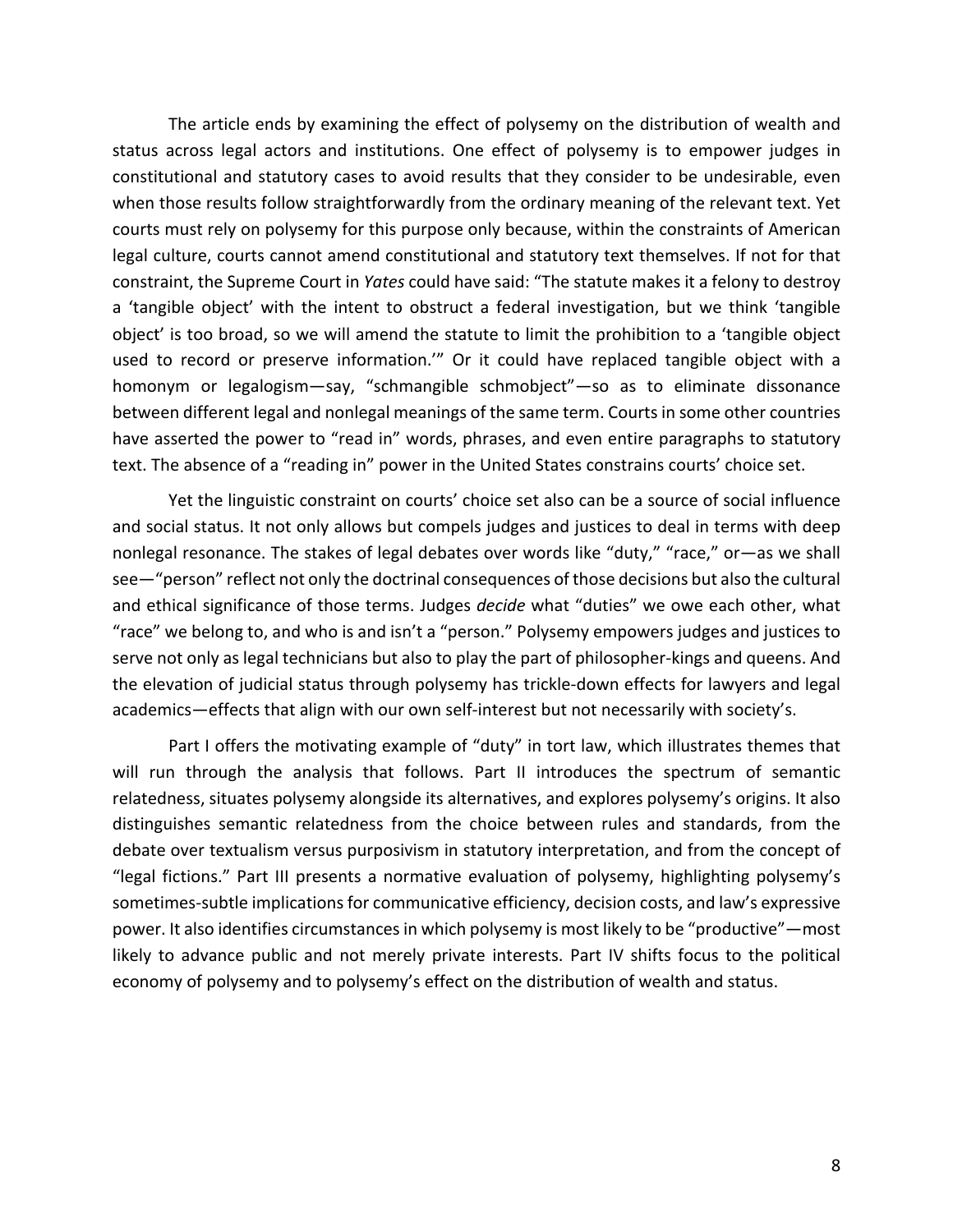### **I. The Polysemy of Duty in Negligence Law**

#### **A.** *Tarasoff* **on Duty**

Virtually every first-year law student in the United States encounters the four elements of negligence: duty, breach, causation, and damages. Many of those students encounter the definition of "duty" given in *Tarasoff v. Regents of the University of California*, <sup>26</sup> now a staple of 1L syllabi. The tragic facts of *Tarasoff* offer us a lens into the phenomenon of polysemy more generally.

Tatiana Tarasoff, known to her family and friends as "Tanya," was a student at Merritt College in Oakland in the fall of 1968 when she met Prosenjit Poddar in a folk dancing class on the campus of the University of California, Berkeley. Poddar, who had arrived in the United States from India a year earlier, was working toward a graduate degree in naval architecture at Berkeley. By all accounts, he struggled to adjust to late 1960s U.S. culture and campus life.

On New Year's Eve at the end of 1968, Tarasoff and Poddar attended a party at the International House on Berkeley's campus, where Poddar and Tarasoff's brother Alex both lived. Tatiana Tarasoff and Poddar kissed—an act that Poddar interpreted as a "sign of betrothal" but that Tarasoff certainly did not.<sup>27</sup> After learning that Tarasoff was not interested in an intimate relationship with him, Poddar suffered a mental breakdown. That summer, he sought outpatient psychiatric care at UC Berkeley's campus hospital, where he was treated by Dr. Lawrence Moore, a staff psychologist.

In August 1969, during one of his therapy sessions, Poddar confided to Dr. Moore that he intended to kill a woman readily identifiable as Tatiana Tarasoff when she returned from summer vacation. Dr. Moore asked the campus police to commit Poddar for observation in a mental hospital, but the police released Poddar soon afterwards on his promise to stay away from Tarasoff. Neither Dr. Moore nor the police informed Tarasoff of Poddar's threat.

On October 27, 1969, Poddar went to Tarasoff's home with a pellet gun and kitchen knife. There, he found Tarasoff alone. As she tried to flee, Poddar shot her and then stabbed her repeatedly. She died outside her home from the knife wounds. Poddar called the city police and turned himself in.

Poddar was tried and convicted of second-degree murder, but his conviction was overturned on the ground that the trial judge inadequately instructed the jury regarding Poddar's

<sup>26</sup> 551 P.2d 334 (Cal. 1976). For facts of the case beyond those included in the *Tarasoff* opinion, see Glenn S. Lipson & Mark J. Mills, Stalking, Erotomania, and the *Tarasoff* Case, in The Psychology of Stalking: Clinical and Forensic Perspectives 257 (J. Reid Meloy ed., 1998); Mark A. Rothstein, *Tarasoff* Duties After Newtown, 42 J.L. Med. & Ethics 104 (2014); and Peter H. Schuck & Daniel J. Givelber, *Tarasoff v. Regents of the University of California*: The Therapist's Dilemma, in Torts Stories 99 (Robert L. Rabin & Stephen D. Sugarman eds., 2003).

<sup>27</sup> Lipson & Mills, supra note 26, at 259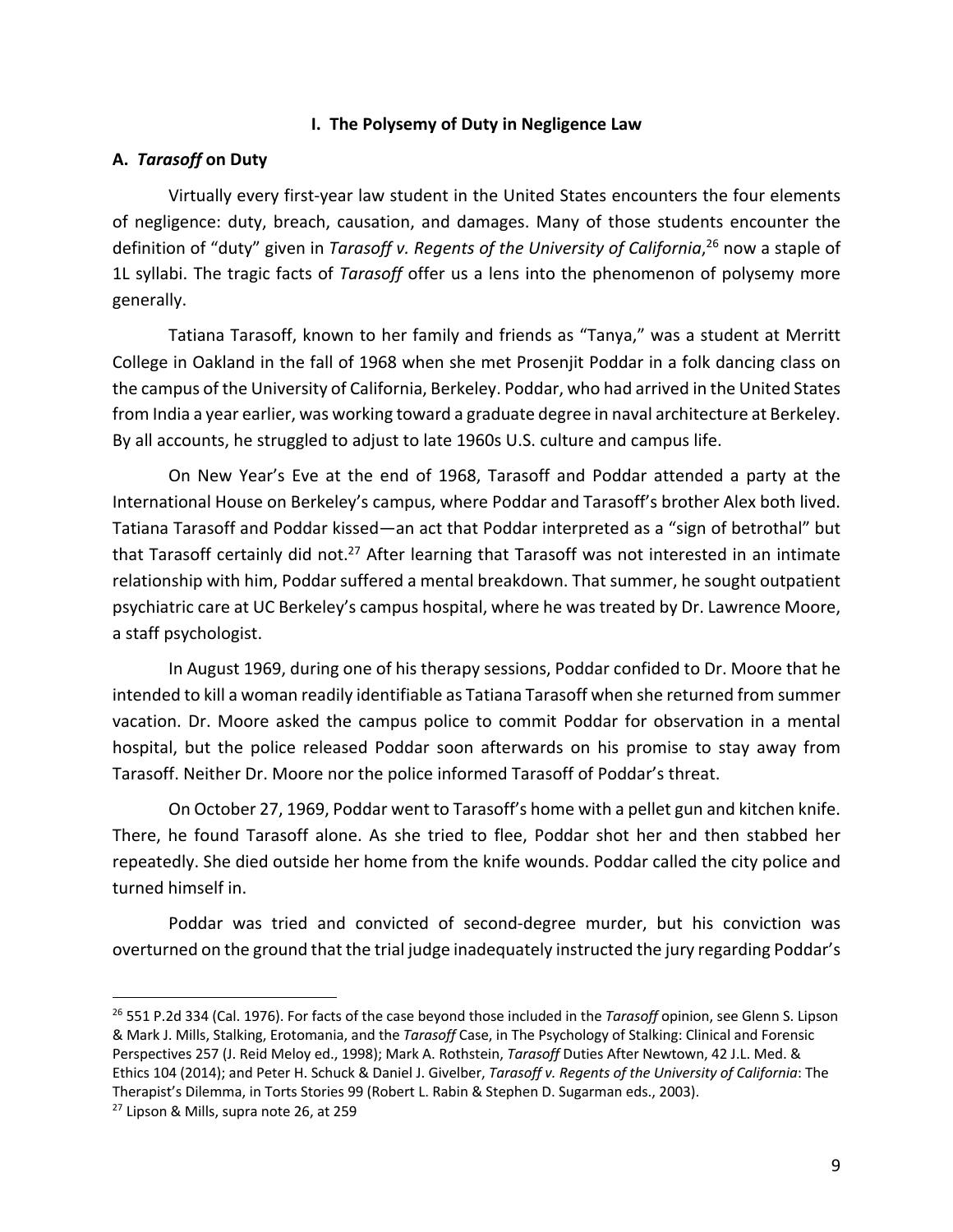diminished-capacity defense.<sup>28</sup> Prosecutors declined to retry Poddar, and the state allowed him to return to India, where—by one account—he went on to marry and live an "ostensibly normal life."<sup>29</sup> While Poddar's criminal case was pending, Tarasoff's parents—Lidia and Vitaly—filed parallel lawsuits alleging negligence against Dr. Moore, three of his psychiatric department colleagues, four campus police officers, and the University of California. The trial court dismissed the parents' claims without leave to amend, and the intermediate appellate court affirmed.<sup>30</sup>

When the case reached the California Supreme Court, the central issue was whether the campus therapists and campus police owed a "duty" to Tarasoff. In December 1974, the state supreme court issued its first of two opinions in the case (*Tarasoff I*), holding that Tarasoff's parents could state a claim against both the therapists and the police for breaching a duty to warn Tatiana of Poddar's threats. $31$  The court subsequently reheard the case, withdrew its *Tarasoff I* opinion, and issued a new opinion in July 1976. That decision (*Tarasoff II*) held that the campus therapists had a "duty to exercise reasonable care to protect Tatiana" but that the police did not.<sup>32</sup>

The California Supreme Court's decision was extraordinarily controversial at the time and remains so nearly a half-century later. Shortly after *Tarasoff II*, psychiatrist and legal scholar Alan Stone predicted in the *Harvard Law Review* that the duty imposed on therapists by *Tarasoff* would "result in a lower level of safety for society."<sup>33</sup> Stone and other critics anticipated that patients would be less likely to seek mental health treatment or to discuss their darkest thoughts with therapists if they feared that those thoughts might be disclosed to acquaintances or to the police. Stone and other critics also predicted that *Tarasoff* would discourage mental health professionals from taking on high-risk patients because of the liability and insurance implications. Most states nonetheless adopted *Tarasoff*-type rules by judicial decision or statute,<sup>34</sup> but empirical analysis offers support for Stone's predictions. Applying a difference-in-difference methodology, economist Griffin Edwards estimates that the presence of a *Tarasoff*-type requirement for therapists causes an increase in state homicide rates of approximately 5 percent<sup>35</sup> and an increase in teen suicide rates of 8 to 10 percent.<sup>36</sup> Those estimates imply-

<sup>28</sup> People v. Poddar, 518 P.2d 342 (Cal. 1974).

<sup>&</sup>lt;sup>29</sup> See Schuck & Givelberg, supra note 26, at 106.

<sup>30</sup> 33 Cal. App. 3d 275 (1973).

<sup>31</sup> Tarasoff I, 529 P.2d 533, 561 (Cal. 1974).

<sup>32</sup> Tarasoff II, 551 P.2d 334, 340 (Cal. 1976).

<sup>33</sup> See Alan A. Stone, The *Tarasoff* Decisions: Suing Psychotherapists to Safeguard Society, 90 Harv. L. Rev. 358, 365 (1976).

<sup>34</sup> Griffin Sims Edwards, Database of State *Tarasoff* Laws (2010), https://ssrn.com/abstract=1551505.

<sup>35</sup> Griffin Edwards, Doing Their Duty: An Empirical Analysis of the Unintended Effect of *Tarasoff v. Regents* on Homicidal Activity, 57 J. L. Econ. 321, 322 (2014).

<sup>36</sup> Griffin Edwards, *Tarasoff*, Duty to Warn Laws, and Suicide, 34 Int'l Rev. L. Econ. 1, 7 (2013).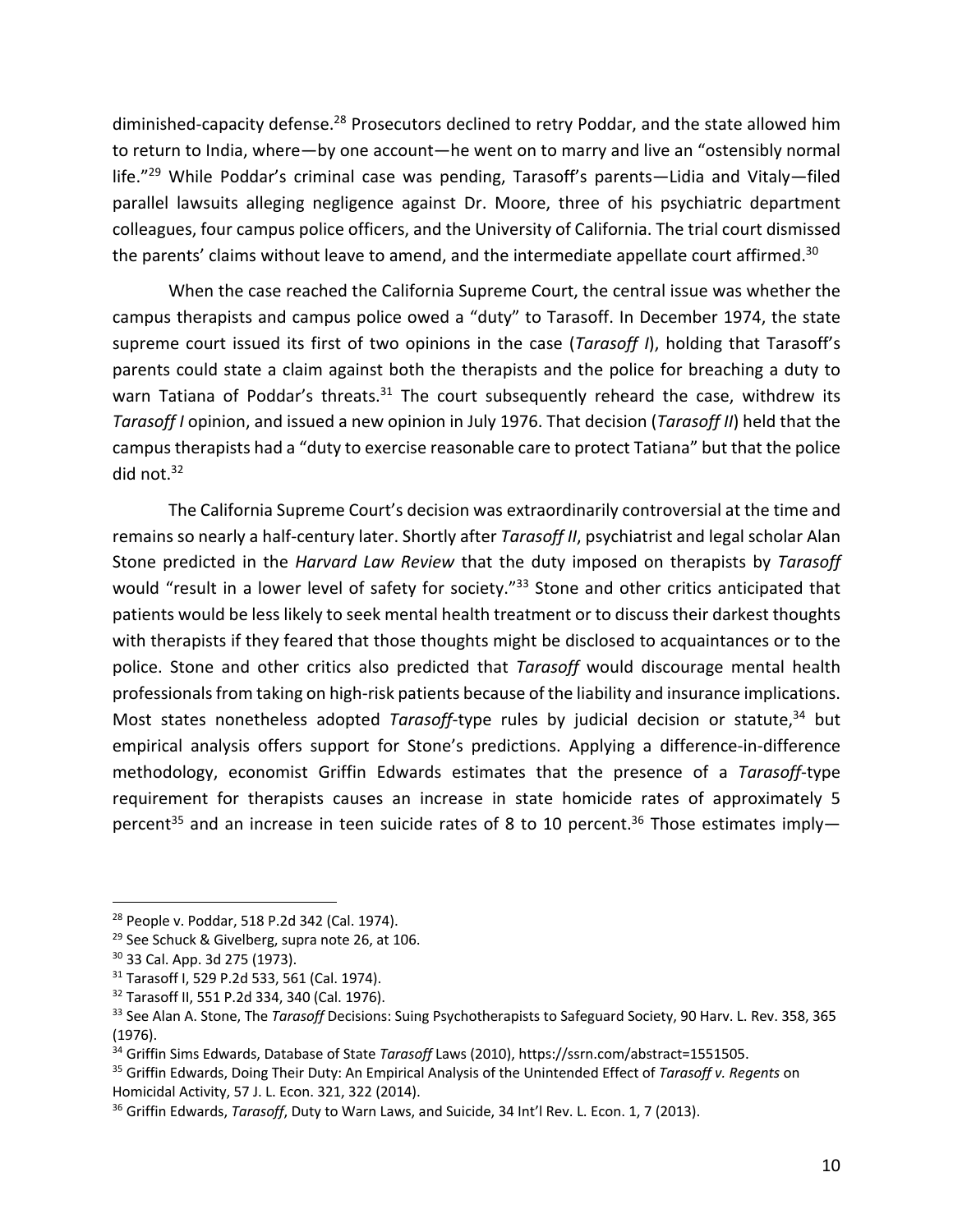perhaps improbably—that thousands of excess deaths in the United States in recent decades are attributable to *Tarasoff* and parallel developments in other states.

Among tort theorists, the debate over *Tarasoff* focuses less on the specific outcome than on the California Supreme Court's language regarding duty. In both *Tarasoff I* and *Tarasoff II*, Justice Matthew Tobriner wrote for the majority that "legal duties are not discoverable facts of nature, but merely conclusory expressions that, in cases of a particular type, liability should be imposed for damage done."<sup>37</sup> Tobriner then quoted a line from William Prosser, a longtime dean of UC Berkeley's law school who died while the Tarasoffs' tort case was working its way through the California courts: "Duty is not sacrosanct in itself, but only an expression of the sum total of those considerations of policy which lead the law to say that the particular plaintiff is entitled to protection."38

Some scholars cheer the triumph of the Prosserian conception of duty in *Tarasoff*. 39 According to their view, "duty" always has been a stand-in for policy considerations—Justice Tobriner simply acknowledges reality. Others lament Prosser's victory. For example, John Goldberg and Benjamin Zipursky write that *Tarasoff* and other Prosserian precedents transformed "duty" into a "blank check" for judges to decide which negligence cases go to trial and which ones are dismissed at an earlier stage. $40$  Goldberg and Zipursky argue that courts should use the element of "duty" not as an invitation for open-ended policymaking but as an opportunity to articulate and enforce mutual obligations—obligations that have an ethical as well as legal dimension.

My goal in this introductory example is not to resolve the debate over therapists' duties or the Prosserian conception of duty but to highlight the practical role that the word "duty" *did* play in *Tarasoff*. Even in the case that marks the apogee of Prosser's conception of "duty," the word was not "only an expression of the sum total of those considerations of policy which lead the law to say that the particular plaintiff is entitled to protection." "Duty" was a *particular* expression of those policy considerations that took the form of an ordinary English word meaning "obligation" or "responsibility."41 In that sense, "duty" was not—and never is—a blank check. It is a check with a key term already filled in.

<sup>37</sup> *Tarasoff I*, 529 P.2d at 557; *Tarasoff II*, *Tarasoff II*, 551 P.2d at 342.

<sup>38</sup> *Tarasoff I*, 529 P.2d at 557 (quoting William L. Prosser, Law of Torts 332-33 (3rd ed. 1964)); *Tarasoff II*, *Tarasoff II*, 551 P.2d at 342 (same).

<sup>&</sup>lt;sup>39</sup> See, e.g., John M. Adler, Relying Upon the Reasonableness of Strangers: Some Observations About the Current State of Common Law Affirmative Duties to Aid or Protect Others, 1991 Wis. L. Rev. 867; Peter F. Lake, Revisiting *Tarasoff*, 58 Alb. L. Rev. 97, 103 (1994).

<sup>40</sup> See John C. Goldberg & Benjamin C. Zipursky, Shielding Duty: How Attending to Assumption of Risk, Attractive Nuisance, and Other "Quaint" Doctrines Can Improve Decisionmaking in Negligence Cases, 79 So. Cal. L. Rev. 329, 334-35 (2006).

<sup>&</sup>lt;sup>41</sup> Merriam-Webster's Collegiate Dictionary 388 (11th ed. 2004).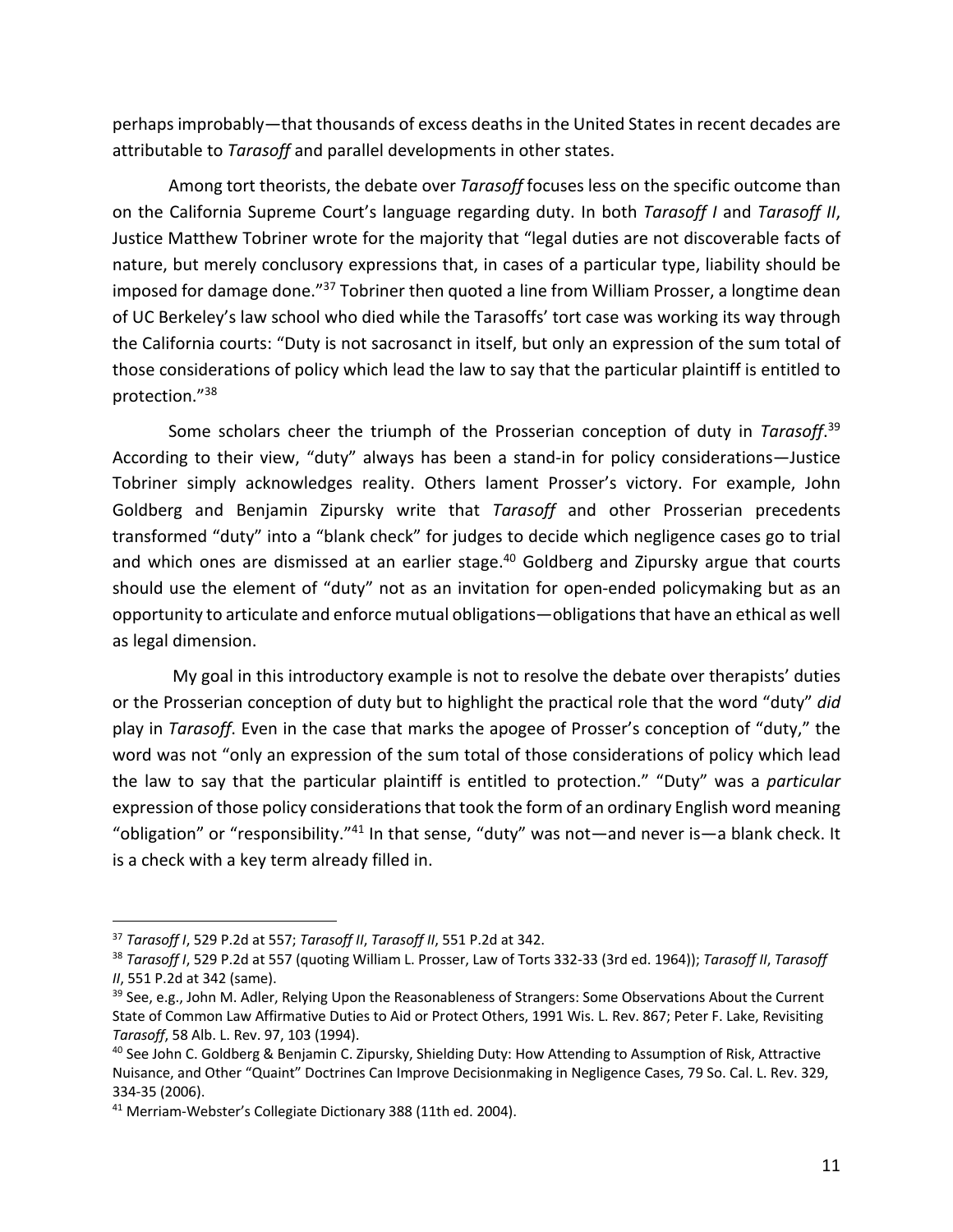Indeed, we can see—or at least imagine—the impact of the word "duty" at each stage of the *Tarasoff* case. Tort law typically intervenes at traumatic moments in plaintiffs' lives— after they have been the victim of a medical error, after they have been involved in a car crash, or after they have lost a family member to one of those two causes.42 (*Tarasoff* might be described as a particularly traumatic medical malpractice case.) And many of these plaintiffs have no prior exposure to the civil justice system. The language of duty helps to render tort law intelligible to lay plaintiffs who are likely at a lifetime low in terms of mental and emotional bandwidth.

We don't know much about Lidia and Vitaly Tarasoff's lived experience as plaintiffs, but we do know a bit about their lives: Vitaly was an auto mechanic,<sup>43</sup> and the couple had moved to the United States from Brazil only six years before their daughter's death.<sup>44</sup> When Lidia and Vitaly initially spoke with an attorney to discuss the possibility of a lawsuit, the attorney likely explained that U.S. tort law allowed them to sue the University of California and its employees for breaching a *duty* to Tatiana and thus causing her death. "Duty" is a word that likely would have registered for them in a way that Prosser's "sum total of policy considerations" almost certainly would not.

Intelligibility matters on the defendant side as well. Some tort defendants, like the University of California, are legally sophisticated repeat players, but others are—in Marc Galanter's terminology—"one-shotters."<sup>45</sup> Consider Dr. Moore, the 34-year-old UC Berkeley staff psychologist who treated Poddar and tried to have his patient committed.<sup>46</sup> The Tarasoff case appears to be his first experience as a tort defendant. When Dr. Moore found out that he was being sued, he likely wondered, "for what?" The answer—for breaching a *duty* to protect Tarasoff from harm at Poddar's hands—might not have been satisfactory to Moore, but at least it would have been intelligible. No doubt Dr. Moore would have been even more baffled if the university's general counsel had told him that he was being sued because "the sum total of policy considerations" led the law to say that he should bear liability for Tarasoff's death.

The impact of the word "duty" on the *Tarasoff* case continued throughout the litigation. Even Justice Tobriner seems to have been swayed by its nonlegal meaning. Consider Tobriner's reaction to defense counsel's argument that the suit should be dismissed on no-duty grounds: "Defendants … contend," Tobriner paraphrased, "that in the circumstances of the present case

 $42$  In 2005, the most recent year for which nationwide data is available, motor vehicle and medical malpractice cases constituted 72.5 percent of all tort trials in state courts. See Lynn Langton & Thomas H. Cohen, Civil Bench and Jury Trials in State Courts, 2005, at 2 tbl.1 (Bureau of Justice Statistics, NCJ 223851, rev'd Apr. 9, 2009).<br><sup>43</sup> Obituary, Vitaly Tarasoff, S.F. Chronicle (Jan. 31—Feb. 2, 2015),

https://www.legacy.com/us/obituaries/sfgate/name/vitaly-tarasoff-obituary?id=17099177.

<sup>44</sup> Obituary, Lidia Tarasoff, S.F. Chronicle (Apr. 24, 2002), https://www.sfgate.com/news/article/TARASOFF-Lidia-2846332.php.

<sup>&</sup>lt;sup>45</sup> Marc Galanter, Why the "Haves" Come Out Ahead: Speculations on the Limits of Legal Change, 9 Law & Soc'y Rev. 95, 97 (1974).

<sup>46</sup> See Tracey Taylor, Obituary, Lawrence Earle Moore, Brilliant Doctor, Caring Man, Berkeleyside (Jan. 26, 2014), https://www.berkeleyside.org/2014/01/26/remembering-lawrence-earle-moore.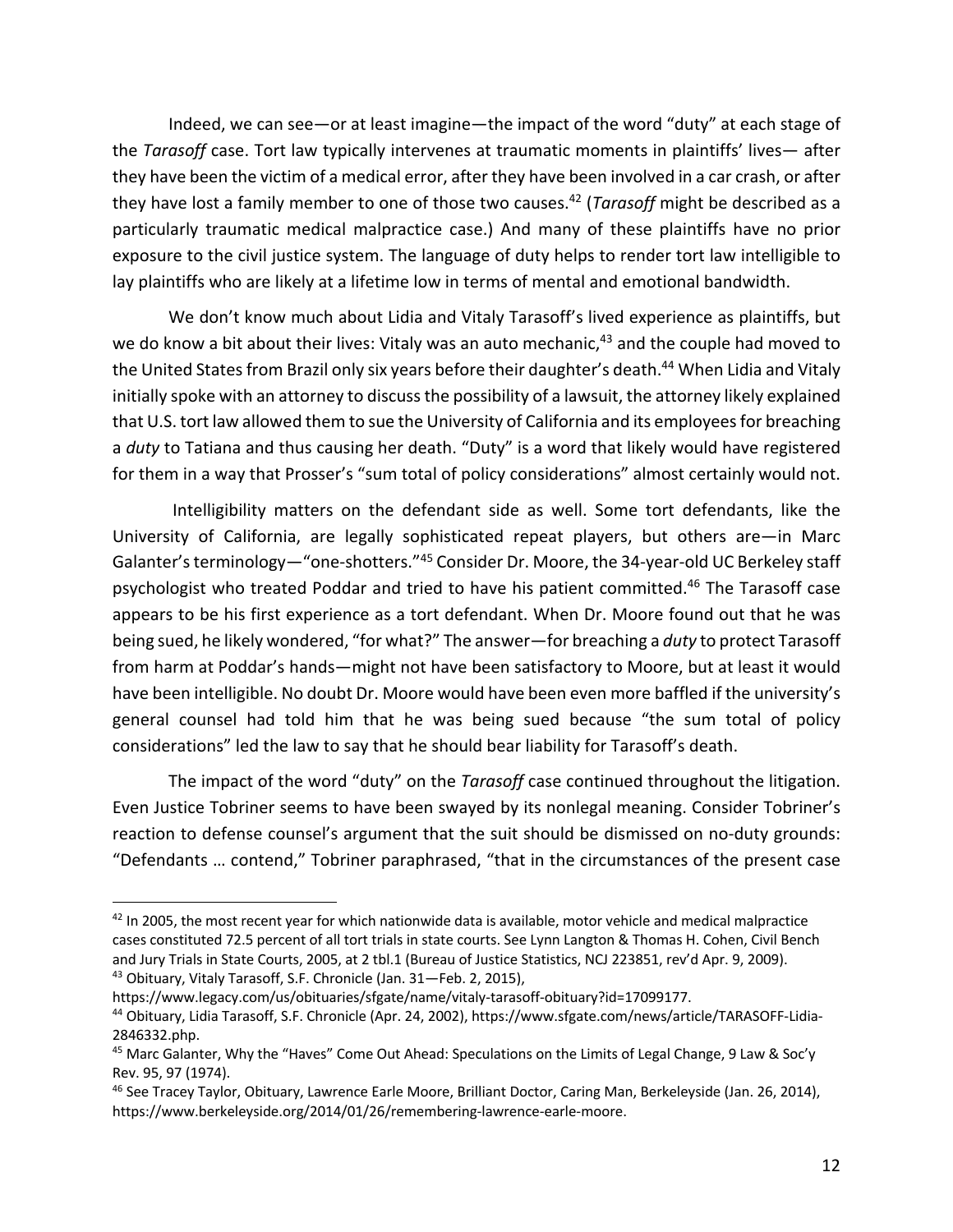they owed no duty of care to Tatiana or her parents and that, in the absence of such duty, they were free to act in careless disregard of Tatiana's life and safety."<sup>47</sup> Tobriner appears to be almost scandalized by the defense counsel's no-duty assertion, even though—as Tobriner well understood—"no duty" in this context is a shorthand way of saying that the sum total of policy considerations weigh against the imposition of tort liability. The lack of a tort-law duty wouldn't have left the campus therapists "free to act in careless disregard" of Tatiana: they still could have been subject to disciplinary action before the California Board of Psychology if they violated professional ethics rules, and they very likely felt a moral obligation toward Tarasoff whether or not that moral obligation was backed by the threat of tort damages. It tells us something about the power of the word "duty" that even Justice Tobriner—the judge most single-handedly responsible for embedding the Prosserian conception of duty into California law—still understood the words "no duty," at least when uttered by someone else, to imply a license for "careless disregard."

Much of the rest of Tobriner's opinion sounds in the register of obligation and responsibility, words that he uses eleven times. He makes no attempt to tally up the costs and benefits of liability—few judges ever do. Instead, Tobriner focuses his analysis on the obligations that individuals in different roles owe to others—on "duty" in the colloquial, pre-Prosserian sense. "[B]y entering into a doctor-patient relationship," Tobriner writes, quoting a *California Law Review* article, "the therapist becomes sufficiently involved to assume some responsibility for the safety, not only of the patient himself, but also of any third person whom the doctor knows to be threatened by the patient."<sup>48</sup> Rightly or wrongly, Tobriner is leaning on intuitions about professional responsibility in order to define the limits of legal liability. He is, in other words, using the nonlegal understanding of "duty" as a heuristic that allows him to economize on decision costs.

The nonlegal understanding of "duty" also affects the way that laypeople respond to court decisions. We do not know how Lidia and Vitaly Tarasoff reacted to Justice Tobriner's pair of opinions, but one can imagine how the court's holding might have resonated with plaintiffs in their position. In a survey of wrongful death and medical malpractice plaintiffs, Tamara Relis finds that 59 percent say they are motivated—at least in part—by a desire for the defendant to "admit fault" or "accept responsibility."<sup>49</sup> Here, employees of an elite state university had effectively decided that they bore no responsibility to warn a vulnerable 20-year-old community college student about a clear threat to her life. With the California Supreme Court's ruling, the state's

<sup>47</sup> Tarasoff II, 551 P.2d at 342.

<sup>48</sup> Id. at 437 (quoting John G. Fleming & Bruce Maximov, The Patient or His Victim: The Therapist's Dilemma, 62 Cal. L. Rev. 1025, 1030 (1974)).

<sup>&</sup>lt;sup>49</sup> See Tamara Relis, "It's Not About the Money!": A Theory on Misconceptions of Plaintiffs' Litigation Aims, 81 Pitt. L. Rev. 701, 723 fig.4 (2007).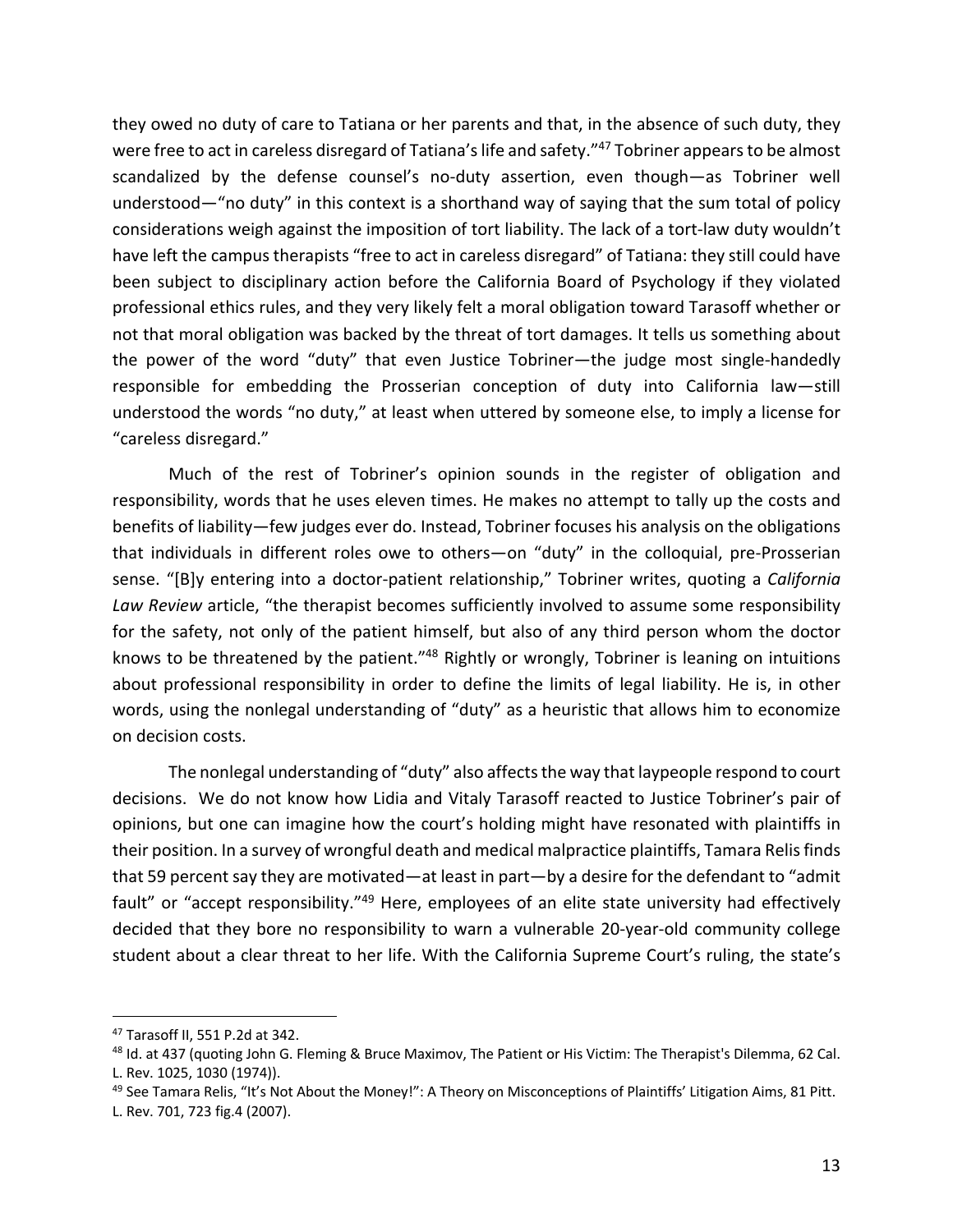highest tribunal countermanded that message, concluding that the UC Berkeley employees *did* bear responsibility to Tarasoff—that they owed her a duty.

To be sure, a determination of duty does not amount to a finding of fault or liability. The immediate procedural significance of the court's holding was that the Tarasoffs gained the opportunity to amend their complaints. Yet for lay plaintiffs, a court's statement that "the defendant owed your daughter a duty" likely carries weight well beyond its procedural significance. This, after all, was the state, albeit through a different branch, acknowledging that state employees bore a duty—a *responsibility*—to Tatiana Tarasoff.

The power of the term "duty" also potentially enhances tort law's ability to shape the beliefs and behavior of individuals beyond the immediate litigants. Psychiatrists, psychologists, and social workers quickly assimilated "*Tarasoff* duties" into their own descriptions of their professional responsibilities. As one introductory clinical psychology textbook states, "since the *Tarasoff* case set the legal precedent, clinical psychologists (and other therapists) have understood that … they have a duty to warn people toward whom their clients make credible, serious threats."<sup>50</sup> A survey of California therapists in 1977 found that a higher percentage had warned victims about a threat in the year since *Tarasoff II* than in the thirteen-year period before.<sup>51</sup> To be sure, it is possible that some of the therapists who changed their behavior in response to *Tarasoff* did so primarily for fear of liability. Yet the semantic intersection between "duty" in *Tarasoff* and "duty" in the sense of professional responsibility very likely increased the probability that the former would diffuse into the latter.

In short, to understand the role of "duty" in *Tarasoff*—and in tort law more generally—it is not enough to understand that duty is "the sum total of those considerations of policy which lead the law to say that the particular plaintiff is entitled to protection." One also must understand that the law's label for this element is *duty*, a word that to laypeople—and apparently even to Justice Tobriner—still connotes "obligation" or "responsibility."<sup>52</sup> The polysemy of duty, moreover, is *functional*. The correspondence between the element name and the ordinary English word renders the law more intelligible to laypeople, provides a heuristic for judges, and

<sup>50</sup> Andrew M. Pomerantz, Clinical Psychology: Science, Practice, and Culture 88 (2008).

<sup>&</sup>lt;sup>51</sup> See Toni Pryor Wise, Where the Public Peril Begins: A Survey of Psychotherapists to Determine the Effects of *Tarasoff*, 31 Stan. L. Rev. 165, 179 tbl.1 (1978).

 $52$  One might question whether "duty" even is a polyseme if it means the same thing—obligation or responsibility—in legal and nonlegal contexts. We would not say that "noodles" is a polyseme when one refers to "Italian noodles" and "Thai noodles": the work of differentiation is being done by the adjective, not by different meanings of the noun. In the same vein, one might think of "moral duty" and "legal duty" as two different types of duty (and "tort duty" as a particular subtype of legal duty).

Polysemy more clearly arises when legal actors use the term "duty," sans adjective, to refer to legal duty or tort duty. To continue the noodle analogy: If a server at a Thai restaurant told you that the restaurant was "out of noodles," but there was a Strega Nona-sized pot of spaghetti noodles boiling over in the background, we would say that the server was using "noodles" polysemously. Cf. Tomie dePaola, Strega Nona (1975). Here, as in the moral duty/tort duty context, it is the omission of the adjective that gives rise to clear polysemy.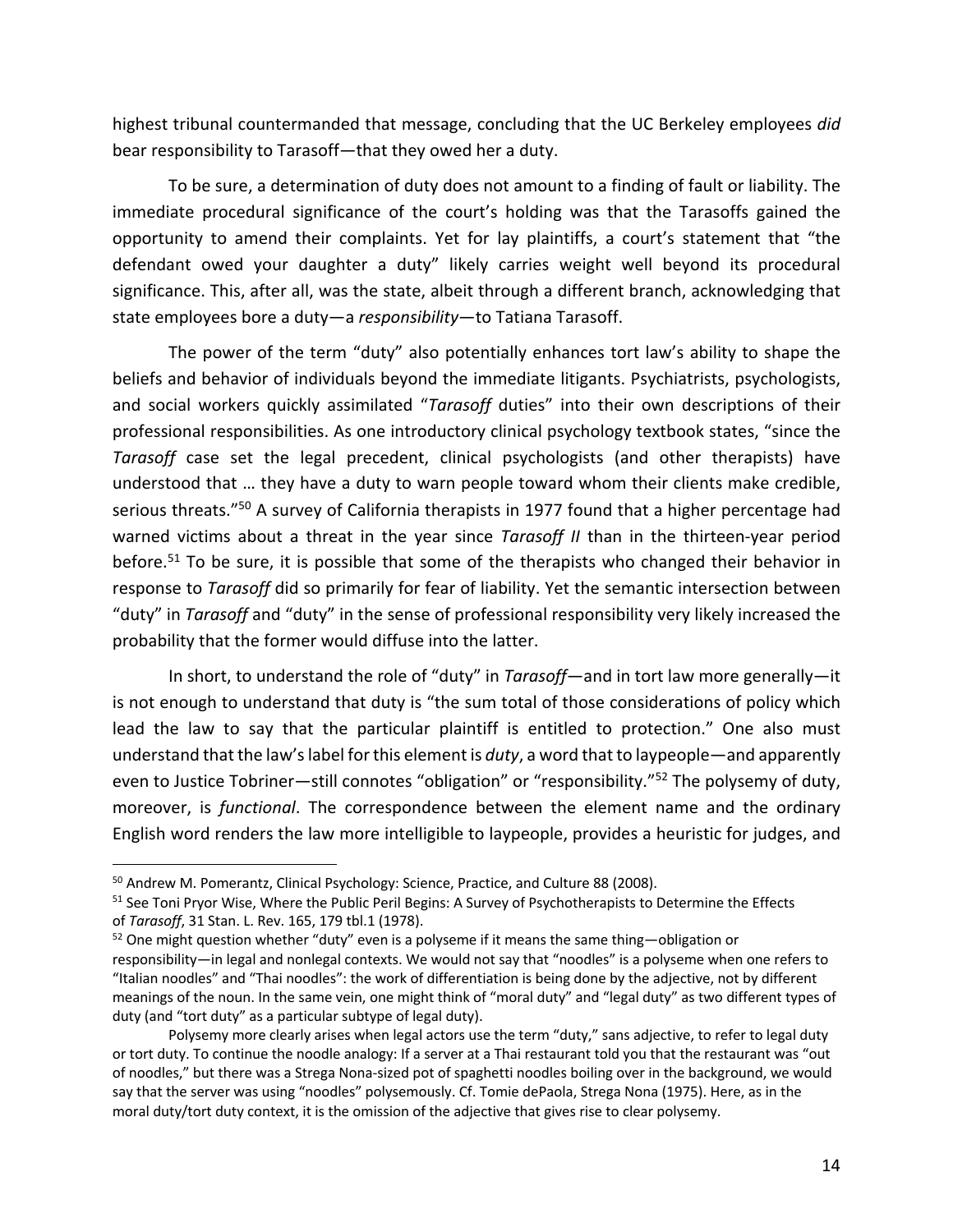enhances the law's expressive power. At the same time, the Prosserian conception of duty allows judges to respond—maybe for worse, but plausibly for better—to a wide range of policy considerations that weigh in favor of expanding or contracting the scope of liability.

Yet there are darker sides to polysemy. Arguably, the colloquial meaning of "duty" misdirected the majority in *Tarasoff*. The justices imposed a "duty" on therapists because they (rightly) believed that therapists owe a responsibility to individuals who are the targets of patients' threats. But the sum total of policy considerations may *not* favor tort liability—for the reasons Professor Stone anticipated and Professor Edwards's analysis appears to bear out. The correspondence between the element name and the ordinary English word reduced decision costs—it directed judges to rely on their intuitions about obligation and responsibility rather than conducting a ground-up cost-benefit analysis—but the heuristic may have led the majority in *Tarasoff* astray. As we will see in the next section, the polysemy of duty also generates costs when courts move in the other direction: when they set aside their intuitions about obligation and responsibility, instead allowing the sum total of policy considerations to control.

## **B. Duty Beyond** *Tarasoff*

# **1. Responsibility Without Liability**

During the period between *Tarasoff I* and *Tarasoff II*, California's intermediate appellate court decided a similarly tragic—though not nearly as famous—case: *Hartzler v. City of San Jose*. 53 The *Hartzler* case arose out of an emergency call to the San Jose police department from Ruth Bunnell, who reported that her estranged husband, Mack Bunnell, had threatened over the telephone to come to her home and kill her. The police had responded to at least twenty calls from Ruth Bunnell's home in the prior year and had arrested Mack Bunnell once. This time, the police refused to send an officer to protect Ruth, telling her to call again when Mack showed up. Forty-five minutes later, Mack came to Ruth's house and stabbed her. By the time the police arrived, Ruth was dead.<sup>54</sup>

Hartzler, the administrator of Ruth Bunnell's estate, sued San Jose for its police department's negligence. The trial court dismissed the complaint, and the Court of Appeal affirmed. The appellate court distinguished the facts of Bunnell from cases in which the police explicitly promised to protect a particular individual from a potential attacker and then reneged on that promise.<sup>55</sup> According to the appellate court: "The allegation that the police had

<sup>&</sup>lt;sup>53</sup> Hartzler v. City of San Jose, 120 Cal. Rptr. 5 (Ct. App. 1975).

<sup>&</sup>lt;sup>54</sup> See id. at 8.<br><sup>55</sup> For example, in *Morgan v. County of Yuba*, 230 Cal. App. 2d 938 (1964), the county sheriff arrested a man, Ashby, who had threatened the life of Elizabeth Morgan, and the sheriff allegedly promised Morgan to warn her when Ashby was released on bail. The sheriff later released Ashby without warning Morgan, and Ashby killed her.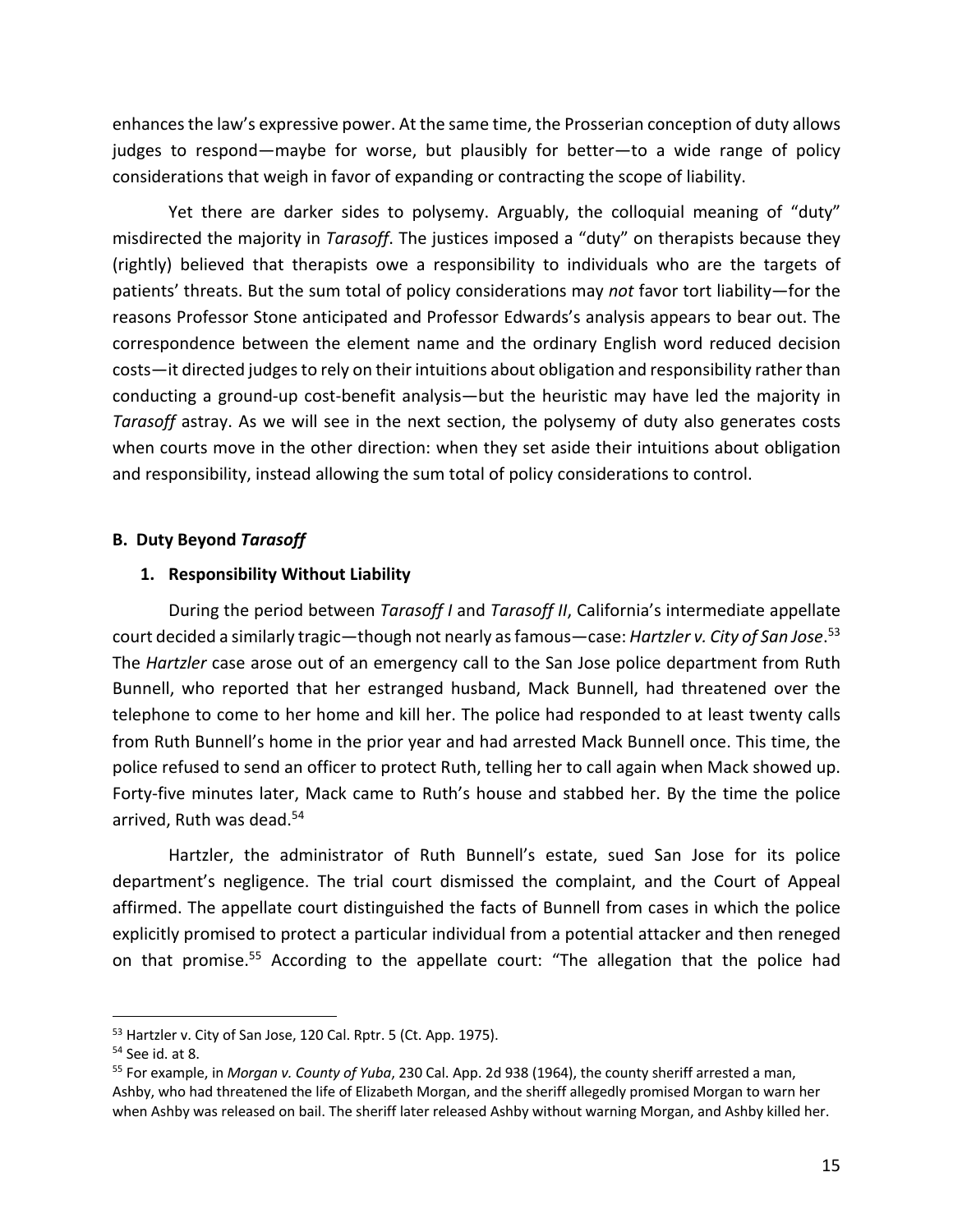responded 20 times to her calls and had arrested her husband once does not indicate that the department had assumed a duty toward decedent greater than the duty owed to another member of the public."56 In the absence of a special duty, Hartzler's complaint failed to state a claim.

Ruth Bunnell's story would soon intersect with Tatiana Tarasoff's, when Justice Tobriner's opinion in *Tarasoff II* explicitly adopted the intermediate appellate court's holding in *Hartzler*. 57 In concluding that the police owe no tort-law duty to protect members of the public absent some "special relationship," the California Supreme Court joined the New York Court of Appeals, which had reached the same conclusion eight years earlier in *Riss v. City of New York*, another staple of torts syllabi.<sup>58</sup>

As a matter of judicial policy, the rule that police owe no tort-law duty to protect individual citizens absent a "special relationship" can be justified on several grounds. Arguably, the legislature and executive—not the judiciary—ought to be in charge of allocating limited police resources, and the shadow of tort liability would intrude upon the political branches' sphere.<sup>59</sup> Also arguably, the potential for tort liability would encourage the police to respond more quickly to calls from residents of higher income neighborhoods, who are likelier to have access to lawyers and likelier to win larger awards for lost wages and property damage. On top of that, the police potentially err too far on the side of intervention already—a rule that imposes liability on the police for nonintervention would simply exacerbate the problem. Finally, police liability for failure to protect citizens from crime might drain public resources, leading in turn to even less protection (though some readers might see the last possibility in a more favorable light as a backdoor way to "defund the police").<sup>60</sup>

But while the sum total of policy considerations may support the holding in *Hartzler* and the New York Court of Appeals' parallel decision in *Riss*, the polysemy of duty generates dissonance. As Judge Kenneth Keating of the New York Court of Appeals wrote in dissent in *Riss*,

The court in *Morgan* held that the sheriff's promise established a special relationship with Morgan and that the promise took the case out of the general no-duty rule for police. 56 Id. at 10.

<sup>57</sup> See Tarasoff II, 551 P.2d at 349 ("Turning now to the police defendants, we conclude that they do not have any such special relationship to either Tatiana or to Poddar sufficient to impose upon such defendants a duty to warn respecting Poddar's violent intentions. See *Hartzler v. City of San Jose* …." (parentheses omitted)).

<sup>&</sup>lt;sup>58</sup> See Riss v. City of New York, 240 N.E.2d 860 (N.Y. 1968). The plaintiff in that case, Linda Riss, called the police after her ex-boyfriend, personal injury lawyer Burton Pugach, threatened to have her killed or maimed. The police declined to send protection, and a thug hired by Pugach threw lye in Riss's face the next day, leaving her blind on one eye. Startlingly, after Pugach's release from prison, Riss married him. She would later testify in his defense when he was tried for sexually abusing and threatening to kill another woman. See Margalit Fox, Obituary, Linda Riss Pugach, Whose Life Was Ripped From Headlines, Dies at 75, N.Y. Times, Jan. 24, 2013, at A1. <sup>59</sup> Riss, 240 N.E.2d at 860.

 $60$  On the potential unintended consequences of municipal and officer liability, see generally Daryl J. Levinson, Making Government Pay: Markets, Politics, and the Allocation of Constitutional Costs, 67 U. Chi. L. Rev. 345 (2000).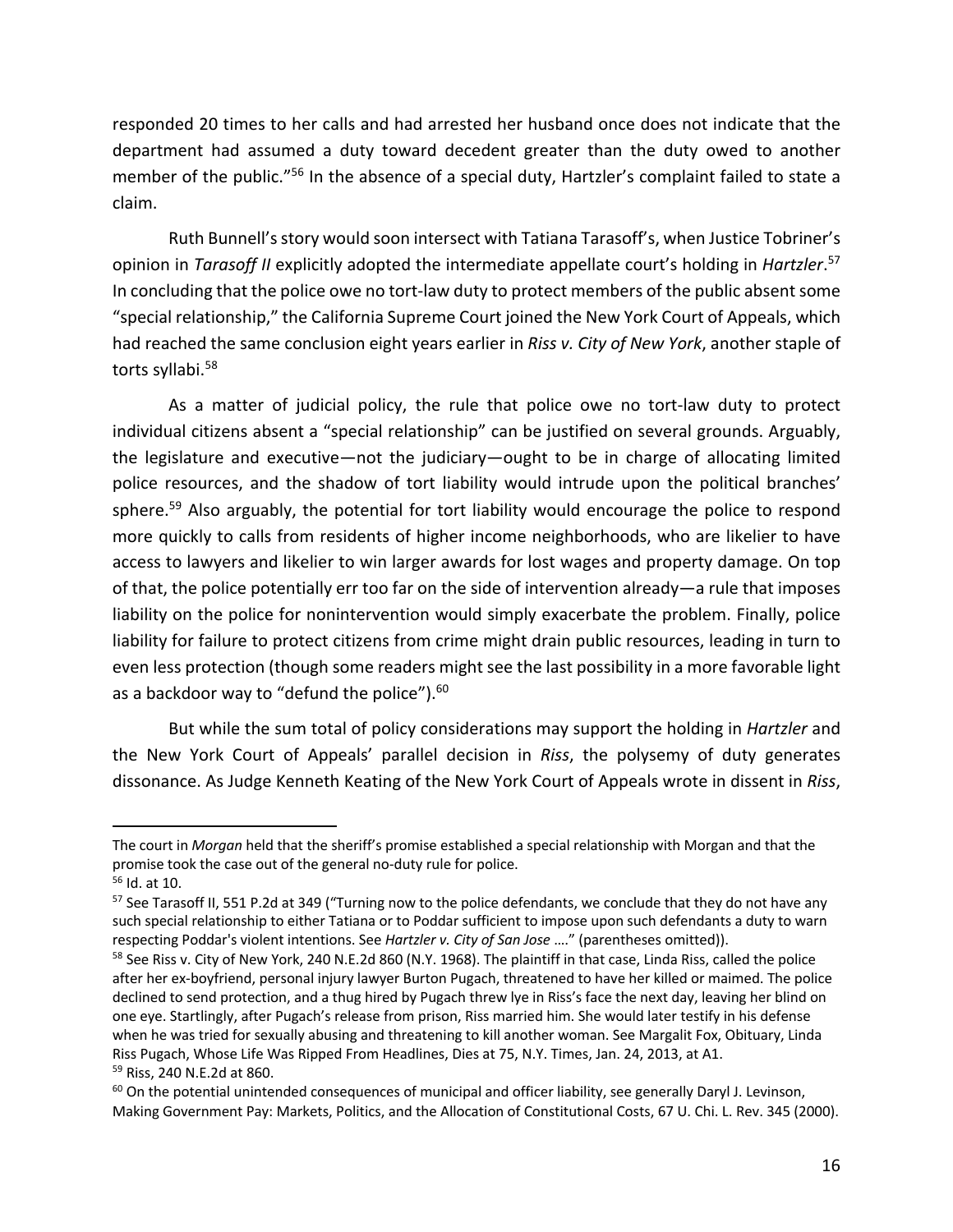"surely it must come as a shock" for citizens to hear that "the city has no duty to provide police protection to any given individual."<sup>61</sup> Those same citizens might not be so shocked to learn that they can't recover money damages from the police for failing to protect them from violent crimes—the shocking part is the no-duty shorthand rather than the no-liability conclusion.

The moral philosopher Michael Huemer would later react to *Hartzler* in much the same way that Judge Keating did in *Riss*. Consider the following passage from Huemer's essay on the moral right to gun ownership:

[Y]ou might assume that Hartzler had an open-and-shut case: surely the police were duty bound to respond to Bunnell's plea for protection; surely their failure to do so caused her death. You would be mistaken. . . . The city simply claimed that they *never had any duty to protect* Ruth Bunnell in the first place, and the court agreed. . . . Having refused to accept any obligation to protect you, the government cannot justly turn around and prohibit you from taking reasonable and effective measures for your own defense. For many Americans, that means a gun.<sup>62</sup>

Some readers might say that Huemer is misunderstanding the holding of *Hartzler*. Neither the City of San Jose nor the California Court of Appeal was asserting that the police had no obligation or responsibility to individual citizens—they were asserting that police obligations to individual citizens are better enforced through institutions other than the tort system. Nor were the city or the court saying that the police officers' refusal to aid Bunnell would be without consequence: the individual officers still could face departmental discipline; the police chief still could be fired by the city's elected officials; and those elected officials could be booted out of office by voters in the next election. Huemer is (arguably) confused by duty's polysemy: "duty" in California tort law is the sum total of policy considerations that favor or disfavor tort liability, whereas Huemer is interpreting "duty" in the colloquial sense to mean "obligation" or "responsibility."

But Huemer's "error"—if we can call it that—is not a confusion among homonyms. It is not like, say, the error of a layperson who believes that the "consideration" requirement in contract law requires her to think carefully before signing. The correspondence between duty in California tort law and obligation/responsibility is not a matter of etymological happenstance. As we saw above, tort law draws upon the colloquial connotation of "duty" all the time: to communicate its contents, to reduce judicial decision costs, and to enhance its expressive power. Huemer's reaction reflects an inevitable consequence of polysemy: If we want individuals to associate the tort-law element of duty with obligation or responsibility in some contexts, we cannot expect them to disassociate duty from obligation or responsibility in other contexts.

<sup>&</sup>lt;sup>61</sup> Riss, 240 N.E.2d at 862 (Keating, J., dissenting).<br><sup>62</sup> Michael Huemer, Why Guns Shouldn't Be Outlawed, in The Right Thing to Do: Readings in Moral Philosophy 271, 272-73 (James Rachels & Stuart Rachels eds., 8th ed., 2019).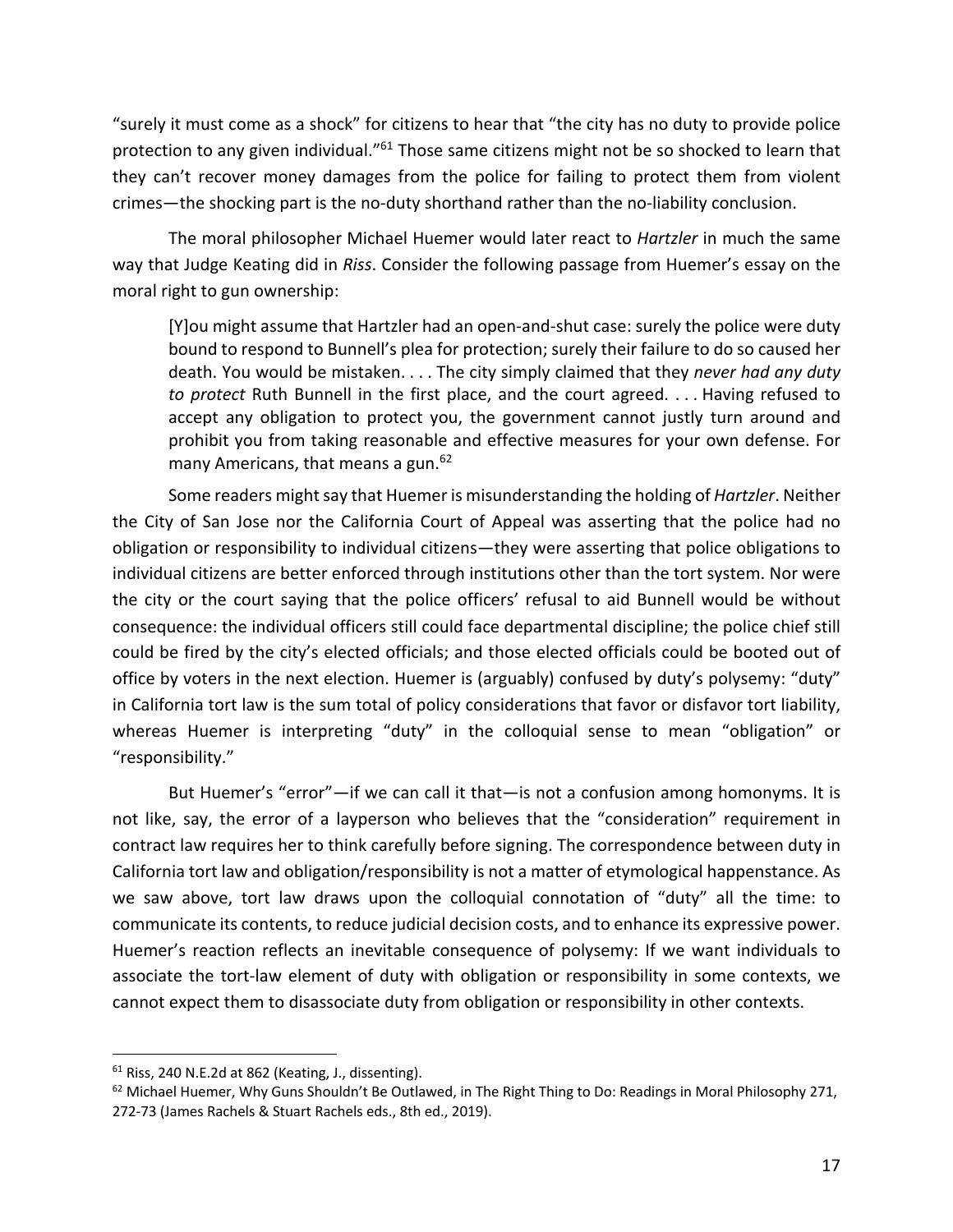Now fast-forward from *Tarasoff* and *Hartzler* in the 1970s to the morning of February 12, 2011. At the time, the New York Police Department was engaged in a citywide manhunt for Maksim Gelman, the "Butcher of Brighton Beach," who was wanted for killing four people with a knife. Sometime after 8 a.m., two NYPD officers entered the motorman's booth in the front-end of a No. 3 subway car in midtown Manhattan and observed Gelman inside the car. According to court documents, Gelman then lunged at one of the passengers in the car, 23-year-old Joseph Lozito. Gelman repeatedly stabbed Lozito with an eight-inch knife, but the 6-foot, 2-inch, 270 pound Lozito wrested the knife from Gelman and subdued his attacker on the subway floor. Alfred Douglas, a carpenter who was riding in the same car, rushed to Lozito's aid. The two police officers allegedly waited until after Gelman was subdued before they intervened.

Lozito later sued the city and its police department on account of the officers' negligent failure to intervene during the attack. The trial court dismissed his complaint in an unpublished opinion. According to the court:

The attack on Mr. Lozito was shocking and horrific. . . . The crimes against Mr. Lozito were made even more compelling by his own narrative provided in his opposition. Mr. Lozito's *pro se* opposition papers are thoughtful, eloquently written, and demonstrated his zest and love of life which propelled him to survive the attack by Gelman and defend himself. . . . His statements ring true and appear highly credible.

However, it is well settled that absent a special relationship, discretionary governmental functions such as the provision of police protection are immune from tort liability. Despite even very sympathetic facts, public policy demands that a damaged plaintiff be able to identify the duty owed specifically to him or her, not a general duty to society at large. . . . Mr. Lozito conceded that he had no communication or contact with the police officers before the attack took place. . . . No direct promises of protection were made to Mr. Lozito nor were there direct actions taken to protect Mr. Lozito prior to the attack. Therefore, a special duty did not exist.

Ultimately, this case must be dismissed as a matter of law. The dismissal of this lawsuit does not lessen Mr. Lozito's bravery or the pain of his injuries.<sup>63</sup>

In light of *Riss v. City of New York* and numerous other New York precedents that bound the trial court, the result in Lozito's case was eminently predictable. That is likely why no New York personal injury lawyer was willing to take Lozito's high-profile, highly sympathetic case on contingency. Yet the conclusion that the police officers had "no special duty" to intervene—even as they watched from a few feet away while Gelman repeatedly stabbed Lozito—still will come to some as a shock. The *New York Post* thought it was a scandal that the city even raised the no-

 $63$  Lozito v. City of New York, Index No. 101088/12, at 2-3 (N.Y. Sup. Ct. N.Y. Cnty. July 25, 2013), https://decisions.courts.state.ny.us/fcas/fcas\_docs/2013JUL/3001010882012002SCIV.pdf.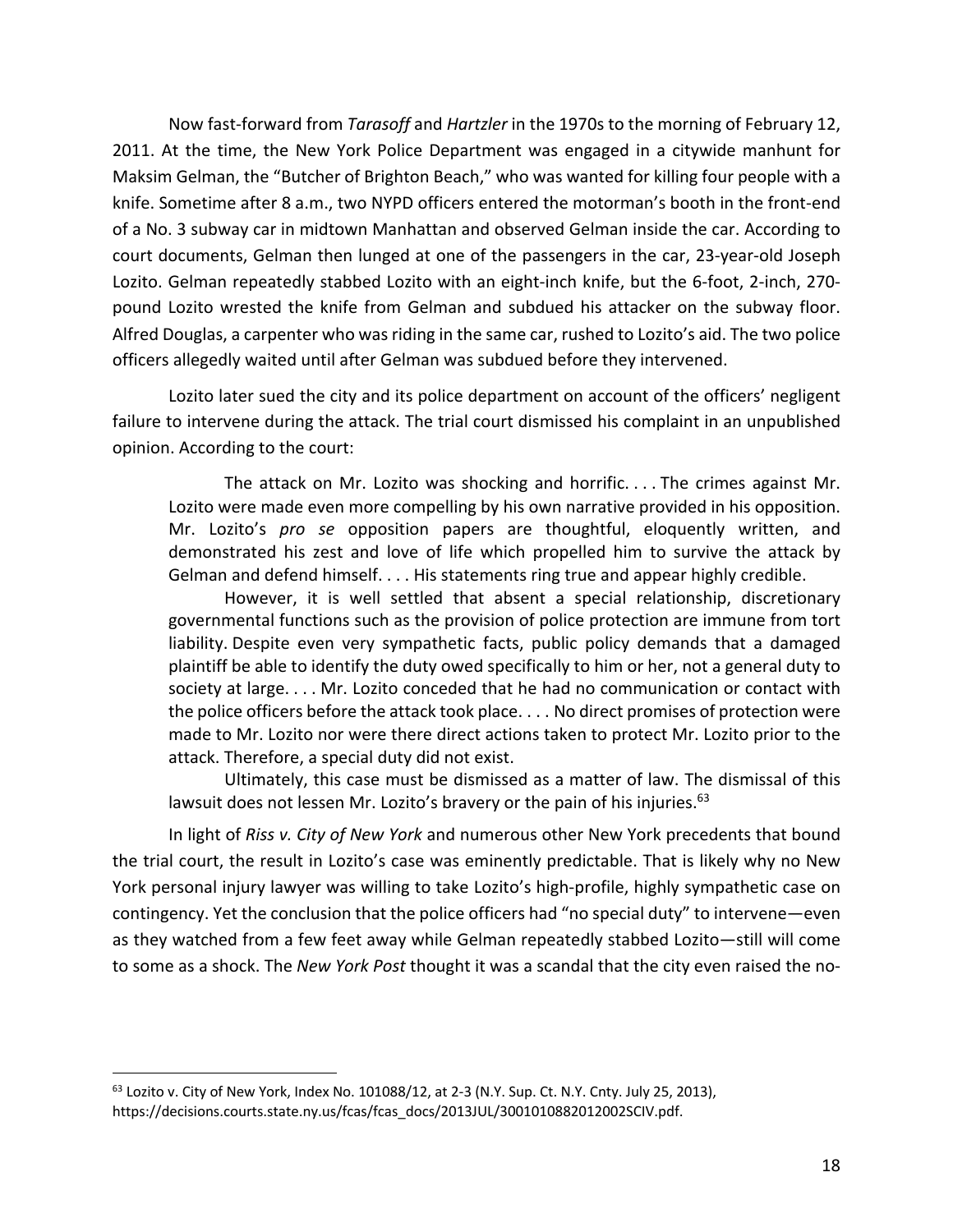duty argument: "CITY SAYS COPS HAD NO DUTY TO PROTECT SUBWAY HERO WHO SUBDUED KILLER," a headline in the tabloid read. $64$ 

*Radiolab*, the two-time Peabody Award-winning public radio program produced by WNYC, later ran an episode—"No Special Duty"—that used the Lozito case as a jumping-off point. On the show, producer B.A. Parker reads an excerpt from the trial court's decision in *Lozito v. City of New York*, and Jad Abumrad, the show's MacArthur genius grant-winning host, reacts:

**Jad:** What? I'm confused. What does that mean?

**B.A. Parker:** Well, she [the judge] basically says the cops had no duty to protect Joe in that situation.

**Jad:** What?

**B.A. Parker:** Yes. … Despite what you think, legally, it turns out protecting you is not their [the police's] job.

**Jad:** Protecting me is not their job. How is that even possibly true? That's not true. Is that true? How is that true?<sup>65</sup>

For the show, the *Radiolab* producers tracked down Alfred Douglas, the fellow rider who came to Lozito's assistance. Below is an excerpt from that interview:

**Alfred Douglas:** My name is Alfred Douglas and I was originally born in Jamaica. I came here at 26 years old and I've been living in New York ever since.

**B.A. Parker:** What was it like to witness something like that, to see someone get attacked? **Alfred:** Miss, I could tell you that, I'm 58 years old. I've never seen somebody so viciously slashed before. . . .

**B.A. Parker:** Had you heard that Joe sued the city?

**Alfred:** No, I haven't heard anything about that. How did that go?

**B.A. Parker:** The judge threw the case out citing that the police has no special duty to protect him.

**Alfred:** Yes? The transit cop that walk the beat down there didn't have no duty to protect the consumers?

**B.A. Parker:** Essentially, yes.

**Alfred:** Damn. That's news to me. Why do they have the police in New York then if they ain't got no duty to protect us?

**B.A. Parker:** That's what I'm trying to figure out.

**Alfred:** We're paying our taxes. That's what I thought they were employed for. This is new to me, I didn't know the police doesn't have a duty to protect the citizens of a country or a state. I don't. I got to process this. I didn't know something like this exists. If this is the case, they should free up the gun laws in New York. Everybody could have that protection. I was living all my life, all this time, thinking that the police are there to serve and to protect. . . .

<sup>64</sup> See Boniello, supra note 20.

<sup>&</sup>lt;sup>65</sup> See WNYC: Radiolab, supra note 21.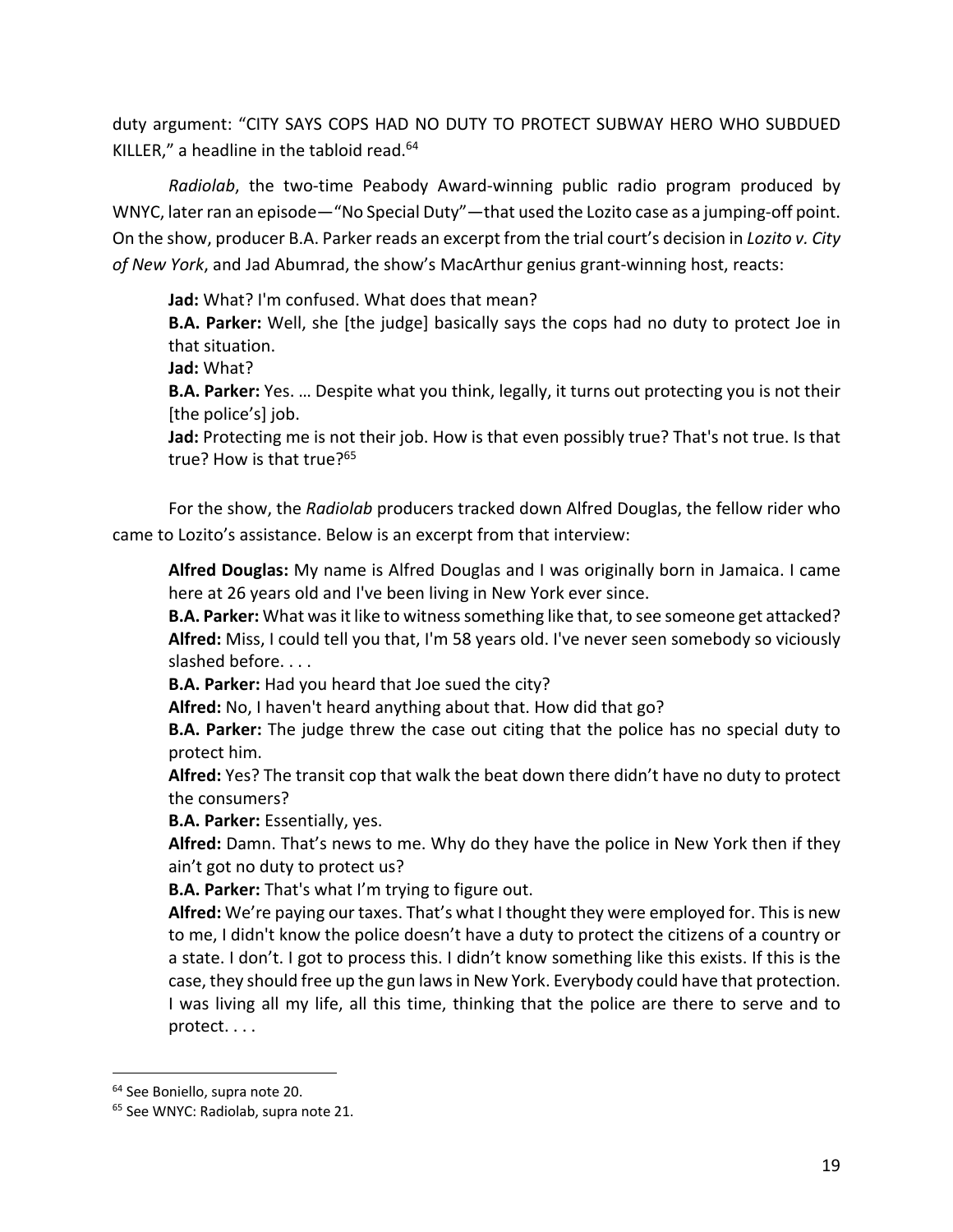I can't see how they could say that it wasn't their job to protect the citizens. I don't know. It's a strange world, man. I got to process this, and I got to let my kids know. Whoever will listen to me, I got to let them know about this, because this is news to me.<sup>66</sup>

As with the philosopher Michael Huemer, we might say that the producers of *Radiolab* are making a category mistake: they are confusing the existence of tort liability with the existence of an obligation or responsibility. The New York City Police Department still acknowledges a responsibility to "protect the people"; $67$  individual officers (at least theoretically) may face administrative discipline for "neglect of duty";<sup>68</sup> and voters who are dissatisfied with the level of police protection may (not so theoretically) elect a mayor who promises a more robust law enforcement presence.69 The *Radiolab* producers are taking advantage of the polysemy of duty (and of Alfred Douglas) by informing Douglas of the trial court's no-duty holding without telling him that "no duty" in the language of tort law simply means that a policy-based predicate for liability has not been satisfied.

Yet if the *Radiolab* producers are taking advantage of the polysemy of "duty," the tort system also is leveraging the polysemy of duty in order to achieve the benefits that come from a correspondence between the element name and the ordinary English word. In this case, the consequence was that tens of thousands of public radio and podcast listeners *heard* that the New York Police Department has no duty to protect the city's residents. Did this one *Radiolab* podcast destroy public trust in the police department? Not nearly as much as the torture of Abner Louima, the shooting of Amadou Diallo, the fatal chokehold of Eric Garner, and numerous other incidents over the last several decades. But it certainly doesn't bolster the police department's perceived legitimacy<sup>70</sup> when courts announce that cops have "no duty" to protect ordinary civilians from intimate-partner violence, subway stabbings, and other crimes, even if "no duty" is tort-law shorthand for a choice about *which institutions* ought to police the police.

#### **2. Liability Without Responsibility**

So far we have seen that the correspondence between "duty" in the tort law sense and "duty" in the colloquial sense of obligation or responsibility serves a number of functions: it

 $66$  Id.

<sup>67</sup> N.Y. City Police Dep't, Mission, https://www1.nyc.gov/site/nypd/about/about-nypd/mission.page (last visited Jan. 23, 2022).

<sup>68</sup> N.Y. City Admin. Code § 14-115(a).

<sup>69</sup> See Katie Glueck, Adams Is Elected to Lead New York in Time of Change, N.Y. Times, Nov. 3, 2021, at A1 (noting that "Mr. Adams emerged as one of his party's most unflinching advocates for the police maintaining a robust role in preserving public safety" and "often clashed with those who sought to scale back law enforcement's power").  $70$  Since "legitimacy" is a polyseme, I should clarify that I am using it here in the sociological sense. Cf. Richard H. Fallon, Jr., Legitimacy and the Constitution, 118 Harv. L. Rev. 1787, 1790 (2005) (defining "sociological legitimacy" as the extent to which an institution's claim of authority "is accepted (as a matter of fact) as deserving of respect or obedience").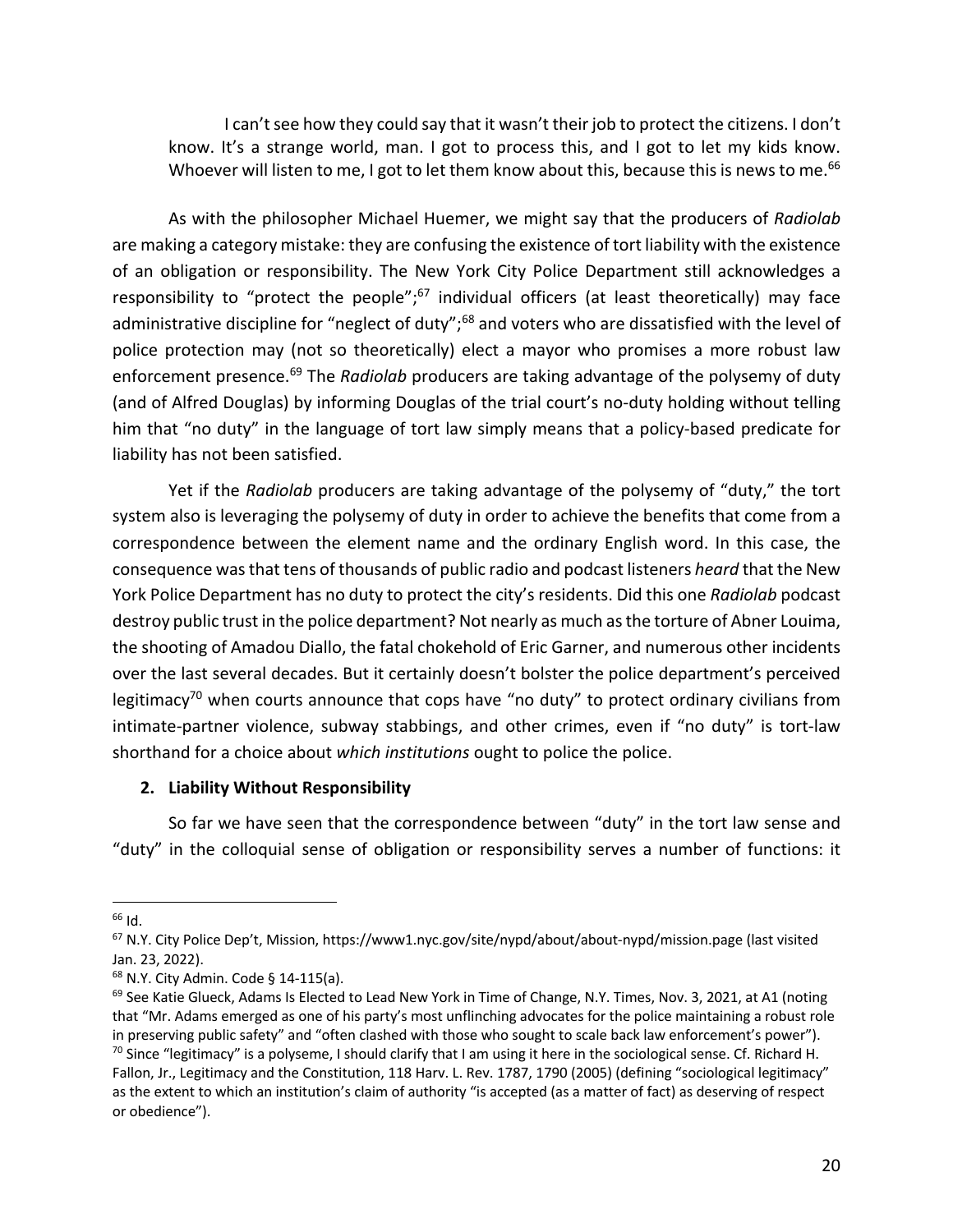renders the law more intelligible to laypeople; it offers judges a heuristic that reduces decision costs; and it enhances tort law's expressive power. But in *Hartzler v. City of San Jose*, *Lozito v. City of New York*, and countless other cases involving the police's duty to protect, courts have plausible reasons for construing "duty" to cut off liability even when the existence of an obligation or responsibility seems clear. The resulting polysemy of duty potentially undermines trust in legal institutions when the tort system's "no duty" shorthand clashes with deep intuitions about duty in the colloquial sense.

Sometimes, the dissonance between legal and moral duty runs in the opposite direction. Consider Dashiell v. Moore,<sup>71</sup> a 1940 case that legal philosophers Nico Cornell and Jeremy Waldron both highlight in a recent pair of generative essays on the nature of "duty."<sup>72</sup> Dashiell was driving on Maryland's Eastern Shore early one winter evening when—yielding to a "kindly and generous impulse"<sup>73</sup>—he picked up two nineteen-year-old hitchhikers, Moore and Porter. As Dashiell drove southbound, he failed to see a mule astray in the road. The car struck the mule and then spun into the northbound lane, colliding with another vehicle. Dashiell and Moore both suffered injuries in the collision. Afterwards, Moore sued Dashiell for negligence.

According to the court:

The lights on Dashiell's car were in good condition, and were turned on at the time. He was driving on the right side of the road at about forty-five miles an hour, a lawful speed, the road was straight and level, so that the only negligence charged is his failure to discover the mule in time to avoid the collision.<sup>74</sup>

Dashiell testified that he kept his eyes always on the road. He had been adjusting the car radio at the time of the collision, but he said that he was so familiar with the radio that he "could find the tuning knob by touch without glancing at it."75 Neither Moore nor Porter contradicted Dashiell's testimony.

Dashiell appears to have suffered a momentary lapse. Most of us probably have experienced similar moments while driving down an open road, but we lucked out: when we had our lapse, there was no mule ahead. The law-and-economics literature has a name for lapses like Dashiell's: "compliance errors." A compliance error is "an inadvertent departure from the required rate of precaution."<sup>76</sup> As Mark Grady observes, although a compliance error is "not a

<sup>71</sup> 11 A.2d 640 (Md. 1940).

<sup>&</sup>lt;sup>72</sup> Nicolas Cornell, Looking and Seeing, in New Conversations in Philosophy, Law, and Politics (Ruth Chang and Amia Srinivasan eds., Oxford Univ. Press, forthcoming), available at https://ssrn.com/abstract=3943602; Jeremy Waldron, On Duty (N.Y.U. Sch. of Law, Pub. Law Research Paper No. 21-48, 2021), available at https://ssrn.com/abstract=3931034.

<sup>73</sup> Dashiell, 11 A.2d at 644.

<sup>74</sup> Id. at 642.

<sup>&</sup>lt;sup>75</sup> Id. at 643.<br><sup>76</sup> See Grady, supra note 16, at 902.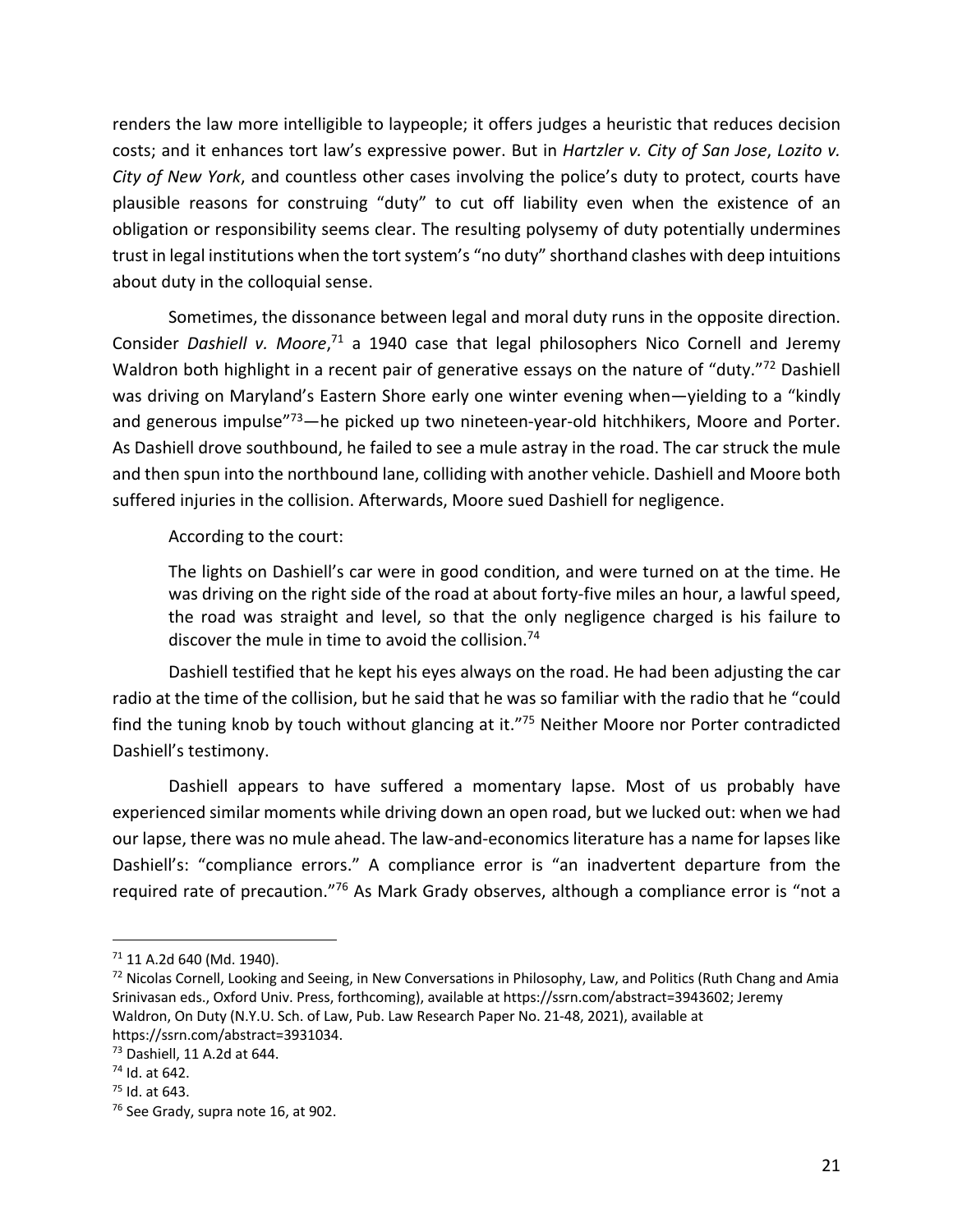deliberate failure to use due care," courts generally impose liability for compliance errors like Dashiell's.<sup>77</sup> The policy rationale is straightforward: Courts cannot distinguish the careless driver from the careful driver who suffers a momentary lapse. Faced with a choice between excusing carelessness or imposing liability for momentary lapses, courts opt for the latter. In Grady's words: "Courts do not inquire whether a defendant was looking carefully for pedestrians"—or mules—"before she forgot to look for the one she hit."78

From a Prosserian perspective, a case like *Dashiell* is easy: the sum total of policy considerations clearly favors liability. For philosophers, the case is potentially more difficult. As Cornell writes:

What exactly was the duty that Dashiell breached? What was the standard of due care to which Dashiell failed to conform? One can say that he had a duty to look. But . . . he may have fulfilled that duty. For liability, we need something further; we would need a duty to see. . . . [W]e can demand that people do things that are within their control—like looking—but how can we demand something—like seeing—that may beyond their voluntary control?<sup>79</sup>

To be sure, tort law often imposes liability on defendants for accidents that lie beyond their voluntary control. That is the domain of strict liability. What makes compliance-error cases like *Dashiell* difficult is that the court does not *say* it is holding the defendant strictly liable—the court says it is holding the defendant liable for breaching a duty of care and causing harm. The use of negligence language in compliance-error cases exposes potential defendants to an additional risk beyond the risk of strict liability. Potential defendants can buy insurance to protect themselves from monetary liability, but they cannot buy insurance against the sense of personal guilt and social opprobrium associated with a court finding that they breached a *duty*.

The discomfort that we feel in compliance-error cases about saying that the defendant has breached a duty of care is an additional cost of polysemy.<sup>80</sup> The cost of the discomfort felt by tort scholars and legal philosophers is trivial in the social analysis, but the cost to real-world defendants may not be. That does not necessarily mean we should drop the "duty" label from the first element of negligence, nor does it necessarily mean that we should excuse defendants from liability in compliance-error cases. Rather, it underscores the fact that although the use of the word "duty" in negligence serves specific functions, it also creates real complications.

<sup>77</sup> Id. at 903.

<sup>78</sup> Id. at 906.

<sup>79</sup> Cornell, supra note 72 (manuscript at 4-5).

<sup>80</sup> Both Cornell and Waldron offer creative reconceptualizations of "duty" that align with the result in *Dashiell*. See Cornell, supra note 72; Waldron, supra note 72. For present purposes, I wish to stress the potential misalignment between the holding of *Dashiell* and notions of moral responsibility (while acknowledging that there are potential resolutions).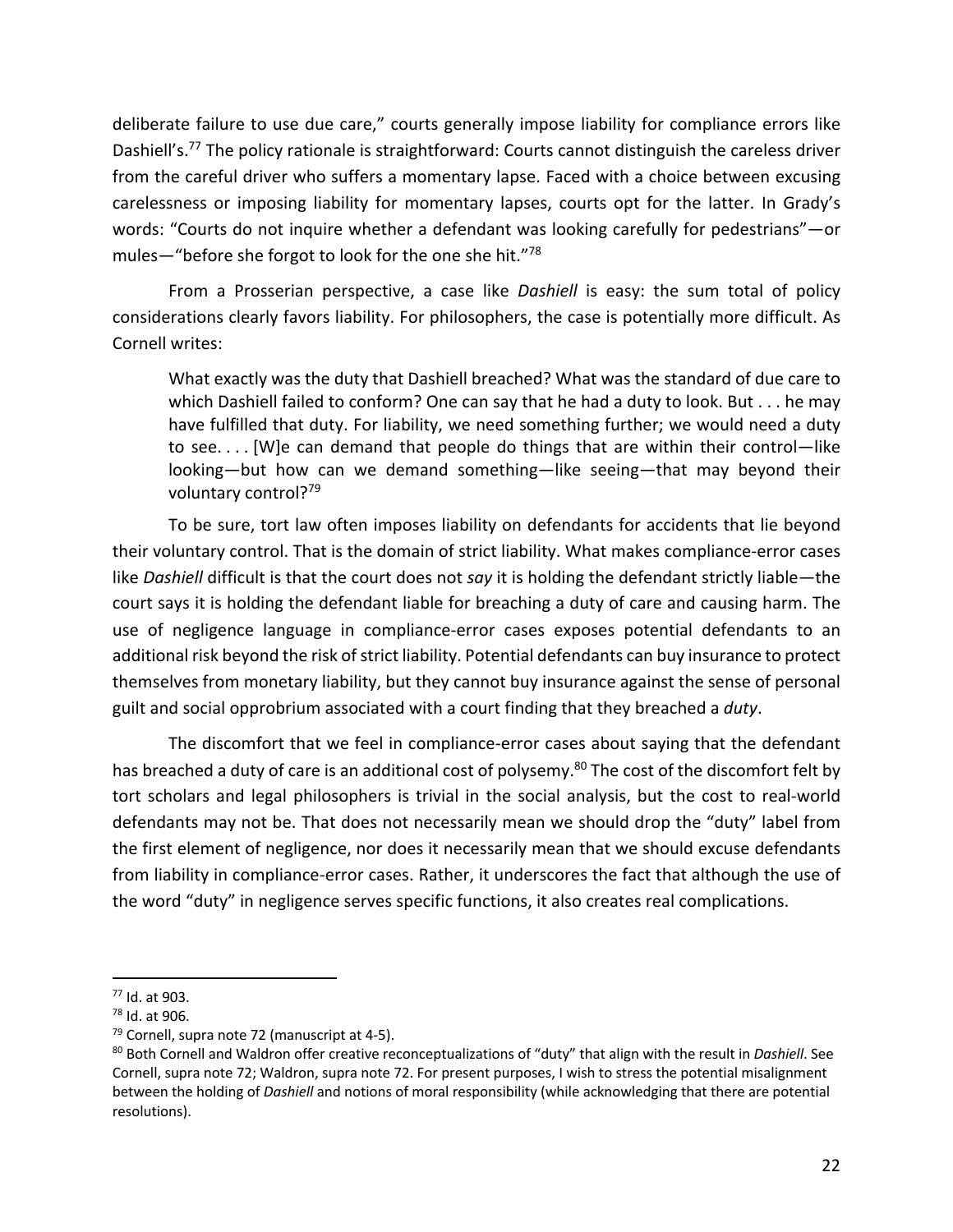#### **II. The Structure of Semantic Relatedness**

The motivating example of "duty" served to illustrate the importance of polysemy, as well as to highlight—impressionistically—some of the benefits and costs of using the word "duty" to describe the first element of negligence. This part seeks to develop a more rigorous set of definitions and distinctions, ultimately with the hope of facilitating a focused evaluation of polysemy's benefits and costs in Part III.

#### **A. Semantic Relatedness and the Mapmaker's Dilemma**

"Semantic relatedness" is the extent to which multiple objects (i.e., words or phrases) are understood to share similar meanings. In computational linguistics, semantic relatedness can refer to the similarity or distance between orthographically identical objects (e.g., "duty" in tort law vs. "duty" in moral philosophy), or it can refer to the similarity or distance between orthographically distinct objects (e.g., "duty" in moral philosophy vs. "responsibility" in moral philosophy).<sup>81</sup> My focus here is on the former type of semantic relatedness—relatedness between the same object (word or phrase) in different contexts.

Semantic relatedness arises both outside and inside law. Consider, again, the example of "duty." Outside law, "duty" may mean (among other things) a moral obligation or responsibility, an assigned task, or a measure of the effectiveness of an engine (e.g., "heavy duty diesel engine" versus "light duty diesel engine"). Within law, "duty" may refer to the first element of negligence, to the obligations of a fiduciary (e.g., a trustee or a corporate director/officer), or to a tax on a specific article or transaction ("Congress shall have the power to lay and collect taxes, *duties*, imposts and excises" $82$ ). The focus here will be on a third axis of semantic relatednessrelatedness between the legal and nonlegal meaning of a word or phrase.

The fact that words often have multiple meanings outside law and inside law poses a challenge for any effort to compare *the* legal meaning to *the* nonlegal meaning. Courts and other legal actors may disagree about the precise legal meaning of a term, as they do with duty in negligence. Laypeople likewise may disagree about the colloquial meaning of the term (or, more likely, may not have well-defined views about the location of the edges). Unless we can pin down the precise location of each object in semantic space (and often we cannot), our claims about semantic relatedness will be approximations rather than exactitudes. But this is not a fatal flaw. We can usefully say that "Upstate New York is closer to the Midwest than to the Pacific Northwest" even though the definitions of each of those regions is contestable (does northern

<sup>81</sup> On semantic relatedness in computational linguistics, see generally Alexander Budanitsky & Graeme Hirst, Evaluating WordNet-based Measures of Lexical Semantic Relatedness, 32 Computational Linguistics 13 (2006).  $82$  U.S. Const. art. I, § 8, cl. 1 (emphasis added).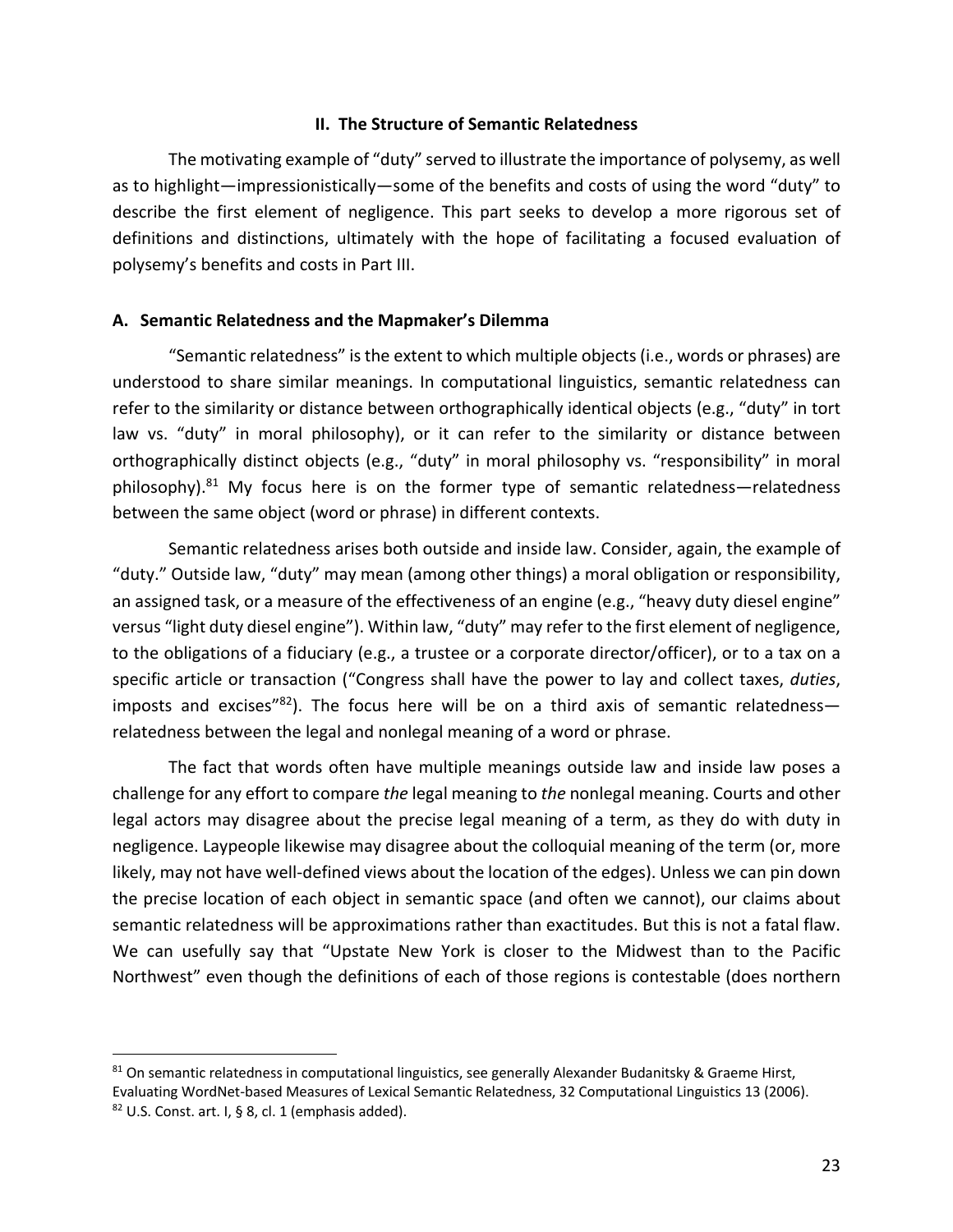Westchester County count as "Upstate"?;<sup>83</sup> is Pittsburgh part of the Midwest?;<sup>84</sup> is western Montana part of the Pacific Northwest?<sup>85</sup>). We can likewise make substantive claims about semantic relatedness notwithstanding disagreements about the borders around each object's meaning.

A greater challenge for the study of semantic relatedness lies in the operationalization of the relatedness concept. One way to operationalize semantic relatedness is to focus on overlapping applications and nonapplications of a word or phrase. We might ask, for example, whether a word or phrase in a statute—say, "church" in section 170 of the Internal Revenue Code<sup>86</sup>—applies and doesn't apply to the same institutions as "church" in nonlegal language. English speakers generally don't use the term "church" to refer to a synagogue or mosque, but synagogues and mosques are unquestionably "churches" under section 170.87 Thus, some nonapplications of "church" in ordinary language are applications of the term in tax law. The larger the overlap of applications, the closer the semantic relationship between two objects.

The application-based approach conforms to a classical or "Aristotelian" view of the nature of categories, according to which "every category is associated with a set of membership criteria, or defining attributes, which are both necessary and sufficient."<sup>88</sup> ("Aristotelian" belongs inside quotation marks because Aristotle's own understanding of categories was more sophisticated.<sup>89</sup>) The application-based approach provides a starting point, but it does not capture all the ways in which polysemy might arise. Metaphor is a form of polysemy that is difficult to describe in terms of applications and nonapplications. For example, the "hotch potch" (or "hotch pot") doctrine in probate law—which brings into an intestate's estate an estimate of the value of advancements made to children so that the whole estate can be divided according to the intestacy statute<sup>90</sup>—does not share any applications with the eponymous Scottish stew.<sup>91</sup> The legal word and the nonlegal word are in some sense "related" insofar as the legal doctrine uses the stew as a metaphor, but the application-based approach fails to capture this relationship. The application-based approach also does not work well for metonymy, in which

<sup>84</sup> According to the columnist George Will, "the Midwest probably begins on the western slope of the Alleghenies," which would put Pittsburgh in. See 'This Week' Transcript: John McCain and Robert Gibbs, ABC News (Feb. 17, 2012), https://abcnews.go.com/Politics/week-transcript-john-mccain-robert-gibbs/story?id=15719422.

<sup>83</sup> See Michael Pollak, What Area Is Considered Upstate New York?, N.Y. Times, Feb. 16, 2014, at MB3.

<sup>&</sup>lt;sup>85</sup> See Dyer Oxley, Poll: Should Montana Be Considered a Part of the Pacific Northwest?, My Northwest (Sept. 30, 2019), https://mynorthwest.com/1535615/poll-should-montana-be-considered-a-part-of-the-pacific-northwest (reporting results of a Twitter poll in which 32 percent of respondents considered Montana to be part of the Pacific Northwest).

 $86$  I.R.C. § 170(b)(1)(A)(i).

 $87$  See, e.g., Lippman v. Commissioner, T.C. Memo 1965-62, 1965 Tax Ct. Memo LEXIS 267, at \*4-5.

<sup>88</sup> D. A. Cruse, Prototype Theory and Lexical Semantics, in Meanings and Prototypes: Studies in Linguistic Categorization 382, 383 (S.L. Tsohatzidis ed., 2014).

<sup>89</sup> See John Corcoran, Aristotle's Prototype Rule-Based Underlying Logic, 12 Logica Universalis 9 (2018).

 $90$  See Khalil v. Khalil (In re Monier Living Tr.), 936 N.W.2d 694, 697 & n.1 (Mich. Ct. App. 2019)

 $91$  See Victoria R. Rumble, Soup Through the Ages: A Culinary History with Period Recipes 54 (2009).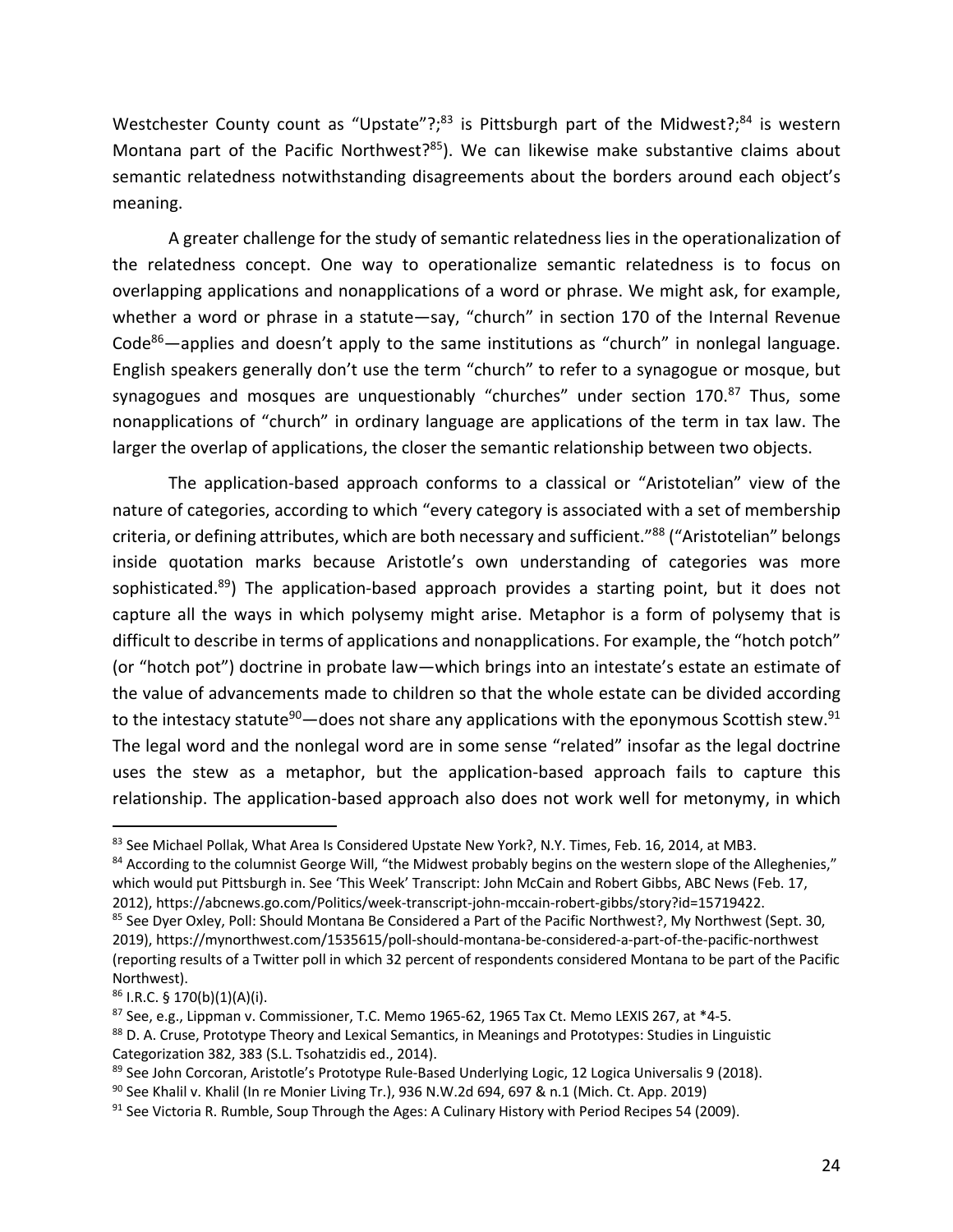one object, concept, or attribute is used to refer to a related object or concept ("Crown" for queen, "White House" for presidency, or—as is common in U.S. administrative law, "Secretary" to refer to an entire department).

The challenge of operationalizing semantic relatedness brings to mind what Daniel Shaviro calls "the mapmaker's dilemma."92 As Shaviro writes:

The Mapmaker's Dilemma has two distinct elements. First, miniaturization inevitably means loss of local detail. Second, usable maps must generally be flat, but the Earth is spheroid. While this hardly matters when the scale is sufficiently small, for maps of the entire world it leads to significant distortion.<sup>93</sup>

This article's mapping exercise entails both miniaturization and flattening. The resulting map is too small to allow us to see all the points in the interstices between our paradigm cases. Moreover, the map's flatness means that we cannot see all the dimensions of semantic relatedness—all the ways in which one usage of a word or phrase might be like or unlike another. But the solution to the mapmaker's dilemma is not, of course, to jettison maps, nor is it to draw our maps to full scale.<sup>94</sup> We can use our map to navigate across the terrain of legal and nonlegal language while remaining attentive to the instances in which the map's lack of detail and dimensionality obscures important features of the landscape.

## **B. The Spectrum of Semantic Relatedness**

Semantic relatedness is a continuous quality. Monosemy, polysemy, and homonymy are regions of a spectrum separated by blurry boundaries. This section introduces the three regions

<sup>92</sup> Daniel Shaviro, The Mapmaker's Dilemma in Evaluating High-End Inequality, 71 U. Miami L. Rev. 83 (2016). <sup>93</sup> See id. at 91-92.<br><sup>94</sup> Shaviro illustrates the dangers of the full-scale approach with a passage from Lewis Carroll's *Sylvie and Bruno* 

*Concluded* (a passage no doubt familiar to many readers, but perhaps not to all):

<sup>&</sup>quot;What do you consider the largest map that would be really useful?"

<sup>&</sup>quot;About six inches to the mile."

<sup>&</sup>quot;Only six inches!" exclaimed Mein Herr. "We very soon got to six yards to the mile. Then we tried a hundred yards to the mile. And then came the grandest idea of all! We actually made a map of the country, on the scale of a mile to the mile!"

<sup>&</sup>quot;Have you used it much?" I enquired.

<sup>&</sup>quot;It has never been spread out, yet," said Mein Herr: "the farmers objected: they said it would cover the whole country, and shut out the sunlight! So we now use the country itself, as its own map, and I assure you it does nearly as well."

Lewis Carroll, Sylvie and Bruno Concluded 63 (Nabu Press 2010) (1893).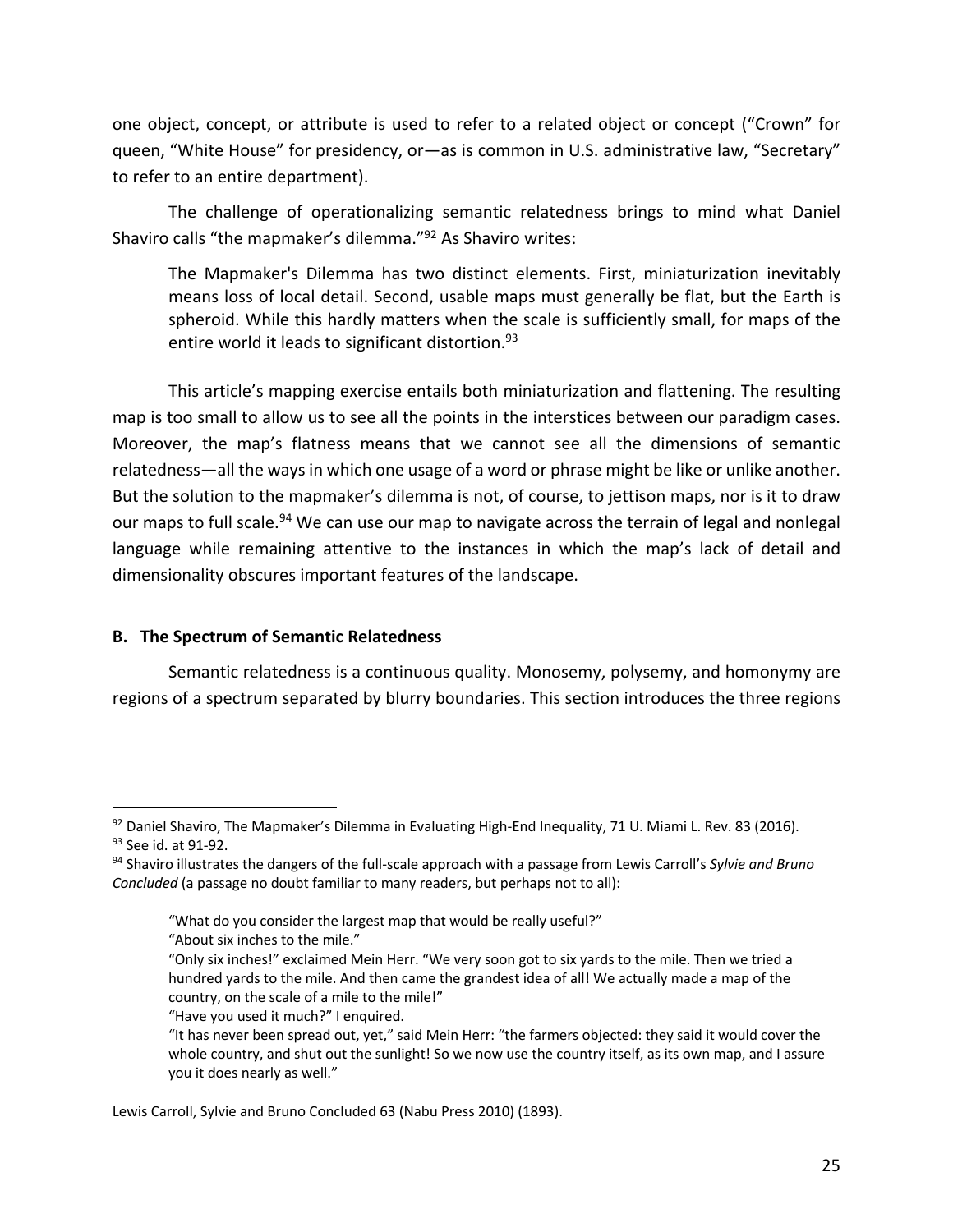as well as a fourth category—legalogism—which lies off the spectrum of semantic relatedness but potentially remains an element of the choice set for designers of legal institutions.<sup>95</sup>

# **1. Monosemy**

Monosemy—the property of having only one meaning—lies at one end of the spectrum of semantic relatedness. For present purposes, our focus is on instances in which a word or phrase has the same meaning in legal and nonlegal language. For example, the New York Vehicle and Traffic Law states that "upon The Governor Thomas E. Dewey Thruway . . . , the New York state thruway authority may establish a maximum speed limit of not more than sixty-five miles per hour. . . ."96 "Mile" in the New York Vehicle and Traffic Law has the same meaning as "mile" in ordinary English. "Hour" means 60 minutes. In practice, one can probably drive significantly faster than 65 miles per hour on stretches of the thruway without being pulled over, but that is a function of lax enforcement rather than polysemous interpretation.

To be sure, even this seemingly straightforward example of monosemy admits the possibility of polysemy. "Mile" is sometimes cited as a word whose "semantic content is constant across languages and cultures,"<sup>97</sup> but "mile" could refer to an international mile (1609.344 meters) or to a U.S. survey mile (approximately 1609.347 meters)<sup>98</sup>—the New York statute does not specify.<sup>99</sup> Differences between international and U.S. survey miles will probably never matter to real-world traffic enforcement, but the fact that this paradigm case of monosemy includes a dash of polysemy serves to remind us that pure monosemes will be virtual unicorns.

# **2. Polysemy**

Polysemy—the property of having multiple related meanings—is the region adjacent to monosemy on the spectrum of semantic relatedness. The linguistics literature draws a potentially useful distinction between linear and nonlinear polysemy. Linear polysemy arises when one word or phrase is a subset or superset of the other. Nonlinear polysemy arises when two words are related, but neither subsumes or is subsumed by the other.<sup>100</sup>

Some polysemous relationships between legal and nonlegal terms involve linear polysemy. Consider the relationship between "tangible object" in 18 U.S.C. § 1519 and in ordinary

<sup>95</sup> I thank Marcel Kahan for suggesting this four-part categorization and Jonah Gelbach for helping me put words to the categories.

<sup>96</sup> N.Y. Vehicle & Traffic Law art. 30, § 1180-a(2).

 $97$  Julian Nyarko & Sarath Sanga, A Statistical Test for Legal Interpretation: Theory and Applications, J.L. Econ. Org. (forthcoming), https://ssrn.com/abstract=3737292 (manuscript at 4).

<sup>98</sup> Nat'l Inst. of Standards & Technology, U.S. Survey Foot: Revised Unit Conversion Factors (Aug. 31, 2020), https://www.nist.gov/pml/us-surveyfoot/revised-unit-conversion-factors.

<sup>99</sup> Conceivably "mile" also could refer to nautical mile (1852 meters), though here, context pretty clearly indicates otherwise. Nat'l Inst. of Standards & Technology, NIST Guide to the SI, Chapter 5: Units Outside the SI (May 28, 2021), https://www.nist.gov/pml/special-publication-811/nist-guide-si-chapter-5-units-outside-si.

<sup>&</sup>lt;sup>100</sup> See Alan Cruse, Meaning in Language: An Introduction to Semantics and Pragmatics 110-13 (2000).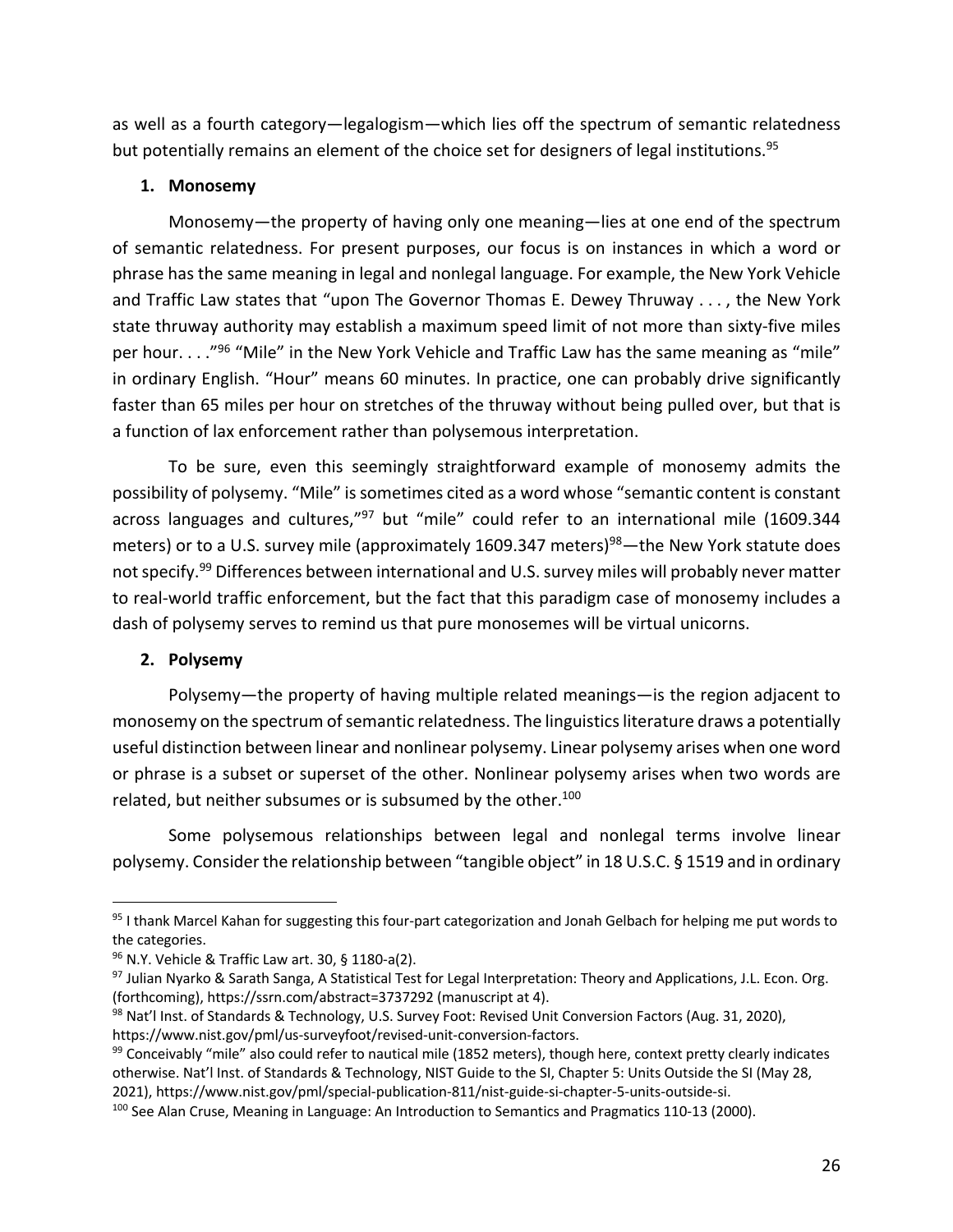language after *Yates v. United States*.<sup>101</sup> All applications of "tangible object" in 18 U.S.C. § 1519, as construed by *Yates*, also will be applications of "tangible object" in the colloquial sense (i.e., material things that can be touched). However, some applications of "tangible object" in the colloquial sense will be nonapplications of "tangible object" in 18 U.S.C. § 1519 (e.g., fish). Thus the legal meaning of "tangible object" is a subset of the nonlegal meaning. In other cases, the legal meaning of a term may be a superset of the nonlegal meaning.<sup>102</sup>

Still other polysemous relationships between legal and nonlegal usages are nonlinear: the legal meaning is neither a subset nor a superset of the nonlegal meaning. Nonlinear polysemy can arise when the legal and nonlegal terms exist in a Venn diagram-type relationship. For example, the compliance-error cases arguably fall within legal duty but not moral duty, while the policy duty-to-protect cases fall within moral duty but not legal duty. Nonlinear polysemy also can arise in cases of metaphor, where the relevant words or phrases are related even though the set of overlapping applications is null. What is distinctive about polysemy is the difficult-tomeasure quality of *relatedness* between legal and nonlegal usages of a term. This relatedness is what gives polysemy its punch—what makes it a *functional* feature of legal systems—but also what gives rise to polysemy's risks and costs.

# **3. Homonymy**

At the far end of the spectrum of semantic relatedness lies homonymy—the existence of multiple *unrelated* meanings of the same object. Homonymy embraces both homophony (words or phrases with the same *pronunciation*) and homography (words or phrases with the same *spelling*). The relationship between "tort" (civil wrong) and "torte" (multilayered cake filled with cream, mousse, jam, or fruit) is an example of homophony; the relationship between "desert" (deserved reward or punishment) and "desert" (barren area) is an example of homography. Most cases of homonymy between legal and nonlegal usages entail both homophony and homography. Examples include "suit" (as in lawsuit) versus "suit" (as in clothing) and "count" (as in count of a complaint) versus "Count" (as in title of nobility for a loveable vampire Muppet). Here, the overlap of applications is an essentially empty set—though one could, conceivably, staple together pages of a complaint and wear them as a suit.

As linguist Alan Cruse has noted, "there is no sharp dividing line between relatedness and unrelatedness," but "this does not render the distinction between polysemy and homonymy

<sup>101</sup> 574 U.S. 528 (2015).

 $102$  For example, a literal "taking" (i.e., seizure or capture) of private property for public use generally will be a "taking" under the Fifth Amendment ("nor shall private property be *taken* for public use, without just compensation"). See U.S. Const. amend. V. At the same time, a law that prevents a landowner from building a home on a vacant lot may be a "taking" under the Fifth Amendment (or to use the textual participle, private property will have been "*taken*" for public use) even though nothing is literally seized. See Lucas v. S.C. Coastal Council, 505 U.S. 1003 (1992). Regulatory takings jurisprudence renders "taking" a polyseme, with the legal term sweeping in applications that the colloquial usage would likely leave out.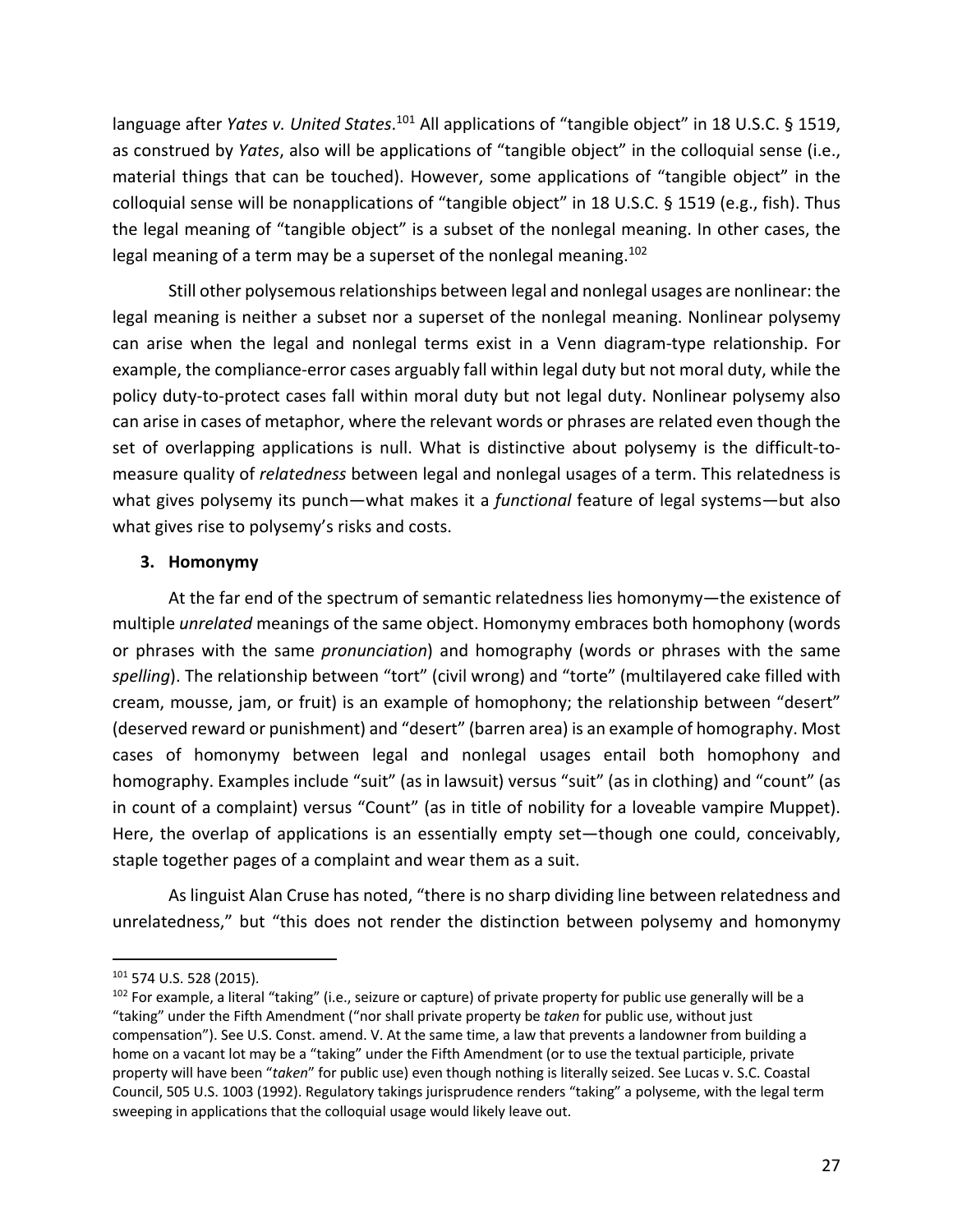useless, because there are many clear cases."<sup>103</sup> If a defense lawyer argues that her client owes no legal "duty" to the plaintiff because the defendant bears no moral responsibility to the plaintiff, the argument would be recognizable even if not dispositive. If a defense lawyer argues that a plaintiff may not maintain a "suit" because his jacket and pants are of a different fabric and color, the defense lawyer would simply be confused. Clearly, "duty" in tort law draws more heavily from "duty" in the sense of moral obligation or responsibility than "suit" across civil law draws from "suit" in fashion.

Dictionary writers often distinguish between polysemy and homonymy by using the same or different headwords or "lemmas."<sup>104</sup> Related (polysemous) meanings of a word are listed as different "meaning items" under the same lemma, while unrelated (homonymous) meanings are listed under different lemmas. Deciding which meanings belong under the same lemma is, inevitably, somewhat arbitrary.<sup>105</sup> For present purposes, we can think of "homonymy" as capturing cases like "suit" in which there is minimal overlap between applications of the legal term and the nonlegal term, whether or not they would appear under the same lemma in a dictionary.106

## **4. Legalogism**

Finally, some legal terms lie entirely off the spectrum of semantic relatedness because they have no nonlegal correspondent. For example, section 408A of the Internal Revenue Code, enacted in 1997, establishes "Roth IRAs"<sup>107</sup>; before then, "Roth IRA" would have been a meaningless term. Other examples of legalogisms include "Archer MSAs,"<sup>108</sup> "S corporations,"<sup>109</sup> and—beyond the tax context—"Federal Pell Grants."<sup>110</sup> Other legalogisms are imported from Latin (e.g., res ipsa loquitur, res judicata, and stare decisis) and Law French (cy-près, laches, voir dire). I refer to these as "legalogisms" rather than "neologisms" because some of these terms like the Latin and Law French imports—are in no sense "neo."

Legalogisms limit possibilities for polysemy because the legal meaning of the term is the only meaning. But sometimes, even in disputes over legalogisms, litigants and judges will appeal to the "ordinary usage" of a term. Consider *Green v. Bock Laundry Machine Co.*, involving a since-

<sup>&</sup>lt;sup>103</sup> Cruse, supra note 100, at 109.

<sup>104</sup> See, e.g., R. R. K. Hartmann & Gregory James, Dictionary of Lexicography 83 (2002).

<sup>105</sup> See Brigitte Nerlich & David D. Clarke, Polysemy and Flexibility: Introduction and Overview, in Polysemy: Flexible Patterns of Meaning in Mind and Language 1, 4 (2003).

<sup>&</sup>lt;sup>106</sup> "Suit" (lawsuit) and "suit" (clothing) both have French origins and therefore do wind up under the same lemma in many dictionaries. See, e.g., "suit, *n.*," Oxford English Dictionary Online (2021),

https://www.oed.com/view/Entry/193718.

<sup>107</sup> See Taxpayer Relief Act of 1997, Pub. L. No. 105-34, title III, § 302(a), 111 Stat. 787, 825 (codified as amended at I.R.C. § 408A).

<sup>108</sup> I.R.C. § 220.

 $109$  I.R.C. § 1361(a)(1).

<sup>110</sup> 20 U.S.C. § 1070a.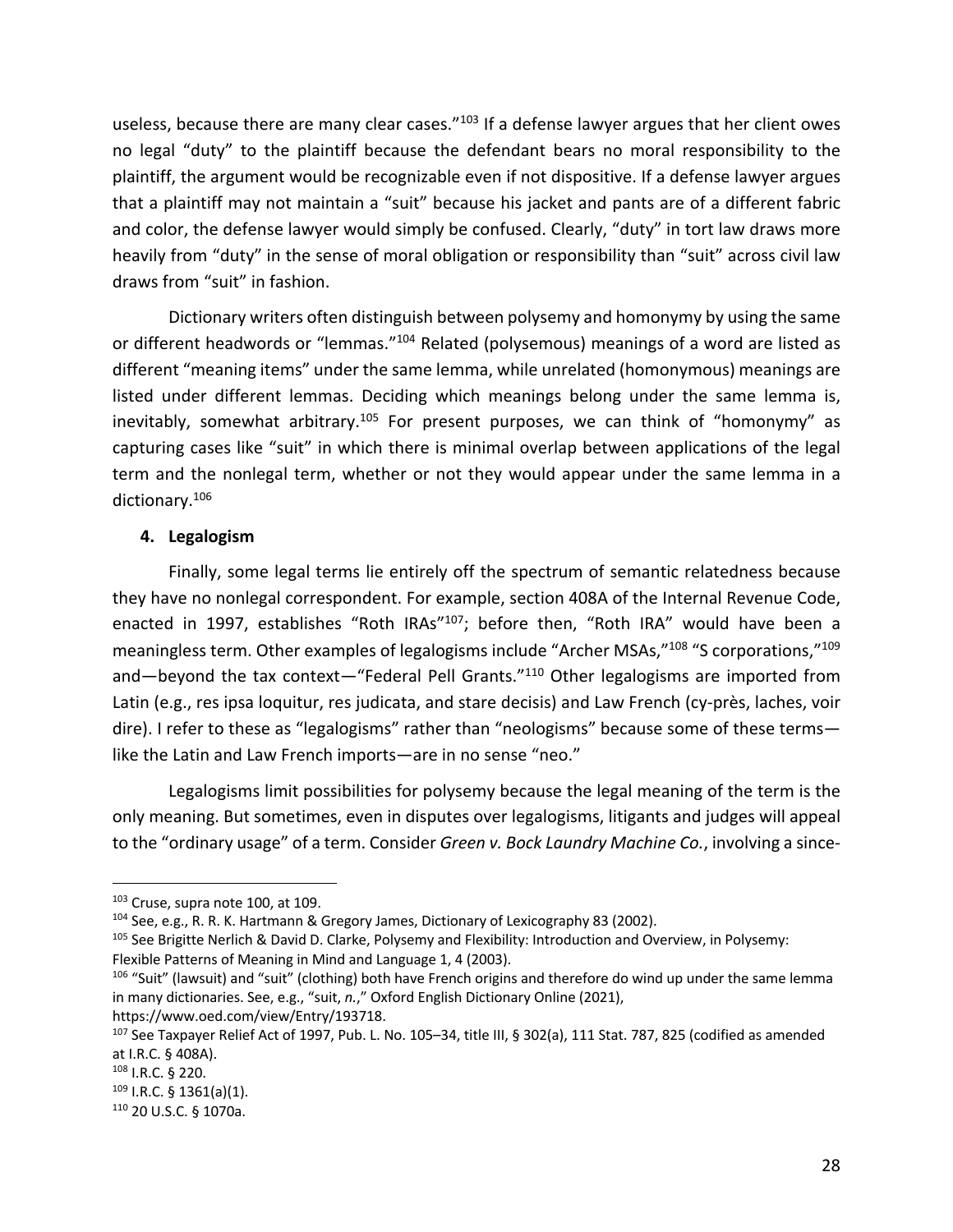amended provision in Rule 609 of the Federal Rules of Evidence allowing introduction of a prior felony conviction to impeach a witness only if "the probative value of admitting this evidence outweighs its prejudicial effect to the *defendant*."111 "Defendant" is a legalogism—a survival of Law French that is now used almost exclusively in a legal sense. <sup>112</sup> In *Bock Laundry*, the defendant manufacturer sought to introduce evidence of the plaintiff's prior felony conviction in a products liability action, arguing that Rule 609 did not present an obstacle because the only possible prejudicial effect was to the *plaintiff*. But accepting that interpretation "would deny a civil plaintiff the same right to impeach an adversary's testimony that it grants to a civil defendant"<sup>113</sup>-a result that the Justices considered to be "bizarre."<sup>114</sup>

The Court in *Bock Laundry* resolved the issue by holding that the protection from unfair prejudice in Rule 609 applied only to criminal defendants.<sup>115</sup> While the majority opinion focused largely on legislative history, Justice Scalia—concurring in the judgment—emphasized "the ordinary meaning of the word 'defendant."<sup>116</sup> Scalia noted that the adjective "criminal" in front of defendant "sometimes is omitted in normal conversation ('I believe strongly in defendants' rights')."<sup>117</sup> This cue from conversational English was one of the main pieces of evidence that Scalia marshalled in support of the narrower construction of Rule 609.

In the abstract, the idea that we might appeal to "normal conversation" in order to construe Law French might seem as "bizarre" as the literalist interpretation that the Court rejected in *Bock Laundry*. In context, Scalia's appeal to "normal conversation" is not so strange (though few people other than lawyers and law students talk about their attitudes toward "defendants' rights" in "normal conversation"). The relevant legalogism—"defendant"—has become so familiar through widespread use, including through police procedurals on television where "defendant" is used to mean "criminal defendant," that it has lost its alien attributes and become part of ordinary English.

Few other legalogisms will make this same linguistic journey, but the *Bock Laundry* anecdote serves to remind us that monosemy, polysemy, homonymy , and even legalogism are not necessarily stable relationships or attributes. Most often, it is the legal meaning that evolves,

 $111$  490 U.S. 504, 509 (1989) (emphasis added) (quoting prior version of Fed. R. Evid. 609(a)).

<sup>112</sup> See "defendant, *n.* and *adj.*," Oxford English Dictionary Online (2021), https://www.oed.com/view/Entry/ 48789.

<sup>113</sup> Bock Laundry, 490 U.S. at 510.

<sup>114</sup> Id. at 507, 527.

<sup>&</sup>lt;sup>115</sup> Id. at 524-26. In dissent, Justices Blackmun, Brennan, and Marshall argued that the protection should be extended to civil plaintiffs and civil defendants as well as criminal defendants. See id. at 534-35 (Blackmun, J., dissenting).

<sup>&</sup>lt;sup>116</sup> Id. at 527 (Scalia, J., concurring in the judgment).

<sup>117</sup> Id. at 529.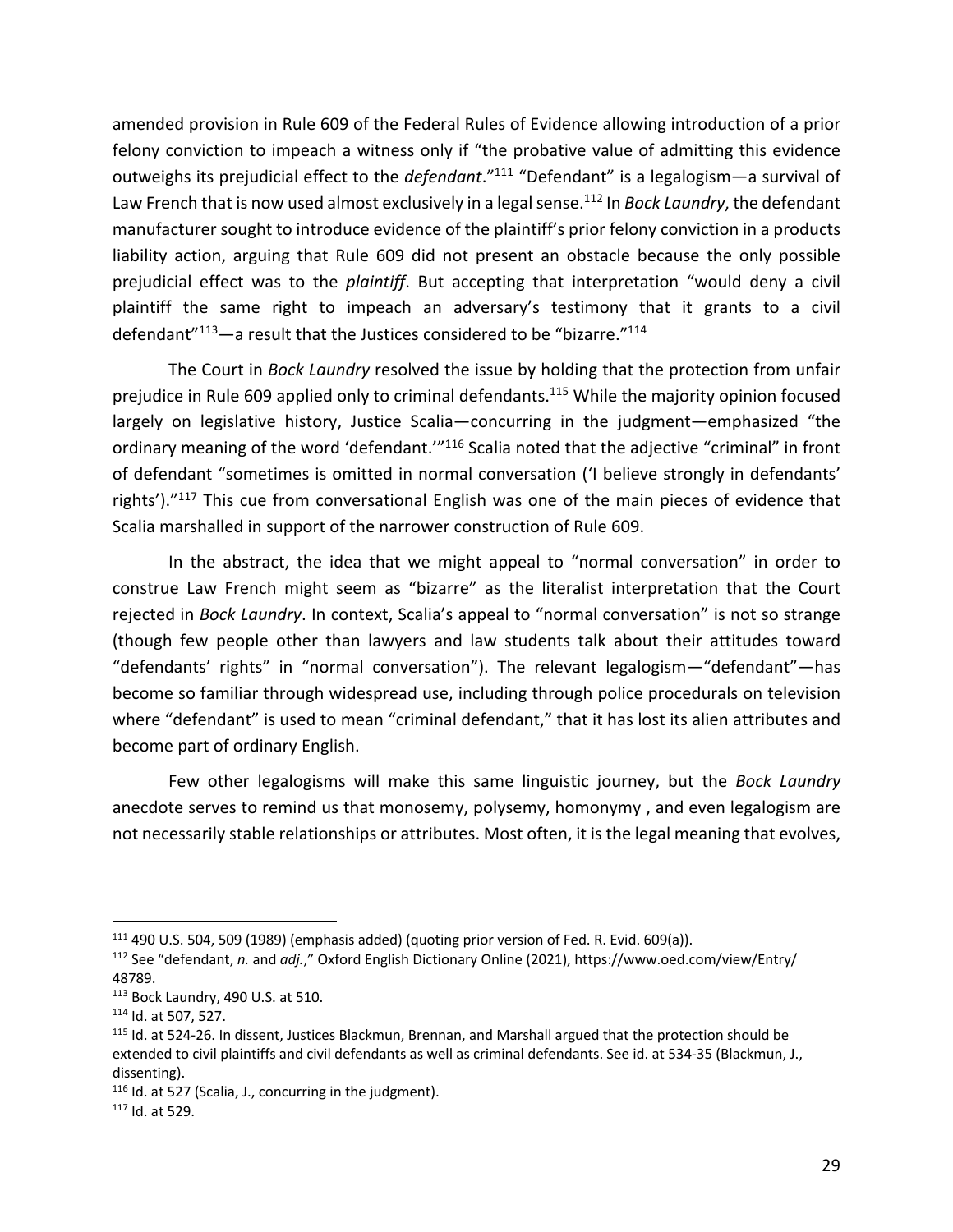but as we will see in the next section, sometimes it is the ordinary meaning that changes and the law that must decide whether to go along.

## **C. Polysemic Pathways**

The previous section sought to situate polysemy in semantic space—as a relationship between words or phrases that is more distant than monosemy and less distant than homonymy. This section shifts from space to time. How does polysemy emerge and evolve? While each manifestation of polysemy has its own origin story, we can again gain traction through mapmaking—and, specifically, by mapping out four paradigmatic polysemic pathways (though the list of four may not be exhaustive).

# **1. Common Law Polysemy**

One pathway to polysemy runs through the common law. "Duty" is an example of a polyseme that has traveled this route. Starting in the mid-nineteenth century, American treatise writers sought to derive general principles of tort law out of the wreckage of the writ system.<sup>118</sup> In his 1881 lecture on trespass and negligence in *The Common Law*, Oliver Wendell Holmes said: "We are to ask what are the elements, on the defendant's side, which must all be present before liability is possible."<sup>119</sup> By 1896, William Benjamin Hale had offered an answer to Holmes's question: "duty to exercise care," "violation of duty," and "damages."120 That list would ultimately evolve into the familiar four elements of duty, breach, causation, and damages, with causation sometimes split into two further elements—cause in fact and proximate cause.<sup>121</sup>

Two observations about common law polysemy bear emphasis. The first is that in common law domains, the relationship between labels and applications is dialogic. Courts had decided numerous negligence cases *before* treatise writers identified and described "duty" as an element. The label "duty" was chosen to fit the earlier cases, and then subsequent cases were influenced (and continue to be influenced) by the choice of label. In the statutory context, by contrast, the labels for elements typically precede judicial application. The labels influence the cases, but—absent amendment—the cases cannot influence the labels.

The second observation is that even common law polysemy can reflect a conscious *choice*. William Benjamin Hale recognized (and, indeed, underscored) that he was using "duty" in his treatise to mean something different from moral duty.<sup>122</sup> A century later, one of the discussion

<sup>&</sup>lt;sup>118</sup> See G. Edward White, Tort Law in America: An Intellectual History 8-11 (Oxford Univ. Press, expanded ed., 2003).

<sup>&</sup>lt;sup>119</sup> Oliver Wendell Holmes, Jr., The Common Law 79 (Project Gutenberg, 2013) (1881).

<sup>&</sup>lt;sup>120</sup> William B. Hale, Handbook on the Law of Torts 449 (1896).

 $121$  See David G. Owen, The Five Elements of Negligence, 35 Hofstra L. Rev. 1671, 1671-72 (2007).

 $122$  See Hale, supra note 120, at 50 ("The violation of a moral right or duty, unless it also amounts to a legal right or duty, does not constitute a tort").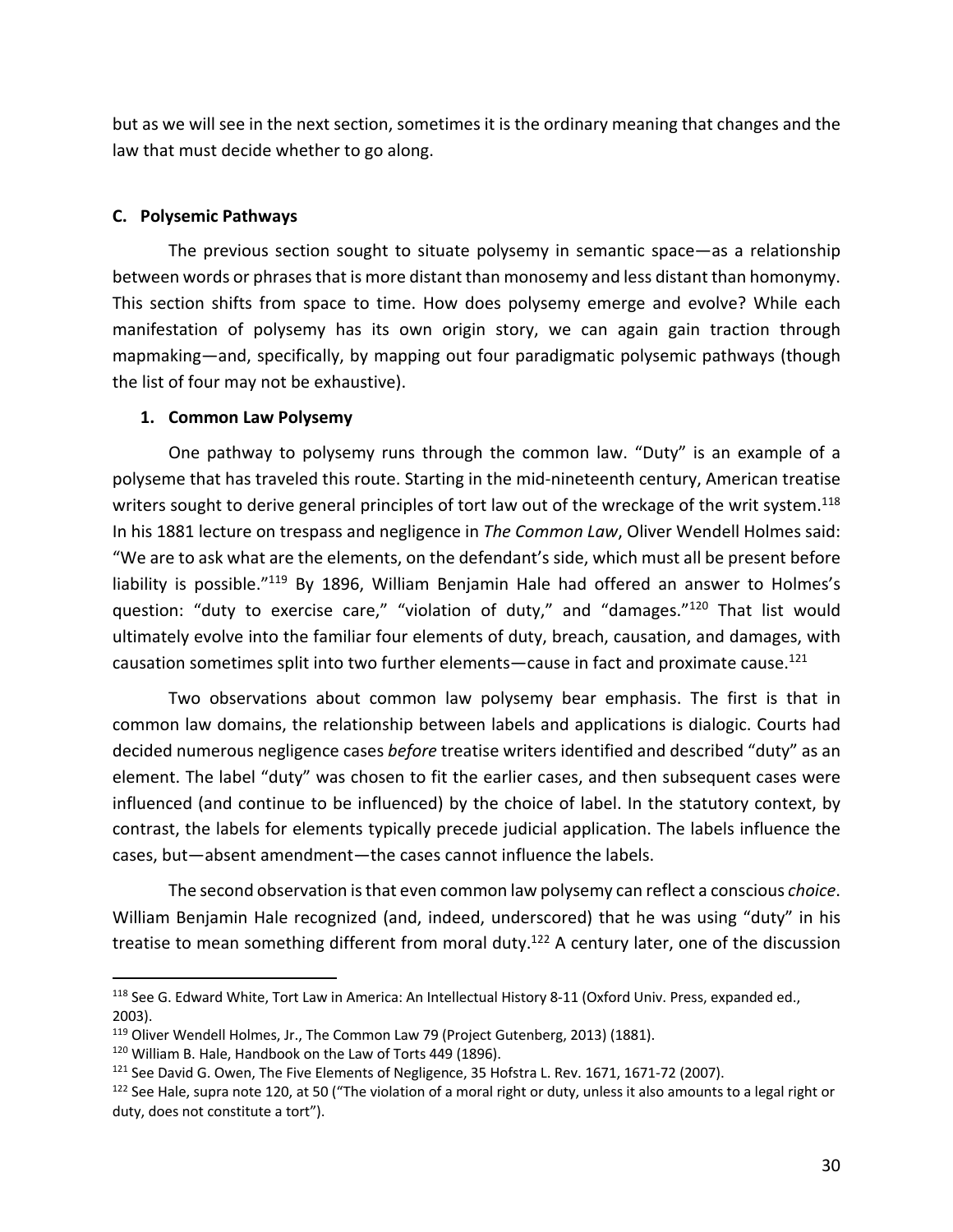drafts for the Third Restatement of Torts proposed to shift to a three-element account of negligence: negligent conduct, legal causation, and physical harm.<sup>123</sup> (The nonexistence of a duty would have been an argument that the defendant could raise to escape liability for negligent conduct, rather than an element of the prima facie case.) Although the Third Restatement ultimately recognized duty as the first element of a prima facie claim of negligence,  $^{124}$  the episode underscores the fact that even in the context of common law doctrines with deep historical roots, the words themselves still may be in play. Individual and institutional actors have opportunities to add, subtract, and modify the labels that law applies to common law concepts—at least at particular junctures. The plasticity of the law's labels helps to motivate the search in Part III for general principles that will guide the choice among monosemy, polysemy, homonymy, and legalogism—because it is, at least sometimes, a *choice*.

# **2. Interpretive Polysemy**

A second polysemic pathway runs through the interpretation of statutory and constitutional text. A court or agency (or, occasionally, a legislature itself in applying its own rules) arrives at an interpretation of a word or phrase that diverges from the ordinary meaning. Some of the examples above—such as the Supreme Court's construal of "search" in the Fourth Amendment—match this pattern. There are no doubt thousands of others.

In some respects, interpretive polysemy is a thoroughly modern phenomenon—a product not only of our "age of statutes"125 but also of newfangled fashions in statutory interpretation. To understand this point, examine the contrast between Justice Brewer's 1892 opinion in *Church of the Holy Trinity v. United States*, <sup>126</sup> an old chestnut of statutory interpretation syllabi, and Justice Ginsburg's 2015 opinion in *Yates v. United States*, <sup>127</sup> which illustrates the modern method. The question in *Holy Trinity* was whether an Episcopal parish in Manhattan had violated the Alien Contract Labor Law of 1885 when it entered into a contract with E. Walpole Warren, an English clergyman, to serve as its rector. The relevant part of the statute read:

[I]t shall be unlawful for any person, company, partnership, or corporation, in any manner whatsoever, to prepay the transportation, or in any way assist or encourage the importation or migration of any alien or aliens, any foreigner or foreigners, into the United States, . . . under contract or agreement, parol or special, express or implied, made

<sup>&</sup>lt;sup>123</sup> See Restatement (Third) of Torts: General Principles § 3 (Discussion Draft Apr. 5, 1999); John C.P. Goldberg & Benjamin C. Zipursky, The Restatement (Third) and the Place of Duty in Negligence Law, 54 Vand. L. Rev. 657, 660 (2001).

<sup>124</sup> See Restatement (Third) of Torts: Physical & Emotional Harm § 6 cmt.a (2010).

<sup>&</sup>lt;sup>125</sup> Cf. Guido Calabresi, A Common Law for the Age of Statutes (1982).

<sup>126</sup> 143 U.S. 457 (1892).

<sup>127</sup> 574 U.S. 528 (2015).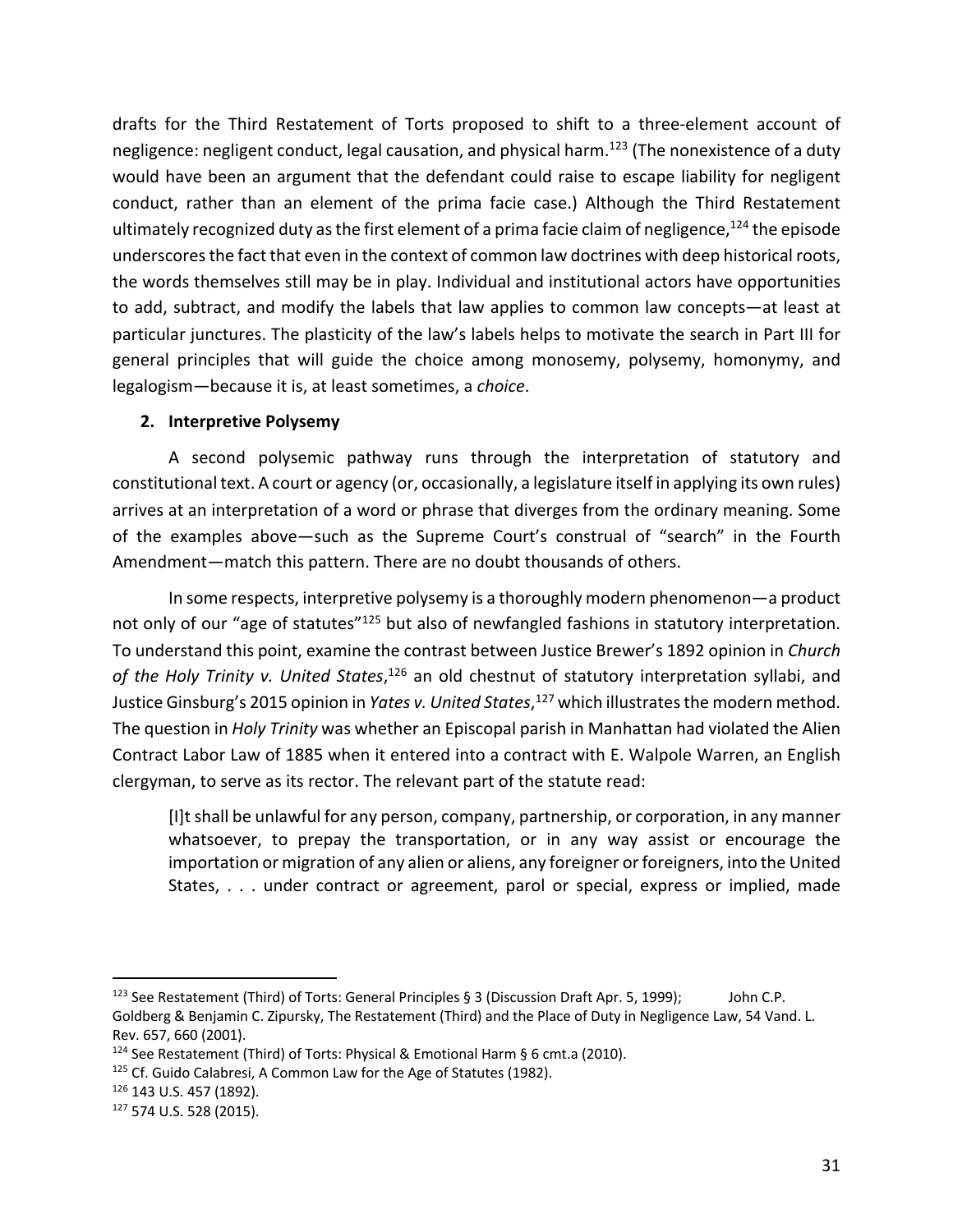previous to the importation or migration of such alien or aliens, foreigner or foreigners, to perform labor or service of any kind in the United States  $\dots$ .<sup>128</sup>

Writing for a unanimous Court, Justice Brewer conceded that "the act of the corporation is within the letter of this section, for the relation of rector to his church is one of service, and implies labor on the one side with compensation on the other."<sup>129</sup> But Justice Brewer went on to consider the title of the statute, $130$  the circumstances surrounding its enactment, $131$  a Senate committee report,<sup>132</sup> and finally, a strong intuition about legislative intent. "[T]his is a Christian nation," Brewer (in)famously wrote. "[S]hall it be believed that a Congress of the United States intended to make it a misdemeanor for a church of this country to contract for the services of a Christian minister residing in another nation?"133 Justice Brewer's opinion concluded that "however broad the language of the statute may be," the contract between the Church of the Holy Trinity and Walpole, "although within the letter, is not within the intention of the legislature, and therefore cannot be within the statute."134

*Church of the Holy Trinity* is a clear case of a court diverging from the ordinary meaning of a statute, but it does not fit easily onto our spectrum of semantic alignment. What word or phrase is Brewer interpreting polysemously? Is the Church of the Holy Trinity not a "corporation"? Is a legally binding arrangement between a church and its rector not a "contract or agreement"? Does Walpole's ministerial work not qualify as "labor or service"? Brewer does not say.

Now consider Justice Ginsburg's approach in *Yates*. <sup>135</sup> The question there was whether Yates, a commercial fisherman, could be convicted under 18 U.S.C. § 1519 for ordering a crew member to toss red grouper back into the Gulf of Mexico. (Evidently, Yates was trying to hide the fact that he had harvested undersized fish in violation of federal regulations.) Like Justice Brewer in *Holy Trinity*, Justice Ginsburg conceded that the plain meaning of the statute covered the conduct in question.<sup>136</sup> She then went on to cite some of the same sources on which Brewer had relied: the title (technically, caption) of § 1519,<sup>137</sup> the circumstances surrounding the statute's

<sup>&</sup>lt;sup>128</sup> An Act To Prohibit the Importation and Migration of Foreigners and Aliens Under Contract or Agreement To Perform Labor in the United States, chap. 164, § 1, 23 Stat. 332 (1885).

<sup>129</sup> 143 U.S. at 458.

<sup>130</sup> See id. at 462-63.

<sup>131</sup> See id. at 463-64.

<sup>132</sup> See id. at 464.

<sup>133</sup> Id. at 471.

<sup>134</sup> Id. at 472.

<sup>135</sup> Yates v. United States, 574 U.S. 528 (2015).

 $136$  See id. at 531 (plurality op.) ("A fish is no doubt an object that is tangible; fish can be seen, caught, and handled, and a catch, as this case illustrates, is vulnerable to destruction.").

<sup>137</sup> See id. at 539-40.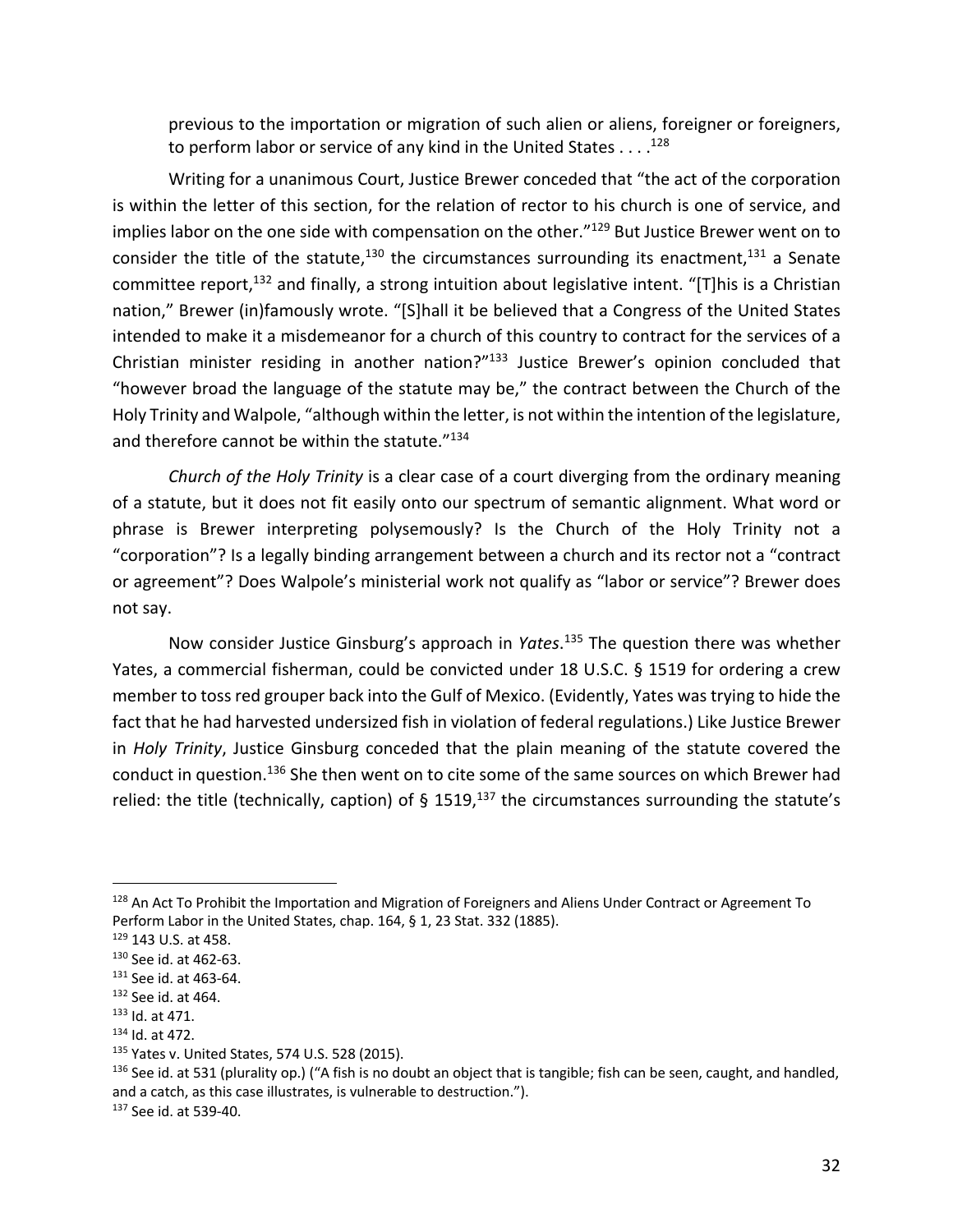enactment,<sup>138</sup> a Senate committee report,<sup>139</sup> and finally, a strong intuition about legislative intent. "It is highly improbable," Justice Ginsburg wrote, "that Congress would have buried a general spoliation statute covering objects of any and every kind in a provision targeting fraud in financial record keeping."140

But the upshot of Ginsburg's opinion reads very differently from *Church of the Holy Trinity*. The polysemy in *Yates* is explicit: "we hold that a 'tangible object' within § 1519's compass is one used to record or preserve information."141 Justice Ginsburg tells us exactly which words in the statute she is interpreting polysemously in order to achieve the Court's result.

Justice Brewer in *Holy Trinity* and Justice Ginsburg in *Yates* are essentially acting out the Hart-Fuller debate, but in reverse order. In his 1957 Holmes Lecture at Harvard, H.L.A. Hart offered what would become "the most famous hypothetical in the common law world."142 As Hart put it: "A legal rule forbids you to take a vehicle into the public park. Plainly this forbids an automobile, but what about bicycles, roller skates, toy automobiles?"<sup>143</sup> Hart would go on to say that "in applying legal rules, someone must take the responsibility of deciding that words do or do not cover some case in hand with all the practical consequences involved in this decision."<sup>144</sup>

Lon Fuller's response in the *Harvard Law Review* the following year took issue with Hart's description of interpretation. The "most obvious defect" of Hart's theory, according to Fuller, "lies in its assumption that problems of interpretation typically turn on the meaning of individual words."<sup>145</sup> According to Fuller, "[e]ven in the case of statutes, we commonly have to assign meaning, not to a single word, but to a sentence, a paragraph, or a whole page or more of text."146 In Fuller's view, courts do not ask whether a rector performs "labor or service" (or whether a fish is a "tangible object"). They ask whether an application of a statute fits within the statute's purpose.

Fuller's model—in which courts interpret statutes, not words—may have been a descriptively accurate account of statutory interpretation circa 1958, but statutory interpretation today, at least in the U.S. Supreme Court, increasingly resembles the interpretive exercise in Hart's hypothetical. It is not surprising to hear the Justices say, for example, that a case "turns on the meaning of the word 'costs,"<sup>147</sup> or "turns on the meaning of the word 'discharge,"<sup>148</sup> or that

 $144$  Id.

<sup>138</sup> See id. at 540-41.

<sup>139</sup> See id. at 542 n.5.

<sup>140</sup> Id. at 546.

<sup>141</sup> Id. at 549.

<sup>&</sup>lt;sup>142</sup> Frederick Schauer, A Critical Guide to Vehicles in the Park, 83 N.Y.U. L. Rev. 1109, 1109 (2008).

<sup>&</sup>lt;sup>143</sup> H. L. A. Hart, Positivism and the Separation of Law and Morals, 71 Harv. L. Rev. 593, 607 (1958).

<sup>&</sup>lt;sup>145</sup> Lon L. Fuller, Positivism and Fidelity to Law: A Reply to Professor Hart, 71 Harv. L. Rev. 630, 662 (1958).

<sup>146</sup> Id. at 663.

<sup>147</sup> Rimini St., Inc. v. Oracle USA, Inc., 139 S. Ct. 873, 879 (2019).

<sup>148</sup> S. D. Warren Co. v. Me. Bd. of Envtl. Prot., 547 U.S. 370, 375 (2006).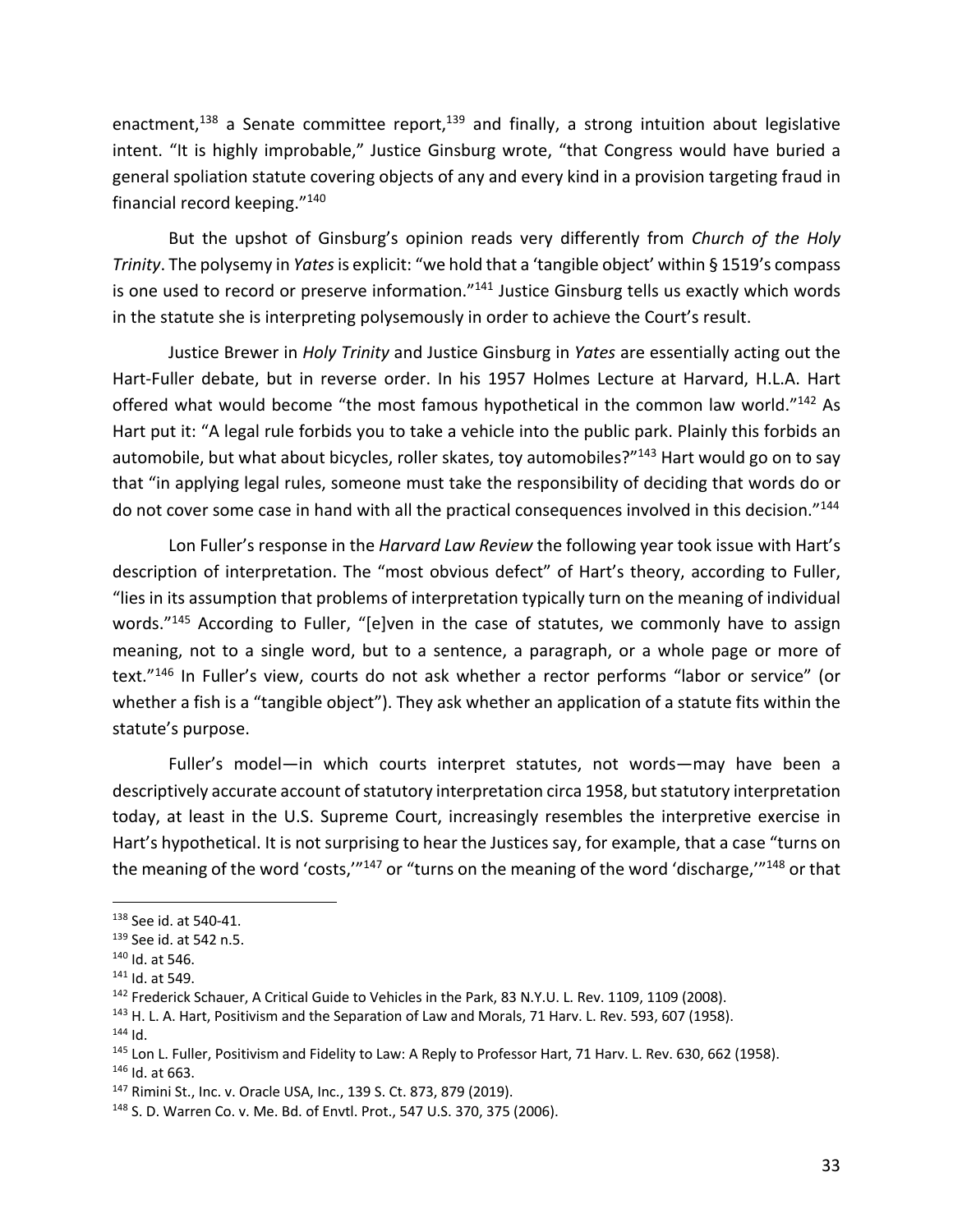"[t]he question before us is the meaning of the phrase 'changing clothes' as it appears in the Fair Labor Standards Act.<sup>"149</sup> Even when the Court consciously strays from ordinary meaning, as in *Yates*, it often does so on a word- or phrase-specific basis.

This trend toward word-by-word and phrase-by-phrase interpretation is not necessarily one to celebrate. (In my view, Fuller's account of statutory interpretation is the more normatively attractive one—and as Frederick Schauer observes, even Hart may have agreed.<sup>150</sup>). For present purposes, though, the trend of courts assigning meanings to specific words or phrases (rather than to entire sections or statutes) serves to crystallize instances of interpretive polysemy. We can identify a divergence between the legal and nonlegal meaning of a specific word or phrase more clearly in a case like *Yates*, where the Court proceeds in Hartian word-by-word fashion, than in a case like *Holy Trinity*, where the Court hews to the Fullerian whole-statute model.

#### **3. Legislative Polysemy**

Not all statutory polysemy is interpretive polysemy: sometimes lawmakers themselves will assign nonstandard meanings to statutory terms. For example, "person" in the federal Dictionary Act includes "corporations, companies, associations, firms, partnerships, societies, and joint stock companies, as well as individuals."<sup>151</sup> A "qualifying child" of a taxpayer in section 152 of the Internal Revenue Code can include the taxpayer's brother, sister, nephew, niece, grandnephew or grandniece<sup>152</sup>—and, if she or he suffers from a "permanent and total" disability, can be of any age.<sup>153</sup> A "qualifying relative" under section 152 need not be related at all.<sup>154</sup> An "animal" under the Animal Welfare Act excludes birds, rats, and mice if they are bred for use in research, "horses not used for research purposes," all "farm animals," and all cold-blooded animals.<sup>155</sup> And, for a real headscratcher, the South Carolina Sales and Use Tax Act defines "tangible personal property" to include "services and intangibles."156

In some cases, legislative polysemy may serve the interests of word economy. Rather than repeating "corporations, companies, associations," and so on hundreds of times, the Dictionary Act allows Congress to use "person" as shorthand. In other cases, legislative polysemy may result

<sup>149</sup> Sandifer v. U.S. Steel Corp., 571 U.S. 220, 222 (2014).

<sup>&</sup>lt;sup>150</sup> As Schauer observes, the point of Hart's hypothetical was not that courts should interpret statutes on a wordby-word or phrase-by-phrase basis, but to illustrate—contra the legal realists—that many legal questions lie within a "core of settled meaning" (e.g., whether "no vehicles in the park" applies to trucks). See Schauer, supra note 142, at 1115-19. "No vehicles in the park" was, in this respect, "an unfortunate example" in the context of Hart's argument, see id. at 115, though an extraordinarily generative one in the long run.

<sup>151 1</sup> U.S.C. § 1. Like other definitions in the Dictionary Act, the definition of "person" applies across the U.S. Code "unless the context indicates otherwise." Id.

 $152$  I.R.C. § 152(c)(2)(B).

 $153$  I.R.C. § 152(c)(3)(B).

<sup>154</sup> See I.R.C. § 152(d)(2)(H).

<sup>155</sup> 7 U.S.C. § 2132(g).

<sup>156</sup> S.C. Code Ann. 12-36-60 (West 2021). I thank Michelle Layser for this example.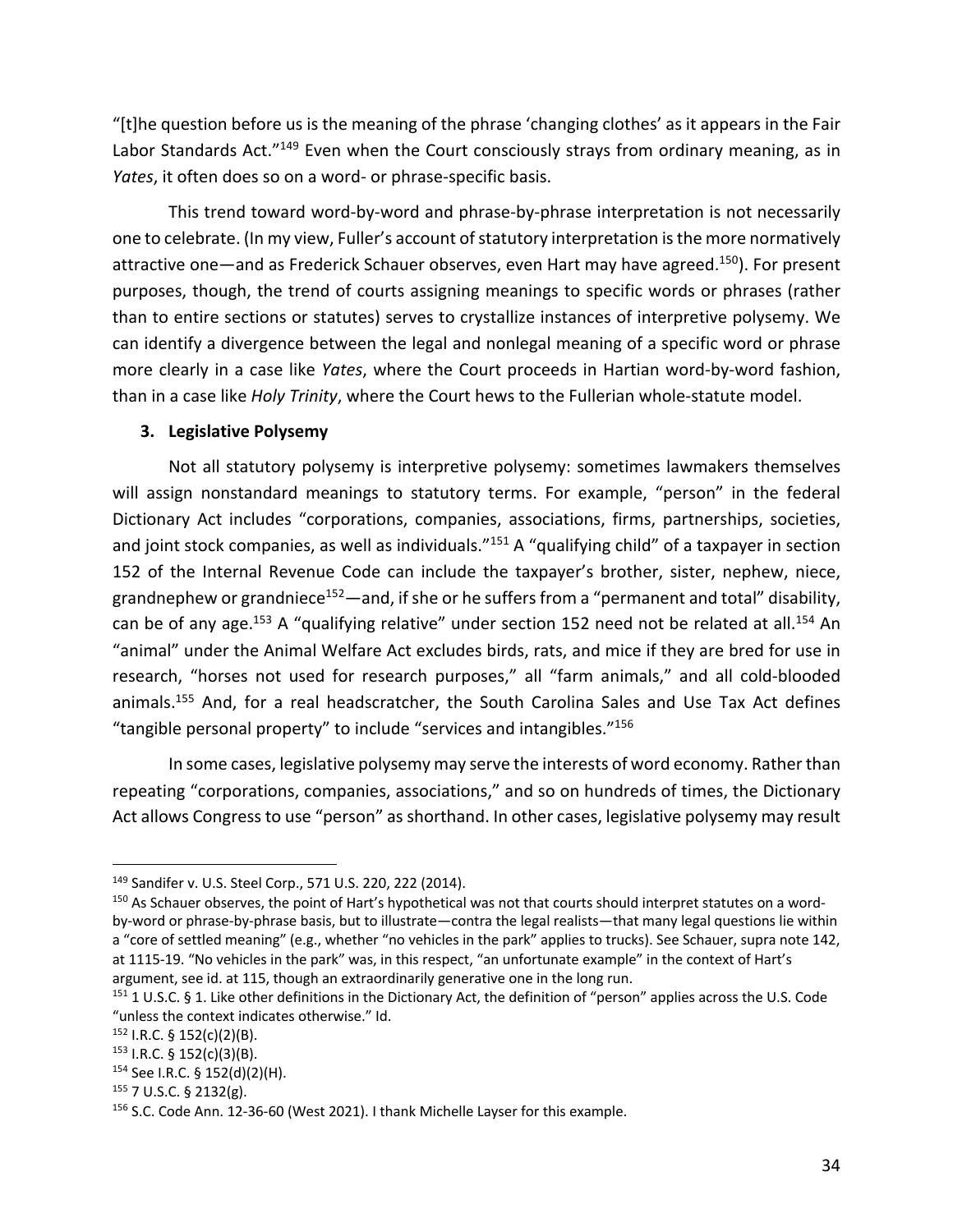from the pursuit of a more sophisticated strategy: an attempt by lawmakers to change beliefs through legal language.

Consider again the introductory example of "take" in the Endangered Species Act. Under section 3 of the Act, the term "take" means "to harass, harm, pursue, hunt, shoot, wound, kill, trap, capture, or collect, or to attempt to engage in any such conduct."<sup>157</sup> The Senate Commerce Committee report accompanying the Act emphasized that the drafters were defining "take" in "the broadest possible manner."<sup>158</sup> One way to understand this definitional move is as an attempt to broaden the *reader*'s beliefs about harms to endangered species such as significant habitat modification. By defining harms such as habitat modification as forms of "take," the drafters are emphasizing that those harms are—in a fundamental way—*like* taking: in one case, the species is removed from its habitat; in the other, the habitat is removed from the species. We might not think about logging in the Pacific Northwest the same way we think about a literal taking of a red-cockaded woodpecker, but the definitional section of the Endangered Species Act suggests that perhaps we ought to.

To be clear, nothing about this example hinges upon the actual intent of the drafters of the Endangered Species Act. (The drafters might not have thought through their reasons for defining "take" polysemously.) The statute's definition of "take" was fiercely contested in *Babbitt v. Sweet Home Chapter of Communities for a Greater Oregon*, in which the Court held that the Secretary of the Interior permissibly interpreted "take" to include significant habitat modification. <sup>159</sup> The key point is that polysemous statutory definitions *may* perform work beyond word economy: defining X to include Y, where X would not typically include Y in ordinary language, may reflect an attempt to communicate a message that Y shares certain normatively relevant features with X such that Y ought to trigger the same response as X.

## **4. Evolutionary Polysemy**

A fourth polysemic pathway involves the evolution of nonlegal language. The term "race" in the Civil Rights Act of 1866 offers an illustration. Section 1 of the Civil Rights Act of 1866 provided that citizens "of every race and color . . . shall have the same right . . . to inherit, purchase, lease, hold, and convey real and personal property . . . as is enjoyed by white citizens."160 In the 1987 case *Shaare Tefila Congregation v. Cobb*, the Supreme Court confronted the question of whether the provision protects Jews from antisemitic attacks.<sup>161</sup> The plaintiffs in *Shaare Tefila*—a synagogue and several of its members—sued defendants who had desecrated

<sup>157</sup> Endangered Species Act of 1973, Pub. L. No. 93-205, § 3(14), 87 Stat. 884, 885 (codified as amended at 16 U.S.C. § 1532(19)).

<sup>&</sup>lt;sup>158</sup> S. Rep. No. 93-307, at 7 (1973), in Legislative History of the Endangered Species Act of 1973, at 306 (1982).

<sup>159</sup> 515 U.S. 687 (1995).

 $160$  Act of Apr. 9, 1866, ch. 31, § 1, 14 Stat. 27, 27 (codified as amended at 42 U.S.C. § 1982).

<sup>161</sup> 481 U.S. 615 (1987).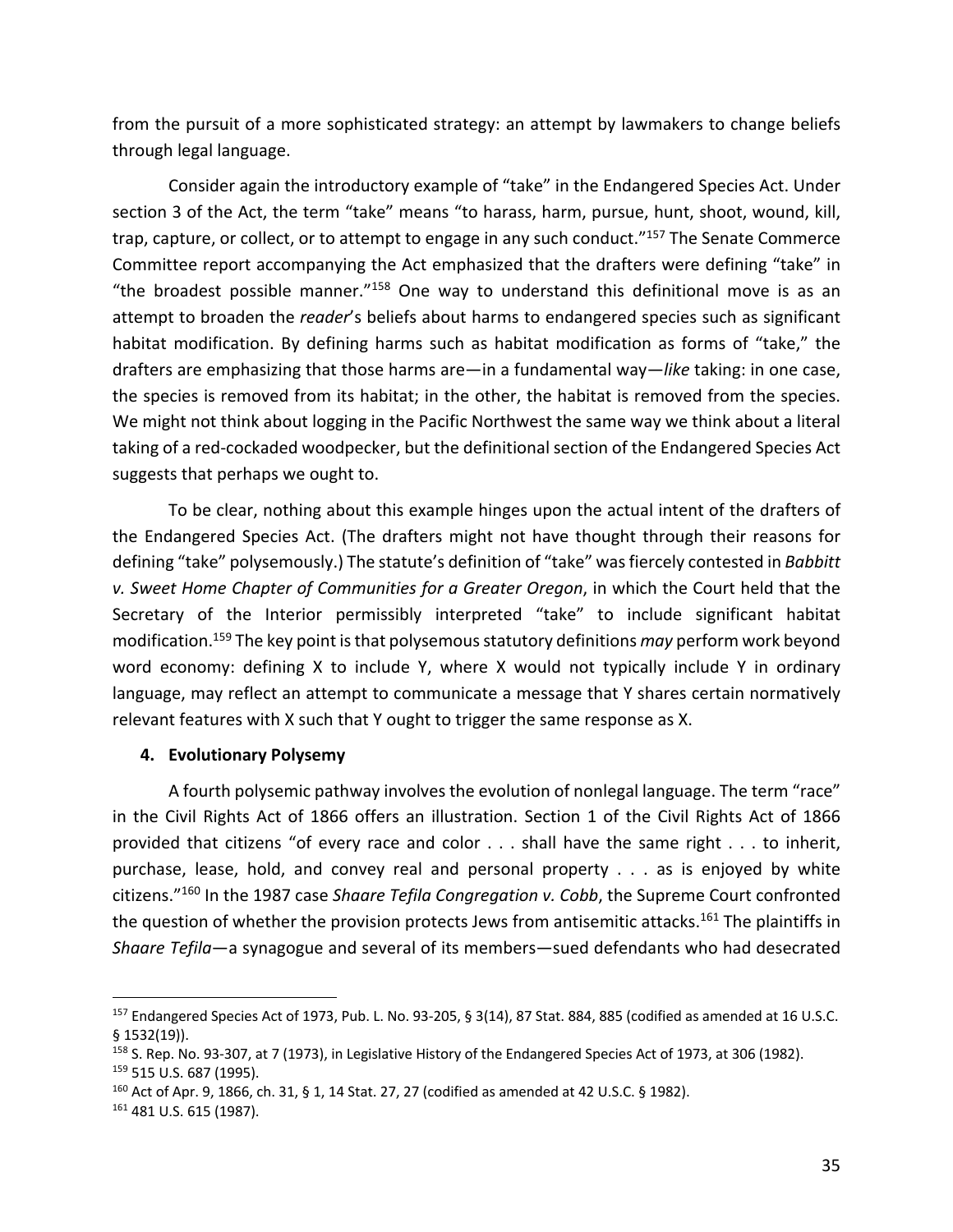the synagogue's outside walls with spray-painted swastikas and other antisemitic messages. The plaintiffs argued that these actions deprived them of the same right to hold property as is enjoyed by white citizens. The Fourth Circuit rejected that claim: "Although we sympathize with [the plaintiffs'] position," the court said, "we conclude it cannot support a claim of racial discrimination" because "discrimination against Jews is not racial discrimination."162

In reversing the Fourth Circuit, Justice White—writing for a unanimous Court—did not dispute the lower court's conception of "race." According to Justice White, "the question before us is not whether Jews are considered to be a separate race by today's standards, but whether, at the time [the Civil Rights Act of 1866] was adopted, Jews constituted a group of people that Congress intended to protect."163 In a companion case holding that the 1866 Act also protected Arab Americans, Justice White cited references from members of Congress in 1866 to the Scandinavian, Chinese, Latin, Spanish, Jewish, Mexican, Mongolian, and German races.<sup>164</sup> "Plainly, all those who might be deemed Caucasian today were not thought to be of the same race" circa 1866, Justice White concluded.<sup>165</sup>

Justice White's approach was not the only path available to the Court. The Justices could have said that "race" is a social construct, and that statutes prohibiting racial discrimination serve to protect individuals who—at any given moment—are construed by society to be members of an out-group based on their ancestry and appearance. On this view, the 1866 Act was intended to protect out-groups, but whether an individual is entitled to the Act's protection depends on whether she is a member of a racial out-group today, *not* whether she was a member of an outgroup in 1866. The legislative history cited by Justice White goes to show only that members of Congress considered Jews to be a separate race in 1866, not that members of Congress believed the statute would continue to protect Jews if—due to changing attitudes toward "race" and toward Jewishness—society at some future point did *not* consider Jews to be members of a racial out-group. Perhaps the 1866 Congress meant for the statutory term "race" to free-ride on the future trajectory of the idea of "race."

The interpretation of old legal texts in light of intervening linguistic changes is a vast and deep question that lies beyond this article's already expansive scope. The key takeaway from the discussion of *Shaare Tefila* is that polysemy can arise not only through doctrinal evolution, but also through linguistic evolution. How courts and other actors should respond to evolutionary polysemy depends partly upon polysemy's benefits and costs—a topic to which we will turn momentarily.

<sup>162</sup> Shaare Tefila Congregation v. Cobb, 785 F.2d 523, 527 (4th Cir. 1986).

<sup>163</sup> 481 U.S. at 617.

<sup>164</sup> Saint Francis Coll. v. Al-Khazraji, 481 U.S. 604, 612 (1987).

 $165$  Id. at 610.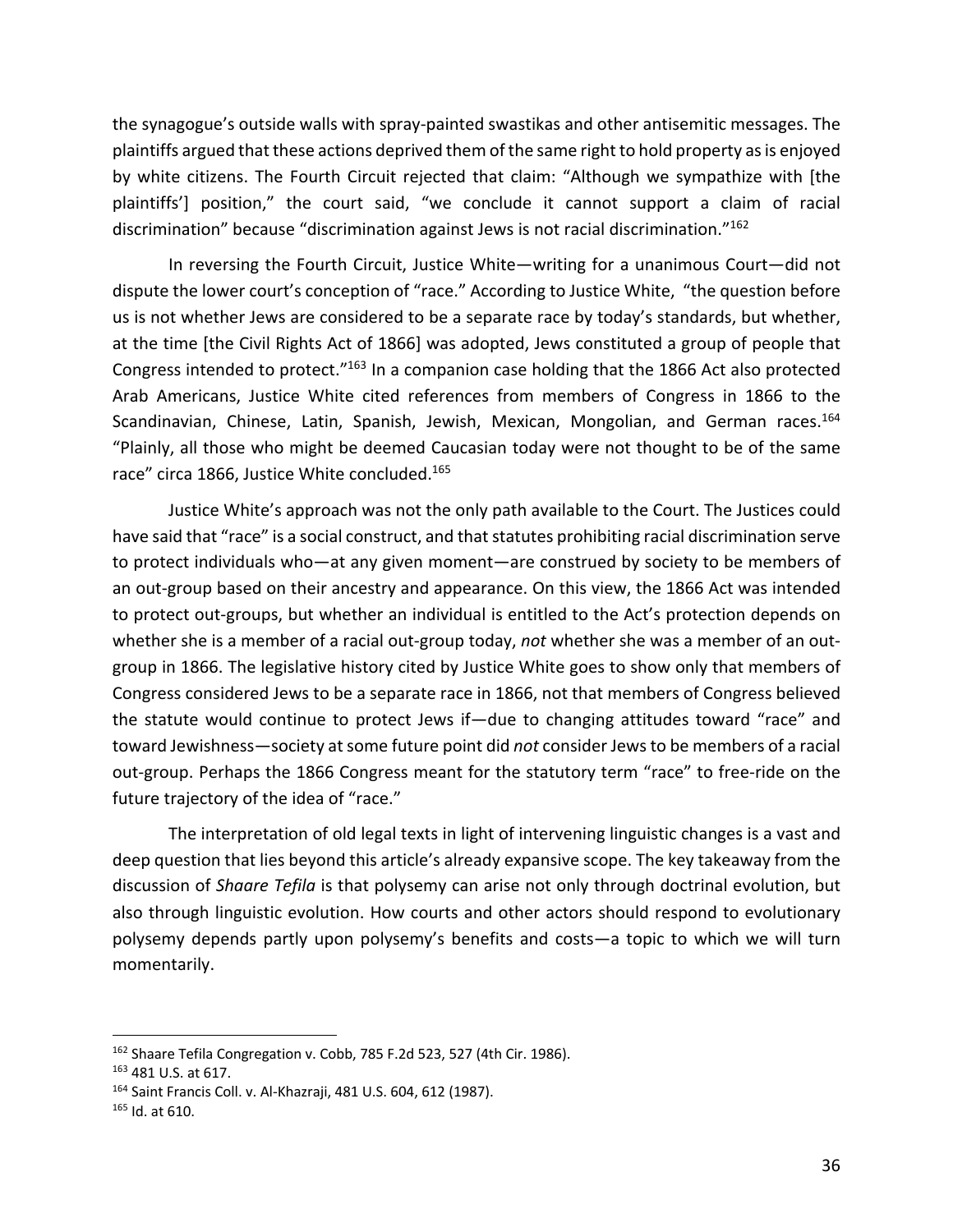### **D. Distinguishing Polysemy**

By now, it is hopefully apparent that polysemy is a phenomenon in law that deserves focused study. But polysemy is also related to a number of other phenomena and debates—in particular, rules versus standards, textualism versus purposivism, and "legal fictions." This section seeks to distinguish polysemy from these related concepts while also highlighting connections.

## **1. Rules vs. Standards**

Over the last several decades, the tradeoff between "rules" and "standards" has sparked a large literature in and beyond the law-and-economics field.<sup>166</sup> With a rule, the promulgator specifies ex ante what conduct is permitted or prohibited (e.g., "driving in excess of 65 miles per hour on a highway is prohibited"). Ex post, at the law enforcement stage, the only question is factual: did the actor violate the rule? With a standard, the promulgator identifies ex ante a principle or policy to guide conduct (e.g., "driving at an excessive speed on a highway is prohibited"). Ex post, at the law enforcement stage, the inquiry is both factual and normative: given the totality of the circumstances, did the actor's conduct fail to conform to the principle or policy?

Decision costs are an important dimension of the rules-standards tradeoff. Rules generally entail higher ex-ante promulgation costs, while standards entail higher ex-post enforcement costs.<sup>167</sup> Another key dimension of the rules-standards tradeoff is the choice between "certainty" and "calibration": rules provide clearer guidance, but standards allow the law to respond more flexibly to the totality of the circumstances.<sup>168</sup> An additional facet of the rules-standards tradeoff is the promulgator's level of trust in the actors who will enforce the law ex post.<sup>169</sup> A lower level of trust may favor the constraining effect of rules; a higher level of trust may tilt the balance toward the discretion accompanying standards.

The possibility of polysemy has the potential to transform rules into standards. A prohibition on "driving in excess of 65 miles per hour on highways" loses its determinate quality if an adjudicator can decide on a case-by-case basis what counts as a "highway." (The abovenoted polysemy of "mile" is probably too subtle to matter in real-world cases.) But polysemy is also possible within the realm of pure "rules," and monosemy is possible within the realm of "standards." While the rules-standards tradeoff will prove to be important to the analysis below, polysemy is not just another instantiation of the rules-standards debate.

<sup>166</sup> See, e.g., Pierre Schlag, Rules and Standards, 33 UCLA L. Rev. 379 (1985); Louis Kaplow, Rules versus Standards: An Economic Analysis, 42 Duke L.J. 557 (1992); Kathleen M. Sullivan, The Supreme Court—1991 Term—Foreword: The Justices of Rules and Standards, 106 Harv. L. Rev. 22 (1992); Anthony J. Casey & Anthony Niblett, 92 Ind. L.J. 1401 (2016).

<sup>167</sup> Kaplow, supra note 166, at 579-84.

<sup>168</sup> See Casey & Niblett, supra note 166, at 1402-03 n.3.

<sup>&</sup>lt;sup>169</sup> See Duncan Kennedy, Form and Substance in Private Law Adjudication, 89 Harv. L. Rev. 1685, 1765 (1976).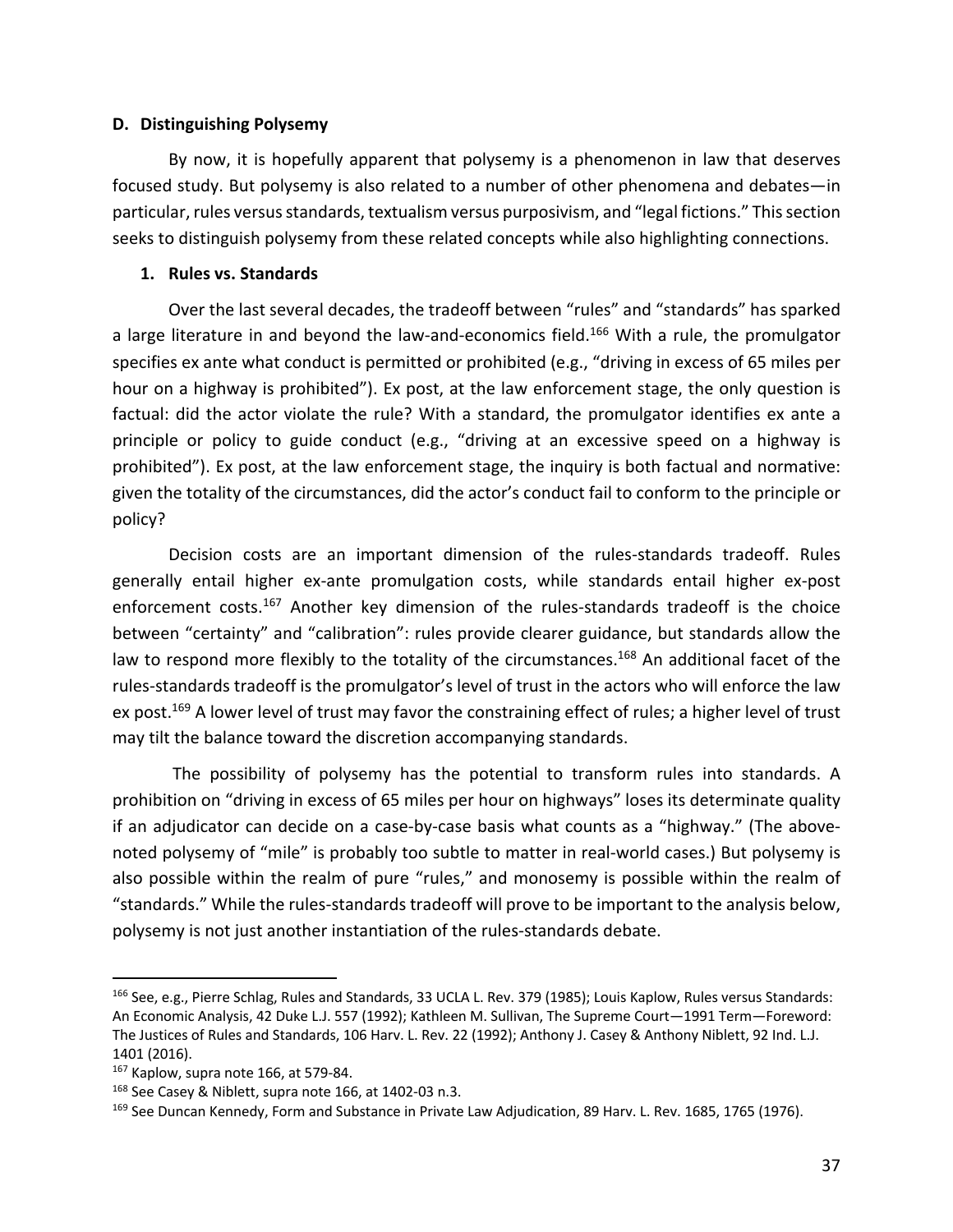For an example of a polysemous rule, consider again the Animal Welfare Act.<sup>170</sup> The rule that a cold-blooded animal is not an "animal" under the Animal Welfare Act lies on the rule end of the rule-standard spectrum. There are some edge cases—such as the naked mole-rat, a mammal with a fluctuating body temperature<sup>171</sup>—but even the most charismatic frog (say, Kermit) cannot qualify for coverage. For an example of a monosemous standard, consider "reasonable care" in negligence. Jurors generally are not instructed on a special legal meaning of "reasonable care"; they are left to draw upon their extralegal intuitions about reasonableness.<sup>172</sup> Disagreements about reasonableness in negligence law still arise, but they generally do not turn upon a distinction between the legal and nonlegal meaning of the term.

### **2. Textualism vs. Purposivism**

The debate between textualism and purposivism has dominated the field of statutory interpretation for decades. Textualism certainly shares an affinity with monosemy, but the two are far from identical. For one thing, the choice between monosemy and polysemy can arise in common law (as with "duty" in tort law), where neither textualism nor statutory purposivism has much to say because there is no governing statute. For another, legislative polysemy sometimes causes textualism and monosemy to point in different directions.

*Bond v. United States*<sup>173</sup> highlights the tension between textualism and monosemy. Carol Anne Bond, a microbiologist living in a Philadelphia suburb, discovered that her husband had impregnated her best friend, Myrlinda Haynes. Bond responded by spreading chemicals (including a solution used for photograph printing that she had purchased on Amazon) over Haynes's car door, mailbox, and doorknob—apparently intending to cause Haynes to develop an uncomfortable rash but not to kill her. Haynes suffered a minor burn that she treated by running it under water.

In an instance of aggressive prosecutorial creativity, the local U.S. attorney's office charged Bond under the Chemical Weapons Convention Implementation Act of 1998, which makes it a federal crime to use a "chemical weapon."<sup>174</sup> The statute defines a "chemical weapon" as "any chemical which through its chemical action on life processes can cause death, temporary incapacitation or permanent harm to humans or animals."<sup>175</sup> The chemicals used by Bond would have been lethal in high doses, so under the definition, they appeared to be "chemical weapons."

<sup>170</sup> 7 U.S.C. § 2132(g).

 $171$  Naked Mole-Rat, Smithsonian's National Zoo & Conservation Biology Institute,

https://nationalzoo.si.edu/animals/naked-mole-rat (last visited Jan. 30, 2022).

<sup>&</sup>lt;sup>172</sup> See, e.g., Rossell v. Volkswagen of Am., 709 P.2d 517, 521-22 (Ariz. 1985); Patrick J. Kelly & Laurel A. Wendt,

What Judges Tell Juries About Negligence: A Review of Pattern Jury Instructions, 77 Chi.-Kent L. Rev. 587, 595-97 (2002).

<sup>173</sup> 572 U.S. 844 (2014).

<sup>174</sup> 18 U.S.C. § 229.

<sup>175</sup> 18 U.S.C. § 229F(8)(A).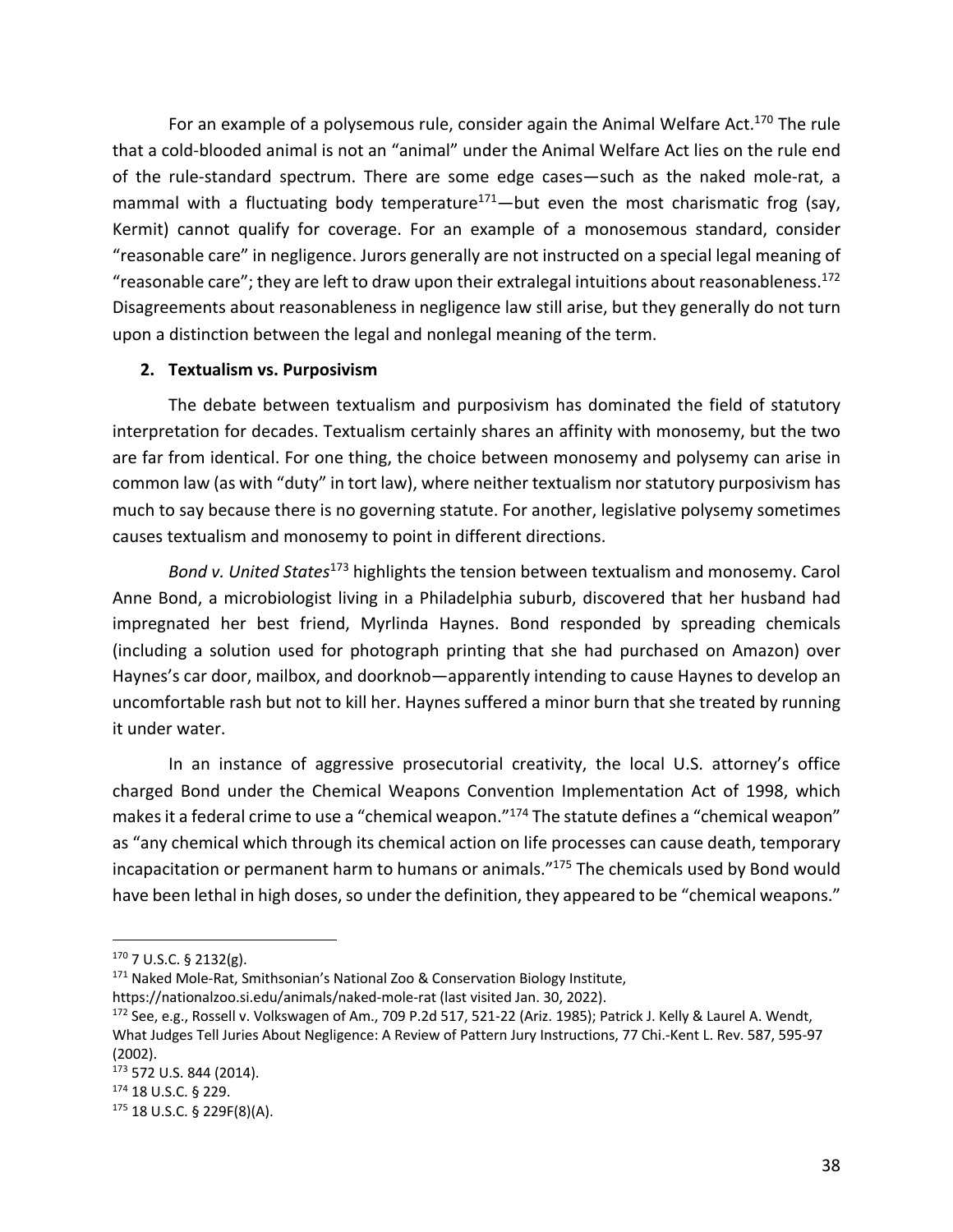All sides agreed that describing Bond's attack on her friend as the use of a "chemical weapon" would give rise to deep polysemy. "[A]s a matter of natural meaning," Chief Justice Roberts wrote for the majority, "an educated user of English would not describe Bond's crime as involving a 'chemical weapon.'"176 Roberts—invoking federalism concerns and the canon of constitutional avoidance—ultimately concluded that Bond's conduct fell outside the chemical weapons statute. Justice Scalia strenuously objected. According to Scalia, the "ordinary meaning" of "chemical weapon" was "irrelevant" because "the statute's own definition—however expansive—is utterly clear."<sup>177</sup> In a claim as bold as the prosecutor's charging decision, Scalia added that "no opinion . . . written by any court or put forward by any commentator since Aristotle . . . says, or even suggests, that 'dissonance' between ordinary meaning and the unambiguous words of a definition is to be resolved in favor of ordinary meaning."178 When a clear statutory definition generates polysemy, according to Scalia, courts must follow the definition toward the polysemous outcome.

In the end, Justice Scalia came down on the same side of the case as Roberts (i.e., in favor of Bond) because in Scalia's view, while Bond's conduct clearly fell within the scope of the statute, the statute itself was unconstitutional. Nonetheless, *Bond* underscores the point that commitments to textualism and monosemy can push in different directions.179 The study of monosemy and polysemy may (and indeed, will<sup>180</sup>) yield implications for statutory interpretation debates, but monosemy and polysemy should not be mistaken as stand-ins for textualism and purposivism.

### **3. Legal Fictions**

Polysemy is perhaps most closely related to the concept of "legal fictions." Lon Fuller famously described a legal fiction as "either (1) a statement propounded with a complete or partial consciousness of its falsity, or (2) a false statement recognized as having utility."181 Some instances of polysemy seem to meet Fuller's definition. For example, Fuller cites corporate personhood as an example of a legal fiction;<sup>182</sup> the use of the word "person" to describe corporations also is an example of polysemy. Both characterizations capture the fact that corporations are persons in some areas of the law but not outside the law.

In other cases of polysemy, the "legal fiction" description of polysemy seems strained. For example, the Justicesin the majority in *Yates v. United States* did not imply (even fictitiously) that

<sup>176</sup> 572 U.S. at 860.

<sup>&</sup>lt;sup>177</sup> Id. at 871 (Scalia, J., dissenting).

<sup>178</sup> Id.

<sup>&</sup>lt;sup>179</sup> To be sure, even the Roberts approach required a polysemous interpretation of the words of the statutory definition.

<sup>&</sup>lt;sup>180</sup> See infra notes 345-349 and accompanying text.

<sup>&</sup>lt;sup>181</sup> Lon L. Fuller, Legal Fictions 9 (1967).

<sup>182</sup> See id. at 12-14.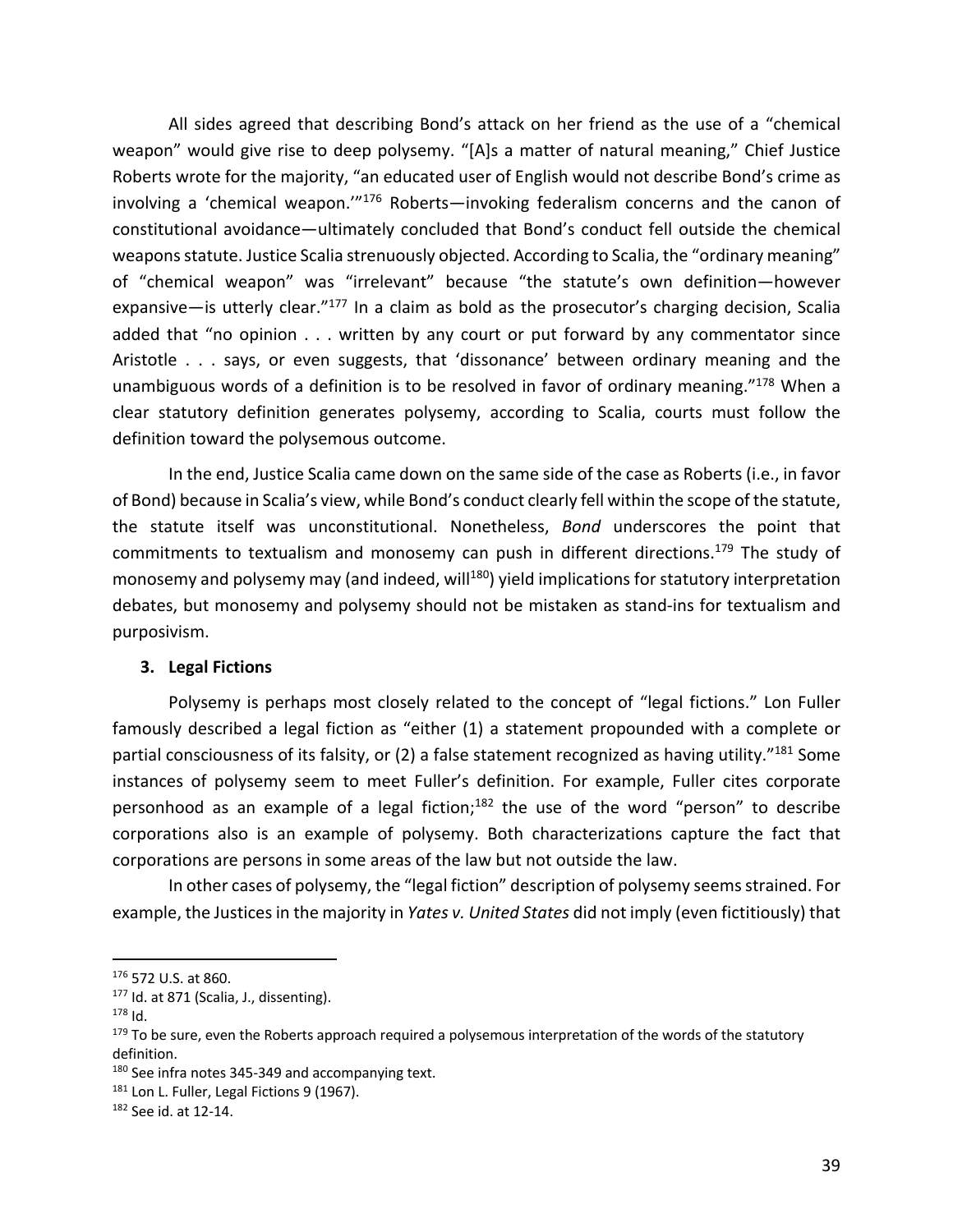fish were incapable of being touched; they simply adopted a definition of "tangible object" that is different from the term's nonlegal meaning. And some legal fictions involve no polysemy. For example, the Bill of Middlesex—a sixteenth century procedural device in which plaintiffs would allege that a fictional wrong occurred in Middlesex County in order to bring their claims within the jurisdiction of the King's Bench—involved no apparent polysemy: the reference to Middlesex in the sixteenth-century complaints really referred to Middlesex, but no relevant wrong had occurred there.<sup>183</sup> Fuller's analysis of legal fiction will nonetheless prove helpful when evaluating polysemy and its alternatives below.<sup>184</sup> However, the category of legal fictions can neither subsume nor be subsumed by polysemy.

### **III. Evaluating Polysemy and Its Alternatives**

The analysis so far has sought to *describe* the phenomenon of polysemy. This part turns toward a normative evaluation of the phenomenon. What are the benefits of polysemy, and what are the costs? When—if ever—should designers of legal rules consciously *select* words or phrases that give rise to polysemy?

### **A. The False Promise of Monosemy**

The case for monosemy seems straightforward at first. Law should speak in ordinary language so that laypeople can understand its contents with minimal effort. Communicative efficiency is an end in itself because unnecessary communication costs are a deadweight loss. Beyond that, communicative efficiency sustains rule-of-law values: as the Supreme Court has said, "the first essential of due process of law" is "that statutes must give people of common intelligence fair notice of what the law demands of them."<sup>185</sup> "Fair notice" requires that law speak in the same language that the people do.

Monosemy also reduces decision costs for judges and other legal interpreters. When law is monosemous, a generalist judge who encounters a new statute need not learn a new vocabulary: she can rely on her knowledge of ordinary language to interpret the law's commands. Moreover, laypeople can evaluate whether the judge is acting as a faithful agent of the legislature by assessing whether the results of cases match up with the language of legal rules.

Finally, monosemy enhances the law's expressive power. The law's statement that an actor owes a "duty" carries force beyond its deterrent effect because people understand "duty"

<sup>&</sup>lt;sup>183</sup> See Daniel Klerman, Jurisdictional Competition and the Evolution of the Common Law: An Hypothesis, in Boundaries of the Law: Geography, Gender and Jurisdiction in Medieval and Early Modern Europe 149, 155-56 (Anthony Musson ed., 2005).

<sup>&</sup>lt;sup>184</sup> See infra note 246 and accompanying text.

<sup>&</sup>lt;sup>185</sup> United States v. Davis, 139 S. Ct. 2319, 2325 (2019) (internal quotation marks omitted).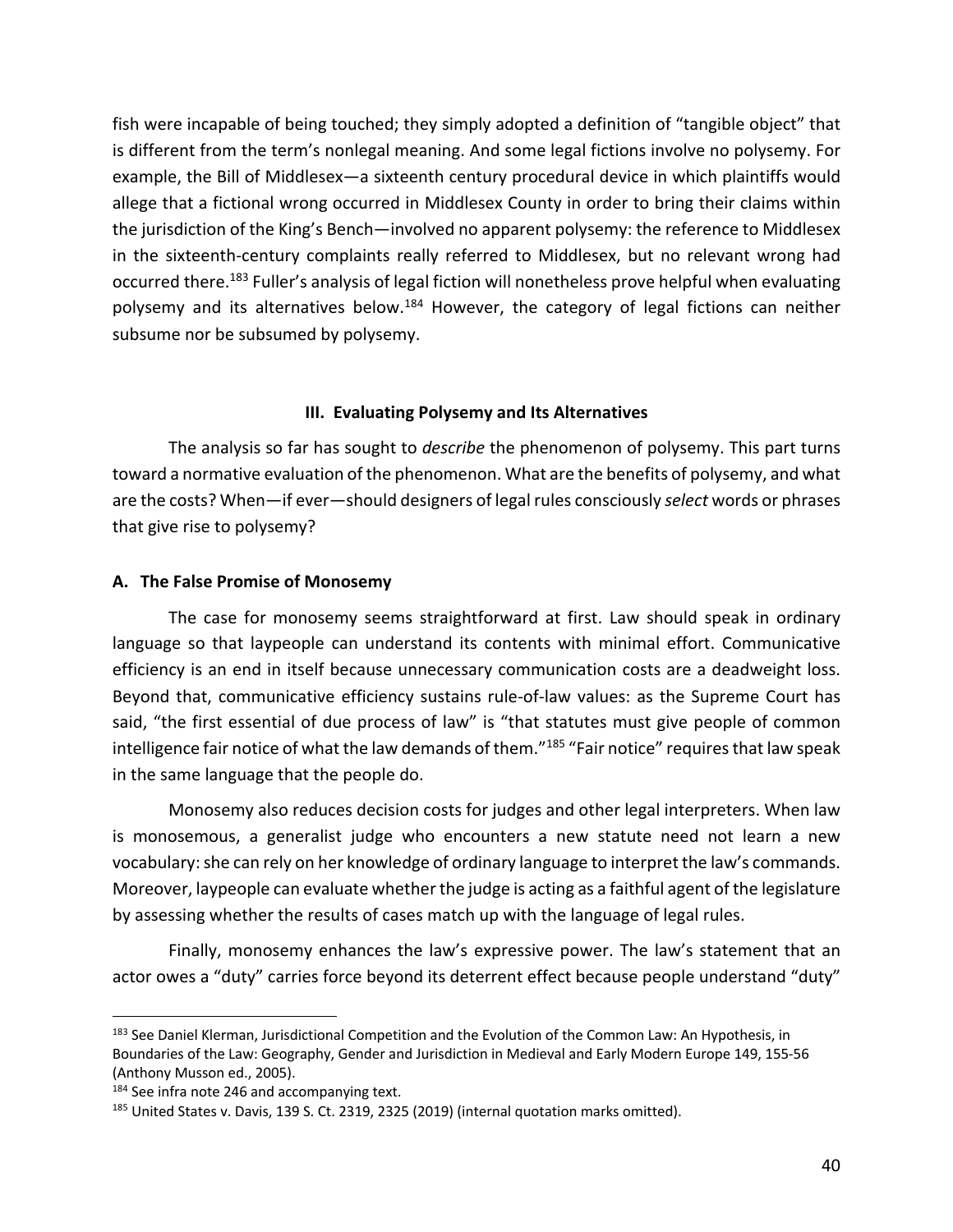as meaning moral obligation. A judgment that a defendant was "at fault" for a plaintiff's injury serves to condemn negligent conduct because "fault" connotes responsibility. Monosemy's effects on communicative efficiency, decision costs, and law's expressive power all make monosemy a useful linguistic strategy for designers of legal rules.

The principal problem with monosemy is that simple English sentences often cannot capture the nuance that society wants from its laws. (Nothing about the problem is Englishspecific—the same problem would arise in Spanish or Mandarin or Esperanto.) Society may want to follow a general rule that an actor is liable for negligence when she breaches a duty of care to another and causes damages—but might want to modify that rule (in different directions) in police failure-to-protect and compliance-error cases. In these cases, designers of legal rules have two options within the region of monosemy. First, they may stick with the simple rule notwithstanding the unsatisfactory results in specific cases. Second, they may shift to a more complex rule. To use an extreme example, the rule designers may adopt the Prosserian definition of duty whole-hog: an actor is liable for negligence if "the sum total of policy considerations" favor liability plus the elements of negligent conduct, causation, and damages are satisfied. Better yet, the rule designers might list all the policy considerations that enter into the "sum total."

The first option has the benefit of preserving communicative efficiency, minimizing decision costs, and retaining the expressive power of words like "duty." But it leads to outcomes in specific cases that society (by hypothesis) does not want. The second option avoids those unwanted outcomes but carries costs of its own. An unwieldy rule that accurately describes the law's contents in 100 pages does not necessarily fare better on the communicative-efficiency dimension than a polysemous rule that describes the law pretty well (but not perfectly) in a sentence. Also, articulating the 100-page rule ex ante would, as in the rules-standards tradeoff, raise promulgation costs. And the rule's verbosity would sacrifice much of the expressive power that comes from using simple (if not entirely accurate) words like "duty."

Here, our rule designers reach another fork in the road. They may depart from monosemy, but where would they go next? Toward homonymy and/or legalogism, or toward polysemy? Let's survey the more distant reaches of the semantic-relatedness spectrum before considering monosemy's nearest neighbor.

#### **B. The Allure of Homonymy and Legalogism**

Some commentators have searched for a solution to our dilemma in homonymy and legalogism. Reacting to the fact that "gift" carries different meanings in different chapters of the Internal Revenue Code, the great legal realist scholar-turned-Second Circuit Judge Jerome Frank once suggested that Congress might do better by "calling it a 'gift' in the gift tax law, a 'gaft' in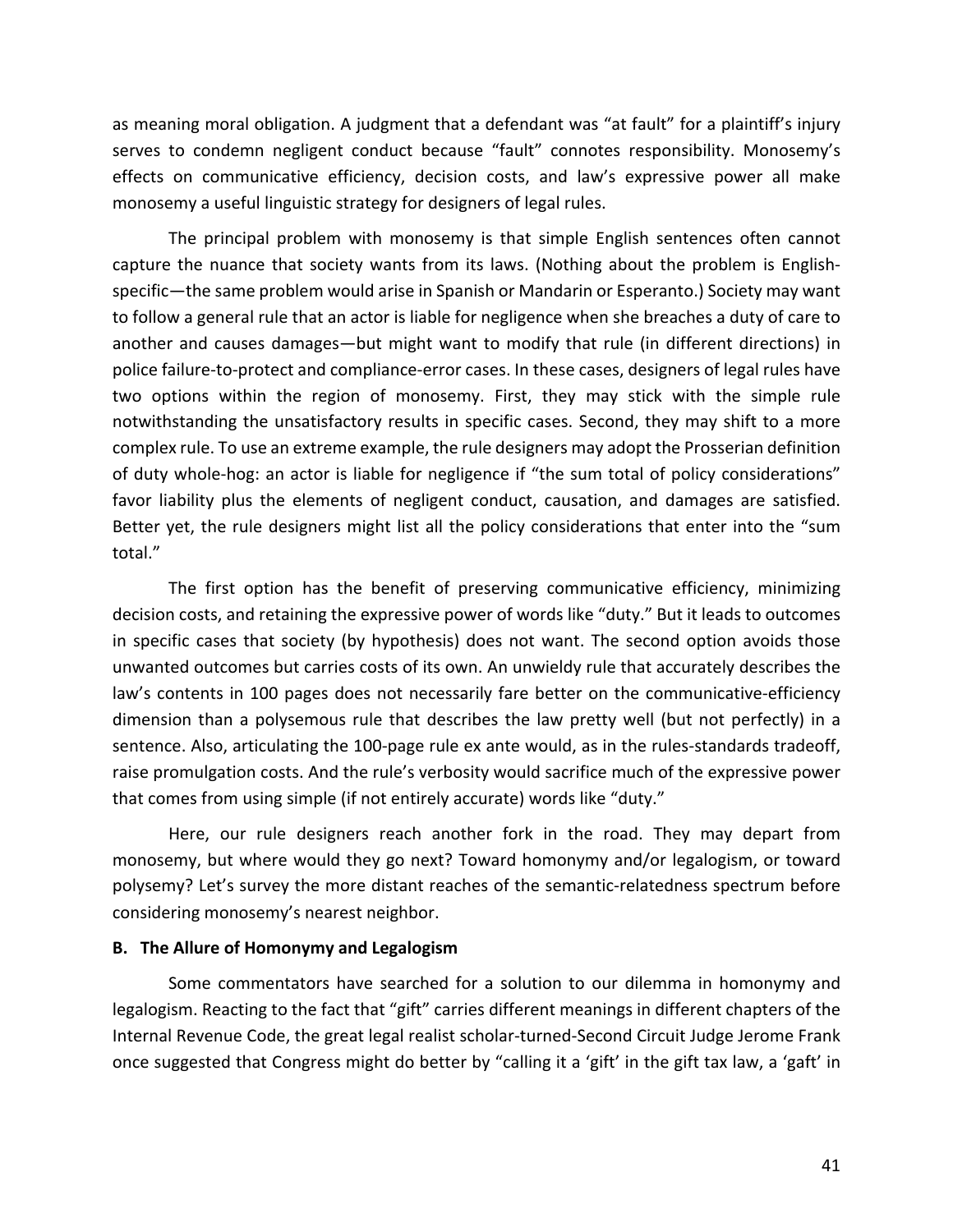the income tax law, and a 'geft' in the estate tax law."186 ("Gaft" and "geft," having no apparent meaning outside of Frank's hypothetical, would be legalogisms.) Contracts scholar Edwin Patterson, in an unfinished and unpublished treatise, proposed—"only half seriously"—that the words "offer" and "acceptance" be replaced with the Latin "spondesne" and "spondeo" so that English speakers wouldn't be confused by the mismatch between the legal terms and their ordinary-English correspondents.<sup>187</sup> As noted above, legislative drafters sometimes make a similar move when they create new tax law categories.

Homonymy and legalogism allow the law to respond flexibly to hard cases without being bound by the ordinary meaning of terms. And while they reduce communicative efficiency relative to monosemy, they potentially carry fair-notice benefits relative to polysemy. When a layperson encounters a polysemous legal rule, she may be tempted to interpret it on her own and may be misled. Homonyms and legalogisms implicitly come with a warning label for laypeople: "Don't interpret this at home." Arguably, a legal code composed of *only* monosemes, homonyms, and legalogisms would be *more* decipherable to laypeople than a legal code that includes polysemes. Laypeople would know when they can rely on their own interpretations and when they better call Saul.

Homonymy and legalogism certainly carry disadvantages. For example, when deciding whether a Roth IRA is an eligible shareholder of an S corporation,<sup>188</sup> judges cannot rely on their intuitions about the ordinary meaning of "Roth IRA" and "S corporation" because those terms have no ordinary meaning. But while homonyms and legalogisms are less likely to guide judges, they are also less likely to mislead judges. We need not worry that a judge's extralegal intuitions about the meaning of "Roth IRA" and "S corporation" will cloud her decisionmaking, because the judge presumably has no such intuitions.

Homonymy and legalogism are especially well-fitted for fields like estate and gift taxation that affect a small number of taxpayers who can afford to seek professional advice. In this regard, Judge Frank had it wrong—"gift" should be the word in income tax law, and "gaft" and "geft" in gift and estate tax law, because the definition of "gift" in income tax law affects many more people<sup>189</sup> and more closely corresponds to the colloquial meaning.<sup>190</sup> Another factor favoring homonymy and legalogism in tax is the specialization of the judiciary: more than 95 percent of

<sup>186</sup> Commissioner v. Beck's Estate, 129 F.2d 243, 246 (2d Cir. 1942).

<sup>&</sup>lt;sup>187</sup> See Frederick Schauer, Is Law a Technical Language?, 52 San Diego L. Rev. 501, 508 (2015) (citing Patterson). <sup>188</sup> See Taproot Administrative Services v. Commissioner, 133 T.C. 202 (2009), aff'd, 679 F3d 1109 (9th Cir. 2012) (answer: no).

<sup>&</sup>lt;sup>189</sup> In fiscal year 2020, the Internal Revenue Service received more than 157 million individual income tax returns, versus approximately 158,000 gift tax returns and 15,000 estate tax returns. Internal Revenue Service, 202 Data Book, at 4 tbl.2 (2021).

<sup>&</sup>lt;sup>190</sup> See Commissioner v. Duberstein, 363 U.S. 278, 285 (1960) (holding that a "gift" in income tax law "proceeds from a detached and disinterested generosity, out of affection, respect, admiration, charity or like impulses" (citation and internal quotation marks omitted)).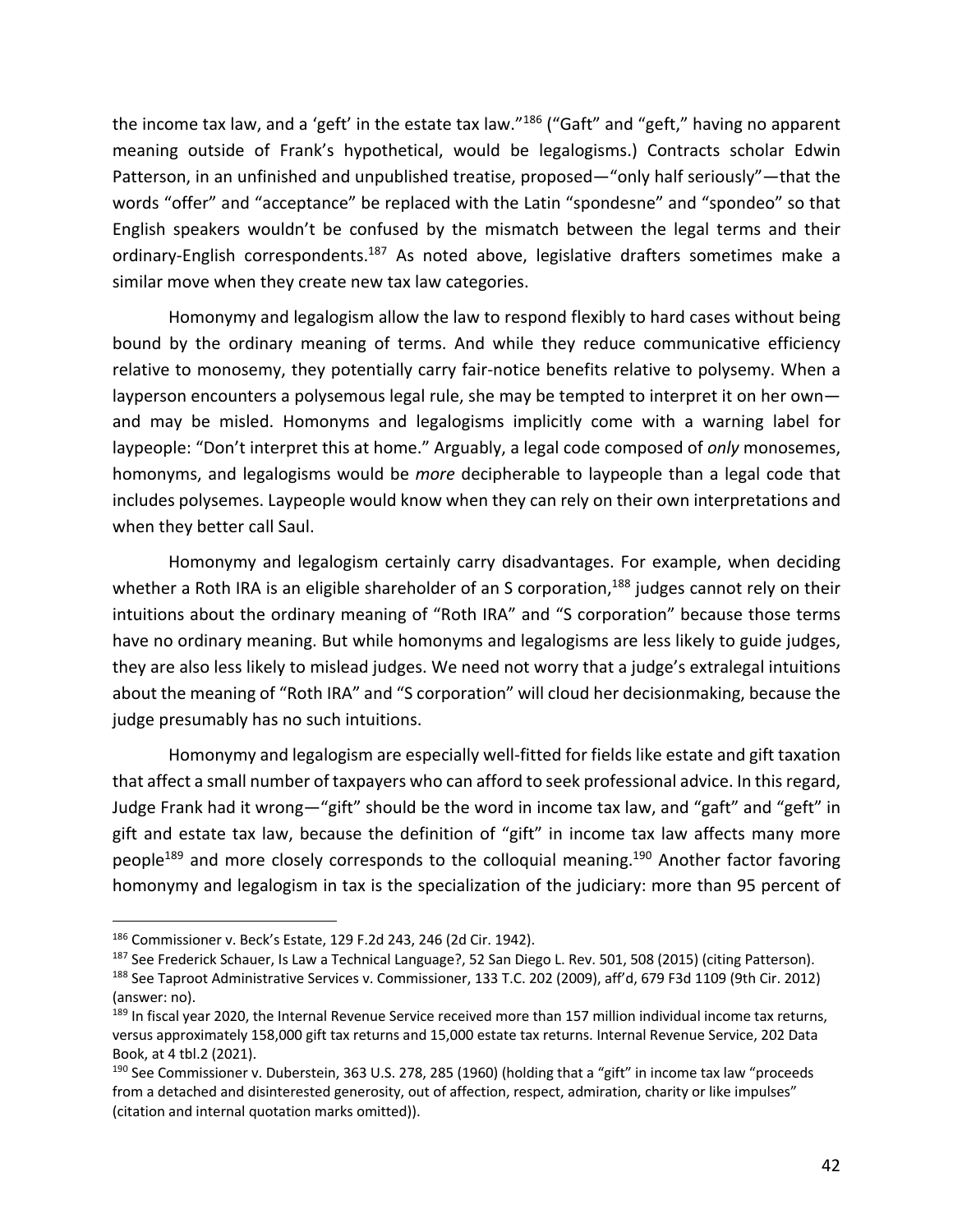litigated federal tax cases end up in the U.S. Tax Court.<sup>191</sup> Homonymy and legalogism in fields with specialist courts do not require judges to learn a new language every time they shift from one field to another because judges generally remain focused on only one field.

When designers of legal rules opt for homonymy and legalogism, they face the additional question of which one to choose. An advantage of homonyms is that they tend to be easier to remember: stop and ask yourself whether you better remember my homonym for "duty" in Part I or Edwin Patterson's legalogism for "offer."192 The disadvantage is that that the homonym might be misinterpreted as a monoseme or polyseme, either misleading laypeople (and undermining communicative efficiency) or misleading judges (and thus sending the decisionmaking process off track). And even when designers of legal rules do opt for homonymy or legalogism, there remains the possibility that the term will migrate into ordinary language—as the example of "defendant" in *Bock Laundry* reminds us. Homonymy and legalogism are sometimes desirable strategies, but they are not always stable ones.

# **C. Productive Polysemy**

A hypothetical system of legal rules that relied exclusively on monosemy, homonymy, and legalogism would have much to recommend itself in theory. Laypeople would be able to tell when they either do not need the assistance of lawyers to interpret rules (monosemy) or when they definitely do (homonymy and legalogism). Disputes over the interpretation of legal rules would still arise in the region of monosemy—for example, is a naked mole-rat a "warm-blooded" or "cold-blooded" animal under a statute that distinguishes between the two? $193$ —but those disputes would not hinge upon any special legal meaning of the words of the rule. For legal rules that cannot be framed in purely monosemous terms, the rule itself would announce the need for a specialist. Our legal system would be a mix of ordinary English and the modern equivalent of Law French, without the uncanny valley of words and phrases that *look* like ordinary English but don't mean *quite* the same thing.

I am highly skeptical that this hypothetical system of legal rules is possible. As linguist Robyn Carston writes: "Monosemy is, at most, a short-lived initial phase when a word is newly

<sup>&</sup>lt;sup>191</sup> Leandra Lederman, (Un)Appealing Deference to the Tax Court, 63 Duke L.J. 1835, 1836 (2014).<br><sup>192</sup> The choice between homonymy and legalogism resembles the choice between an arbitrary and fanciful mark in

trademark law. See Barton Beebe & Jeanne C. Fromer, Are We Running out of Trademarks: An Empirical Study of Trademark Depletion and Congestion, 131 Harv. L. Rev. 945, 957 (2018). A legalogism, like a fanciful mark, may lead to high "distance costs." See Daniel Hemel & Lisa Larrimore Ouellette, Trademark Law Pluralism, 88 U. Chi. L. Rev. 1025, 1027-28 (2021) (noting that "distance costs" arise "when firms use newfangled or non-English names that consumers struggle to recognize and recall"—e.g., the drug Valsartan for high blood pressure and the drug Namzaric for memory loss).

 $193$  See supra note 171 and accompanying text.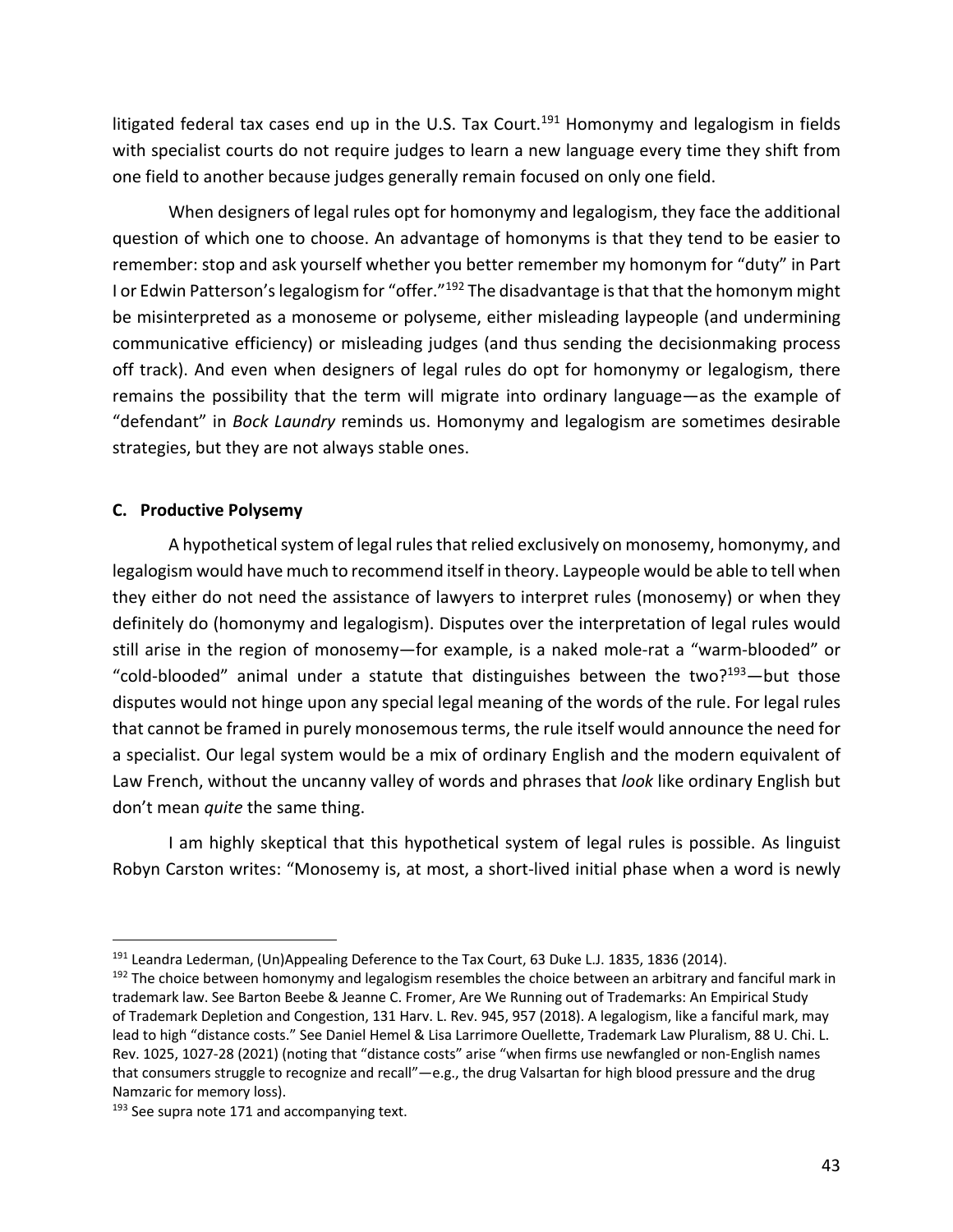coined."194 According to Carston, "every substantive word either *is* polysemous or very soon will be." But instead of fighting the hypothetical, let's run with it for a moment. What would our idealized system of legal rules be *missing* if it banished polysemy like Plato banished the poets?

In at least four categories of cases, polysemy is potentially a feature of the law rather than a bug. The first is "approximate polysemy"; the second is "metaphoric polysemy"; the third is "redefinitional polysemy"; and the fourth involves instances of "selective transmission." The list may not be exhaustive, but it is extensive—the set of desirable legal rules that fall into these four categories is large enough that if we lacked them, we would likely feel the loss.

## **1. Approximate Polysemy**

"Approximate polysemy" captures cases in which a succinct legal rule articulated in ordinary English is "good enough" to communicate efficiently, minimize decision costs, and (potentially) leverage law's expressive power, but monosemous adherence to the succinct rule would lead to unacceptable (or at least undesirable) results in a relatively small subset of cases. In Part I, we saw how this dynamic plays out with respect to "duty": the ordinary English word does a generally satisfactory job of conveying the law's contents to laypeople, provides a useful decisional heuristic for judges, and enhances law's power to change beliefs and behavior through means other than deterrence, but the word doesn't quite "fit" in a few instances (e.g., police duty-to-protect cases and compliance errors). All things considered, society is plausibly better off with "duty" rather than "doodad" as the first element of negligence, though occasionally laypeople (including, potentially, the producers of an award-winning radio show) will fail to apprehend duty's polysemy.

For another example not far afield from "duty," consider "cause." The causation concept plausibly serves several purposes in negligence law. It roughly calibrates the expected liability for an action to the social cost, even when adjudicators occasionally err in determining whether the defendant has exercised reasonable care.<sup>195</sup> It also may aid adjudicators in determining whether the defendant *has* exercised reasonable care: the fact that the defendant's conduct did not cause injury may shed light on the quality of the conduct. Furthermore, causation plays a division-oflabor function in a system of private enforcement: if A's negligent conduct injures X and B's negligent conduct injures Y, the causation concept directs X to sue A and Y to sue B (which might not be the case if the rule were that any injured party could sue any actor who failed to exercise

<sup>&</sup>lt;sup>194</sup> Robyn Carston, Polysemy: Pragmatics and Sense Conventions, 36 Mind & Language 108, 110 (2021).

<sup>&</sup>lt;sup>195</sup> From an economic perspective, this aspect of the causation element might not be necessary if adjudicators determined negligent conduct without error. However, given the possibility of adjudicative error, the limits on liability imposed by the causation element allow actors to proceed with high-benefit, low-risk activities even when an adjudicator would erroneously conclude that the actor's conduct is negligent. See Steven Shavell, Causation and Tort Liability 4 (Harv. Law Sch., Ctr. for Law, Econ. & Bus., Discussion Paper No. 8/96, 1996).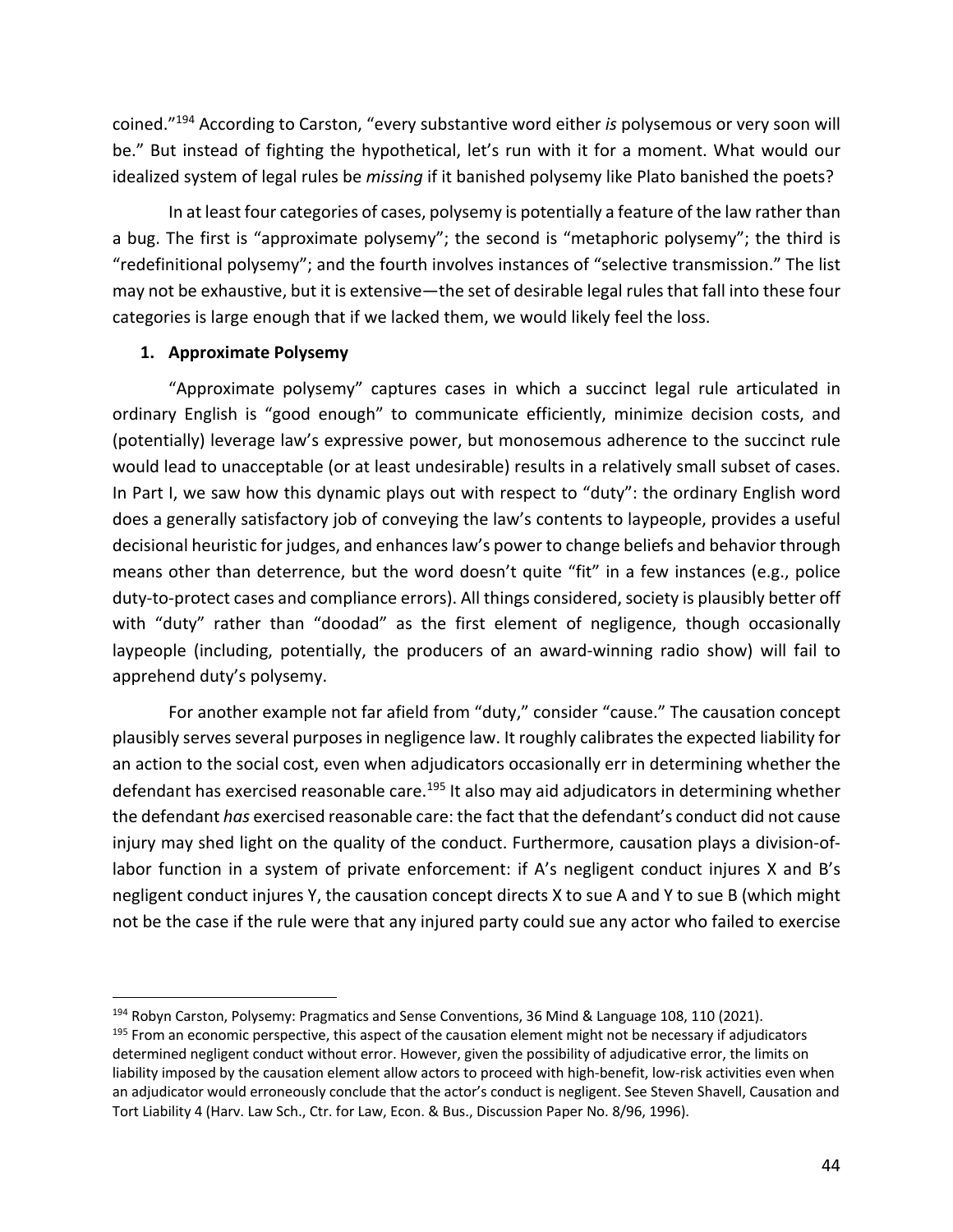reasonable care). And causation aligns negligence law with strongly and widely held, if largely undertheorized, moral intuitions,<sup>196</sup> potentially enhancing law's sociological legitimacy.

But a monosemous interpretation of "cause" in negligence would lead to troubling results in a small but nontrivial set of cases. These include cases in which the defendant's conduct was unquestionably the cause of the plaintiff's injury but not a "harm within the risk."<sup>197</sup> For example, in *Central of Georgia Railway Co. v. Price*, a conductor negligently failed to let a passenger disembark at her destination and then, when she wound up at the end of the line at night, secured a hotel room for her. The passenger was injured in a hotel fire that evening and sued the conductor and the railroad. The conductor's negligence was no doubt a but-for cause of the passenger's injury—she wouldn't have been at the hotel if she had disembarked at her destination—but courts are understandably reluctant to make the railroad an absolute insurer for the passenger once the train passes her stop.<sup>198</sup>

Or, going in the other direction, a monosemous interpretation of "cause"—especially when combined with the preponderance-of-the-evidence standard of proof—might lead to *no* liability under circumstances in which most of us believe defendants ought to pay. A classic example is *Summers v. Tice*, in which two hunters negligently shot in the plaintiff's direction and the plaintiff could not identify either as more likely than not the "cause" of his injury—it was a 50/50 guess as to which one fired the bird shot that struck the plaintiff's right eye.<sup>199</sup> A more recent case presenting a similar dilemma is *Sindell v. Abbott Laboratories*, <sup>200</sup> involving a woman whose mother had taken diethylstilbesterol (DES), a drug once administered to pregnant women to prevent miscarriage but that substantially raised the risk of adenocarcinoma in their daughters. The plaintiff could not identify any single drug manufacturer as the cause of her injury, so she sued eleven DES manufacturers and asked the court to apportion liability on a marketshare basis. In *Summers* and *Sindell*, strong policy arguments based on deterrence and compensation interests favor liability, but this will require a creative interpretation of causation.

Cases like *Central of Georgia Railway*, *Summers*, and *Sindell* might motivate courts to discard the language of causation and replace it with something else (e.g., "schmausation"<sup>201</sup>), but it is easy to see why they do not. The word "cause" does a reasonably good job of conveying the contents of negligence law to ordinary people in the mine-run of cases. It provides judges (as well as juries) with a generally reliable decision heuristic. And it potentially enhances negligence

<sup>&</sup>lt;sup>196</sup> For a classic effort to flesh out those intuitions, see Judith Jarvis Thomson, Remarks on Causation and Liability, 13 Phil. & Pub. Affairs 101 (1984).

<sup>&</sup>lt;sup>197</sup> See Mark F. Grady, Causation and Foreseeability, in Research Handbook on the Economics of Torts 114, 126 (Jennifer Arlen ed., 2013).

<sup>198</sup> 32 S.E. 77 (Ga. 1898).

<sup>199</sup> Summers v. Tice, 199 P.2d 1 (Cal. 1947).

<sup>200</sup> 607 P.2d 924 (Cal. 1980).

<sup>&</sup>lt;sup>201</sup> See Christopher Hitchcock, The Metaphysical Bases of Liability: Commentary on Michael Moore's Causation and Responsibility, 42 Rutgers L. J. 377, 383 (2012).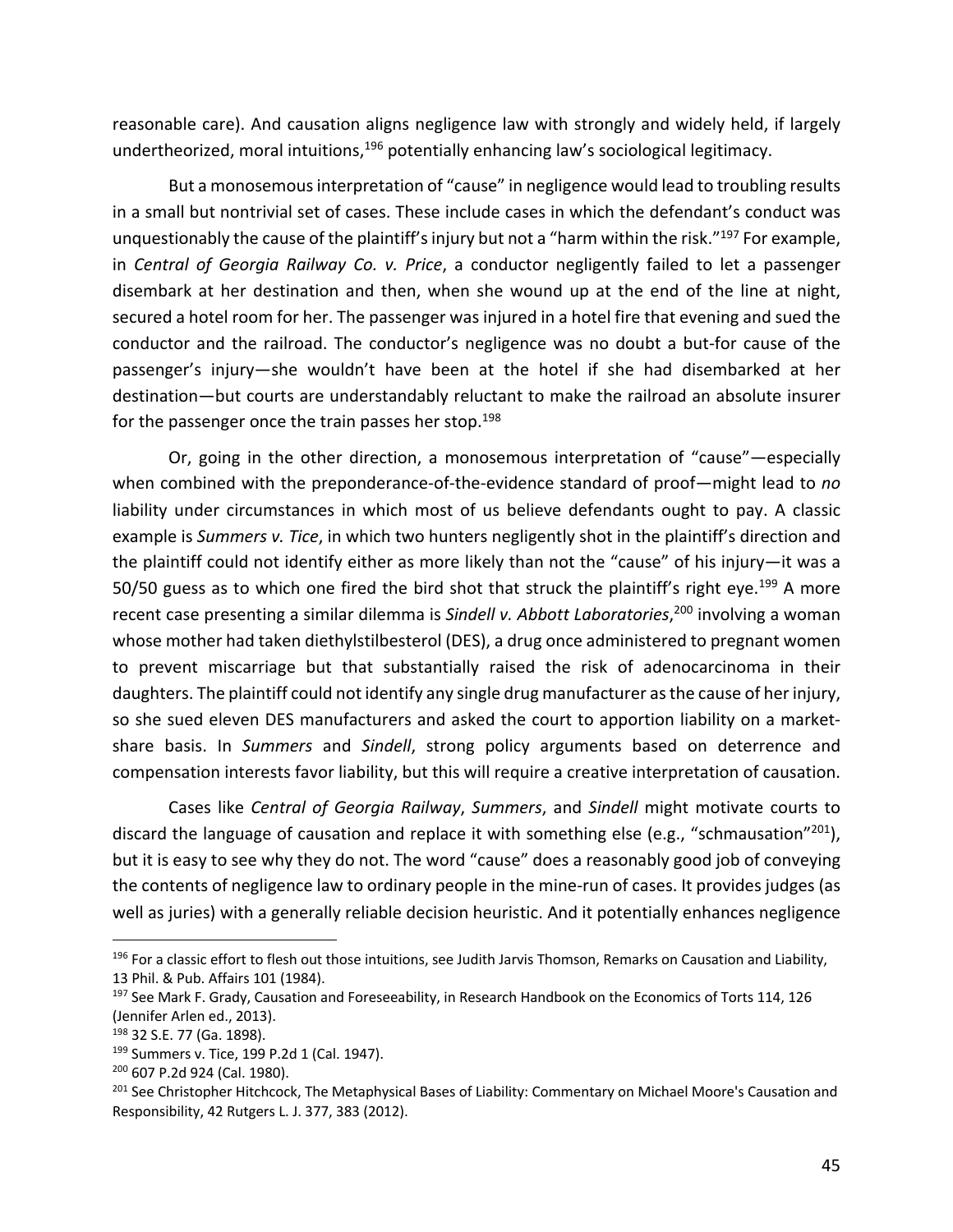law's narrative-construction power. In Tamara Relis's survey of wrongful death and medical malpractice plaintiffs, the third most common self-description of claimants' aims was a desire for "answers." $^{202}$  A plaintiff who has lost a family member or suffered a life-changing injury wants to know *why*. <sup>203</sup> A verdict framed in terms of cause—the jury finds that the defendant's negligent conduct was or wasn't the *cause* of the plaintiff's damages—potentially offers that answer. Postmodern fiction may function without a strong element of causation, but cause remains central to the narratives that most of us tell ourselves and each other. Deprived of the word "cause," tort law would likely lose some of its ability to supply answers that are satisfying (or even intelligible).

The use of polysemy also potentially facilitates cross-communication among lawyers. To be sure, lawyers who specialize in a subject are likely to grow accustomed to homonyms and legalogisms in their fields—personal injury and toxic torts lawyers would do fine with "schmausation" just as tax lawyers quickly assimilate terms like "Roth IRA" and "199-cap-A" into their vocabularies. But as Henry Smith has observed, some areas of law are "modular" in the sense that their components can be—and often are—separated from each other and combined with components of other areas of law.<sup>204</sup> For example, antitrust law,<sup>205</sup> civil rights law,<sup>206</sup> and securities law<sup>207</sup> often draw from tort law's causation doctrine.<sup>208</sup> As a result, lawyers who don't interact with the tort system on a day-to-day basis still must engage with tort law concepts and precedents on occasion. Tort law's use of familiar labels for its modules potentially makes it easier for lawyers in other areas to access these concepts.

Can we generalize from duty and causation in negligence law to identify features that make approximate polysemy attractive in other areas? Potentially. One salient feature of "duty" and "cause" is that while their use in negligence law is polysemous, it is not *that* polysemous. If one is trying to understand the requisites for negligence liability, "breach of a duty of reasonable care causing damages" is a decent starting point. The case for approximate polysemy depends on how satisfactory the polyseme is.

Thus, in stark contrast to duty and causation, the "actual malice" standard in publicofficial defamation cases probably does not meet the first criterion for productive approximate polysemy because the meaning of the legal term lies very far from what an ordinary English

<sup>&</sup>lt;sup>202</sup> See Relis, supra note 49, at 723 fig.4.

<sup>&</sup>lt;sup>203</sup> On the search for answers as a core function of tort law, see Scott Hershovitz, Harry Potter and the Trouble with Tort Theory, 63 Stan. L. Rev. 67, 72-73 (2010).

<sup>&</sup>lt;sup>204</sup> See Henry E. Smith, Modularity and Morality in the Law of Torts, 4 J. Tort Law no. 2, art. 5 (2011).

<sup>205</sup> See, e.g., Apple Inc. v. Pepper, 139 S. Ct. 1514, 1520 (2019).

<sup>206</sup> See, e.g., Bank of Am. Corp. v. City of Miami, 137 S. Ct. 1296 (2017).

<sup>&</sup>lt;sup>207</sup> See Jill E. Fisch, Cause for Concern: Causation and Federal Securities Fraud, 94 Iowa L. Rev. 811 (2009).

<sup>&</sup>lt;sup>208</sup> The desirability of tort-law imperialism (i.e., the projection of tort-law concepts on other areas) is certainly up for debate. For a skeptical perspective, see Kenneth Vinson, Proximate Cause Should Be Barred from Wandering Outside Negligence Law, 13 Fla. St. U. L. Rev. 215 (1985).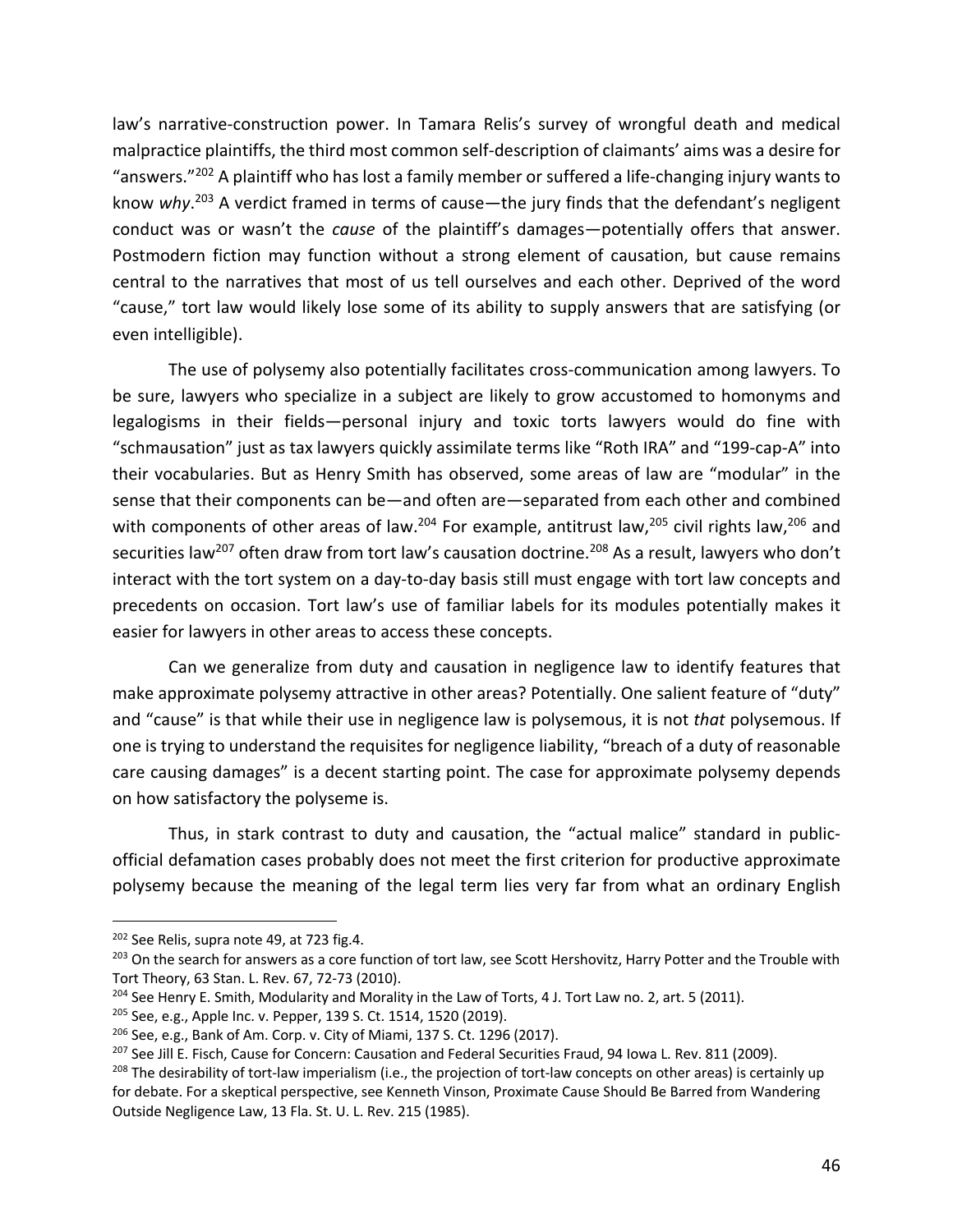speaker might infer. As the Second Circuit recently noted in a defamation action brought by former Alaska governor and vice presidential candidate Sarah Palin against the *New York Times*, "actual malice does not mean maliciousness or ill will; it simply means the statement was made with knowledge that it was false or with reckless disregard of whether it was false or not."<sup>209</sup> The flip side of this is that "[e]vidence of hatred, spite, vengefulness, or deliberate intention to harm" (i.e., actual malice) does not establish "actual malice": "A defendant who was motivated to publish by the blackest spirit of hatred and spite will not be liable if he subjectively believed in the truth of the statement."<sup>210</sup> Whereas polysemy plausibly economizes on communication costs in the cases of "duty" and "cause," the polysemy of "actual malice" is simply confusing.

A second salient feature of "duty" and "cause" in negligence is their breadth. Notwithstanding the mid-century "assault on the citadel,"211 negligence remains the default rule governing interactions among strangers.<sup>212</sup> Approximate polysemy is an effective strategy for achieving wide (but not necessarily deep) comprehension of the law's contents. For a tax law analogy, consider the definition of "qualifying child" in section 152 of the Internal Revenue Code.<sup>213</sup> "Child" is defined polysemously to include disabled adult siblings (though the modifier "qualifying" puts taxpayers on notice of potential polysemy). Since tens of millions of taxpayers claim a deduction for qualifying children in years in which that deduction is in effect<sup>214</sup>—and many of them do so without the help of a professional—the designers of the legal rule have a strong interest in conveying a basic understanding of the provision broadly. And a qualifying child will, in the usual case, be the taxpayer's child. By contrast, if only a small number of taxpayers were eligible for the deduction and those taxpayers generally would need the help of a professional to qualify, a legalogism rather than a polyseme might perform a useful warning-label function.

A third salient feature of "duty" and "cause" is that society plausibly wants these words to pack expressive punch. As we saw in the discussion of *Tarasoff*, the use of the word "duty" potentially enhances tort law's ability to change beliefs; as we saw above with respect to "cause," society plausibly wants tort law to perform a narrative-construction function. Yet as we will soon see, approximate polysemy is not the only type of productive polysemy that can potentially play this belief-changing role.

 $^{209}$  See Palin v. N.Y. Times Co., 933 F.3d 160, 172 (2d Cir. 2019) (internal quotation marks omitted).

<sup>210</sup> Varanese v. Gall, 518 N.E.2d 1177, 1180 (Ohio 1988).

<sup>&</sup>lt;sup>211</sup> See William L. Prosser, The Assault Upon the Citadel (Strict Liability to the Consumer), 69 Yale L.J. 1099 (1960).

<sup>&</sup>lt;sup>212</sup> See Mark A. Geistfeld, Hidden in Plain Sight: The Normative Source of Modern Tort Law, 91 N.Y.U. L. Rev. 1517, 1535, 1593 (2016).

<sup>&</sup>lt;sup>213</sup> See I.R.C. § 152(c)(2)(B), (3)(B); supra note 153 and accompanying text.

 $^{214}$  As a result of the 2017 tax law, the deduction is suspended for tax years 2018 through 2025. See I.R.C. § 151(d)(5).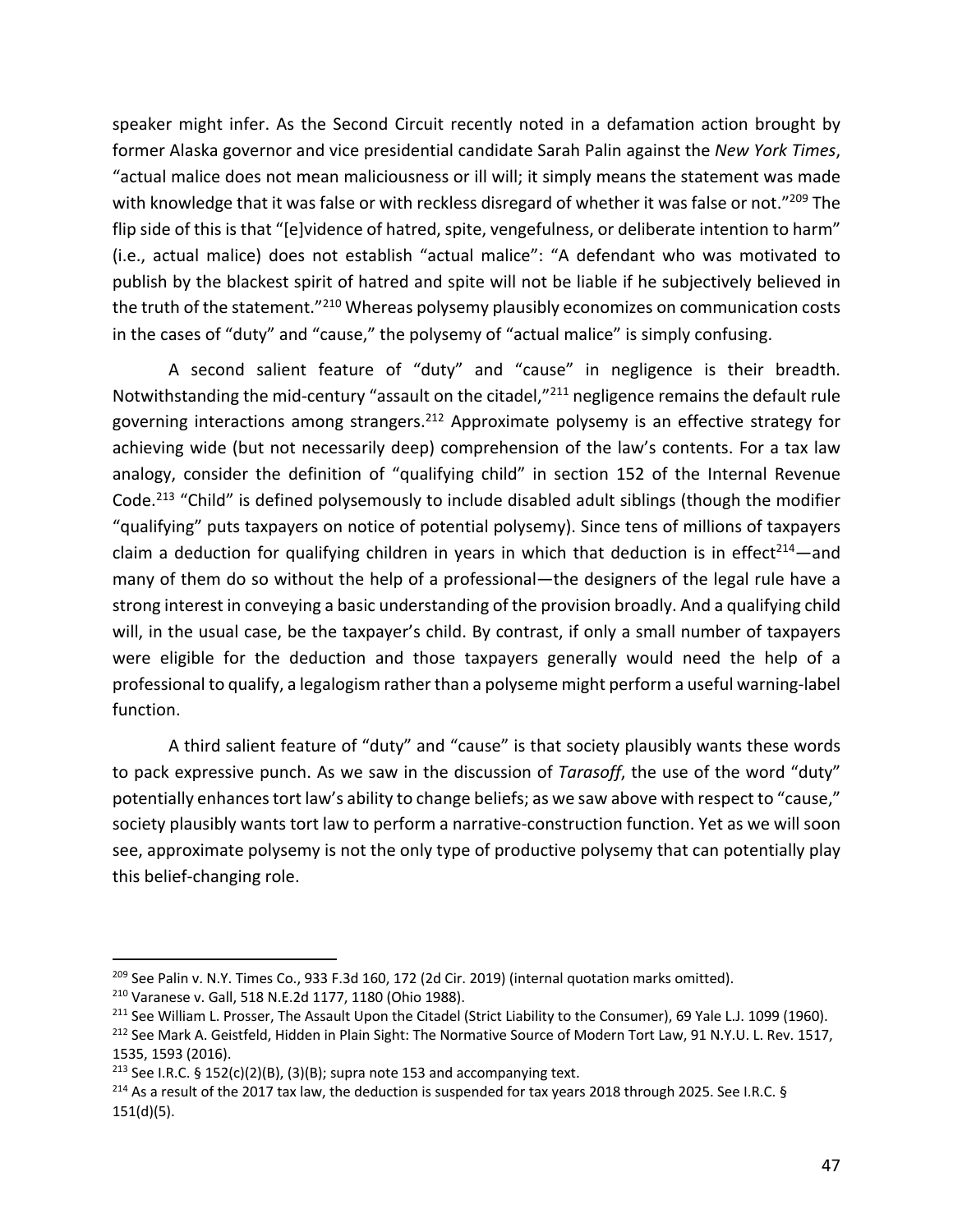### **2. Metaphoric Polysemy**

A second type of potentially productive polysemy involves the use of metaphor. A precise definition of "metaphor" is hard to pin down ("pin down" itself being a metaphor), but according to one view among linguists, a metaphor entails three elements—vehicle, tenor, and ground. The vehicle is the item used metaphorically; the tenor is the metaphorical meaning of the vehicle; and the ground is "the basis for the metaphorical extension" (i.e., "the common elements of meaning" that "license the metaphor").215 As Cruse illustrates: "[I]n *the foot of the mountain*, the word *foot* is the vehicle, the tenor is something like 'lower portion,'" and "the ground" is "the spatial parallel between the canonical position of the foot relative to the rest of the (human) body, and the lower parts of a mountain relative to the rest of the mountain."216

According to linguist George Lakoff and philosopher Mark Johnson, "the bulk of our everyday conventional language" is "structured and understood primarily in metaphorical terms."217 Metaphoric polysemy is similarly pervasive in legal language, where it serves at least three functions. These functions correspond roughly to the three uses of approximate polysemy that we saw above (addressed in a different order for expositional ease): communicative efficiency, expressive economy, and decision cost management.

First, some legal metaphors potentially make complicated concepts easier to communicate and easier to remember. Consider the standard in *Abbott Laboratories v. Gardner*: Courts, when deciding whether an issue is "appropriate for judicial resolution," must "evaluate both the fitness of the issues for judicial decision and the hardship to the parties of withholding court consideration."218 The Supreme Court describes this as the "ripeness" doctrine. "Ripeness" is a metaphor—the issue in the case is not literally ready for harvesting and eating—but the vehicle (ripeness) works reasonably well as linguistic shorthand and as a mnemonic device for remembering the doctrine.

Second, some legal metaphors are expressive: they convey a particular attitude toward their tenor. For example, Congress engaged in expressive metaphor when it passed section 67 of the Deficit Reduction Act of 1984, which imposed tax penalties on "golden parachute payments."<sup>219</sup> A golden parachute payment is defined as a payment to an executive of a corporation that is contingent upon a change in ownership or control of the corporation and that equals or exceeds three times the executive's annual compensation.<sup>220</sup> The legislative history reflects two reasons why Congress was concerned about "golden parachutes": first, that

 $215$  Cruse, supra note 100, at 202.

<sup>216</sup> Id. (emphasis in original).

<sup>&</sup>lt;sup>217</sup> George Lakoff & Mark Johnson, Conceptual Metaphor in Everyday Language, 77 J. Phil. 453, 453 (1980).

<sup>218</sup> 387 U.S. 136, 148-49.

 $^{219}$  Pub. L. No. 98-369, § 67, 98 Stat. 585-86 (codified as amended at I.R.C. §§ 280G, 4999).

 $220$  I.R.C. § 280G(b)(2)-(3).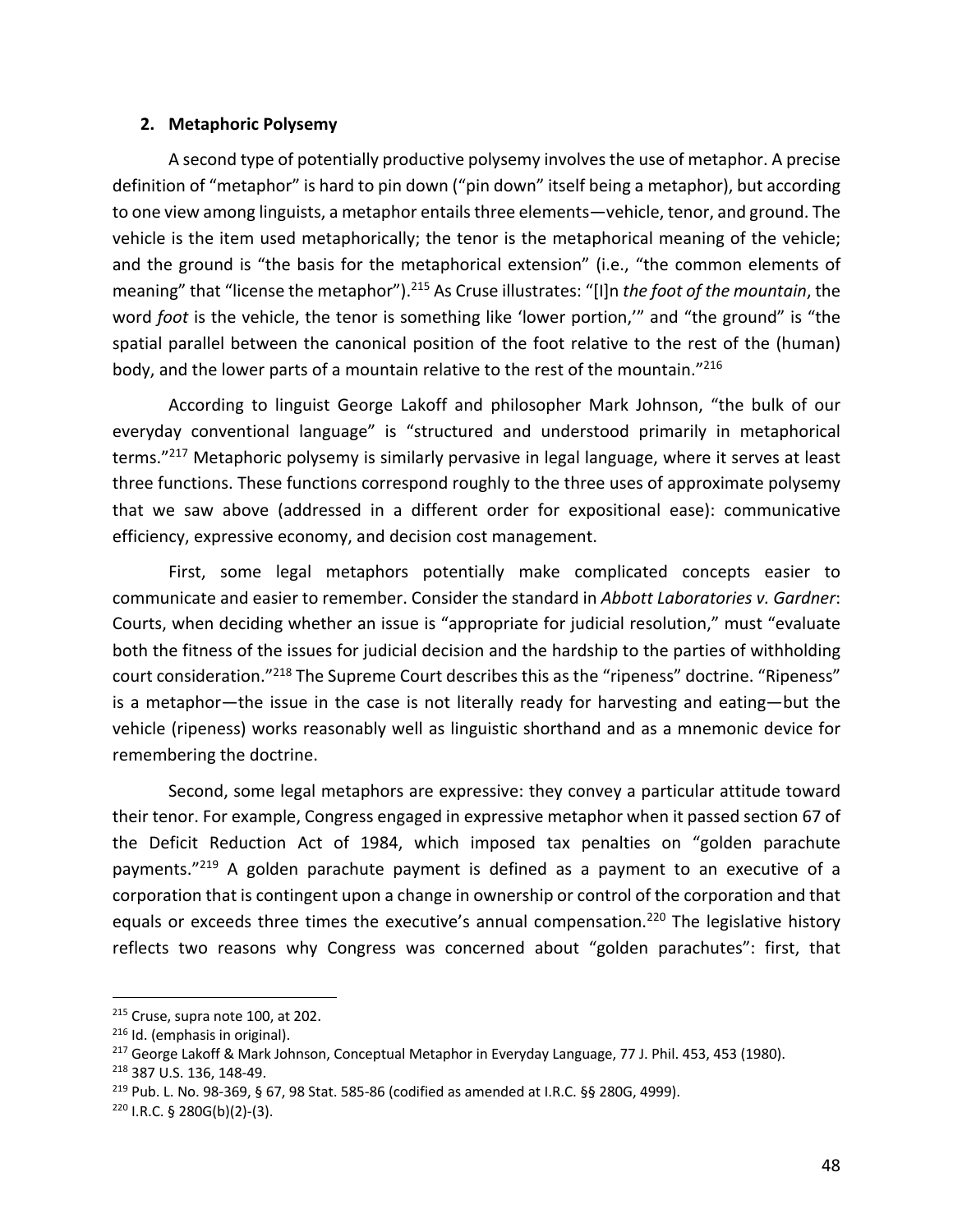corporations might write golden parachute provisions into executives' contracts in order to discourage takeovers; and second, that executives might propose takeovers that aren't in the shareholders' best interests because the executives know they will be "handsomely rewarded" if a takeover occurs.221 Either way, Congress thought that golden parachute payments should be "strongly discouraged." $222$  The evocative image of a corporate executive escaping from a plummeting firm in a golden parachute aligns with Congress's apparent desire to deter golden parachute payments through a mix of tax disincentives and rhetorical scorn.

Finally, and most interestingly, some metaphors in the law serve a decision cost management function. This use of metaphor arises when promulgators face high decision costs in specifying a standard's scope and seize upon a prototype case as a metaphoric vehicle. The metaphor serves both to shift decision costs forward in time and to provide some guidance for future adjudicators. Those future adjudicators apply the legal standard by reasoning analogically from the prototype. Some of the resulting applications, though they may be analogous to the prototype, do not fall literally within its terms. The outcomes thus appear polysemous—and potentially quite peculiar—to anyone who reads the law and then compares the text to its applications.

Examples of this strategy are familiar to every American lawyer. For instance, "Congress shall make no law respecting an establishment of religion . . . ." Or: "Congress shall make no law  $\dots$  abridging the freedom of speech."<sup>223</sup> If we encountered these provisions with knowledge of the English language (whether circa 1791 or 2022) but without familiarity with American constitutional law, we almost certainly would *not* say that a creche display on the staircase of a county courthouse is a "law respecting an establishment of religion."<sup>224</sup> (It isn't even a law.) Nor would we say that wearing a black armband is "speech."<sup>225</sup> (Indeed, John and Mary Beth Tinker remained silent through their protest.<sup>226</sup>) "Establishment of religion" and "speech" present prototype cases rather than literal descriptions of what activities are proscribed or protected.

Or, for an example a little further down the Bill of Rights, consider the first clause of the Fourth Amendment: "The right of the people to be secure in their persons, houses, papers, and effects, against unreasonable searches and seizures, shall not be violated . . . .<sup>"227</sup> In *Katz v. United States*, the Court held that the government's wiretapping of an enclosed telephone booth

<sup>&</sup>lt;sup>221</sup> Staff of the Joint Comm. on Taxation, JCS-41-84, General Explanation of the Revenue Provisions of the Deficit Reduction Act of 1984, at 199-200 (Dec. 31, 1984).

<sup>222</sup> Id. at 199, 200.

<sup>223</sup> U.S. Const. amend. I.

<sup>&</sup>lt;sup>224</sup> See County of Allegheny v. ACLU, 492 U.S. 573 (1989).

<sup>&</sup>lt;sup>225</sup> See Tinker v. Des Moines Indep. Community Sch. Dist., 393 U.S. 503 (1969).

<sup>226</sup> See id. at 508.

<sup>&</sup>lt;sup>227</sup> U.S. Const. amend. IV. We might include the Fifth Amendment Takings Clause and the Sixth Amendment Confrontation Clause on this list as well.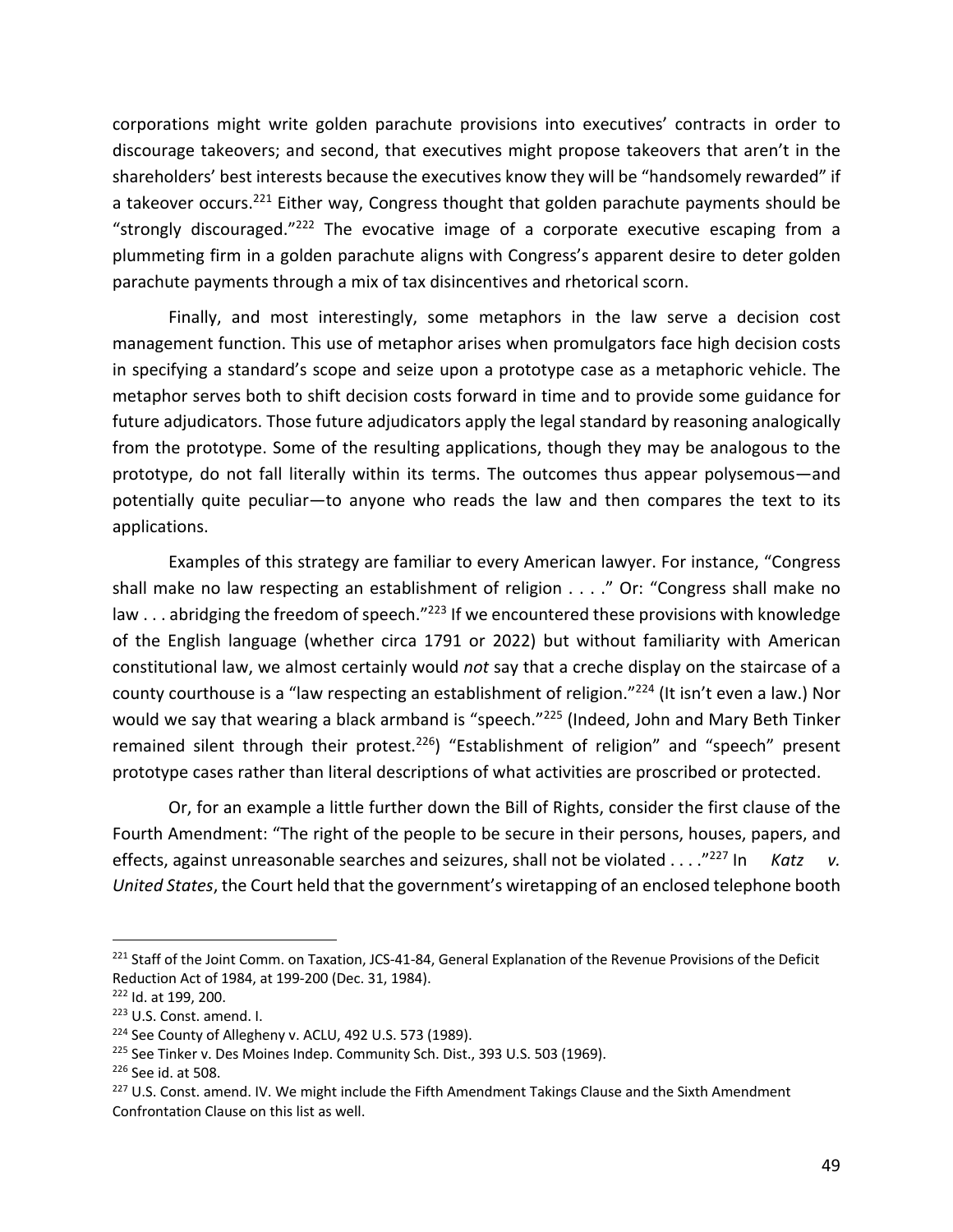was a search "within the meaning of the Fourth Amendment."<sup>228</sup> Justice Harlan-whose concurrence in *Katz* would prove more influential than the majority opinion—arrived at his conclusion by analogizing to the paradigmatic "search" of a person's home. According to Harlan, "a man's home is, for most purposes, a place where he expects privacy." $^{229}$  Thus the touchstone for a search, in Harlan's view, is whether the government has intruded upon a person's "reasonable expectation of privacy."<sup>230</sup> Harlan's logic follows a similar pattern as the speech cases: starting from the prototype (the metaphoric vehicle) and identifying normatively relevant features (i.e., the *grounds* of the metaphor) rather than hewing to a monosemous interpretation of the relevant constitutional term.<sup>231</sup>

The use of metaphoric polysemy for prototype purposes does not map easily onto the rules-standards spectrum. Recall that rules "leave[] only factual issues for the adjudicator."<sup>232</sup> That seems like a curious description of case law interpreting the First or Fourth Amendments. Recall that standards identify a "background principle or policy" and then instruct adjudicators to apply that principle or policy.<sup>233</sup> Cases construing these constitutional provisions seek to tease out background principles and policies—"excessive government entanglement,"<sup>234</sup> "viewpoint neutrality,"<sup>235</sup> "reasonable expectations of privacy"<sup>236</sup> — but the provisions themselves do not announce these principles and policies. Yet these legal commands are not only familiar—they are some of the *most* familiar provisions in American law. (The "most famous hypothetical in the common law world"—Hart's "no vehicles in the park"—is another example of this prototype phenomenon.<sup>237</sup>) Moreover, they have a close analogue in common-law jurisprudence. Common-law judges resolve a particular case and invite future courts to reason analogically from the resolution of that case. A prototype can serve a similar function: it operates like a precedent, though often a precedent reduced to a single word or short phrase.

Imagine, for example, that promulgators have a strong intuition that particular types of activities should be protected or prohibited. Say they know they want to proscribe establishments of religion like the Anglican establishment in Virginia,<sup>238</sup> efforts to restrict verbal

<sup>228</sup> 389 U.S. 347, 353 (1967).

<sup>&</sup>lt;sup>229</sup> Id. at 360 (Harlan, J., concurring); see Barry E. Friedman, Unwarranted: Policing Without Permission 219 (2017). <sup>230</sup> 389 U.S. at 360.

 $^{231}$  At least according to Justice Black in dissent, a wiretap is not a search "under the normally accepted meanings of the words" because "[a] conversation . . . is not tangible." Id. at 365 (Black, J., dissenting). Justice Black did not anticipate that a half-century later, we would routinely use the term "search" to refer to search-engine queries of nontangible items.

<sup>&</sup>lt;sup>232</sup> Kaplow, supra note 166, at 560.

<sup>&</sup>lt;sup>233</sup> Sullivan, supra note 166, at 58.

<sup>234</sup> See Lemon v. Kurtzman, 403 U.S. 602, 613 (1971).

<sup>&</sup>lt;sup>235</sup> See Rosenberger v. Rector & Visitors of the Univ. of Va., 515 U.S. 819, 834 (1995).

 $236$  See Katz v. United States, 389 U.S. 347, 362 (1967) (Harlan, J., concurring).

<sup>&</sup>lt;sup>237</sup> See supra notes 142-150 and accompanying text.

<sup>&</sup>lt;sup>238</sup> On the colonial establishments, see generally Michael W. McConnell, Establishment and Disestablishment at the Founding, Part I: Establishment of Religion, 44 Wm. & Mary L. Rev. 2105 (2003).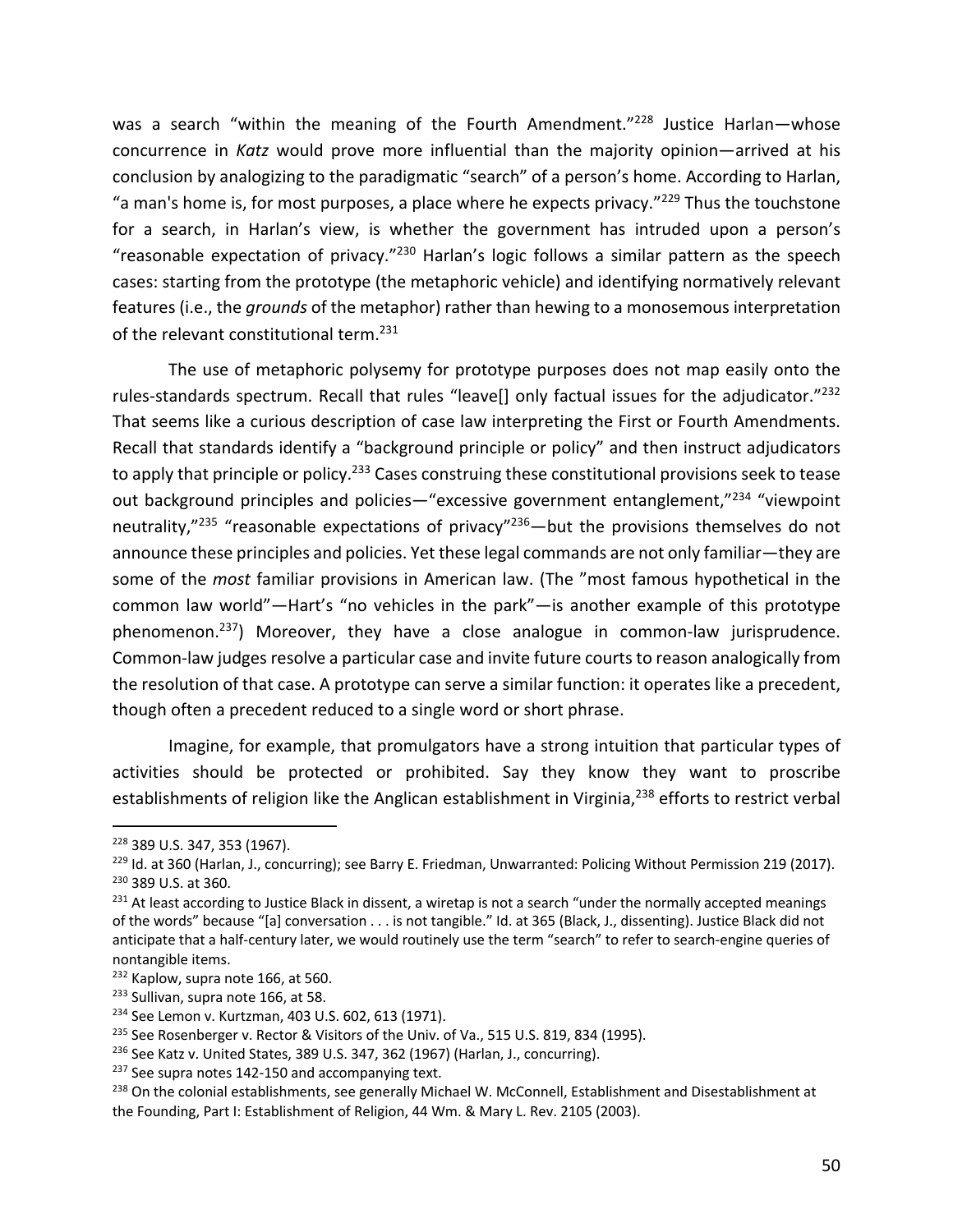expression critical of the state like the criminal prosecution of John Peter Zenger,<sup>239</sup> and "general searches" like the searches for smuggled goods under the Townshend Acts.<sup>240</sup> (I offer this as an illustrative example rather than a historical claim about the origins of the Bill of Rights). However, promulgators do not yet have a fully formed theory as to when, where, why, and how state involvement in religion is objectionable, individual expression is valuable, or government intrusions ought to be checked by a warrant requirement. They lack sufficient information to promulgate a "rule" in the rules-standards sense, but they also lack sufficient information to promulgate a "standard" in the rules-standards sense. All they have is a strong intuition about a particular case—a prototype—plus an understanding that this intuition extends more broadly than the prototype.

The use of a prototype as metaphoric vehicle offers a potential solution that economizes on ex-ante decision costs—even more so than a standard does. The promulgators can explicitly protect or proscribe the prototype and then leave it to subsequent adjudicators to apply the prototype as metaphoric vehicle—to identify the normatively relevant features that supply grounds for comparison between vehicle and tenor. Thus, a later court confronted with the question of whether the Establishment Clause prohibits a creche display on a courthouse staircase can reason by analogy from colonial religious establishments. A court confronted with the question of whether the Free Speech Clause protects the wearing of black armbands can reason by analogy from restrictions on verbal expression. And a court confronted with the question of whether a wiretap of a public telephone requires a warrant can reason from physical searches of a person's body or property. Ultimately, subsequent adjudicators may identify the normatively salient features of the prototype—the grounds of the metaphor—and convert the metaphor into a more conventional standard (as with the "reasonable expectation of privacy" test for a search). But they also may continue to reason directly from the prototype (as with modern free speech jurisprudence).

This delegation of normative decisionmaking to subsequent adjudicators increases expost enforcement costs relative to a rule, though it is not immediately obvious that this strategy fares worse in terms of ex-post enforcement costs than a standard. Within cognitive linguistics, prototype theory posits that humans process words and concepts not by applying "a list of necessary and sufficient conditions that a thing or event must satisfy to count as a member of the category denoted by the word," but by comparing a potential member to the word's prototype case.<sup>241</sup> Advocates of this theory argue that prototype-based reasoning is a more

<sup>&</sup>lt;sup>239</sup> On the colonial experience with criminal libel, see Phillip I. Blumberg, Repressive Jurisprudence in the Early American Republic: The First Amendment and the Legacy of English Law 55-57 (2010).

<sup>&</sup>lt;sup>240</sup> On colonial history and the motivations for the Fourth Amendment, ee Barry E. Friedman, Unwarranted: Policing Without Permission 133 (2017).

<sup>&</sup>lt;sup>241</sup> See Linda Coleman & Paul Kay, Prototype Semantics: The English Word Lie, 57 Language 26, 43 (1981).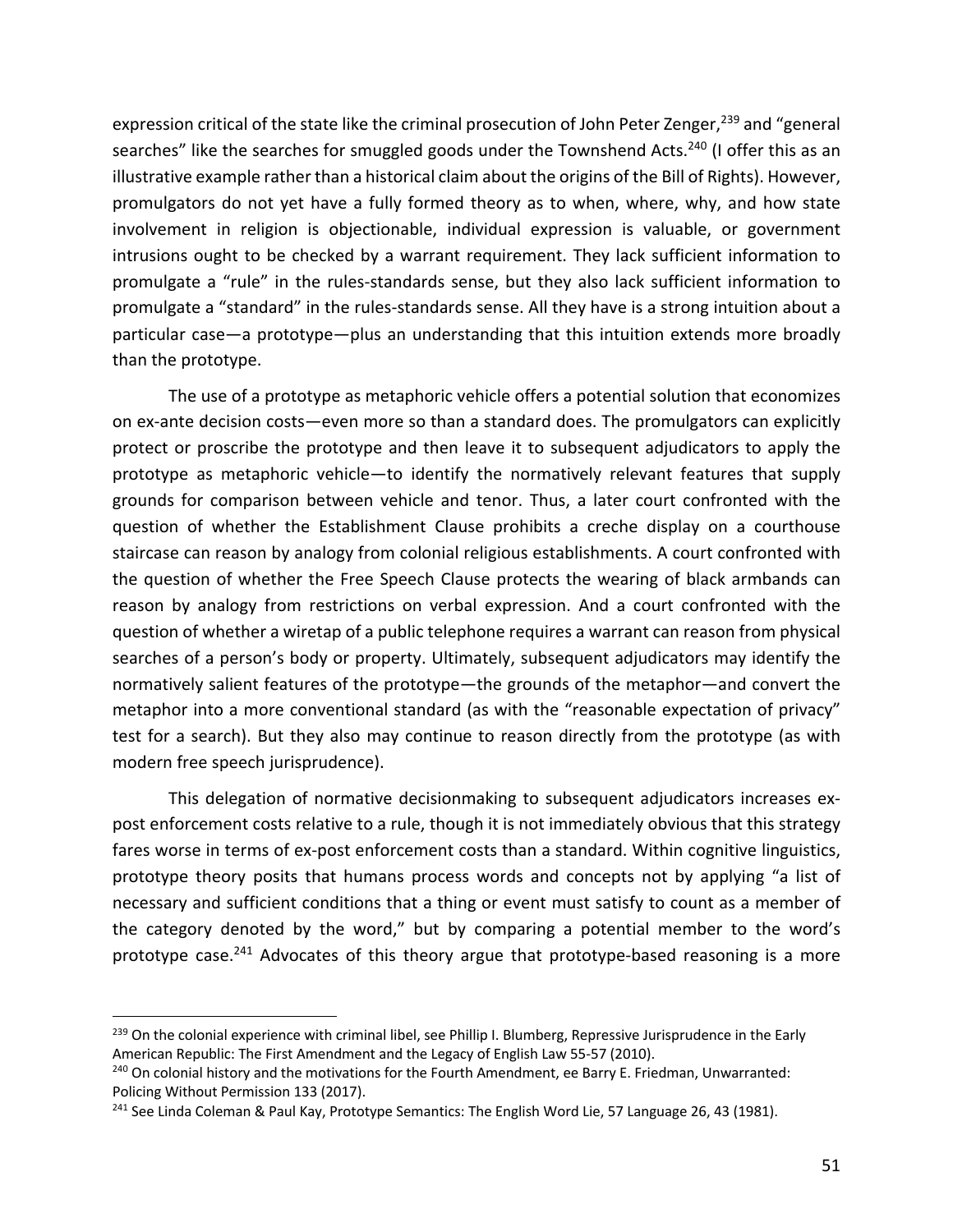"natural" mode of human cognition than principle-based reasoning.<sup>242</sup> In other words, it may be easier for later adjudicators to decide whether a government intrusion is "search-y" than to decide whether the government intrusion constitutes a violation of a "reasonable expectation of privacy."

This use of prototypes veers far to the calibration side of the certainty-versus-calibration spectrum, which potentially raises worries about fair notice. That may be one reason why we often see prototypes in cases where analogies to the prototype operate as constraints on government actors rather than on private parties. Federal, state, and local government officials do not face criminal or even civil liability for violating newly recognized constitutional rights,<sup>243</sup> so concerns about fair notice are at a low-water mark. Arguably, in the free speech context, doctrinal ambiguity deprives private individuals of ex-ante knowledge as to when they can safely disregard speech restrictions, but that objection is less powerful when a monosemous interpretation of the Free Speech Clause would definitely leave them in the cold.

One might ask whether metaphorical polysemy—in the prototype case or any of the others—really needs to be metaphorical. After all, metaphors can be replaced with similes. The Internal Revenue Code could proscribe "golden parachute-like payments"; the Constitution could say that "Congress shall not do anything that's *like* establishing a religion or abridging the freedom of speech"; and so on. One answer might be that simile would rob law of some of its majesty—that for legal actors and institutions to retain their status in society, they must maintain the fiction of determinacy. An alternative (and less artful) explanation may be that simile is simply less powerful than metaphor. A determination that "wearing a black armband *is* speech" plausibly sends a stronger message—to private individuals, government officials, and subsequent courts—that this form of symbolic expression deserves protection than would a determination that "wearing a black armband is *like* speech,"244 just as "Juliet is *like* the sun" would not convey the same regard for Juliet.<sup>245</sup> As Fuller writes in his study of legal fictions: "Eliminate metaphor from the law and you have reduced its power to convince and convert."246

<sup>&</sup>lt;sup>242</sup> For an early exposition of prototype theory, see Eleanor H. Rosch, Natural Categories, 4 Cognitive Psychol. 328 (1973). For a summary of cognitive science research on the ease of processing prototypes, see Jeanne C. Fromer, Claiming Intellectual Property, 76 U. Chi. L. Rev. 719, 764-65 (2009).

<sup>&</sup>lt;sup>243</sup> See Pearson v. Callahan, 555 U.S. 223, 231 (2009) ("The doctrine of qualified immunity protects government officials from liability for civil damages insofar as their conduct does not violate clearly established statutory or constitutional rights of which a reasonable person would have known.").

<sup>244</sup> In fact, Justice Fortas's opinion for the Court concluded that the wearing of armbands in *Tinker* was "closely akin to 'pure speech,'" see Tinker, 393 U.S. at 505, not that it *was* speech. The Court's use of simile rather than metaphor—even at the high watermark for protection of symbolic expression—may reflect the privileging of text over image discussed below. Cf. Amy Adler, The First Amendment and the Second Commandment, 57 N.Y. Law Sch. L. Rev. 41 (2012/2013).

<sup>&</sup>lt;sup>245</sup> Cf. William Shakespeare, Romeo and Juliet, act II, scene II (Samaira Book Publishers, 2017).

<sup>&</sup>lt;sup>246</sup> Fuller, supra note 181, at 24.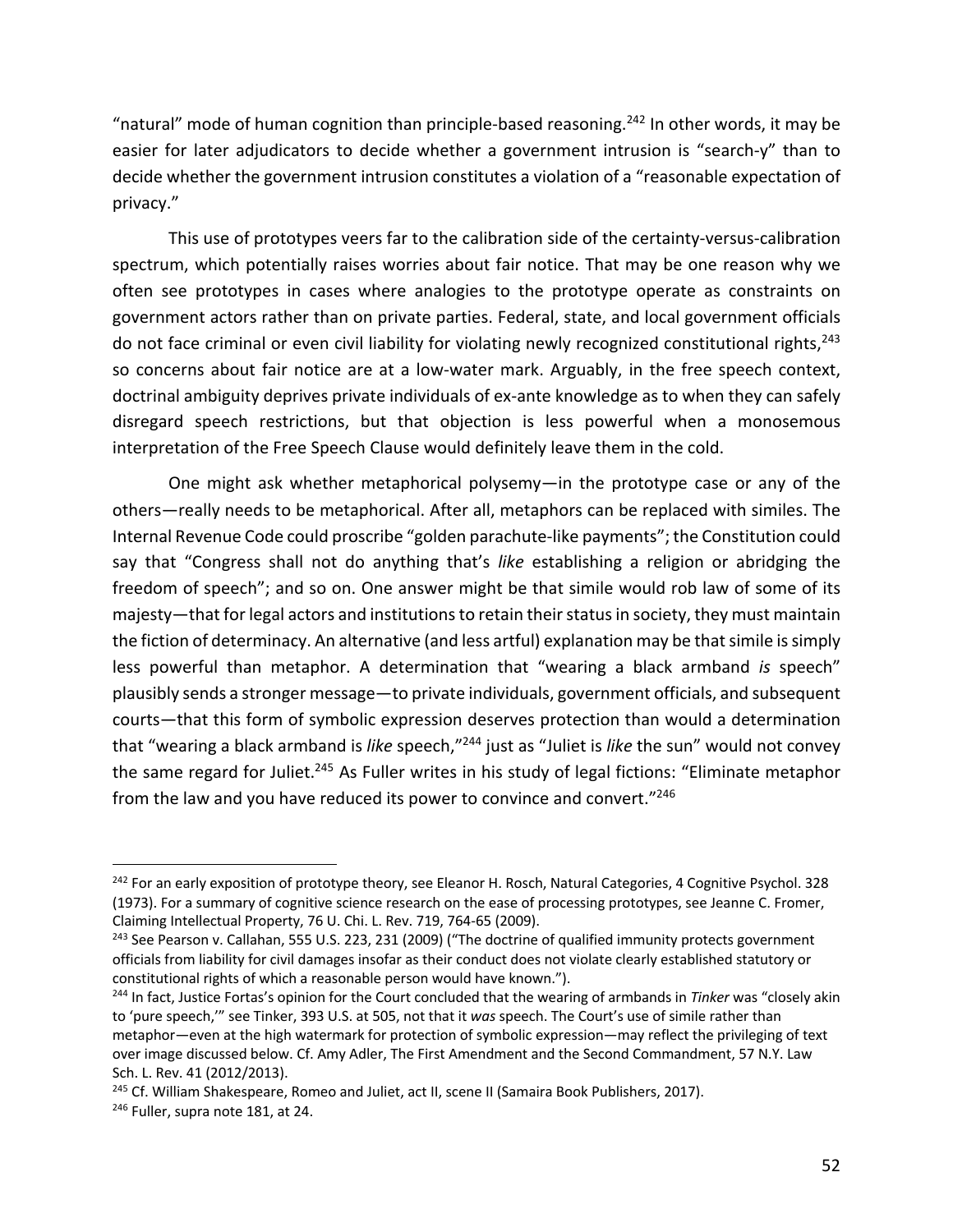In sum, metaphoric polysemy is potentially productive when it serves mnemonic, expressive, and/or decision-guiding functions. Yet as we will see in Section III.D, metaphoric polysemy is also quite risky. Metaphoric polysemy—particularly of the prototype variety requires confidence that subsequent adjudicators will be able to pick up on the normatively relevant features of the prototype (i.e., the ground of the metaphor). As with a standard, this often requires a leap of faith.

#### **3. Redefinitional Polysemy**

A third type of potentially productive polysemy—redefinitional polysemy—specifically seeks to leverage law's expressive power. Redefinitional polysemy can be additive or subtractive. Additive polysemy seeks to include a new item in a set—i.e., to define X to include Y, when X would not conventionally include Y, in order to emphasize the ways in which X and Y are similar. Defining "take" in the Endangered Species Act to include significant habitat modification is arguably an example of this additive strategy.

The subtractive version of redefinitional polysemy reared its head in the recent case of Biden v. Missouri,<sup>247</sup> in which the Supreme Court voted 5-4 to uphold a Health and Human Services Department rule requiring facilities that receive Medicare and Medicaid funds to order their employees to receive a Covid-19 vaccine. One key statutory authority upon which HHS relied was the definition of "hospital" in the Medicare Act. That provision defines "hospital" to be an institution "primarily engaged" in the provision of diagnostic services, therapeutic services, "care of injured, disabled, or sick persons," or rehabilitation services, $248$  but then goes on to add a number of elements that one would not normally think of as *defining* "hospital." To be a "hospital" within the meaning of a Medicare Act, an institution must—among other requirements—maintain clinical records on all patients,<sup>249</sup> have bylaws in effect for its staff of physicians,<sup>250</sup> and "meet such other requirements as the Secretary finds necessary in the interest of the health and safety of individuals who are furnished services in the institution."<sup>251</sup> This last definitional element provided a statutory hook for the HHS Secretary to require hospital staff to be vaccinated.252

To a reader unfamiliar with the structure of statutory definitions, this provision of the Medicare Act is profoundly strange. A hospital that does not require its staff to be vaccinated against Covid-19 (and thus does not "meet such other requirements as the Secretary finds necessary") is, under the Medicare Act, not a "hospital." Why would Congress write the Medicare

<sup>&</sup>lt;sup>247</sup> 142 S. Ct. 547, 2022 U.S. LEXIS 495 (Jan. 13, 2022) (per curiam).

<sup>248</sup> 42 U.S.C. § 1395x(e)(1).

<sup>249</sup> 42 U.S.C. § 1395x(e)(2).

<sup>250</sup> 42 U.S.C. § 1395x(e)(3).

<sup>251</sup> 42 U.S.C. § 1395x(e)(9).

<sup>252</sup> 2022 U.S. LEXIS 495, at \*2.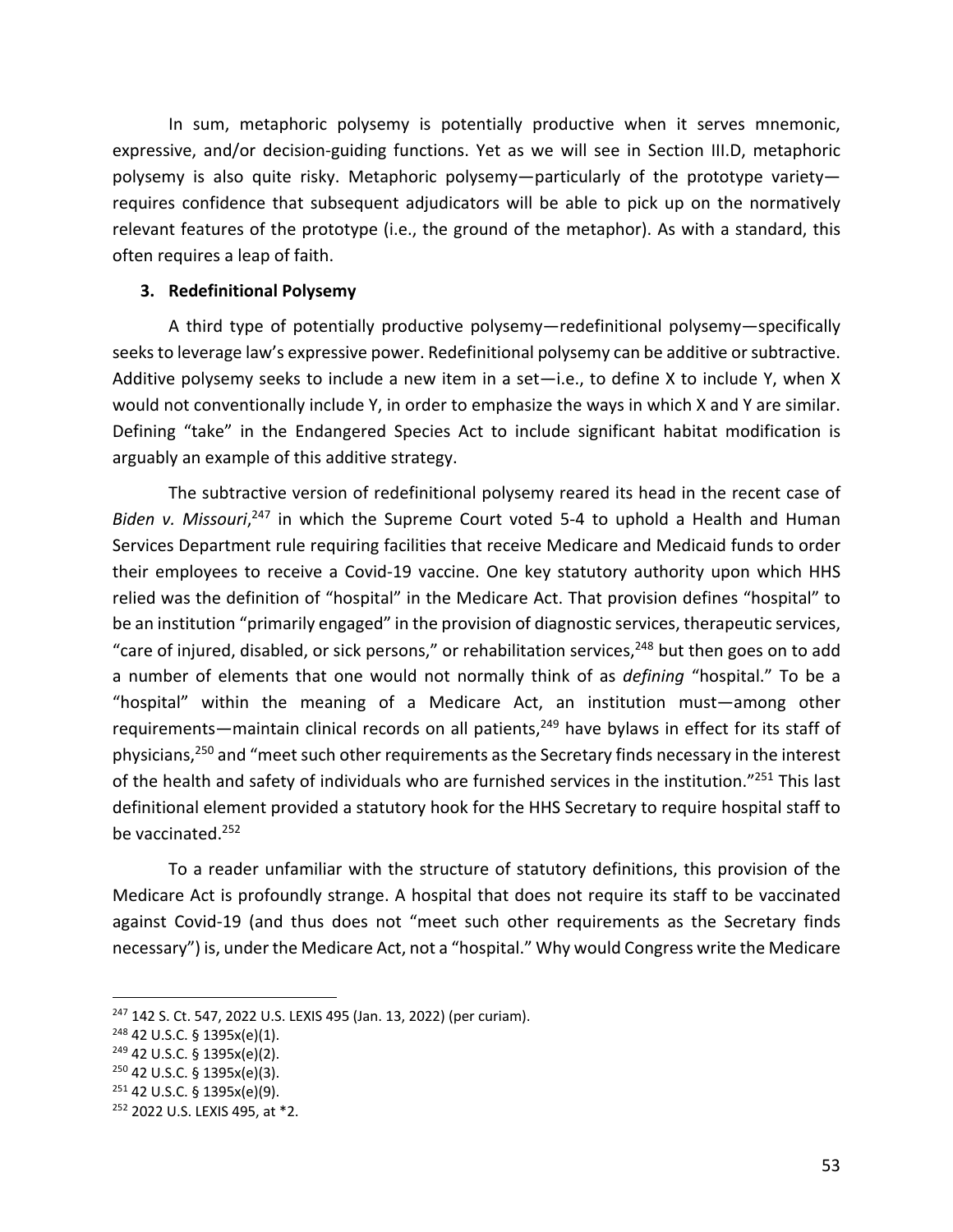Act this way rather than simply requiring hospitals to comply with HHS regulations? And why did the Biden administration, which could have cited several statutory provisions potentially supporting its position, foreground the definition of "hospital" in its briefing.<sup>253</sup>

One way to understand the polysemous definition of "hospital" in the Medicare Act is as a transformation of "hospital" into something like a "thick concept."<sup>254</sup> A "thick concept," as defined by philosopher Bernard Williams, is a concept with both a descriptive and evaluative component.255 While Williams was focused on thick *ethical* concepts, we combine description and evaluation in other contexts too. Consider the scene from *Crocodile Dundee* in which the title character, on a trip to New York City, is accosted by a mugger with a switchblade. "That's not a knife," Dundee scoffs, pulling out a machete. "THAT's a knife," Dundee says as the muggers flee.<sup>256</sup> One might understand Congress, in the Medicare Act, as scoffing similarly at health care facilities that fail to meet basic HHS requirements. "That's not a 'hospital.' THAT'S a 'hospital,'" the Medicare Act tells us.

To be clear, nothing rides on whether members of Congress consciously drafted the definition of "hospital" in the Medicare Act to operate like "knife" in *Crocodile Dundee*. The claim is, rather, that one potentially productive function of polysemous statutory definitions is to combine description and evaluation, with the implication that items that do not meet the statutory definition fall short in a normatively relevant way. The result is a mismatch between the ordinary and legal meanings of a term, but the mismatch is part and parcel of the rhetorical strategy. Redefinitional polysemy thus gives legal-rule designers another way to shape beliefs and-potentially-behavior.<sup>257</sup>

#### **4. Selective Transmission**

A fourth type of productive polysemy involves what Meir Dan-Cohen has described as "selective transmission": communicating one message to one audience and a different message to another.<sup>258</sup> Dan-Cohen envisioned that selective transmission would occur when the criminal law sought to communicate a conduct-guiding rule to the general public and a decision-guiding rule to law enforcement officials and judges. But as Dan-Cohen observes, selective transmission

<sup>&</sup>lt;sup>253</sup> Application for Stay, Biden v. Missouri, No. 21A241, at 2 (U.S. filed Dec. 16, 2021); Reply in Support of Applications for Stay, Biden v. Missouri, No. 21A240 & 21A241, at 5 (filed Jan. 3, 2022).

<sup>&</sup>lt;sup>254</sup> I thank Rick Pildes for this suggestion.

<sup>&</sup>lt;sup>255</sup> See Bernard Williams, Ethics and the Limits of Philosophy 140 (1985).

<sup>&</sup>lt;sup>256</sup> Crocodile Dundee (Rimfire Films, 1986). I credit Christopher Beauchamp for this example.

<sup>&</sup>lt;sup>257</sup> Additive redefinitional polysemy might be characterized as a type of metaphor, but subtractive redefinitional polysemy is the opposite of metaphor. In metaphor, a word or phrase is applied to an object or action to which it isn't literally applicable. See "metaphor, *n.*," Oxford English Dictionary Online (2021),

https://www.oed.com/view/Entry/117328. In subtractive redefinitional polysemy, by contrast, a word or phrase is *not* applied to an object or action to which it *is* literally applicable.

<sup>&</sup>lt;sup>258</sup> Dan-Cohen, supra note 25, at 635.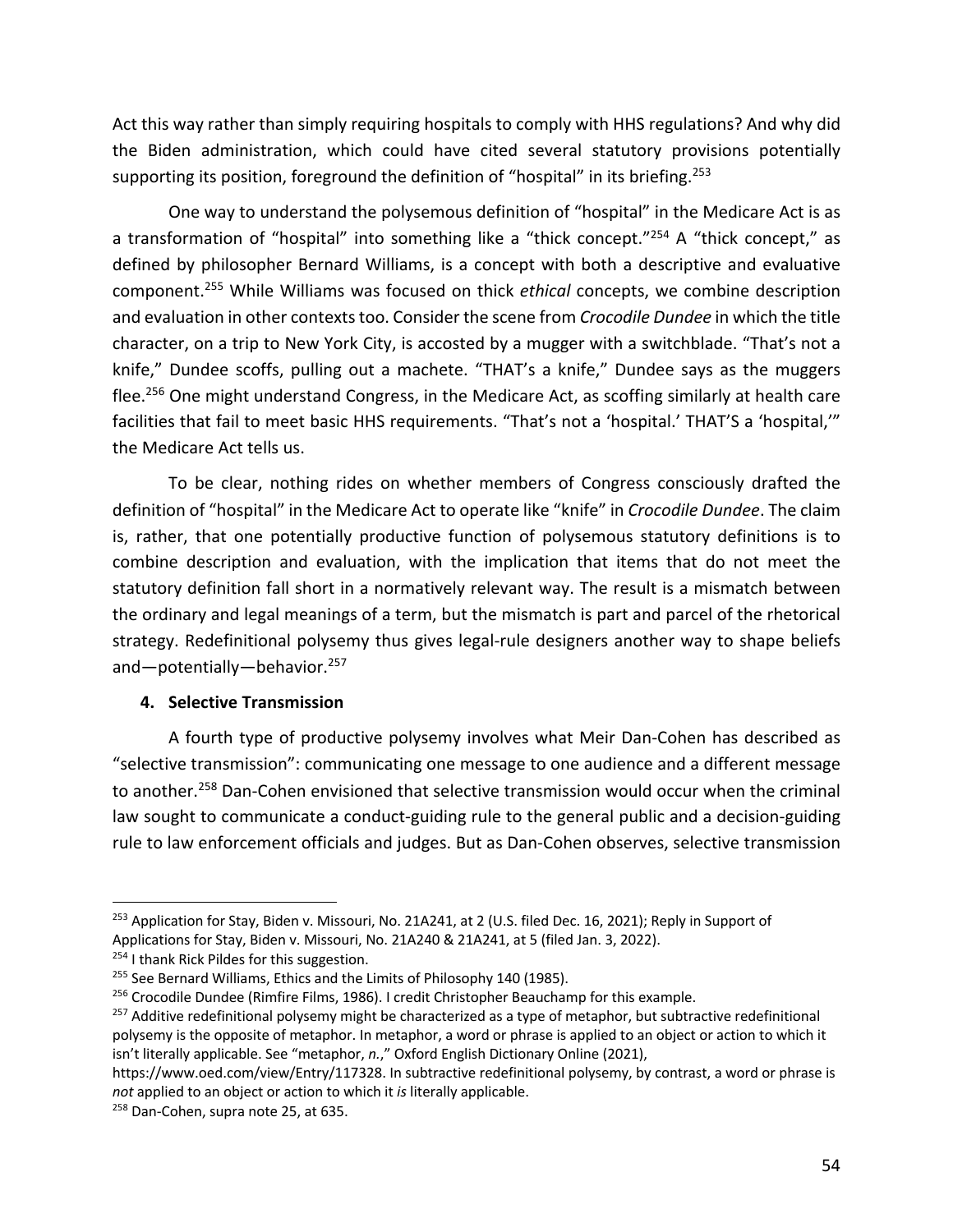is not limited to the criminal context.<sup>259</sup> It is possible whenever there exists some degree of "acoustic separation" between audiences—when different audiences hear different messages. Acoustic separation is challenging to maintain in a monolingual setting because laypeople generally have access to the same materials as law enforcement officials and judges (e.g., statutes, regulations, and court opinions). But it is potentially more viable when relevant audiences are divided by linguistic and even international borders.

The 1979 Normalization Communiqué between the United States and the People's Republic of China offers a vivid illustration. China sought U.S. acquiescence to the "One-China" policy—the claim that China and Taiwan are part of the same sovereign state. In the 1972 Shanghai Communiqué negotiated by U.S. national security advisor Henry Kissinger and Chinese premier Zhou Enlai, the United States had "acknowledge[d]" the One China position (the Mandarin text used a similar if not weaker word, "ren shi dao"),<sup>260</sup> but Chinese negotiators in 1979 sought a more significant concession. The parties bridged the gap between their two positions through "constructive ambiguity" (a term generally attributed to Kissinger, though he was out of office by the time of the 1979 communiqué, which was negotiated on the U.S. side by President Carter's national security advisor Zbigniew Brzezinski).<sup>261</sup> The key sentence in the 1979 communiqué reads, in the official English version: "The Government of the United States *acknowledges* the Chinese position that there is but one China and Taiwan is part of China."262 But in the Mandarin text, the word used in place of "acknowledges" is "cheng ren," which also can connote acceptance or recognition.<sup>263</sup> "Cheng ren" thus conveys a more significant concession on the United States' part in Mandarin than in English.264

As Bei Hum and Anthony Pym note, the use of the polysemous "cheng ren" "cannot be seen as an out-and-out mistranslation: the semantic extension overlaps sufficiently with 'acknowledge' for equivalence to be claimed."265 That partial overlap allowed U.S. and Chinese negotiators to thread a diplomatic needle.<sup>266</sup> By translating "acknowledges" into Mandarin as "cheng ren," China and the United States could send different messages to different domestic audiences, all while papering over the lack of consensus between the two powers. At least

<sup>260</sup> See Bei Hum & Anthony Pym, Constructive Ambiguity and Risk Management in Bilingual Foreign-Affairs Texts: The Case Of "One China," 6 Asia Pacific Translation & Intercultural Studies 3, 6 (2019).

<sup>&</sup>lt;sup>259</sup> See id. at 645 n.21.

<sup>261</sup> Id.

<sup>&</sup>lt;sup>262</sup> U.S.-PRC Joint Communiqué on the Establishment of Diplomatic Relations (Normalization Communiqué) (Jan. 1, 1979), reprinted in Shirley A. Kan, Congressional Research Service, RL30341, China/Taiwan: Evolution of the "One China" Policy—Key Statements from Washington, Beijing, and Taipei 35 (June 3, 2011) (emphasis added).

<sup>&</sup>lt;sup>263</sup> See Avery Goldstein, Rising to the Challenge: China's Grand Strategy and International Security 5 (2005); Alan D. Romberg, Rein In at the Brink of the Precipice: American Policy Toward Taiwan and U.S.-PRC Relations 99-100 (2003).

<sup>264</sup> See id.

<sup>&</sup>lt;sup>265</sup> Hum & Pym, supra note 260, at 7.

<sup>266</sup> Id.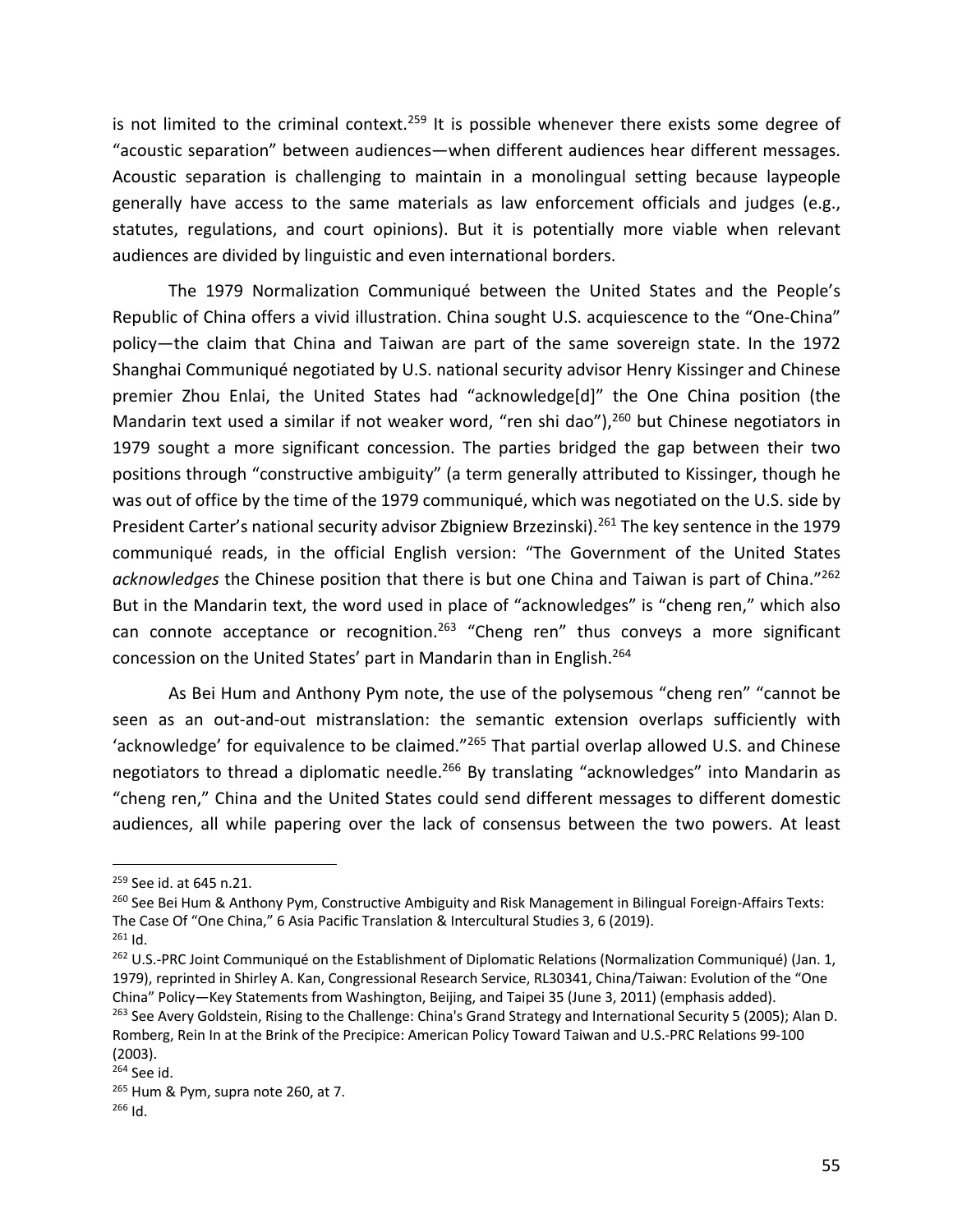arguably, this was for the best: the Normalization Communiqué helped to de-escalate a global conflict and facilitated the Chinese economic growth spurt that ultimately lifted an estimated 800 million people out of poverty.<sup>267</sup> The "cheng ren" case can thus be classified as an example of productive polysemy. As we shall see in the next section, though, the "cheng ren" episode also illustrates the challenges of selective transmission in the real world.

## **D. The Risks and Costs of Polysemy**

Each of the polysemic strategies outlined above—approximate polysemy, metaphoric polysemy, redefinitional polysemy, and selective transmission—can prove useful in certain contexts. But they also can run amuck. They either can backfire or can be manipulated by legal actors for socially counterproductive purposes.

## **1. Approximate Polysemy**

A virtue of approximate polysemy—that it facilitates quick and efficient communication also can be a vice. Consider again the "qualifying child" example above.  $268$  The polysemous use of "child" allows many tax filers to breeze through the question of whether they can claim a child tax credit: either they have a child and claim the credit, or they are childless and skip to the next item. But sometimes we may want the law to facilitate "thinking slow" rather than "thinking fast."269 The IRS estimates that in tax years 2009 through 2011, 19 percent of children claimed as "qualifying children" for the child tax credit didn't actually qualify.<sup>270</sup> It is hard to know how many of these cases represent genuine errors as opposed to intentional overclaims, but the Internal Revenue Code's definition of "qualifying child" is concededly complicated.<sup>271</sup> For example, a taxpayer's biological child might not be her or his "qualifying child" if the taxpayer and her child did not have the same principal place of abode for more than half the year.<sup>272</sup> The use of a legalogism rather than a polyseme (e.g., "qualifying schmild" rather than "qualifying child") might prompt taxpayers to slow down, check the criteria for qualifying schmild status, and avoid overclaims.273 The use of a legalogism also might spur some taxpayers who *do* have qualifying

<sup>&</sup>lt;sup>267</sup> See Wayne M. Morrison, Congressional Research Service, RL 33534, China's Economic Rise: History, Trends, Challenges, and Implications for the United States 1 (June 25, 2019).

<sup>&</sup>lt;sup>268</sup> See supra note 153-154 and accompanying text.

<sup>&</sup>lt;sup>269</sup> See Daniel Kahneman, Thinking, Fast and Slow (2011).

<sup>&</sup>lt;sup>270</sup> U.S. Department of the Treasury, Agency Financial Report: Fiscal Year 2018, at 148 (2018).

<sup>&</sup>lt;sup>271</sup> See Jacob Goldin & Ariel Jurow Kleinman, Whose Child Is This? Improving Child-Claiming Rules in Safety Net Programs, 131 Yale L.J. (forthcoming 2022), https://ssrn.com/abstract=3936094 (manuscript at 24-26).  $272$  See I.R.C. § 152(c)(1)(B).

<sup>&</sup>lt;sup>273</sup> Most likely, the term used in the IRS's Form 1040 instructions matters more than the term used in the Internal Revenue Code, though the instructions generally follow the statutory terminology. See Internal Revenue Service, Instructions for Form 1040 and Form 1040-SR—Tax Year 2021, at 18 (Dec. 21, 2021), https://www.irs.gov/pub/irspdf/i1040gi.pdf.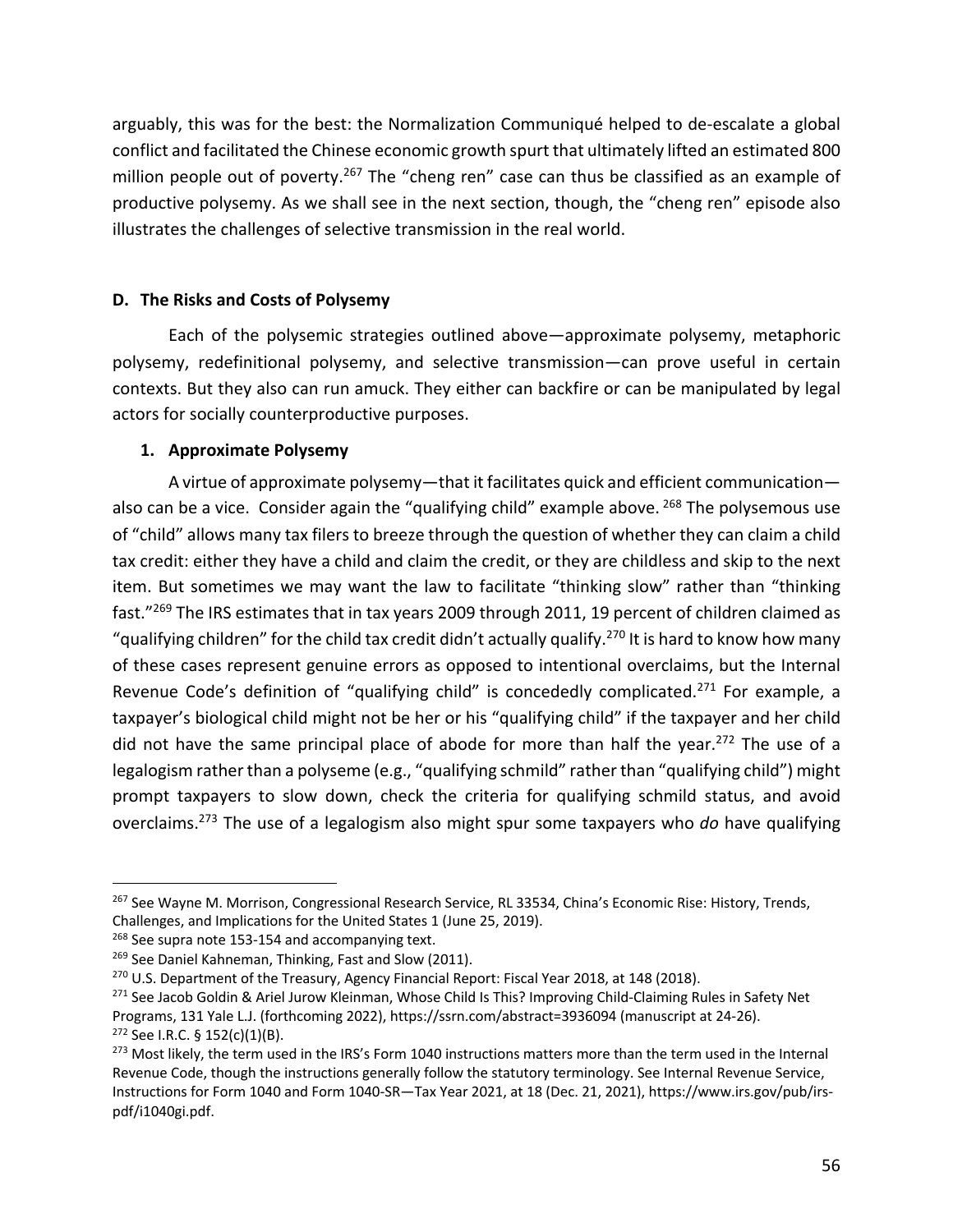children (e.g., an adult sister who shares a home with her teenage brother and whose parents are absent) to check the statutory criteria and find that they *can* claim a qualifying child.

The use of the term "consent" in contract law provides another case where a legalogism might be preferable to the current polyseme. $274$  As Meirav Furth-Matzkin and Roseanna Sommers have demonstrated through a series of survey experiments, conceptions of "consent" differ markedly between laypeople and lawyers.<sup>275</sup> For example, in one of the survey experiments conducted by Furth-Matzkin and Sommers, the researchers presented laypeople and law school graduates with a scenario in which an automobile salesperson promised a customer that he could pay for a new car over five years without incurring any fees. However, the fine-print text of the sales contract—which the customer did not read—provided for a \$2.99 fee every time the customer made a payment. As a matter of blackletter contract law, fraudulent misrepresentation vitiates consent and renders a contract voidable.<sup>276</sup> Nonetheless, roughly half of laypeople in the survey experiment concluded that the customer had "consented to pay the fees,"277 while the vast majority of law school graduates (four-fifths) said that the customer had *not* consented. 278

Furth-Matzkin and Sommers's finding suggests that the word "consent" means different things to different audiences—consent procured by fraud still may count as "consent" to many laypeople even when, as a matter of contract law, it does not.<sup>279</sup> Approximate polysemy thus gives rise to the risk that laypeople on juries will rely on "folk" notions of consent rather than applying the legal definition of the term.<sup>280</sup> Replacing "consent" in contract law with a legalogism ("schmonsent?") might jolt jurors away from their preconceived notions of "consent," prompting them to apply the law's criteria rather than their own.

Approximate polysemy also may misfire when the wedge between a term's ordinary meaning and its legal meaning undermines the perceived legitimacy of legal institutions. The police duty-to-protect example in Section I.B is one illustration of this phenomenon. For another, consider the Third Circuit's recent decision in *Ellis v. Westinghouse Electric Co.*, <sup>281</sup> a case involving

<sup>&</sup>lt;sup>274</sup> See, e.g., Cal. Civ. Code § 1550 (stating that the parties' "consent" is "essential to the existence of a contract"); id. § 1565 (stating that "consent of the parties to a contract must be . . . [f]ree"); id. § 1567 (stating that "apparent consent is not real or free when obtained through . . . [f]raud").

<sup>&</sup>lt;sup>275</sup> Meirav Furth-Matzkin & Roseanna Sommers, Consumer Psychology and the Problem of Fine-Print Fraud, 72 Stan. L. Rev. 503, 520 (2020).

 $^{276}$  See, e.g., Harkrider v. Posey, 24 P.3d 821, 827 (Okla. 2000); Julius Castle Rest., Inc. v. Payne, 216 Cal. App. 4th 1423, 1440 (2013); accord Restatement (Second) of Contracts § 164 (1981) (contract is voidable by a party who justifiably relies on the other party's fraudulent misrepresentation).

<sup>277</sup> Furth-Matzkin & Sommers, supra note 275, at 521 n.73.

<sup>278</sup> Id. at 522 n.76.

<sup>&</sup>lt;sup>279</sup> See, e.g., Harkrider v. Posey, 24 P.3d 821, 827 (Okla. 2000); Julius Castle Rest., Inc. v. Payne, 216 Cal. App. 4th 1423, 1440 (2013).

<sup>&</sup>lt;sup>280</sup> Cf. Roseanna Sommers, Commonsense Consent, 129 Yale L.J. 2232, 2302-04 (2020) (noting similar risk in criminal context).

<sup>281 11</sup> F.4th 221 (3d Cir. 2021) (Ambo, J.).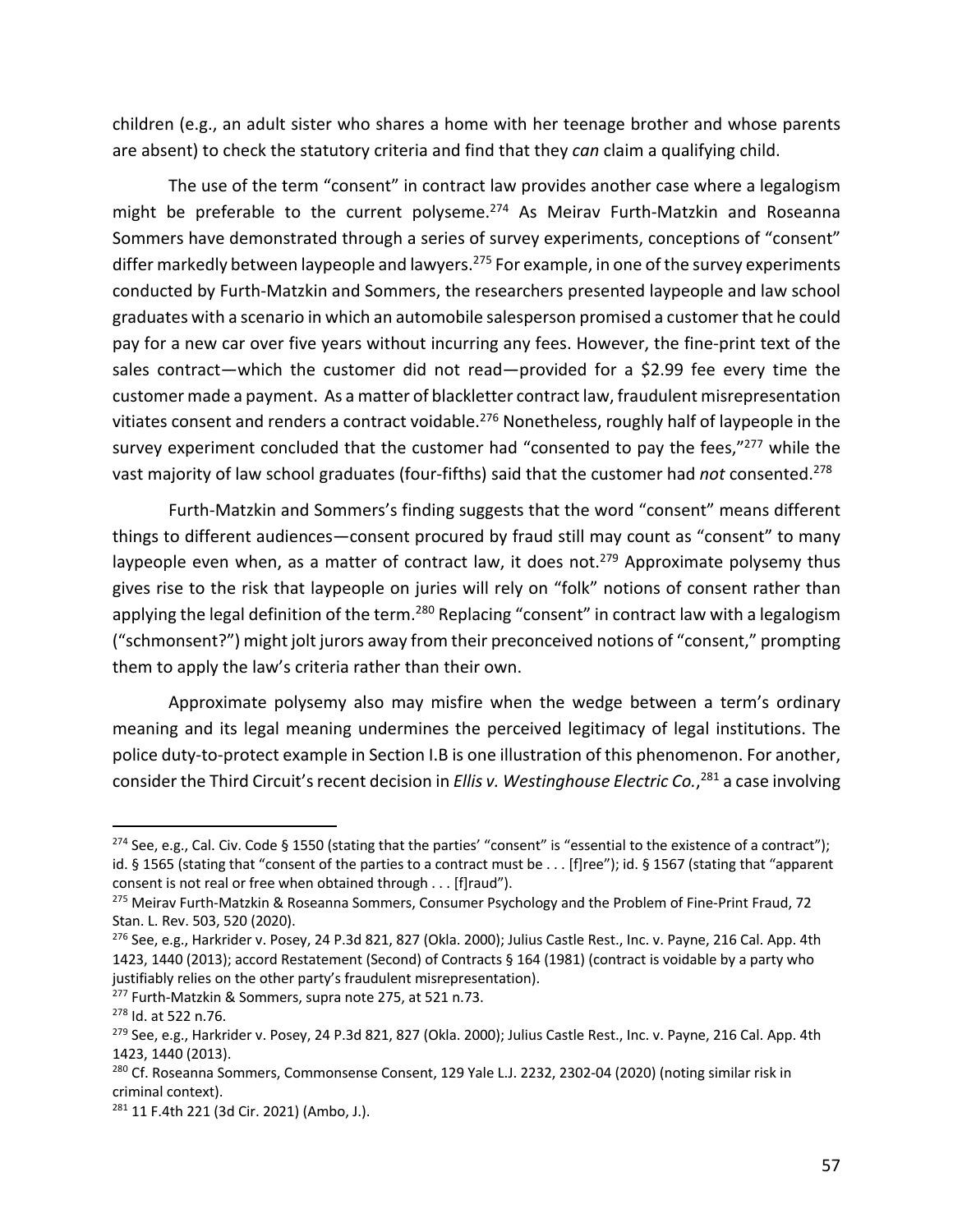section 503(b)(1)(A) of the Bankruptcy Code. That provision accords priority treatment in bankruptcy to administrative expenses, defined as "actual" and "necessary" costs of preserving the bankruptcy estate.<sup>282</sup> Those words—"actual" and "necessary"—have long been understood as polysemes. Under the Supreme Court's 1968 ruling in *Reading Co. v. Brown*, the "decisive" factor under the statute is not actuality or necessity but "fairness to all persons having claims against an insolvent."283 More than a half-century after the *Reading* decision, though, the words "actual" and "necessary" linger in the Code.

The plaintiff in the *Ellis* case had worked for Westinghouse since 2010 and continued to work at the company after its 2017 bankruptcy filing and until May 2018, when he was told that he would be terminated as part of a restructuring of his department. Ellis, who was 67 years old at the time of his termination, sued Westinghouse for age discrimination. One of the questions certified to the Third Circuit on interlocutory appeal was whether Ellis's claim qualified as an administrative expense under section 503(b)(1)(A).

As Troy McKenzie observes in a thoughtful essay on the *Ellis* case, the notion that Ellis's claim might fall within the statutory definition may strike non-bankruptcy lawyers as deeply disconcerting.<sup>284</sup> After all, as McKenzie notes, "preserving the estate does not entail any 'necessity' to commit age discrimination in violation of federal law."285 How, then, could a court possibly allow Ellis's claim as an administrative expense under section 503(b)(1)(A)? The Third Circuit wrestled with this question, and though it ultimately ruled in Ellis's favor, it took pains to add that "we do not mean to imply that employment discrimination is merely a cost of doing business."<sup>286</sup> Of course, the only reason why the Third Circuit even faced the concern that ruling in favor of an employment-discrimination plaintiff would be interpreted as condoning employment discrimination is the peculiar polysemy of "actual and necessary."

In sum, the costs of approximate polysemy mirror the benefits. Approximate polysemy can increase communicative efficiency, reduce decision costs, and leverage law's expressive

Id. at 231 (citation omitted).

 $282$  11 U.S.C. § 503(b)(1)(A).

<sup>283</sup> 391 U.S. 471, 477 (1968).

<sup>284</sup> Troy A. McKenzie, The Loose Ends of the Debtor's Estate: *Ellis v. Westinghouse Electric Co.* and the Bar Date for Administrative Expenses, 41 Bankr. L. Ltr. no. 11, at 1, 7 (Nov. 2021).

 $285$  See id.

<sup>&</sup>lt;sup>286</sup> 11 F. 4th at 231. The court went on to offer its own reflection on the dissonance between the statutory language and the case outcome:

The employment discrimination claim arose out of Ellis's employment, which without dispute benefitted the Westinghouse estate. Treating such claims as administrative expenses furthers the policy goal of § 503(b)(1)(A)—providing incentives for employees to continue working for a bankrupt company. Without the assurance that any valid employment discrimination claim would be paid in full, workers may leave based on fear that their rights will not be fully protected.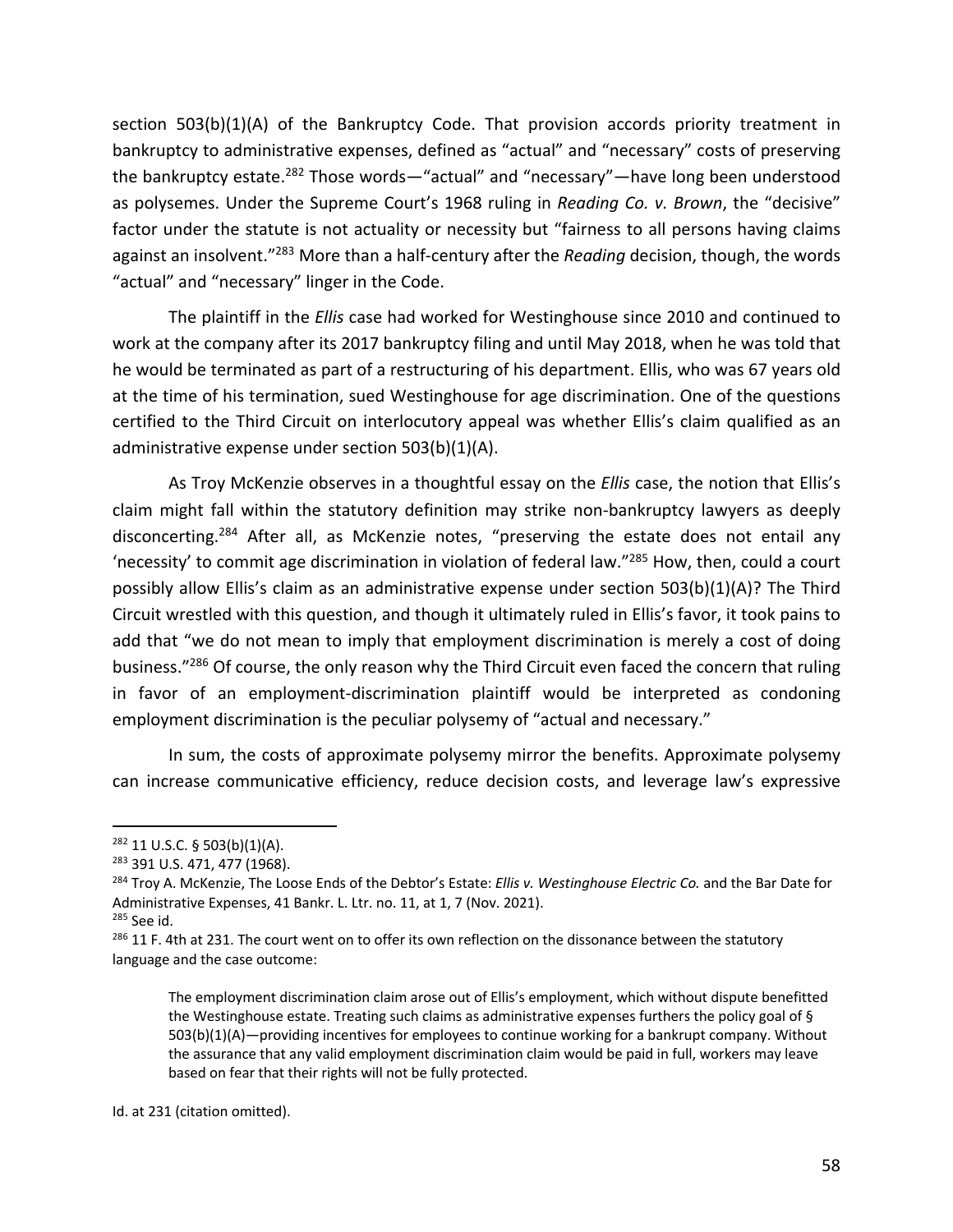power. But sometimes, approximate polysemy causes the law to communicate *too* quickly, leads decisionmakers to rely *too* much on their extralegal understanding of a term, and expresses a message other than the one that designers of legal rules intend to send. The implication is not that law should avoid approximate polysemy altogether, but that designers of legal rules should pay careful attention to approximate polysemy's double-edged nature.

### **2. Metaphoric Polysemy**

Metaphoric polysemy, like approximate polysemy, gives rise to risks and costs that are closely related to its benefits. One is the risk that the metaphor will become too powerful, taking on a life of its own. Ripeness doctrine arguably has suffered this fate. For example, in *Reno v. Catholic Social Services*, <sup>287</sup> the Court considered a challenge to an Immigration and Naturalization Service regulation that rendered the plaintiffs ineligible for legalization under the 1986 Immigration Reform and Control Act's one-year amnesty program. The Court held that the plaintiffs' claims would not "ripen" until they formally filed for amnesty and had their applications rejected.288 At least from one perspective, cases like *Catholic Social Services* treat equitable claims like avocados—courts must time their interventions for the perfect moment between unripeness and overripeness. The Court in *Catholic Social Services* effectively required plaintiffs to submit a "futile" application because its focus on the ripeness metaphor had distracted it from the functional considerations for which "ripeness" serves as shorthand.<sup>289</sup>

The risk of the too-powerful metaphor is even more acute when polysemy is used to supply a prototype that will guide future decisionmaking. That prototype strategy relies on later decisionmakers to identify the normatively relevant aspects of the prototype—the grounds for the metaphor—but this reliance may prove to be misplaced. Consider again the example of "speech" in the First Amendment. Scholars have long debated the reasons why "speech" might merit constitutional protection. Thomas Emerson famously listed four such reasons: because it (1) allows for individual self-fulfillment, (2) facilitates the pursuit of truth, (3) enables individuals to participate in social decisionmaking, and (4) maintains a balance between stability and change.<sup>290</sup> Yet as Amy Adler observes, some of the Supreme Court's First Amendment cases suggest that the Justices have picked up on a different element of the "speech" prototype—the fact that "speech" represents *verbal* expression—and accorded greater constitutional protection to verbal expression than to images.<sup>291</sup> Arguably, the Justices have seized upon a salient but normatively irrelevant feature of the prototype—the fact that speech is verbal expression—and

<sup>&</sup>lt;sup>287</sup> 509 U.S. 43 (1993).

<sup>288</sup> Id. at 59.

<sup>&</sup>lt;sup>289</sup> Cf. id. at 77-82 (Stevens, J., dissenting) (criticizing the majority's ripeness analysis along these lines).

<sup>&</sup>lt;sup>290</sup> See Thomas I. Emerson, Toward a General Theory of the First Amendment, 72 Yale L.J. 877, 878-79 (1963). <sup>291</sup> See Amy Adler, The First Amendment and the Second Commandment, 57 N.Y.L. Sch. L. Rev. 41, 42, 45-47 (2013).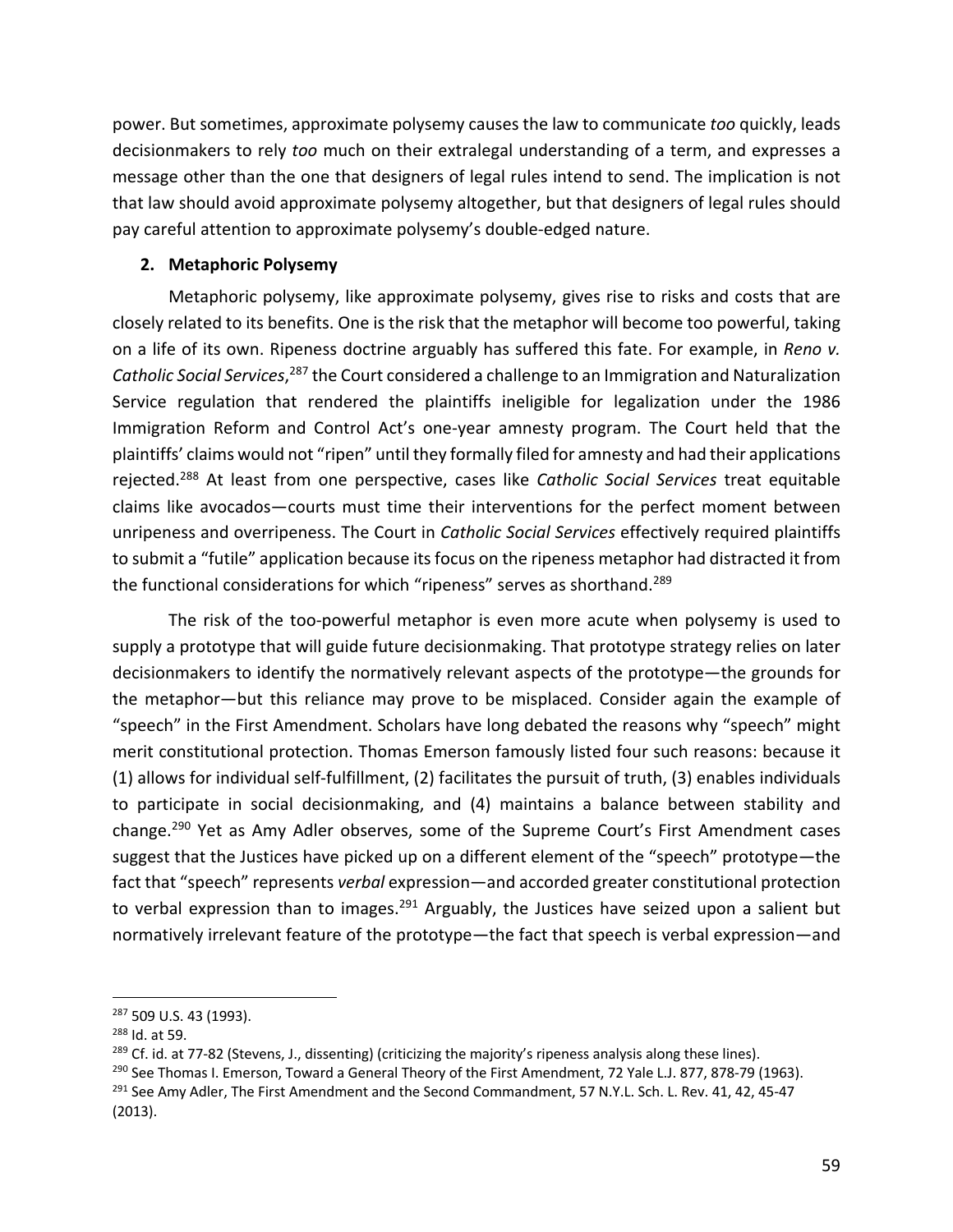thus failed to provide sufficient protection to nonverbal expression. They have been misled by metaphor.

## **3. Redefinitional Polysemy**

Redefinitional polysemy might seem like the safest of the polysemic strategies because it is so tightly controlled. Whereas approximate polysemy and metaphoric polysemy do not usually come with labels (e.g., "Warning: Don't take this too literally"), redefinitional polysemy announces itself. For example, section 1861 of the Medicare Act (defining "hospital" to exclude institutions that don't meet HHS's health and safety standards<sup>292</sup>) wears its polysemy on its sleeve. If everyone understands redefinitional polysemy as such, what could go wrong?

One response is that *not* everyone will necessarily recognize redefinitional polysemy for what it is. For example, a layperson—or even a lawyer—who encounters the relevant word or phrase outside a statute's definitional section might not be aware of the redefinition lurking elsewhere. That concern might be mitigated in the Internet age when online versions of statutes include hyperlinks for elsewhere-defined terms. (The version of the U.S. Code managed by the Legal Information Institute at Cornell Law School already seeks to do exactly that.<sup>293</sup>) But it is not always obvious when a statutory term is a defined term. For example, the central question in *King v. Burwell* was whether the phrase "Exchange established by the State under [section] 1311 of the Patient Protection and Affordable Care Act" was effectively defined elsewhere in the statute to include exchanges established by the federal government when the state had failed to do so itself.294 As *King v. Burwell* illustrates, determining whether a particular term is a defined term often will depend upon "the broader structure" of the statute—including the statute's purpose.<sup>295</sup> Even a well-trained algorithm is unlikely to catch all the cases in which a term is effectively defined by other statutory provisions.

Redefinitional polysemy poses a further challenge for statutory interpretation beyond the potential lack-of-awareness problem. Interpreters of the statute (including judges, other government officials, and private parties trying to conform their behavior to law) must determine whether and how the *definiendum* (the defined term) affects the *definiens* (the definition itself).296 For example, a key question in *Sweet Home* was whether the ordinary meaning of "take" continues to bear any relevance once the statute has defined "take" to include "harm." Justice Stevens, writing for the majority, focused on the ordinary meaning of "harm" (the *definiens*), saying nothing about the ordinary meaning of "take" (the *definiendum*). <sup>297</sup> Justice Scalia, in

<sup>292</sup> 42 U.S.C. § 1395x(e)(9).

<sup>293</sup> *About the LII*, LEGAL INFORMATION INST., https://www.law.cornell.edu/lii/about/about\_lii (Feb. 27, 2022).

<sup>294</sup> 576 U.S. 473, 486-92 (2015).

<sup>&</sup>lt;sup>295</sup> See id. at 492-93.<br><sup>296</sup> See Antonin Scalia & Bryan A. Garner, Reading Law: The Interpretation of Legal Texts 187 (1st ed. 2012).

<sup>&</sup>lt;sup>297</sup> Babbitt v. Sweet Home Chapter of Cmtys. for a Great Or., 515 U.S. 687, 697 (1995).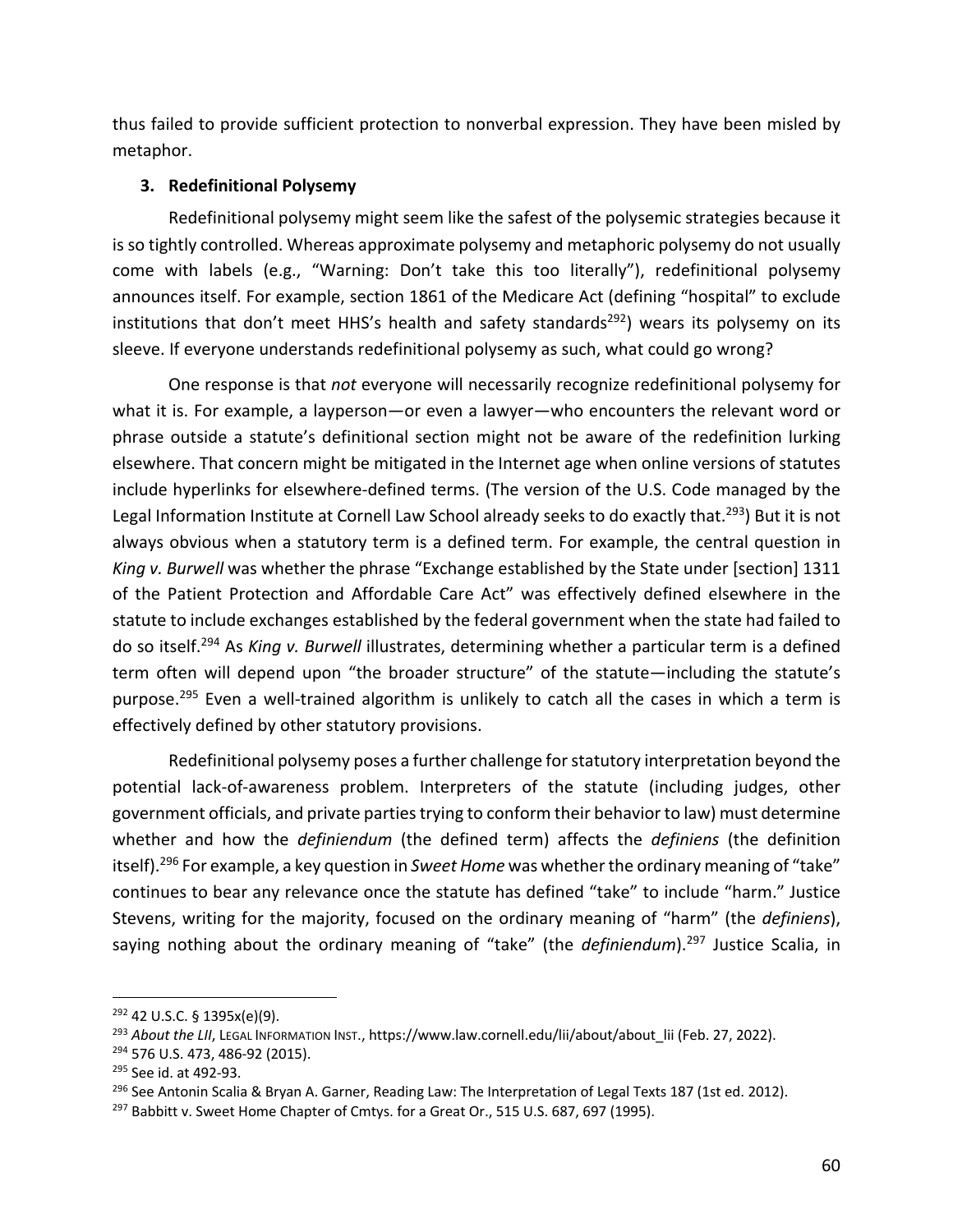dissent, blasted the majority for that move: "The tempting fallacy—which the Court commits with abandon—is to assume that once defined, 'take' loses any significance, and it is only the definition that matters."<sup>298</sup> Scalia continued: "It should take the strongest evidence to make us believe that Congress has defined a term in a manner repugnant to its ordinary and traditional sense."299

Justice Scalia's stance in *Sweet Home* may seem to be in tension with his position in *Bond*: "When a statute includes an explicit definition, we must follow that definition, *even if it varies from that term's ordinary meaning*," Scalia wrote in the latter case.<sup>300</sup> Scalia sought to reconcile his opinions in the two cases on the ground that the *definiens* in *Sweet Home* ("harm") was ambiguous, thus justifying resort to the *definiendum* ("take"), whereas the *definiens* in *Bond* was "utterly clear," thus rendering the *definiendum* "irrelevant."301 Whether or not that attempt at reconciliation is persuasive, Scalia's discussion of the *definiendum*-*definiens* relationship highlights the challenge facing practitioners of redefinitional polysemy. On the one hand, the ordinary meaning of the *definiendum* may drag down the effort at redefinition if a court finds the *definiens* to be ambiguous. On the other hand, the redefinitional effort depends on readers *not* forgetting about the ordinary meaning of the *definiendum*. Defining "take" to include "harm" or defining "hospital" to exclude hospitals that don't vaccinate their staff against Covid-19—has the potential to influence beliefs and behavior precisely because the defined terms are "take" and "hospital" rather than "schmake" and "schmospital."

Is statutory text therefore too brittle to sustain redefinitional polysemy? The jury, to use a common legal metaphor, is still out. Redefinitional polysemy is a subtle strategy, and statutory text is a poor medium for subtlety. Yet statutory text is also a privileged medium: a statute unlike a speech, op-ed, or tweet—carries the additional persuasive force of democratic legitimation. Lawmakers who have access to that medium still may find it tempting to use powerful rhetorical devices—such as additive and subtractive redefinition—in order to influence beliefs and behavior. But they run the risk that the ordinary understanding of the *definiendum* the understanding that they seek to change—will not only survive the redefinitional effort but shape the statute's scope.

#### **4. Selective Transmission**

When drafters of a legal text use a single word or phrase to communicate different messages to different targets, they run the risk of "leakage"—a breakdown in the acoustic

<sup>&</sup>lt;sup>298</sup> Id. at 718 (Scalia, J., dissenting).

<sup>299</sup> Id. at 720.

<sup>&</sup>lt;sup>300</sup> Bond v. United States, 572 U.S. 844, 871 (2014) (Scalia, J., concurring in the judgment) (quoting Stenberg v. Carhart, 530 U.S. 914, 942 (2000)) (emphasis added in *Bond*).

<sup>301</sup> Id. at 871.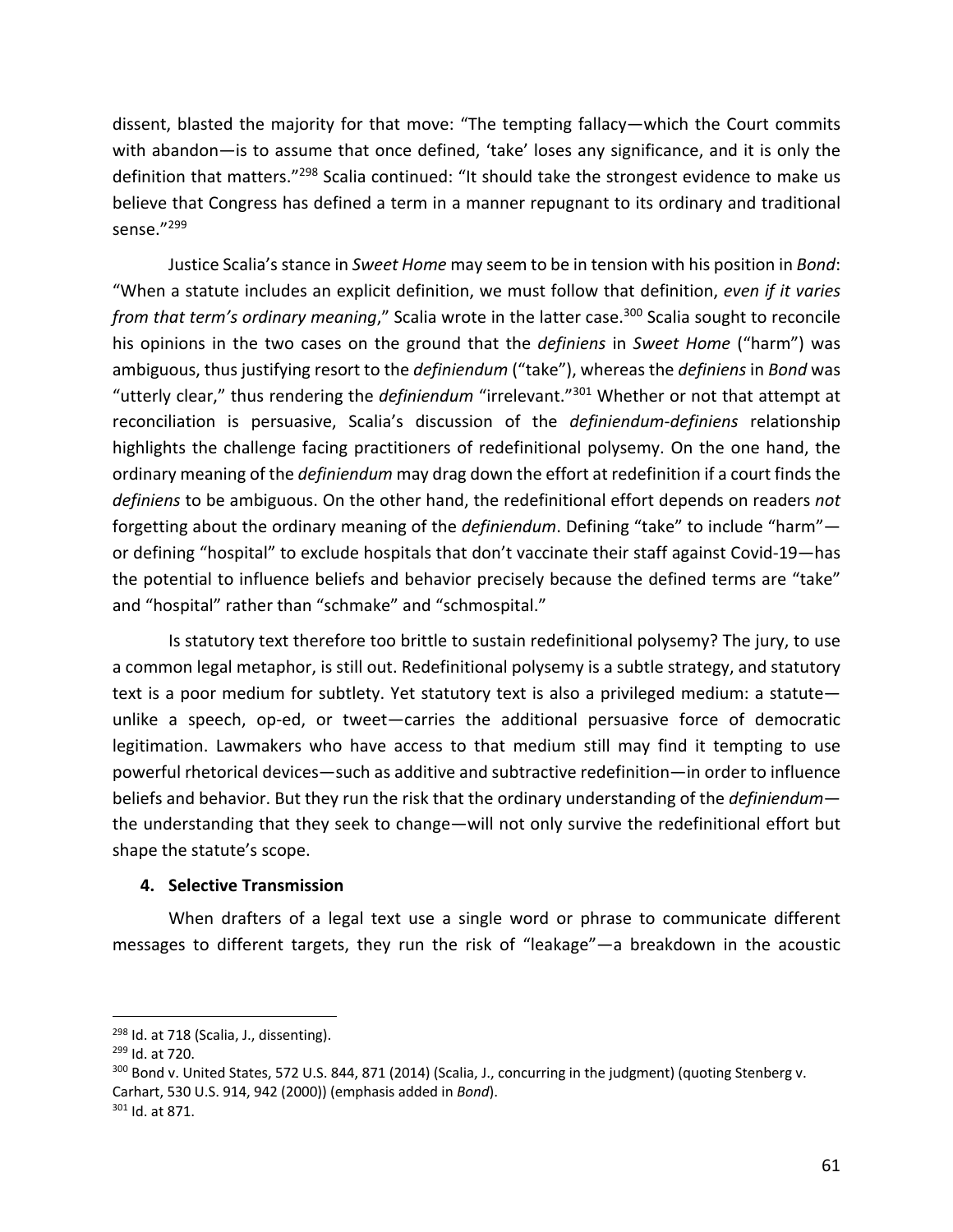separation between audiences.<sup>302</sup> Richard Singer has argued that leakage will generally prevent drafters from transmitting a conduct-guiding rule to the general public and a different decisionguiding rule to law enforcement officials—the use of selective transmission that Meir Dan-Cohen initially envisioned. As Singer notes, laypeople have access to judicial opinions and serve on juries.<sup>303</sup> Moreover, judges and other law enforcement officials don't live in seclusion: they regularly converse with—and maybe even share homes and families with—laypeople. Inevitably, targets of the two distinct messages will compare notes. Apart from questions about the moral legitimacy of selective transmission, Singer argues that the strategy—as a practical matter— "simply will not work."304

The 1979 Normalization Communiqué, discussed above,  $305$  at first appears to be a potential exception to this rule because the two audiences—primarily Mandarin-speaking citizens of China and primarily English-speaking citizens of the United States—were separated by an ocean as well as a language. But of course, some English speakers in the United States also understood Mandarin, and they nearly foiled the effort at selective transmission. At a Senate Foreign Relations Committee hearing in February 1979, just one month after the singing of the Normalization Communiqué, Senator Jacob Javits of New York, the Republican ranking member of the committee, said to Carter administration Deputy Secretary of State Warren Christopher:

I notice that the Chinese translation, according to our staff, of the communique . . . uses a Chinese word which means "recognition" in respect of the PRC's view of Taiwan, the one-China view, whereas our translation—and I have it before me—uses the word, "The Government of the United States of America acknowledges the Chinese position that there is but one China and that Taiwan is part of China" . . . . Now, is it going to be made clear to the Chinese that our position remains consistent?<sup>306</sup>

Christopher responded that "we regard the English text as being the binding text." He added: "We regard the word 'acknowledge' as being the word that is determinative to us. We regard the Chinese word as being subject to that as one of the meanings of it. I simply give you assurance on that point."<sup>307</sup> Perhaps surprisingly, Javits found the explanation satisfactory. "Very good. Thank you," he replied.<sup>308</sup> (Javits, though a Republican, was generally considered a

<sup>302</sup> Richard Singer, On Classism and Dissonance in the Criminal Law: A Reply to Professor Meir Dan-Cohen, 77 J. Crim. L. & Criminology 69, 84-85 (1986).

<sup>303</sup> See id. at 85.

<sup>304</sup> Id. at 93.

<sup>&</sup>lt;sup>305</sup> See supra note 262-264 and accompanying text.

<sup>&</sup>lt;sup>306</sup> Hearings Before the S. Foreign Relations Comm. on S. 245, 96th Cong. 29 (Feb. 5, 1979), rptd. in Legislative History of the Taiwan Relations Act P.L. 96-8 (Arnold & Porter, 1979).

<sup>307</sup> Id.

 $308$  Id.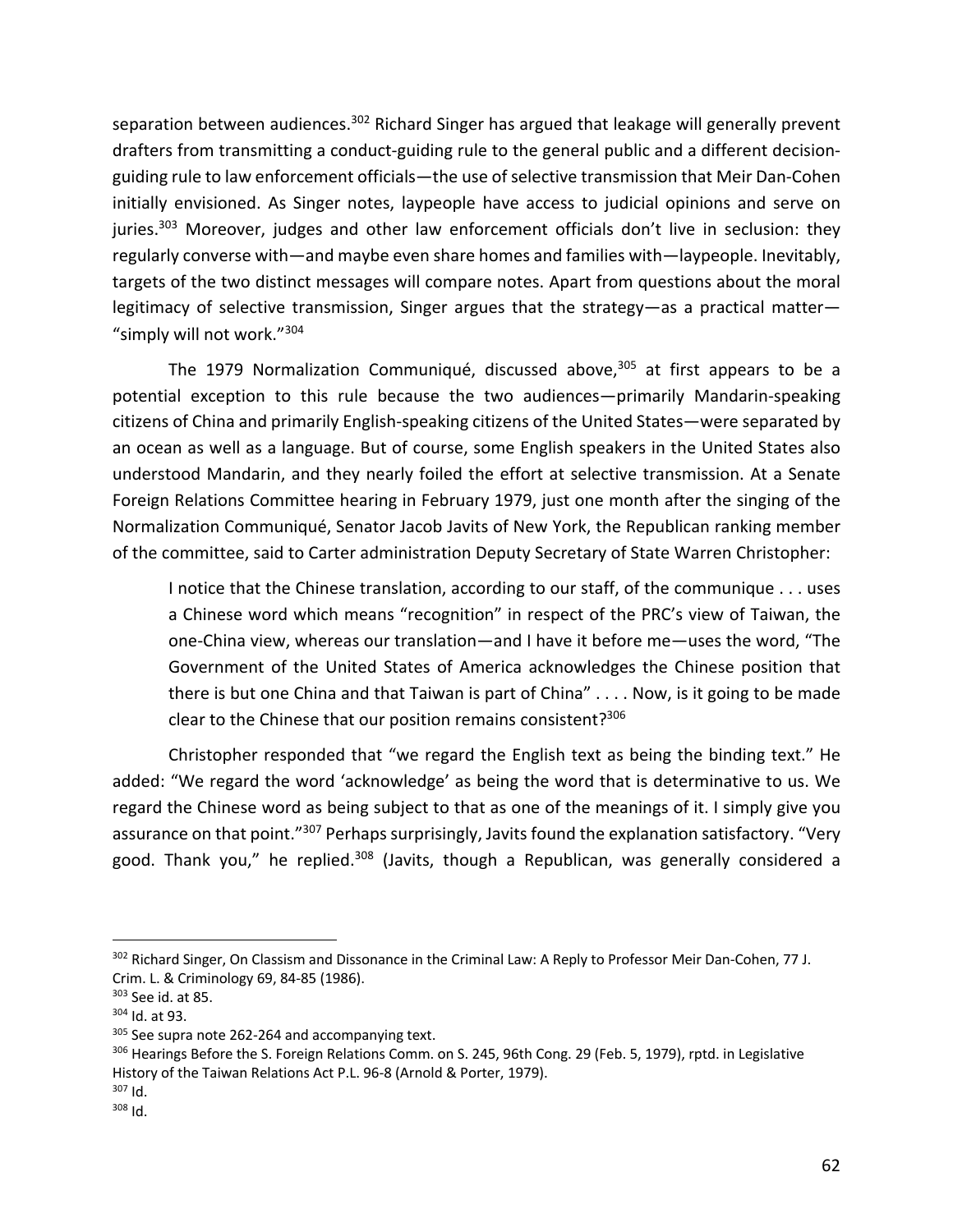liberal,<sup>309</sup> and he was sympathetic to the Carter administration's policy on China and Taiwan.<sup>310</sup> He may have chosen not to press the point further once he understood the administration's strategy.) The episode goes to show the difficulty of maintaining acoustic separation—even across languages—though it also suggests that the selective transmission strategy may succeed even when the acoustic barrier breaks.

A different—and potentially more pernicious—use of polysemy for purposes of selective transmission sometimes occurs in the private law context. The drafter of a contract may use a word or phrase that she thinks will mean one thing to an unsophisticated counterparty and something else to a court. Used that way, polysemy becomes a trick with no redeeming social value.

The use of the word "damages" in commercial general liability policies is arguably an example of this phenomenon. Those policies often provide that the insurer will indemnify the insured for "all sums which the insured shall become legally obligated to pay as damages because of property damage."<sup>311</sup> Mr. and Mrs. Marois, owners of a small grocery store and gas station in the village of South China, Maine, purchased an insurance policy with that precise language from Patrons Oxford Insurance Co.<sup>312</sup> The state Department of Environmental Protection ordered the Maroises to clean up a leak from underground tanks on their property.<sup>313</sup> The insurer argued that cleanup costs—even cleanup costs that a state agency had ordered the Maroises to undertake did not count as "damages." The Maine Supreme Court agreed with the insurer: according to the court, the Maroises' state-ordered cleanup costs "may effectively alleviate or prevent property damage to others,"314 but that fact did not bring the costs within the legal definition of "damages." The Maroises may have thought that their insurance policy would cover them against the cost of complying with a state agency's order to remediate property damage, but instead, they found themselves on the hook.

Insurers who issue policies with the clause from the *Marois* case may be taking advantage of the polysemy of "damages." The word "damages" can refer generically to "losses" or "injuries,"<sup>315</sup> or it can refer specifically to "compensation in money imposed by law for loss or injury. $^{9316}$  A layperson who does not understand this double meaning may pay more for an insurance policy than she would have paid if she had realized that government-ordered

<sup>316</sup> "damage, *n*.," Merriam-Webster.com Dictionary (2022), https://www.merriam-

<sup>&</sup>lt;sup>309</sup> See James F. Clarity, Jacob Javits Dies in Florida at 81: 4-Term Senator from New York, N.Y. Times, Mar. 8, 1986, at 1.

 $310$  See Jacob K. Javits, Congress and Foreign Relations: The Taiwan Relations Act, 60 Foreign Affairs 54, 58 (1981).

<sup>311</sup> See, e.g., Indus. Enters. v. Penn Am. Ins. Co., 637 F.3d 481, 483 (4th Cir. 2011).

<sup>&</sup>lt;sup>312</sup> See Patrons Oxford Mut. Ins. Co. v. Marois, 573 A.2d 16, 18 (Me. 1990).

<sup>313</sup> See id. at 16-17.

<sup>314</sup> Id. at 18.

<sup>315</sup> "damage, *n.*," Oxford English Dictionary Online (2021), https://www.oed.com/view/Entry/47005.

webster.com/dictionary/damages.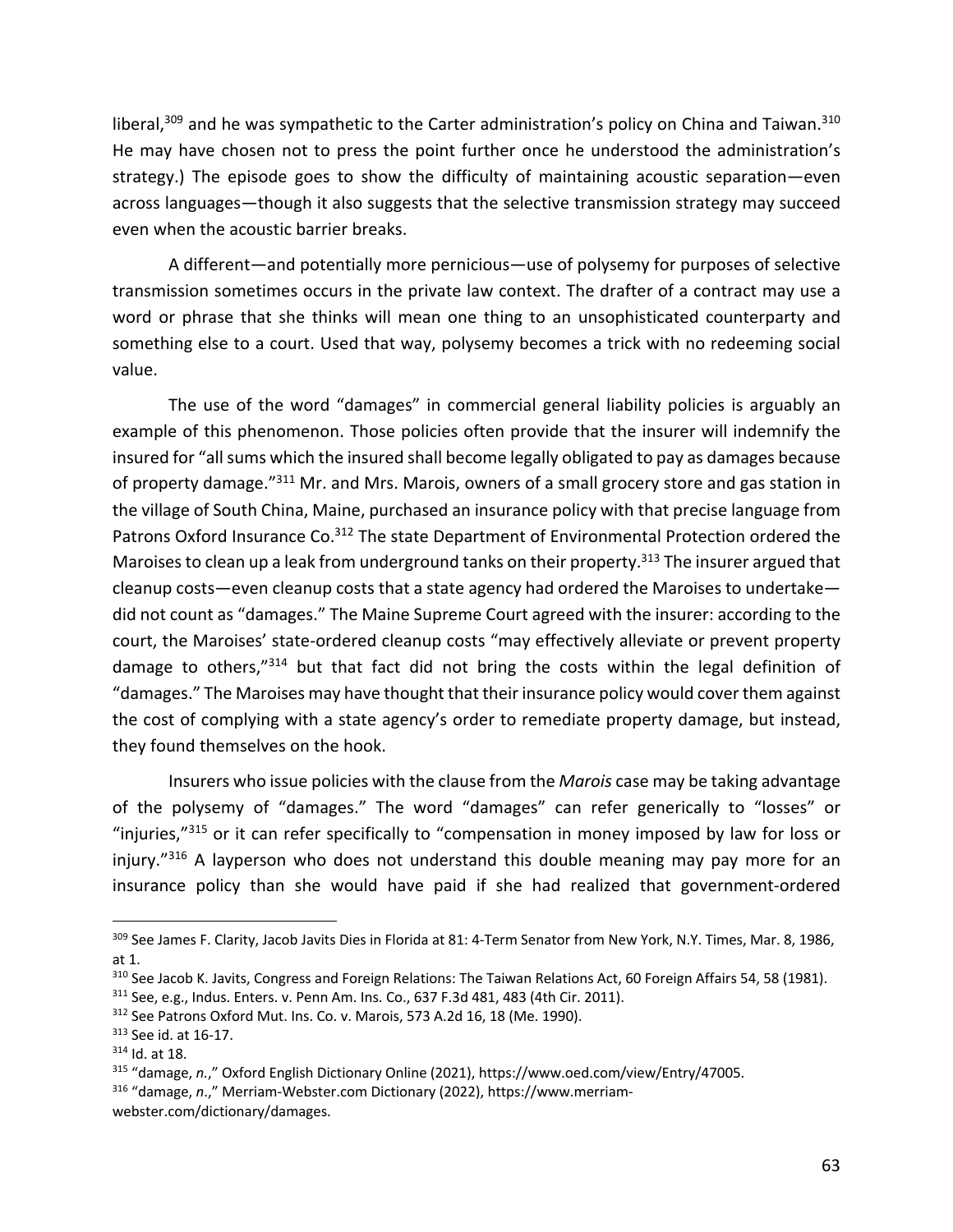remediation of property damage wouldn't count as "damages" under the policy. Here, polysemy results in a windfall to insurers while leaving policyholders vulnerable to significant economic loss.

Some courts address cases like *Marois* through the doctrine of contra proferentem ambiguities in a contract are construed against the drafter.<sup>317</sup> The doctrine of contra proferentem serves to protect unsophisticated parties against polysemy. Other courts have found that the word "damages" is not sufficiently ambiguous to trigger application of contra proferentem. As the Eighth Circuit has held:

[F]rom the viewpoint of the lay insured, the term 'damages' could reasonably include all monetary claims, whether such claims are described as damages, expenses, costs, or losses. In the insurance context, however, the term 'damages' is not ambiguous, and the plain meaning of the term "damages" as used in the insurance context refers to legal damages and does not include equitable monetary relief.<sup>318</sup>

The Fourth Circuit has reached a similar conclusion: claims for reimbursement of court-ordered cleanup costs are not "'damages' in the legal sense."319

So long as the acoustic separation between laypeople and judges remains intact—so long as purchasers of insurance policies fail to understand the legal limits on the meaning of "damages" and fail to negotiate for broader coverage—holdings like those of the Fourth and Eighth Circuits allow sophisticated parties to use selective transmission for redistributive (and often regressive) ends. As the next part shows, polysemy also may be redistributive—and regressive—in a much broader set of cases. But while the redistributive effects of polysemy in the "damages" example are relatively clear-cut, the redistribution we will see in Part IV is much more subtle—and much more pervasive.

# **IV. The Political Economy of Polysemy**

The previous part suggested that polysemy may generate net benefits for society in many circumstances, though not in all. A well-intentioned designer of legal rules—motivated by the public interest rather than individual or institutional self-interest—would sometimes choose polysemy even if she had full access to all options on (and off) the spectrum of semantic relatedness. Yet structural biases also favor the production—and probably overproduction—of

 $317$  See, e.g., New Castle County v. Hartford Accident & Indem. Co., 933 F.2d 1162, 1187-90 (3d Cir. 1991); Avondale Indus., Inc. v. Travelers Indem. Co., 887 F.2d 1200, 1206-07 (2d Cir. 1989); Boeing Co. v. Aetna Cas. & Sur. Co., 784 P.2d 507, 510-11 (Wash. 1990).

<sup>318</sup> Cont'l Ins. Cos. v. Ne. Pharm. & Chem. Co., 842 F.2d 977, 985 (8th Cir. 1988) (applying Missouri law). <sup>319</sup> Md. Cas. Co. v. Armco, Inc., 822 F.2d 1348, 1352 (4th Cir. 1987) (applying Maryland law); accord Cincinnati Ins. Co. v. Milliken & Co., 857 F.2d 979, 981 (4th Cir. 1988) (applying South Carolina law).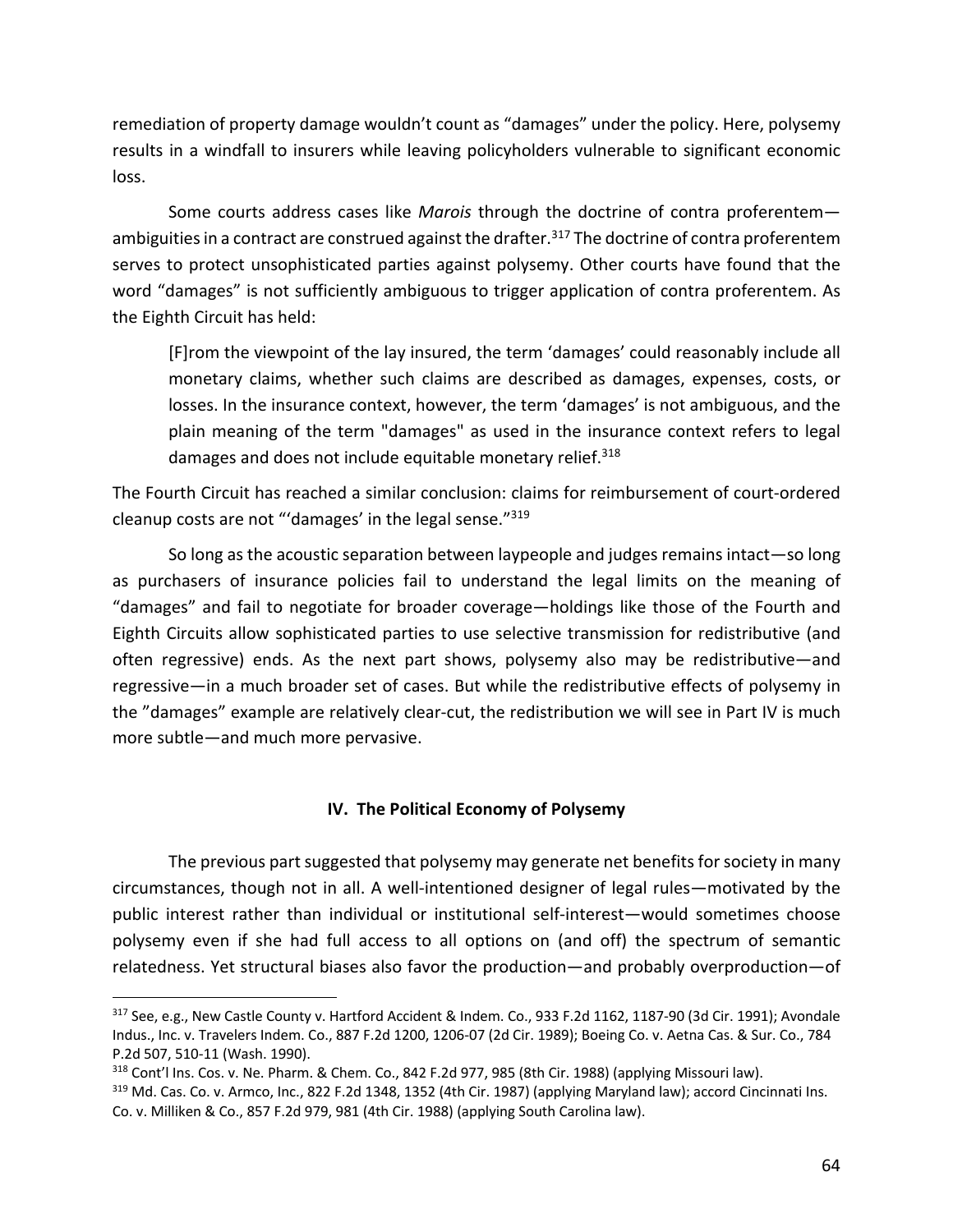polysemy. Moreover, the structural bias in favor of polysemy serves to empower specific institutions (namely, courts) and interest groups (namely, lawyers). These redistributive effects render lawyers and law professors—as well as law students—conflicted parties in the analysis of semantic relatedness.

### **A. The Structural Bias for Polysemy**

The polysemic pathways charted in Section II.B point toward potential structural biases favoring polysemy. Consider first the common-law polysemy route. If the state high court has held that the four elements of negligence are duty, breach, causation, and damages, judges on a state trial court or state intermediate appellate court will be hard-pressed to alter those elements explicitly. Referring to the duty element as "doodad" or causation as "schmausation" might not be reversible error in itself, but a lower court judge would be flagging her opinion for further review if she sua sponte adopted homonymy or legalogism. Accordingly, lower court judges in common law cases may overutilize polysemy relative to its alternatives when faced with fact patterns in which a monosemous interpretation of existing doctrine would yield undesirable outcomes. In some of those cases, homonymy or legalogism may be preferable choices from society's perspective, but the lower court judge is stuck with polysemy.

At the level of the state supreme court, judges and justices face a wider menu of options. If a state supreme court wants to drop an element from a common law cause of action,  $320$  rename a judicially created doctrine,  $321$  or create a whole new cause of action,  $322$  it generally can. The chief judge of the state supreme court might draw some quizzical looks from colleagues at the next meeting of the Conference of Chief Justices if her state has replaced the duty element of negligence with "doodad" or causation with "schmausation," but state high courts often have substantial leeway to define and redefine common law concepts. For this reason, we might be less concerned about the structural bias favoring polysemy when state supreme courts—rather than lower courts—are interpreting and innovating on common law.

Yet the federalist structure of U.S. courts reintroduces concerns about the overproduction of polysemy, even in common law domains, and even when state supreme courts are the decisionmakers. Exposures to individual instances of polysemy have the potential to undermine lay confidence in monosemous interpretations not only of other areas of law, but of other sovereigns' laws. For example, an individual who encounters polysemy in New York tort

 $320$  See, e.g., St. Elizabeth Hosp. v. Garrard, 730 S.W.2d 649, 654 (Tex. 1987) ("[W]e hold that proof of physical injury resulting from mental anguish is no longer an element of the common law action for negligent infliction of mental anguish.").

<sup>321</sup> See, e.g., Commonwealth v. King, 834 N.E.2d 1175, 1181 (Mass. 2005) (renaming the "fresh complaint doctrine" as the "first complaint doctrine").

 $322$  See, e.g., Agis v. Howard Johnson Co., 355 N.E.2d 315, 318 (Mass. 1976) (recognizing tort of intentional infliction of emotional distress in Massachusetts).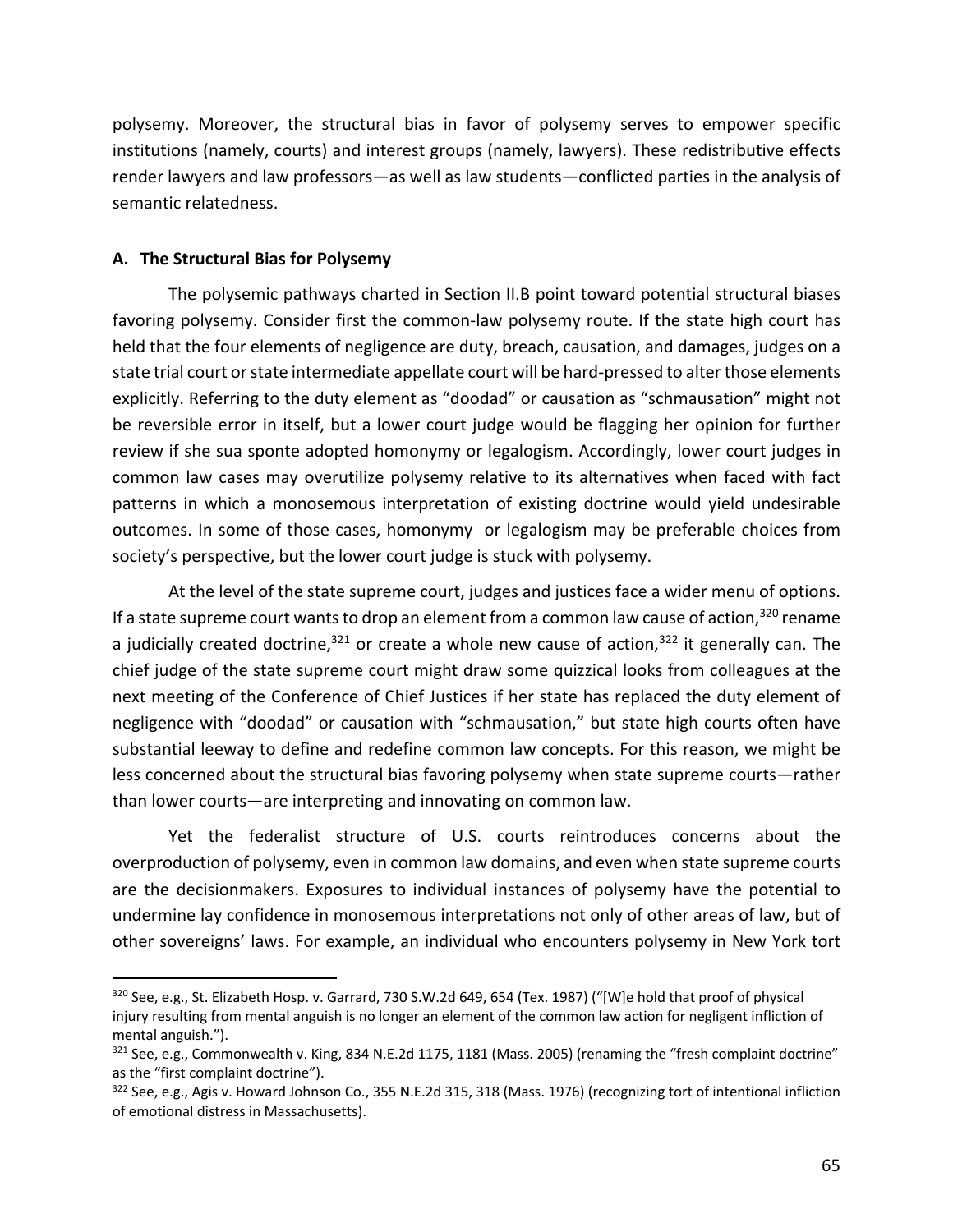law may come to question her own interpretation of New Jersey tort law and federal admiralty law. Unless laypeople draw a stark distinction among federal and state laws, polysemy in one state may have spillover effects on communicative efficiency elsewhere.

In the public finance literature, the term "horizontal fiscal externality" is used to describe instances in which a change in taxation or expenditures in one state or province within a federation affects the budget constraint of another state or province, while the term "vertical fiscal externality" is used to refer to instances in which a change in taxation or expenditures at one level of government affects the budget constraint of higher or lower levels of government.<sup>323</sup> Analogously, we can think of polysemy as generating horizontal and vertical *interpretive* externalities. When the New York Court of Appeals is choosing whether to interpret New York law in a way that would generate polysemy, New York judges may fail to internalize the costs for the communicative efficiency of New Jersey law (a horizontal interpretive externality) or federal law (a vertical interpretive externality). The result is a further reinforcement of the structural bias favoring polysemy—this time at all levels of a state's court system.

The structural biases favoring polysemy are even more powerful in constitutional and statutory interpretation cases. Now, lower court judges and high court judges both face binding constraints when choosing among monosemy, polysemy, homonymy, and legalogism. For example, the U.S. Supreme Court might decide that the best way to deal with the problem in *Yates*is to revise 18 U.S.C. § 1519, but the U.S. Supreme Court does not have the power to rewrite a statute. Rather, it has the power to adopt a polysemous interpretation of "tangible object" in 18 U.S.C. § 1519. If monosemy, polysemy, homonymy, and legalogism are all theoretically attractive options under certain circumstances but courts have limited access to homonymy and legalogism in statutory cases, then—again—we might expect overutilization of polysemy when judges feel that monosemy fails.

The possibility of interpretive polysemy is thus judge-empowering, but judgeempowering in a still-constrained way. Judges—at least in the United States—do not have free rein across the spectrum of semantic relatedness in statutory cases: they can interpret existing text monosemously or polysemously, but they cannot alter the statutory text. "At least in the United States" is a key qualifier because the rule against judicial amendment of statutes is not universal: both the Canadian Supreme Court<sup>324</sup> and the Constitutional Court of South Africa<sup>325</sup> have asserted the power to "read in" text to salvage a statute from unconstitutionality. The "reading in" power has the potential to mitigate—though not eliminate—the structural bias favoring polysemy.

<sup>323</sup> Bev Dahlby, Fiscal Externalities and the Design of Intergovernmental Grants, 3 Int'l Tax & Pub. Fin. 397 (1996). <sup>324</sup> See Miron v. Trudel, [1995] 2 S.C.R. 418; Vriend v. Alberta, [1998] 1 S.C.R. 493.

<sup>&</sup>lt;sup>325</sup> See Robert Leckey, Remedial Practice Beyond Constitutional Text, 64 Am. J. Comp. L. 1 (2016).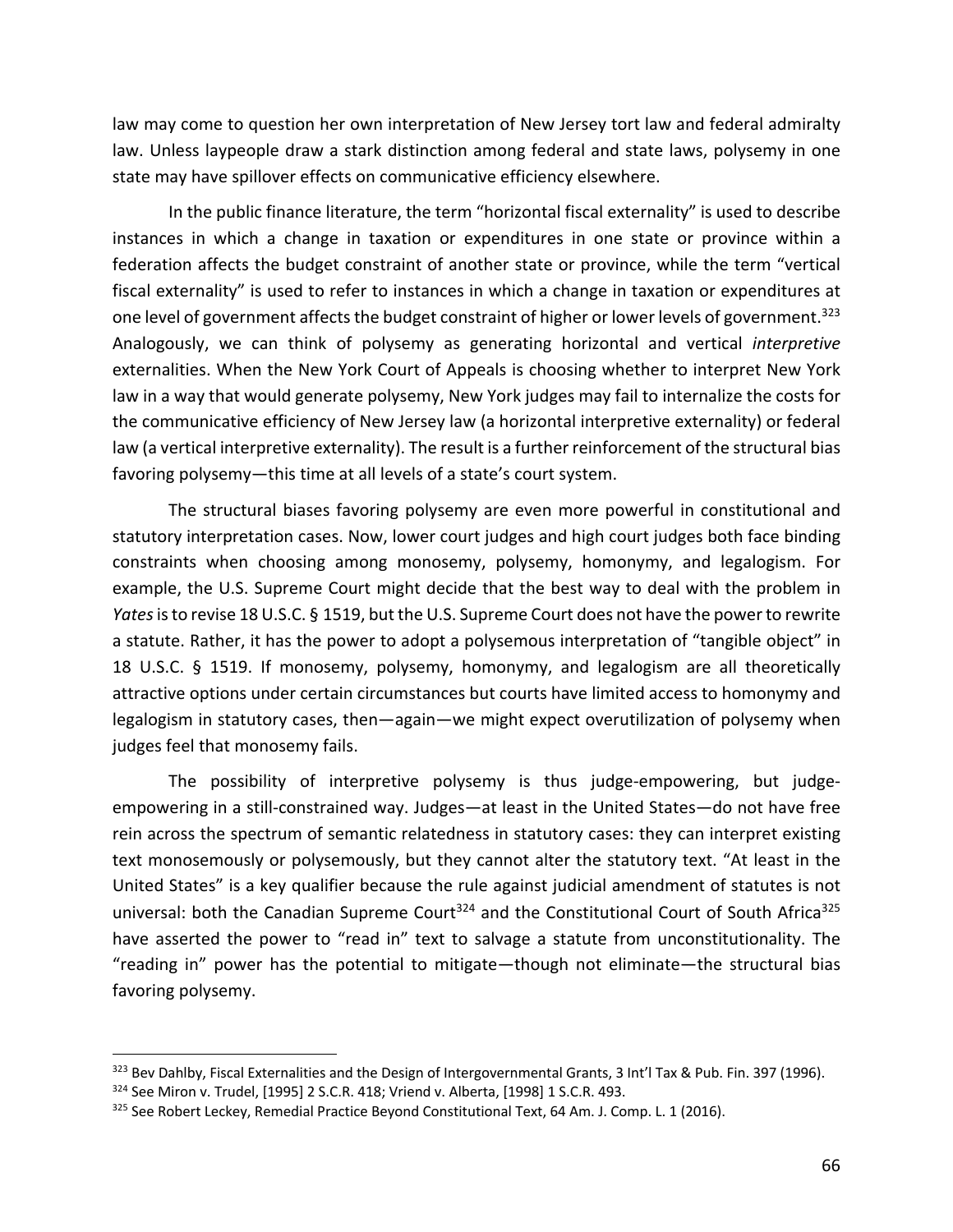Consider the case of R. v. Sharpe,<sup>326</sup> involving the prosecution of a British Columbia man on child pornography charges.<sup>327</sup> The defendant, Sharpe, argued that Canada's broadly worded child pornography statute violated his "freedom of thought, belief, opinion, and expression" under the Canadian Charter of Rights and Freedoms, and the trial and appellate courts in British Columbia agreed. The Supreme Court of Canada conceded that the child pornography law was overbroad in some of its applications—for example, the law on its face made it a crime for teens under the age of 18 to take sexually explicit photographs of themselves—but it nonetheless reversed the lower court judgment. Instead, the court "read in" two new exceptions: one for "any written material or visual representation created by the accused alone, and held by the accused alone, exclusively for his or her own personal use," and another for "any visual recording, created by or depicting the accused, provided it does not depict unlawful sexual activity and is held by the accused exclusively for private use."<sup>328</sup> Significantly, the Supreme Court of Canada did not frame the two new exceptions to the child pornography law in *Sharpe* as interpretive gloss on statutory text. It expressly added to the statutory text.

To be sure, "reading in" is a rare remedy even in the countries where courts have asserted the power—thus, the structural bias in favor of polysemy probably persists in the Canadian system too. The key point for present purposes is that as long as "reading in" remains outside the judicial toolkit, we can expect courts to invoke polysemy even when an unconstrained designer of legal rules would simply amend the legal rule rather than adding interpretive gloss. In this respect, the possibility of interpretive polysemy expands the power of the judiciary, but only within the confines of a system that restricts the power of the judiciary in constitutional and statutory interpretation cases.

Finally, it bears emphasis that courts are not the only institutional actors who deploy polysemy as a strategy: legislatures do too. The phenomenon of legislative polysemy reminds us that polysemy is not purely a response to constraints binding on the judiciary. The structural biases favoring polysemy likely lead to its overproduction, but it would be a mistake to attribute all instances of polysemy in the law to those structural factors.

#### **B. Lawyers' Interest in Polysemy**

Not only does polysemy shape the distribution of power across legal actors and institutions, but it also potentially elevates the wealth and status of lawyers in general. In this respect, lawyers, legal scholars, and law students evaluating polysemy face a conflict-of-interest

<sup>326</sup> R. v. Sharpe, [2001] 1 SCR 45.

<sup>327</sup> For background on the *Sharpe* case, see Ann Curry, Child Pornography Legislation in Canada: Its History and Current Developments, 29 Can. J. Info. & Library Sci. 141 (2005).

<sup>328</sup> R. v. Sharpe, [2001] 1 SCR 45, para. 115.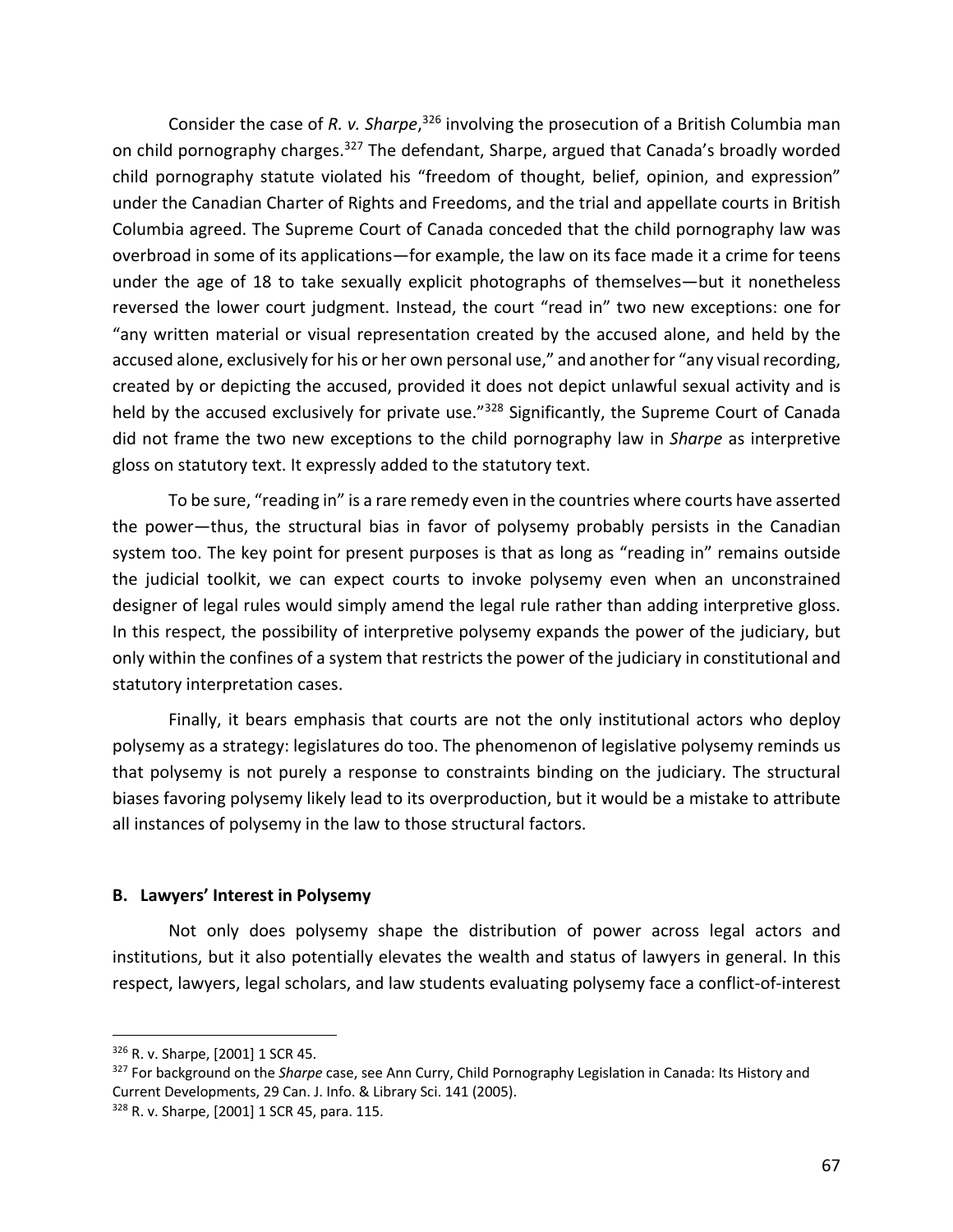problem. Our self-interest in polysemy does not negate all the conclusions that we might draw about the phenomenon, but it certainly deserves recognition and reflection.

The most obvious way in which polysemy accrues to the benefit of lawyers is by raising the demand for our services. This benefit extends even to law professors who do not directly sell legal services—insofar as polysemy raises the demand for our students' services, it also raises the demand for us. The demand-side consequence of polysemy is not simply that it makes individual laws harder to interpret—as emphasized above, the availability of polysemous terms such as "duty" may make it *easier* to convey the contents of negligence law to laypeople. Rather, polysemy transforms legal texts into Forrest Gump's box of chocolates: laypeople don't know which one—monosemy or polysemy—they are going to get.<sup>329</sup> As a result, even when laypeople encounter monosemous text, they are likely to need to hire a guide.

But if all polysemy did was to raise entry barriers to legal interpretation, it would be a less interesting phenomenon. It would increase lawyers' wealth, but not necessarily their status. Laypeople would have to consult lawyers for technical advice, but our advice would not necessarily sound in the register of morality.

Frederick Schauer offers a generative comparison to a sentence from a 1961 shop manual for the MGA sports car: "Before rebushing the lower trunnion banjos, you must remove the bonnet fascia and undo the A-arm nut with a #3 spanner.<sup>"330</sup> Schauer suggests that law may be like the jargon of the MGA instructions: "a technical language largely incomprehensible to those outside the relevant technical community."331

Yet polysemous law differs from MGA car talk in two key respects. The first, as highlighted above, is in polysemy's subtlety. "Trunnion banjos," "bonnet fascia," and "A-arm nut" are the automotive equivalent of homonymy and legalogism; the words themselves alert readers to the need for expert assistance. If I want to get my 1961 MGA roadster repaired, I know I will need to go to someone who understands that technical language. By contrast, law's use of polysemy rather than homonymy and legalogism—means that even the user manual that appears to be written in plain English potentially requires expert translation.

The second—and more important—difference is that polysemy raises the stakes of legal interpretation beyond where they would be if law were a purely technical language. No one outside the technical world of antique sports car repair ascribes any particular meaning to the words in the MGA shop manual. Nothing rides—other than my hypothetical roadster—on the scope of the term "Trunnion banjos." By contrast, words like "duty," "cause," "actual," and "necessary" do possess meaning beyond law. It is the nonlegal meaning of those terms that gives

<sup>329</sup> Cf. Forrest Gump (Paramount Pictures, 1994).

<sup>330</sup> Schauer, supra note 187, at 501.

 $331$  Id.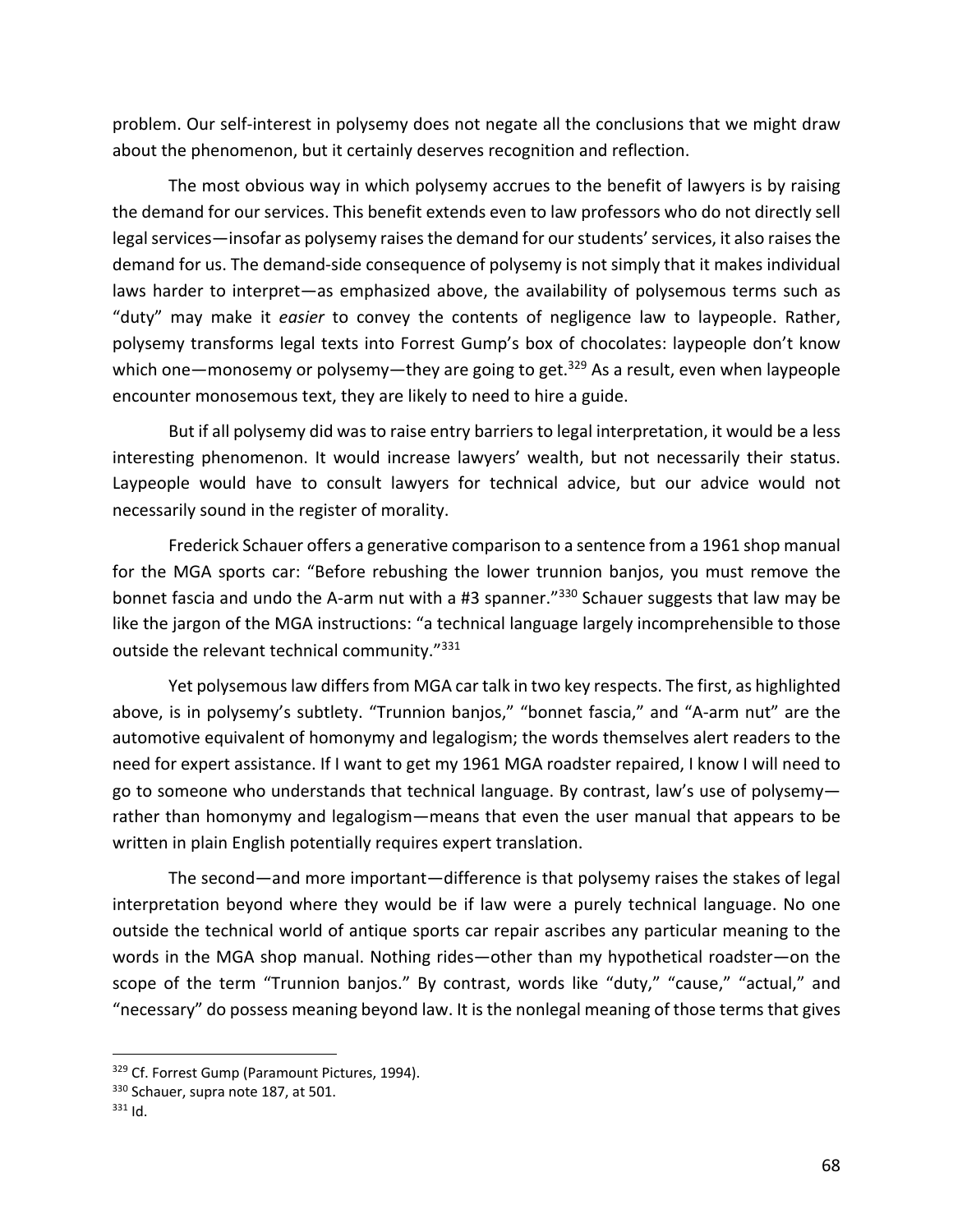law its expressive power—and also generates dissonance in cases like *Hartzler v. City of San Jose*, *Lozito v. City of New York*, and *Ellis v. Westinghouse Electric Co.* Not only do laypeople need to hire lawyers to answer legal questions (in the same way that I need to hire a skilled repairperson to fix my MGA roadster), but the lawyers' answers carry greater significance as a result of law's polysemy.

The fierce battles over the legal meaning of the word "person" illustrate the point especially dramatically. Just four months after Justice Blackmun's opinion in *Roe v. Wade* declared that "the word 'person,' as used in the Fourteenth Amendment, does not include the unborn,"332 Senator James Buckley, a New York Republican, introduced the first in a series of proposed constitutional amendments aimed directly at *Roe*'s personhood holding. Under Buckley's amendment, the word "person" in the Fifth and Fourteenth Amendments would be defined to include "all human beings, including their unborn offspring at every stage of their biological development.<sup>"333</sup> Representative James Burke, a Massachusetts Democrat, soon introduced identical personhood language in the House,<sup>334</sup> and other members of the House and Senate continued to press personhood amendments for the next several years.<sup>335</sup> For those lawmakers, it was important not only to ban abortion nationwide—a separate section of the proposed amendment would have accomplished that—but to countermand Blackmun's suggestion that a fetus is not a "person."336

Would the reception of *Roe* have been any different if the relevant constitutional term were something other than "person"? Linda Greenhouse and Reva Siegel caution us against overemphasizing *Roe*'s role in the genesis of the pro-life movement; <sup>337</sup> perhaps the precise wording of the Fourteenth Amendment and of Blackmun's opinion mattered less than many lawyers tend to believe. Still, it is hard to imagine congressmembers or senators introducing constitutional amendments to clarify that a fetus is a "legal subject"—or a "schmerson"—under the Fourteenth Amendment. The polysemy of "person" may not have caused the pro-life movement's reaction to *Roe*, but at least it colored the response.

The polysemy of "person" has had an even clearer impact in the wake of *Citizens United*. Justice Kennedy's opinion for the Court did not actually hold that corporations are "persons" within the meaning of the Fifth and Fourteenth Amendments; it simply cited<sup>338</sup> Justice Powell's opinion for the Court in *First National Bank v. Bellotti*, which had stated—in a footnote—that "[i]t

<sup>332</sup> Roe v. Wade, 410 U.S. 113, 158 (1973).

<sup>&</sup>lt;sup>333</sup> S.J. Res. 119, 93rd Cong. (1973).<br><sup>334</sup> H.J. Res. 769, 93rd Cong. (1973).

<sup>335</sup> See James Bopp Jr., An Examination of Proposals for a Human Life Amendment, 15 Cap. U. L. Rev. 417, 467 (1986).

<sup>336</sup> See id.

<sup>337</sup> See Linda Greenhouse & Reva B. Siegel, Before (and after) Roe v. Wade: New Questions about Backlash, 120 Yale L. J. 2028 (2011).

<sup>338</sup> Citizens United v. FEC, 558 U.S. 310, 342 (2010) (citing First Nat'l Bank v. Bellotti, 435 U.S. 765, 778 n.14 (1978)).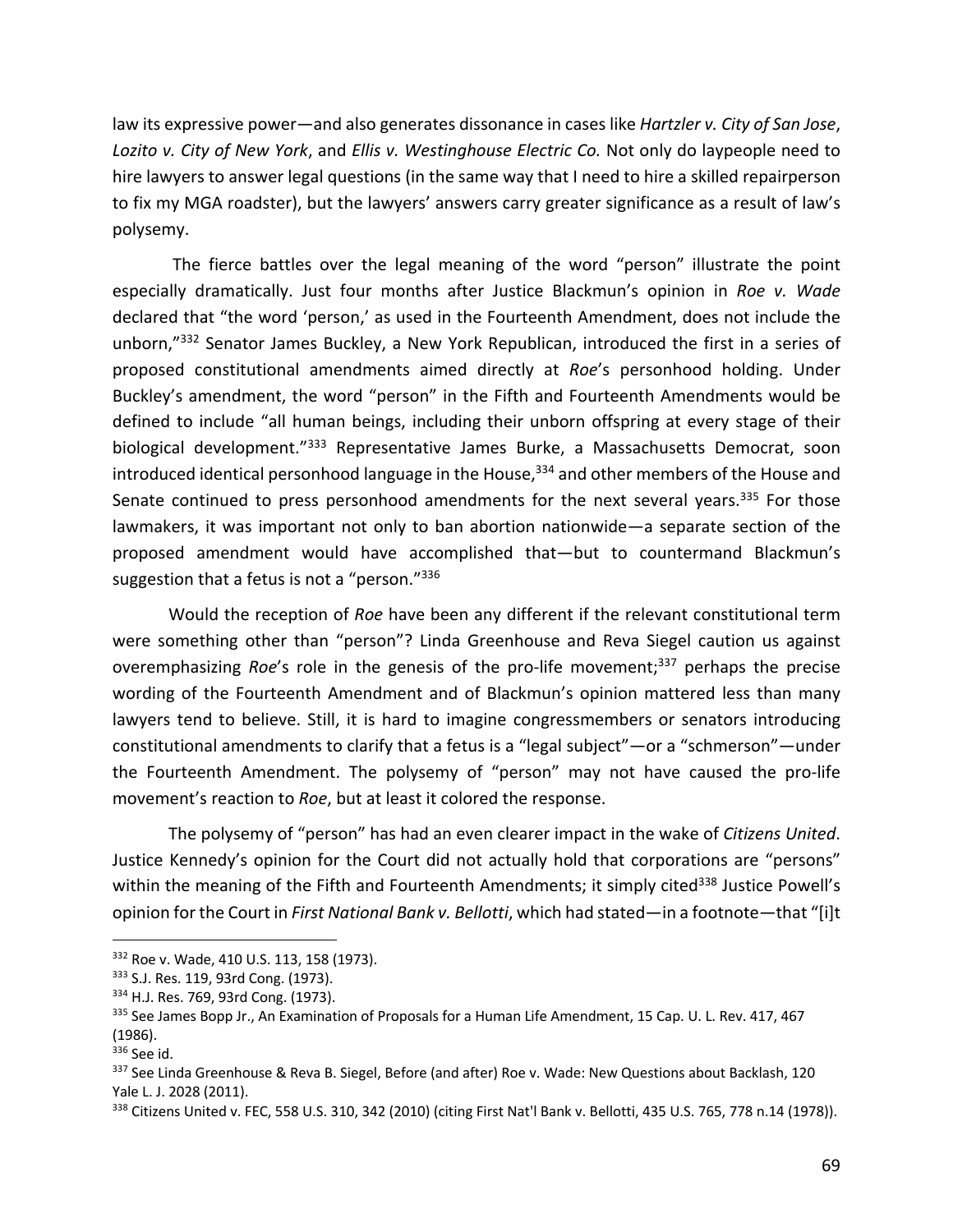has been settled for almost a century that corporations are persons within the meaning of the Fourteenth Amendment."<sup>339</sup> Yet the Court's suggestion, even via cross-reference, that corporations are "persons" quickly became a cause célèbre among Democrats. "I don't care how many times you try to explain it: corporations aren't people; people are people," said President Obama. <sup>340</sup> Democratic lawmakers responded with several proposed amendments to exclude corporations from the constitutional definition of "person," including—most recently—an amendment introduced by Senator Jon Tester in 2021 that would declare that "[a]s used in the Constitution, the terms 'people,' 'person,' and 'citizen' shall not include a corporation."341

President Obama, as a former constitutional law professor, surely understands that "person" in the Constitution is a polyseme—and Senator Tester presumably does too.<sup>342</sup> But the politicians and activists who rail against corporate personhood (and the abortion opponents who decry fetal nonpersonhood) also understand that "person" is more than a term of art. As the philosopher Logi Gunnarsson observes in the context of debates over great-ape personhood, the term "person" is often used both descriptively and normatively—often at the same time.<sup>343</sup> When they hear the Supreme Court say that corporations are persons and fetuses aren't, many people—even trained lawyers like Obama—can't help but hear a statement about who is and isn't entitled to special solicitude in social decisionmaking. And this fact makes the technical language of law quite different from the technical language of antique sports car repair. "Trunnion banjo" is not a thick evaluative concept. "Person" is.

By using terms with deep nonlegal resonance—albeit often in law-specific ways—legal language serves to elevate the status of judges. It gives courts the appearance of being the ultimate deciders of questions such as who is a "person," what is a "duty," and what counts as a "cause." Yet it is not only judges who stand to benefit from polysemy—lawyers do too. Only individuals with law degrees and bar memberships are allowed to litigate the scope of these terms. And law's precarious position within the academy receives a boost as well. Individuals without Ph.D's who speak in the technical language of "Trunnion banjos," "bonnet fascia," and "A-arm nuts" are not welcomed into the university alongside ethicists and metaphysicians. Individuals without Ph.D's who speak in the technical language of "person," "duty," and "cause" are.

<sup>339</sup> First Nat'l Bank v. Bellotti, 435 U.S. 765, 780 n.15 (1978) (citing Santa Clara County v. Southern Pacific R.R. Co., 118 U.S. 394 (1886)).

<sup>&</sup>lt;sup>340</sup> Richard McGregor, Obama Launches Re-Election Campaign, Financial Times (May 6, 2012),

https://www.ft.com/content/3e052040-96dd-11e1-847c-00144feabdc0.

<sup>&</sup>lt;sup>341</sup> S.J. Res. 11 (2021).

<sup>&</sup>lt;sup>342</sup> Even within the Fourteenth Amendment, "person" has multiple meanings. Corporations clearly aren't persons under section 2 of the Fourteenth Amendment, which requires the apportionment of representatives according to the "whole number of persons in each state." U.S. Const. amend. XIV, § 2.

<sup>&</sup>lt;sup>343</sup> Logi Gunnarson, The Great Apes and the Severely Disabled: Moral Status and Thick Evaluative Concepts, 11 Ethical Theory & Moral Practice 305, 318 (2008).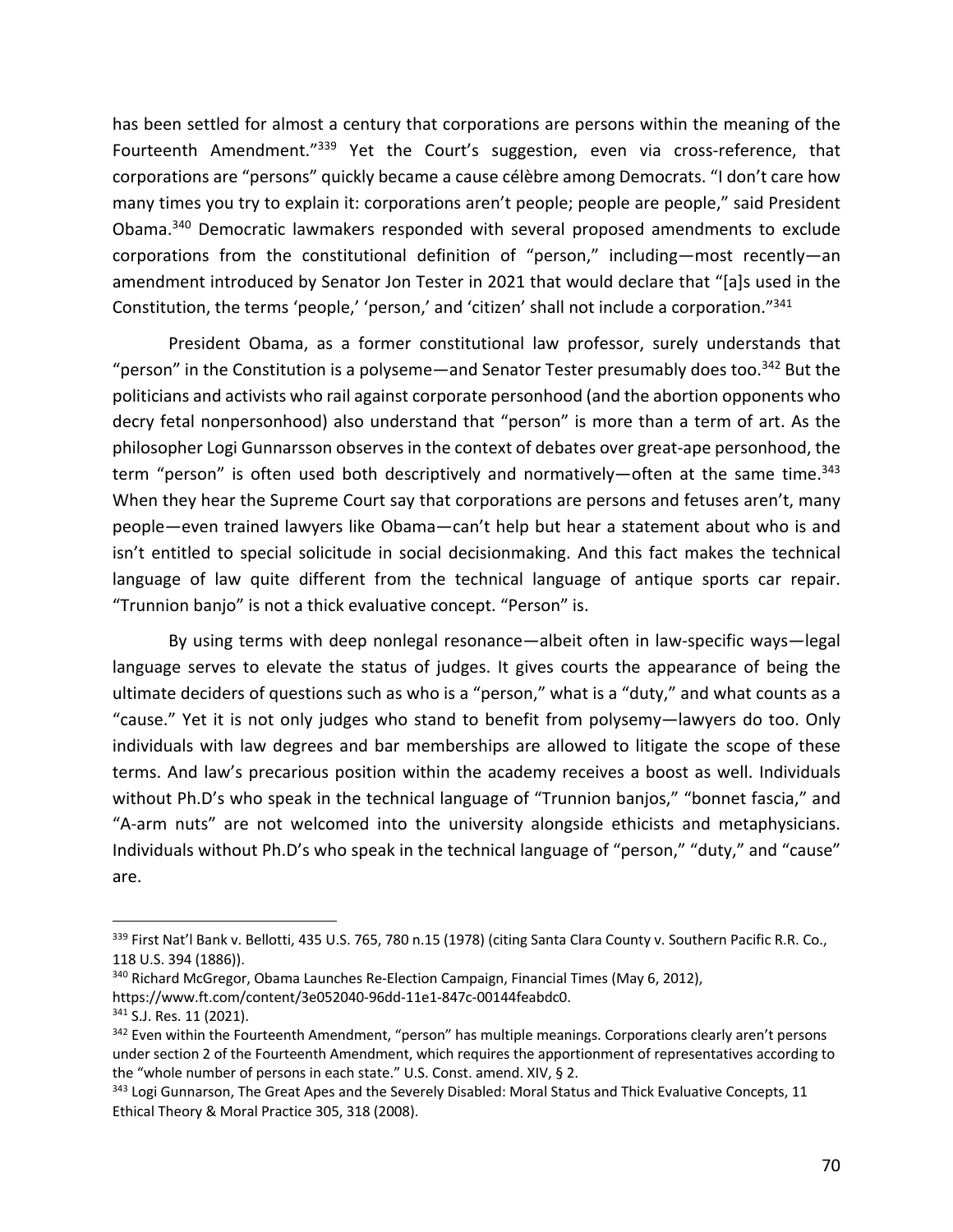Of course, lawyers also differ from antique sports car mechanics in that the mechanics reconstruct roadsters while lawyers reconstruct economic, social, and political orders. Even if we spoke in terms like "Trunnion banjo" and "bonnet fascia," laypeople would care about legal debates because those debates have real-world consequences that do not depend on (though may be amplified by) the rhetoric employed. Thus, it would be an exaggeration to say that the legal profession's status *depends* on polysemy, just as it would be a stretch to say that the legal profession's vested interest in polysemy *explains* the structural biases identified in the previous section. My argument is one of degree: Polysemy ups the ante of legal debates, but it does not constitute the whole pot. Likewise, institutional arrangements encourage the production of polysemy, but they are certainly not the sole cause. Law's polysemy is a multifactorial phenomenon. It just so happens that lawyers benefit disproportionately from the phenomenon, even though—as emphasized above—the broader society sometimes benefits too.

#### **Conclusion**

Polysemy is an inevitable outcome of the evolution of human language, as well as an overdetermined byproduct of American legal institutions. It also can be "productive"—in the sense that it can function as a tool that aids lawmakers in advancing social objectives. Polysemy's productivity comes with risks and costs—as well as side-benefits to judges, lawyers, and law professors. The hope is that a focused study of polysemy will help us to design better laws, to interpret our existing laws more sensibly, and to reflect more critically on our own relationship to law's language.

On the design front: Identifying and evaluating various types of productive polysemy can point us toward circumstances in which polysemy may or may not be net beneficial. One key takeaway is that the desirability of "approximate polysemy"—the use of legal terms like "duty" and "consent" that roughly track but do not perfectly match their colloquial correspondents depends in large part on whether we want the law to promote "thinking fast" or "thinking slow."<sup>344</sup> That question is highly dependent on context, and this article does not answer it across the board. Rather, the analysis here should prompt designers of legal rules to *think* about how long and hard they want their audiences to *think*. Where fast thinking is desirable, approximate polysemy may be too. Where designers of legal rules want audiences to slow down and let go of extralegal intuitions, an alternative such as legalogism may be preferable.

Beyond approximate polysemy, the analysis here highlights the ways in which designers of legal rules can deploy metaphor effectively. Metaphoric polysemy can serve a mnemonic or expressive function; it also can provide a prototype. The prototype model gives lawmakers a

<sup>&</sup>lt;sup>344</sup> See text accompanying supra note 269.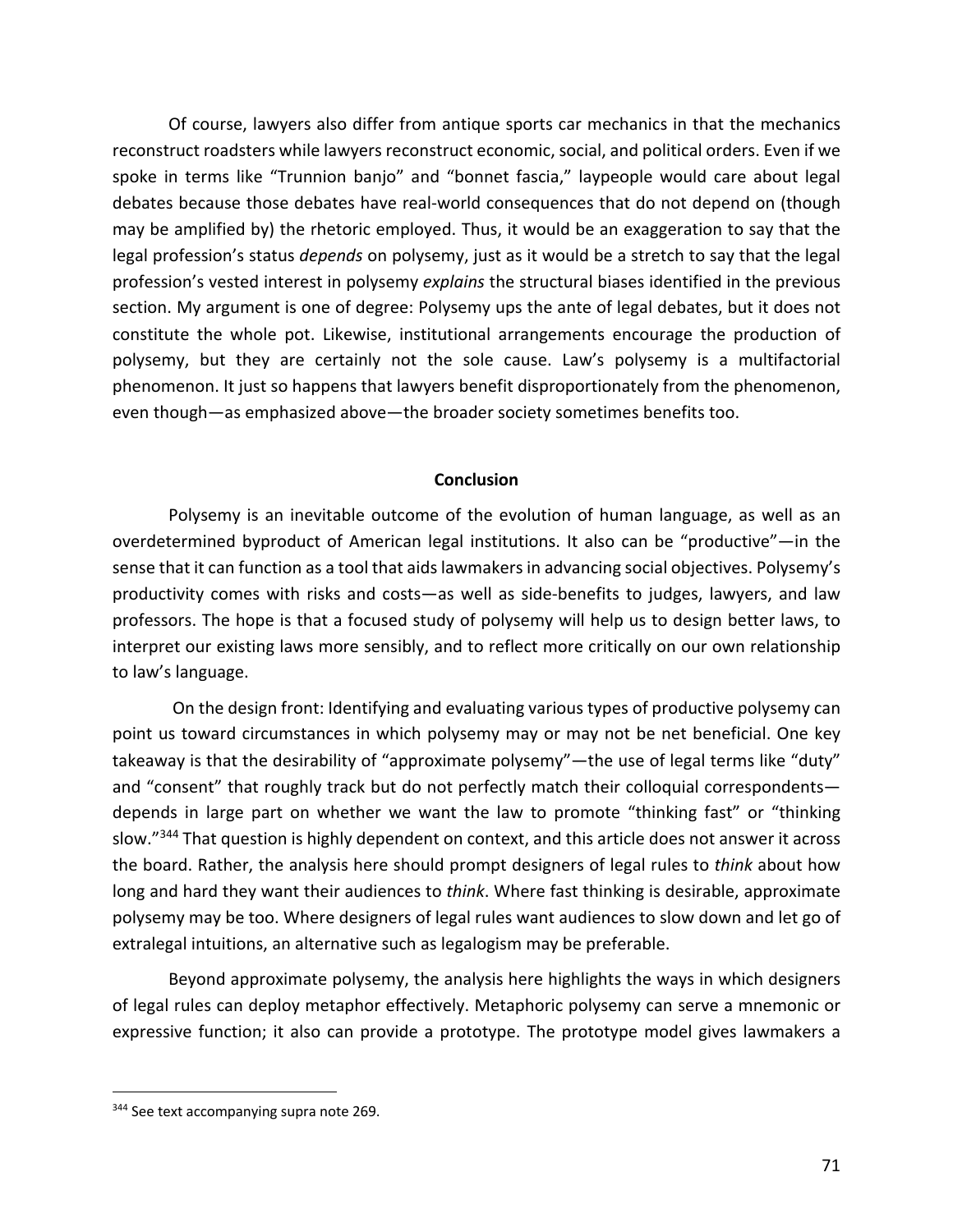menu option that lies off the rules-standards spectrum. But this is not an entirely new menu item: indeed, the prototype model describes some of the most familiar provisions in American law.

Deliberate redefinition and selective transmission occur less frequently in the law than do approximation and metaphor, and it is no mystery why. For redefinitional polysemy to succeed, it must convey two messages at once (e.g., a hospital that fails to vaccinate its staff against Covid-19 is a hospital and is not a "hospital"; a switchblade is a knife and is not a "knife"). That sort of subtlety is not usually law's strength. Selective transmission, for its part, typically depends upon acoustic separation, and acoustic barriers are ever harder to maintain in an increasingly interconnected age. Redefinitional polysemy and selective transmission are devices that designers of legal rules may choose to use in some cases, but they are unlikely ever to be the standard tools of the trade.

As for matters of interpretation: The analysis here shows that law speaks in approximations, in metaphors, and sometimes in redefinitions—and all this may present a challenge to ordinary meaning textualism. Giving each word or phrase in a statute its ordinary meaning might be a bit like giving each word or phrase in a Shakespearean sonnet its ordinary meaning—it would miss much of the point. Viewed from another perspective, the analysis here adds force to some of the functionalist arguments favoring textualism.<sup>345</sup> Textualists are people who take interpretive externalities seriously—who seek to align legal and nonlegal language so that laypeople no longer need to pay hundreds or thousands of dollars for legal advice every time they need to understand a statutory term. It is interesting that textualism—notwithstanding its potentially egalitarian economic implications—has been embraced by the right and not by the left.

Beyond the broad-brushstrokes debate between textualism and purposivism, the analysis here points to specific ways in which judges and other interpreters can enrich their analysis of statutory language. Judge Richard Posner famously argued that "the task for a judge called upon to interpret a statute is best described as one of imaginative reconstruction."<sup>346</sup> According to Posner: "The judge should try to think his way as best he can into the minds of the enacting legislators and imagine how they would have wanted the statute applied to the case at bar."347 An evaluation of polysemy is one potential element of imaginative reconstruction: insofar as an interpretation gives rise to polysemy, is it a type of polysemy that rational lawmakers would have wanted under these circumstances? For example, in *Sweet Home*, one can imagine reasons why

<sup>345</sup> See, e.g., Antonin Scalia, Common-Law Courts in a Civil-Law System: The Role of United States Federal Courts in Interpreting the Constitution and Laws, in A Matter of Interpretation 3, 17-18 (Amy Gutmann ed., 1997) (emphasizing fair-notice and bias-reduction benefits of textualism); John F. Manning, Second-Generation Textualism, 98 Cal. L. Rev. 1287, 1317 (2010) (emphasizing minority-protection benefits of textualism).

<sup>346</sup> Richard A. Posner, Statutory Interpretation—in the Classroom and in the Courtroom, 50 U. Chi. L. Rev. 800, 817 (1983).

 $347$  Id.